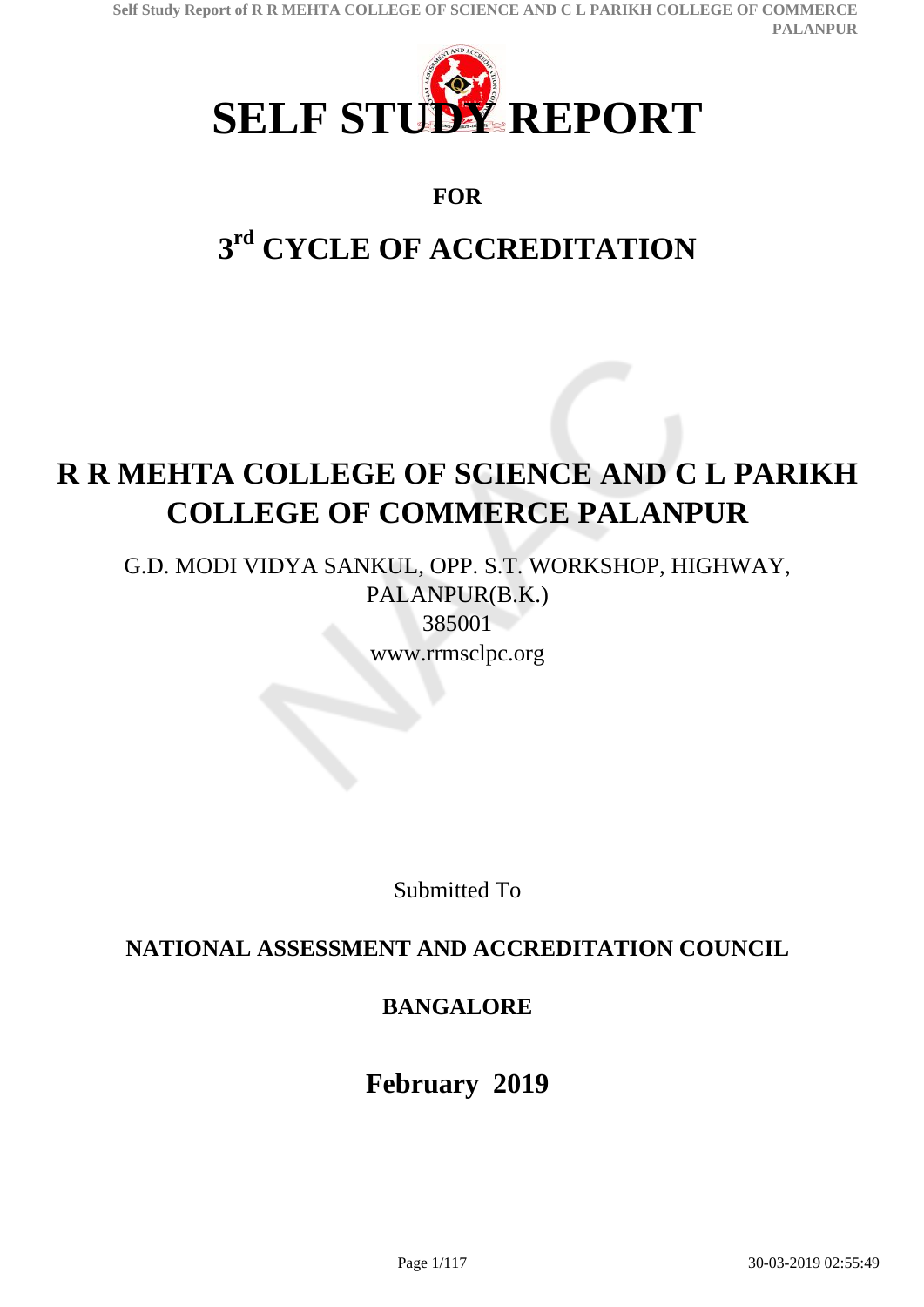# **1. EXECUTIVE SUMMARY**

# **1.1 INTRODUCTION**

The *mantra* on the emblem of The Banaskantha District Kelavani Mandal(BKDKM) aphoristically signifies its vision and mission, aims, and objectives. Adduced from the *Rig Veda*, the *mantra*: || ?? ?? ?????? ??????? || means 'Let our minds be all of one accord'. The "group mind" of BKDKM focuses the energy of the individuals onto a purpose to uplift the lives of Banaskantha. The emblem *mantra* has become the line of life for the district students. The BKDKM vision and mission are the true reflections of how their holistic foresight transformed the course of the district in education in the last 55 years.

The BKDKM was established in 1961 with an aim to uplift and educate the students of all castes and classes of Banaskantha. The BKDKM established Arts faculty in 1964, Science faculty in 1965 and Commerce faculty in 1979. The Mumbai based diamond barons and natives of the district displayed a philanthropic gesture to step up the educational reforms and financial constraints of BKDKM and in 1971, the BKDKM was conferred land by the state govt. for only one-rupee token money. In the year 1986 and 1996, Arts, Commerce, and Science Colleges were moved respectively to the new avenue from the rented building. The Arts College was named after G.D. Modi Arts College. Science and Commerce collages were merged into one and named as R.R. Mehta College of Science and C.L. Parikh College of Commerce. These bifurcations executed as per the government norms. The G.D. Modi Vidya Sankul houses two grant-in-aid and four self-financed colleges including Law, BCA, BBA and, Arts and Fine Arts Colleges. Today the BKDKM has established an umbrella of educational institutions to cater the needs of the district learners. The Campus of G.D. Modi Vidya Sankul is developed to address vitality of the education in this backward region.

The campus has turf wicket cricket ground with pavilion, gymnasium, amphitheater and audio visual hall. The campus is spread in about 13.825 acres. The Campus has around 6500 students taking education and excels in their disciplines.

#### **Vision**

#### **Provide education to under privileged students from all communities.**

Our College targets the disadvantaged community in creating educated and skilled human resources out of the underprivileged students and making them capable to get involved in mainstream development. The College aims to educate the disadvantaged students from every nook and corner of Banaskantha by inducting mainstream courses and establishing harmonious environment in the College so that they can work for the betterment of the society and break the vicious cycle of poverty.

#### **Developing better educational aids.**

The College, with flow of funds, has been incessantly focusing on the development of teaching aids which could consolidate the teaching methodology. The College has eight classrooms in LCD projectors which have provided the teacher the opportunity to prepare good content, set appropriate goals, plan appropriate methods of training delivery and evaluation of learners. The College aims to improve training delivery skills of student and teachers through the process of developing teaching aids.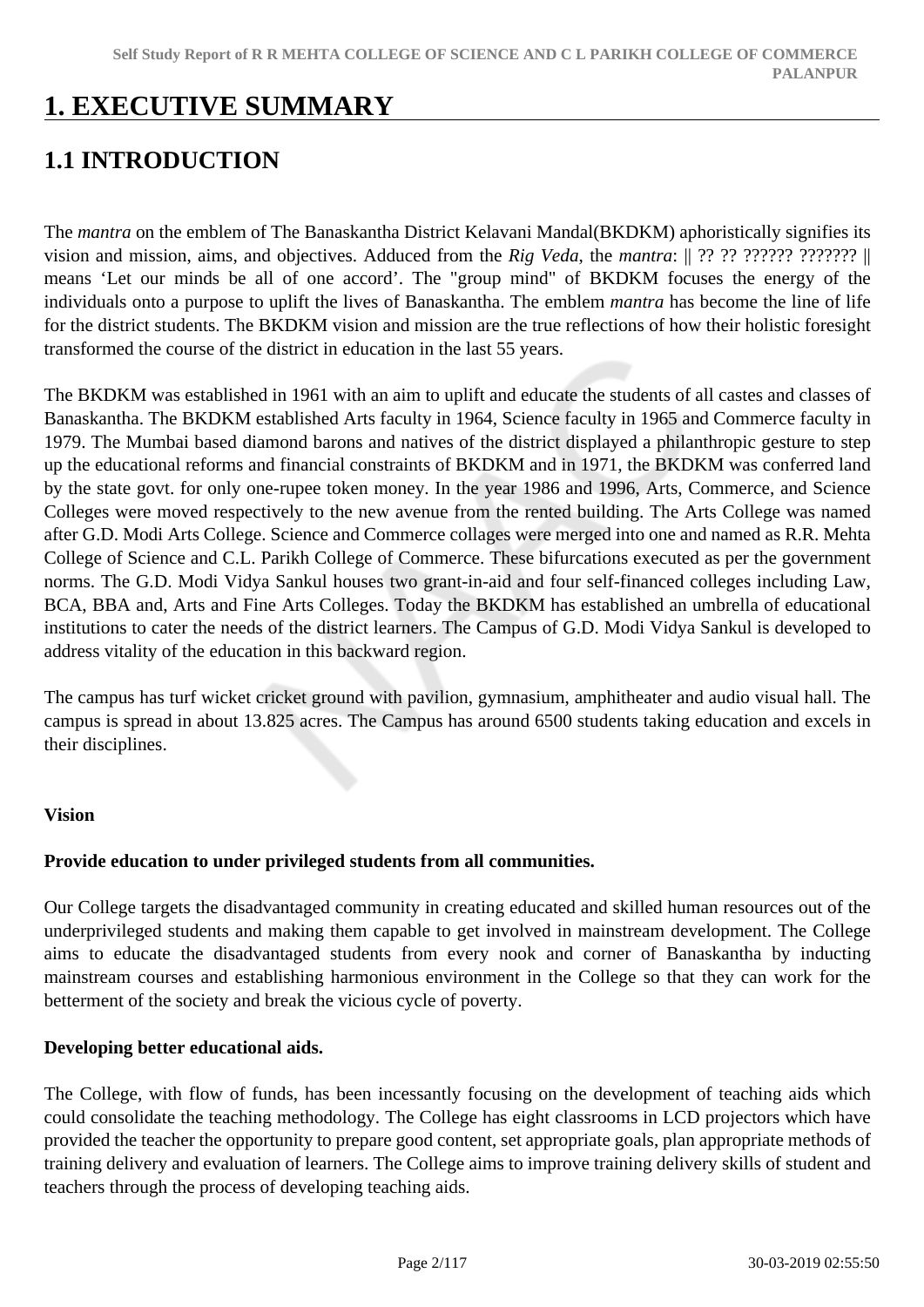#### **Provide facilities to students to excel in sports.**

To inculcate sports activities in our students, the Management has established Rosy-Blue Pavilion with lush green cricket ground with turf wickets. Gymnasium is open for town people**.**

#### **Improving Infrastructure**.

With the passage of time, the College has constructed Amphitheatre, well-equipped science laboratories and partly computerized Central Library. Amphitheatre is designed for cultural and annual events.

#### **Mission**

#### **To create positive change in Banaskantha through path-breaking educational excellence**:

Set up in 1961, the College has, over the past more than five decades, played a crucial and pivotal role in providing quality education and value-based education for the Science and Commerce Graduate and Post-Graduate studies, covering a variety of courses to cater the needs of time. This is our sheer endeavour to provide versatile education to our students from all communities to make sensible citizen who can constructively contribute in the making of the society and the nation at large. In last around three decades, our students have assumed significant posts in reputed departments like education, in state and central government offices, Defence and police, private and public sector of banking, railways, scientific institutes, IT industry and dairy sector. Many students have been successfully running their business. The College has always aimed to create a supportive and inclusive environment where all kinds of students are motivated to explore their potential, skills, patience to make them self-reliant and lifelong learners.

## **1.2 Strength, Weakness, Opportunity and Challenges(SWOC)**

#### **Institutional Strength**

The strength of the College may be classified into three parts:

#### **Physical resources:**

Physical resources of the College include the 13.825 acres of land with cricket playground with turf pitch and pavilion.

Two-storied Administrative Block, block for Campus Asst. Directors (under construction), partly computerized Central Library, Boys' Hostel.

 Special conveyance of Mini Bus for Girls to commute from major points of the town to the College during college hours.

Amphitheatre with the capacity of 2500 spectators, audio visual hall, College canteen with required facilities, Botanical garden with medicinal plants, Girls' common room, gymnasium, two rainy water reservoirs, and students' corner for stationery materials.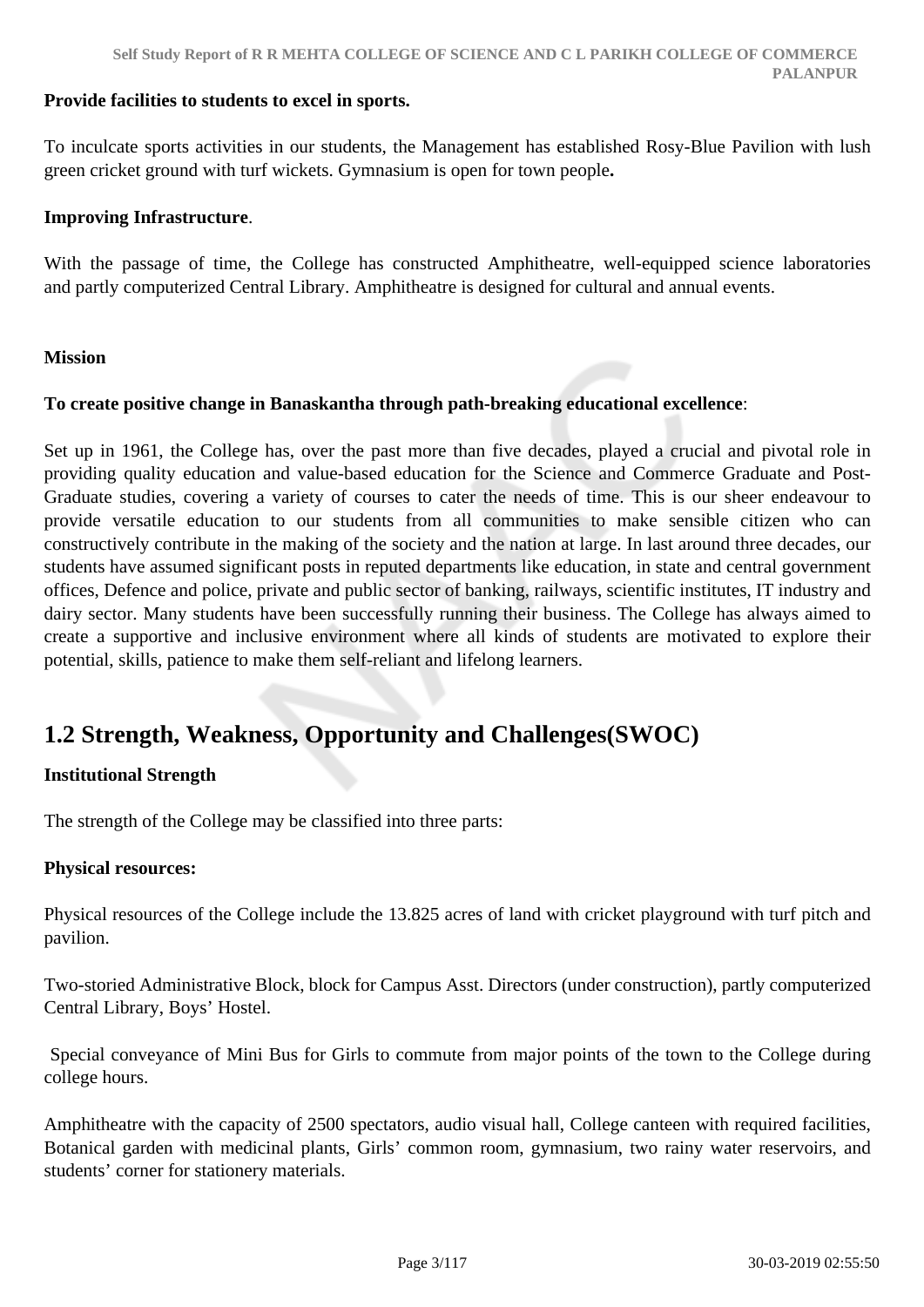Modern sanitary facilities, sports room.

Two offices for IGNOU and BAOU.

Separate parking space for staff and students, separate science laboratories for undergraduate and postgraduate students of Chemistry, Botany and Physics subjects, 04 theatre classrooms, and 18 normal classrooms.

At the Campus 'The Radio Palanpur: Community Radio Centre' is taking shape.

#### **Human resources:**

Human resource of the College includes the Governing Body of the Management, the Principal, permanent faculty members, temporary faculty members, permanent and temporary non-teaching staff.

Present student strength of the college 3795 comprising of students of Science and Commerce.

#### **Learning Resources:**

Library with plenty of reference and textbooks, periodic, journals and newspapers, separate reading facilities for students and faculty members.

Staffrooms and library are connected to internet.

To provide peaceful and adequate time and space for competitive exams preparation for 'other than enrolled Campus students', the Central Library opens from 8:00 am to 8:00 pm. This year the registered number has reached to 225.

In each Semester, the College runs, three English medium divisions in Commerce.

First semester undergraduate students are given, NAMO Tablets by Govt.

College frequently invites IAS and GAS cadre officers and experts to deliver lectures.

English Language Lab is to develop the communicative ability of the students. Twice in a year, Cambridge takes the online test of Business Language Testing Service.

At university and state level cultural and sports meet, our students have earned names.

#### **Institutional Weakness**

Following are the some weakness in teaching-leering methods in the institution:

- In the majority of departments, for the last 10 years, the College has significant shortage of permanent faculty members**.** Therefore, the teacher-student ratio is severely unproportionate in most of the subjects.
- Limitation of opening job oriented and skill development and vocational courses for the students.
- Inadequate research laboratories and facilities for enthusing faculty members and aspirant students..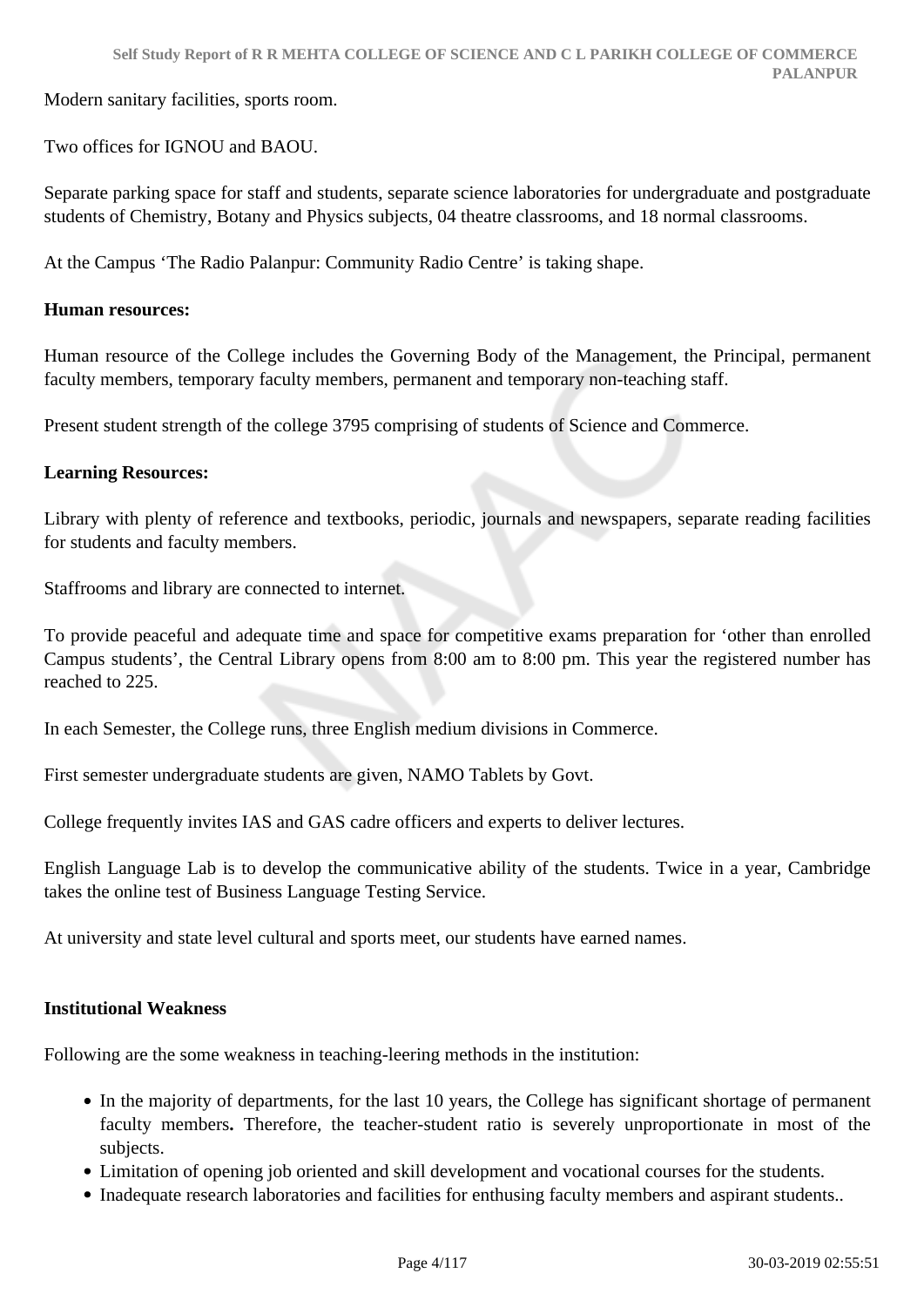- The Commerce faculty is not Ph.D. and this has affected the College at large.
- The College lacks Auditorium Hall with the capacity of around 1500 for cultural competition events and seminars, symposium, conference.
- College does not have Girls' Hostel.
- The alumni need to be active in the making of the College.

#### **Institutional Opportunity**

- To streamline and strengthen various research activities through MoU and collaboration.
- To introduce job oriented and skill development, self employed courses and other emerging subjects.
- Put an effort to acquire a status of College with Potential for Excellence (CPF).
- Commerce faculty should pursue for Ph.D. and publish research articles in national and international journals.
- To promote more society oriented outreach programmes.
- To start Postgraduate courses in Commerce and Science with Statistics and Mathematics respectively.
- To strengthen College collaboration with industries to open avenue for employability.
- English Language Lab can be explored for starting communication skill programmes for the faculty, students and administrative staff.

#### **Institutional Challenge**

- To provide job opportunities to the degree holders.
- Communication with the students in general English is a challenge as most of them are coming from rural area with minimal exposure to the language.
- To avail funding for research projects of students and faculties.
- Lack of permanent faculty has marred the education.
- To start research activities for the development of the faculty members with available facilities in collaboration with nearby Universities and research institutes.
- Rise in the education cost in the backward area.

## **1.3 CRITERIA WISE SUMMARY**

#### **Curricular Aspects**

- R.R.Mehta College of Science and C.L.Parikh College of Commerce offers undergraduate and post graduate education in Science and Commerce subjects. There are 06 undergraduate 04 post graduate programmes. There are facility of Ph.D. in Chemistry, Physics and Botany subjects.
- The curricula for these programmes are designed by the HNG University Patan, but the faculty members of the college contribute to this process as member of Board of Studies or by sharing their inputs with the members of the BoS in their respective subjects.
- College prospectus is well designed and it has all the details about the activities of the trust and the college.
- English department worked hard to initiate spoken English course in the Science-Commerce College.
- With the help of BCA College a value added course entitled Tally 9.0 have been started.
- Courses such as Personality development, Indian constitution, Human Values and Professional Ethics,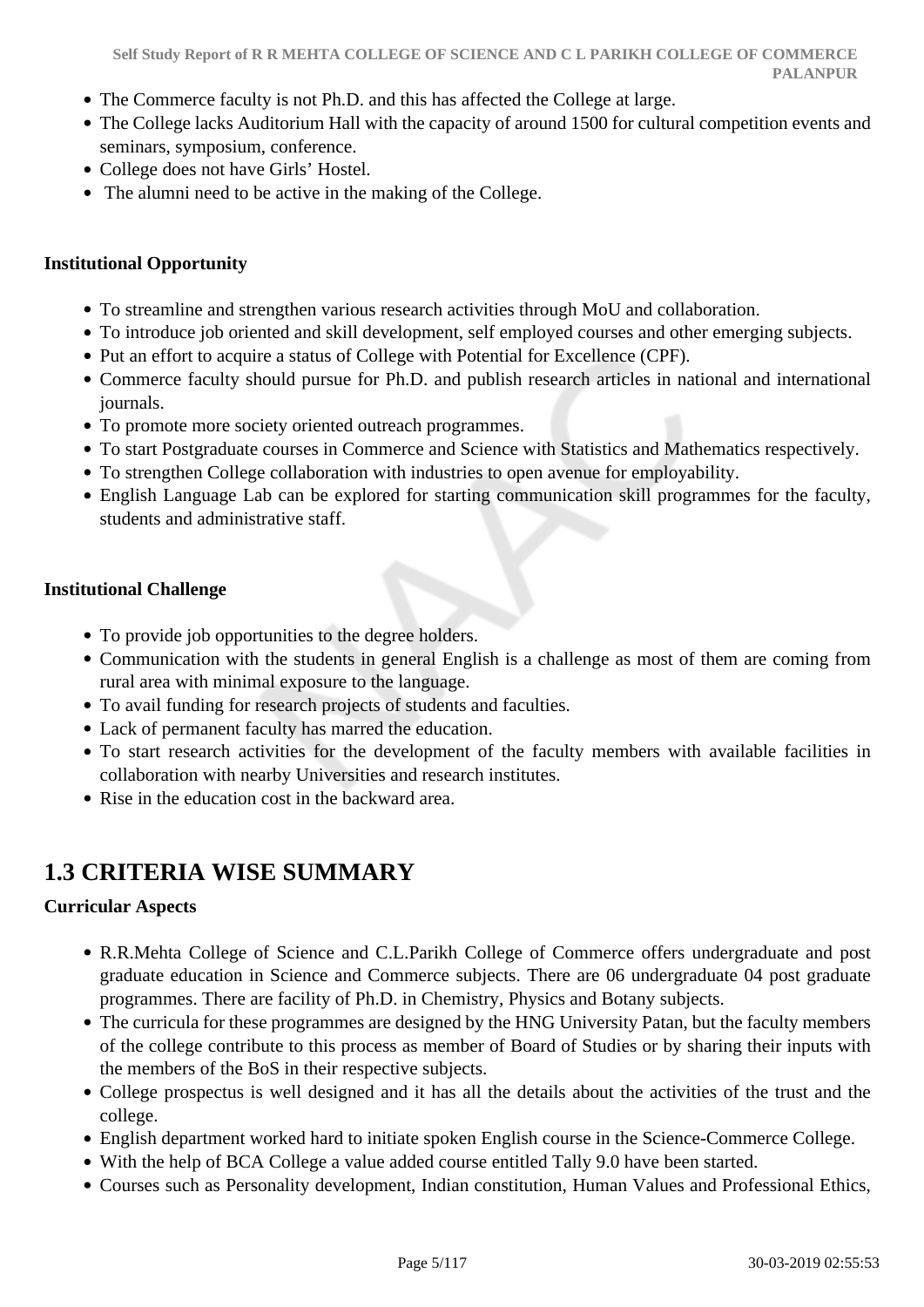Entrepreneurship have been offered to students as a part of curriculum.

- College ensures effective curriculum delivery through well-planned academic calendar, schedule of work, timetable, continuous evaluation and monitoring the overall teaching learning process.
- College provides more programme options, flexibility and broad choice for the students to ensure the need based curricula development. Feedback on syllabus and programme is collected from students and analysed.

#### **Teaching-learning and Evaluation**

- The growth in students' enrolment is an evidence to show the academic performance and development of the college.
- The number of students admitted from reserved categories is very high.
- The library has a reading section which is open during the whole day for students i.e. from 8-00 a.m. to 8-00 p.m. Students are also permitted access resources available on internet.
- Thrust is given on learner-centric teaching methods.
- Reforms in CIE adopted by the college faculty such as,

 To evaluate the rationale of the subject and its nuances, subject faculty also conducts different programmes.

 Multiple choice based questions of 7 points at M.Sc. level in the Chemistry are designed to test their insight in the topic.

Appraisal of the subject faculty is done by students as a part of evaluation reform procedure.

Robustness and transparency are observed in internal assessment.

 Mechanism to deal with examination related grievances at college level is transparent, time bound and efficient.

The institution adheres to the academic calendar for the conduct of continuous internal examination.

We have Praveshotsav-Orientation where Sem.-I students and the staff members have a gathering.

The college arranges the lectures of experts from different parts of the Gujarat.

• The outcomes are measured over a period of time through the performances of the students in their various different roles they play in different activities.

#### **Research, Innovations and Extension**

- IQAC and research committee inspires the faculty members and students to go for research activities. The outcome:
- 03 Ph.D. guides are working in the college.
- There are 14 full time perminant teachers with Ph.D.
- 14 students have completed their Ph.D. in Chemistry, Physics and Botany.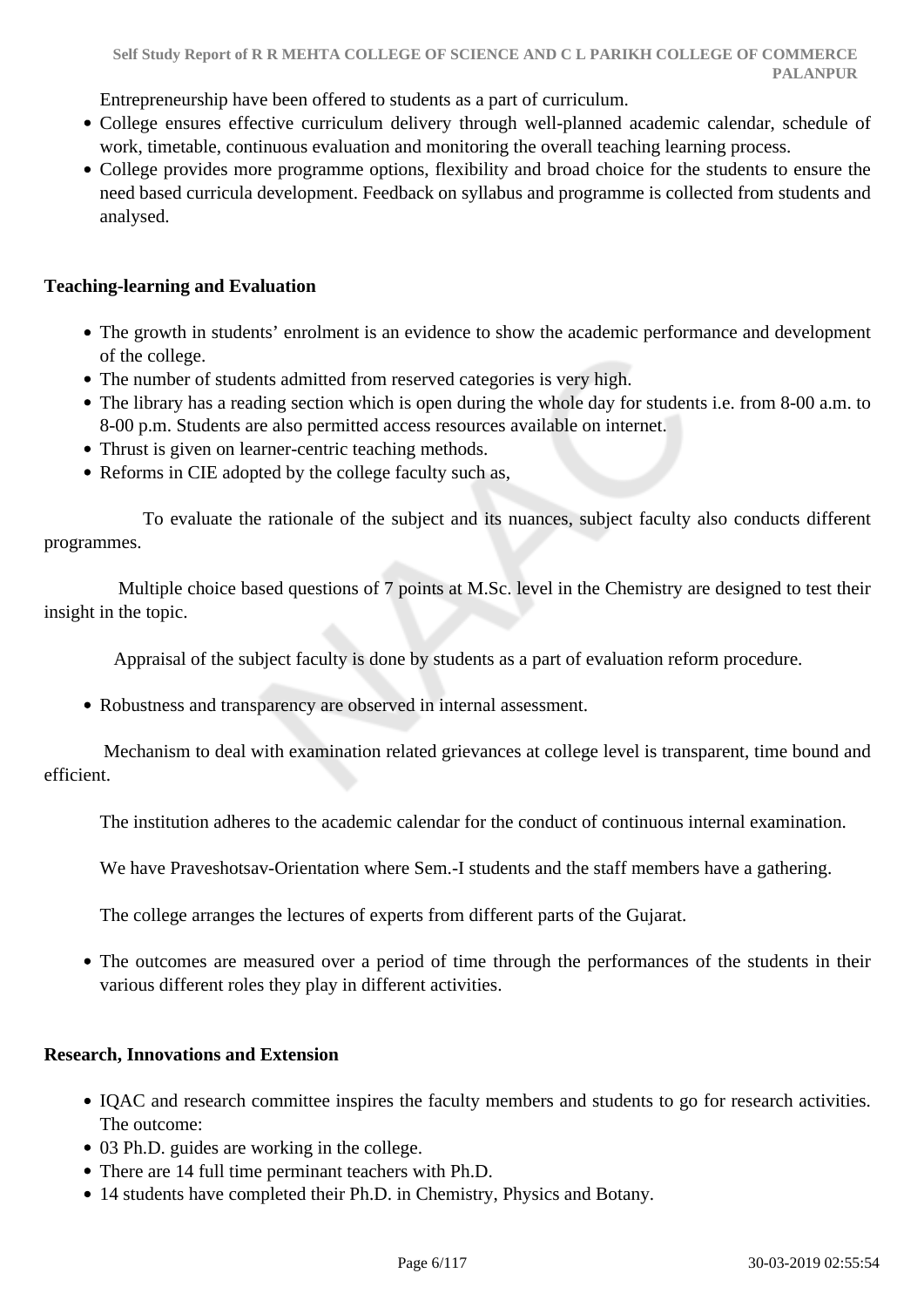- 04 papers published in UGC approved journals and 100 papers in other journals.
- 04 teachers visited foreign countries for attending and presenting papers at conferences.
- 03 MRPs have been sanctioned by the UGC.
- 09 books have been published by the science faculty members.
- Active involvement of science faculty members in the 'Voice of Science' monthly magazine with ISBN by contributing popular science articles as well as being a member of advisory board.

e.g.

 Dr. S.H.Prajapati, Dept. of Biology: his articles on Biodiversity and endangered species are very informative.

Dr. J.N.Patel Dept. of Biology: his articles about herbal plants are published in Voice of Science.

Principal and Dr. Pathak also have contributed articles occasionally.

- 15 workshops, seminars were organized.
- Some of our faculty members are invited as resource persons in conferences.
- 28 extension activities were organized.
- 12 functional MoUs have been signed with reputed institutions, Agriculture University and industries.

#### **Infrastructure and Learning Resources**

- The college has total campus area of 13.825 acres including the built up area of 18897.55 sq. mts.
- The college has 11 well-equipped laboratories 03 computer laboratories and an advanced language laboratory (DEL)
- Well-furnished 22 class rooms, out of which 8 are ICT enabled class room.
- The ICT enabled administrative block.
- Well-furnished Smt. Leelaben C. Parikh audio visual hall.
- Girdharilal Open Air Theatre which can accommodate about 2500 spectators.
- Rosy-Blue Pavilion with lush green cricket ground with turf wickets.
- Indoor Gymkhana and Fitness Centre.
- Jormalbhai M. Mehta and Smt. Laxmiben J. Mehta Central Library.
- Kalidas S. Doshi Research Library.
- Girls Room with adequate facilities.
- R.O. Plant and Cooler.
- All the ICT facilities are updated periodically as per the requirements.
- There are 79 computers and 8 laptops.
- Software (Licensed copy) M.S.Office-2016, windows-10.
- Library Software Lib-man SOUL 2.0
- NAMO Wi-Fi facility.
- VPN connections 20 (512 kbps)
- CCTV Camera at certain key points.
- NSS, NCC Room.
- For new added science subject such as Geology, Zoology and Microbiology at U.G. level and Botany and Physics at P.G. level. The class rooms and laboratory facilities are improvised.
- Some of our science laboratories have sophisticated equipment such as U.V. visible spectrophotometer.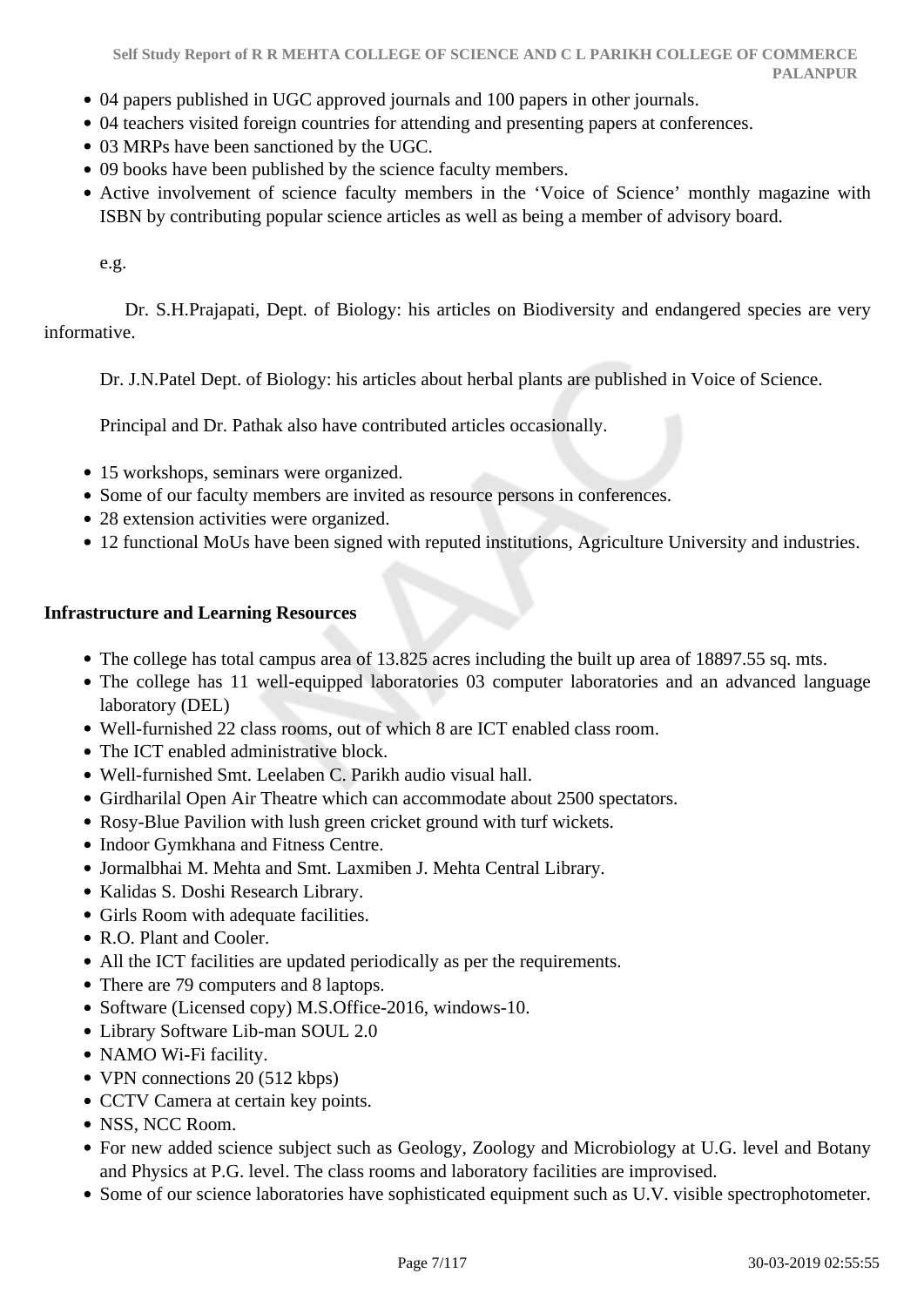Our Library has N-LIST programme which facilitates researches' access to journal of different subjects on a very large scale.

#### **Student Support and Progression**

- The R.R.M. College of Science and C.L.P College of Commerce, Palanpur aims at developing the allround personality of the students. The college has healthy environment and supportive resources for student progression and wellbeing.
- Over the last five years 6,142 Students have received scholarships and free ships by the trust.
- Under the CSR, the Mahindra and Mahindra Finance limited has given Rs. 8 lac to 80 students who are financially weak but have secured more than 60% in their academic achievements. Along with the above financial support a mini bus for safe commuting of the girl students reaching them to the college and back to the bus stops.
- Adequate infrastructure and facilities are available for sports and cultural activities.
- Lectures by experts' speakers on subjects such as woman empowerment, science related topics, GST, and live of great Indian thinkers.
- Total 04 students qualified in different state and central government examinations SET/NET, Banking etc.
- Alumni association is active and gives support to some college activities such as in the establishment of community Radio Station (FM Radio).

#### **Governance, Leadership and Management**

- The governing body of the college works in collaboration with the principal to regulate and maintain a healthy academic environment. The principal as the head of the institution along with the teaching and non-teaching staff execute the decisions and planning of the management.
- HoDs along with IQAC take care of many issues related to curriculum planning and its execution.
- Visionary management encourages the human resources to put in maximum and the best efforts.
- Decentralization of authority and partial autonomy is practiced in departments to take initiative in decision making. e.g. the entire programme of celebration of Golden Jubilee was planned and executed with the help of various stakeholders.
- Three tier system of management working for the best outcome from different activities and events.
- Perspective planning is done to achieve long-term results and benchmarking is done along with the shortterm planning of its achievements.
- The college facilitates placement opportunities for its students through a mechanism.
- The management the principal and the staff focus on the recommendations of the NAAC peer team and try their best implements and improve the infrastructure and quality of education in accordance with their recommendations.
- Anti-ragging and sexual harassment cells have been established.
- The IQAC plays a catalytic role in enhancement and sustenance of quality education in the college. e.g. it guides faculty members for preparing future plans of programmes. It also helps in preparing financial assistance applications proposals to be put up to different agencies for approval.

#### **Institutional Values and Best Practices**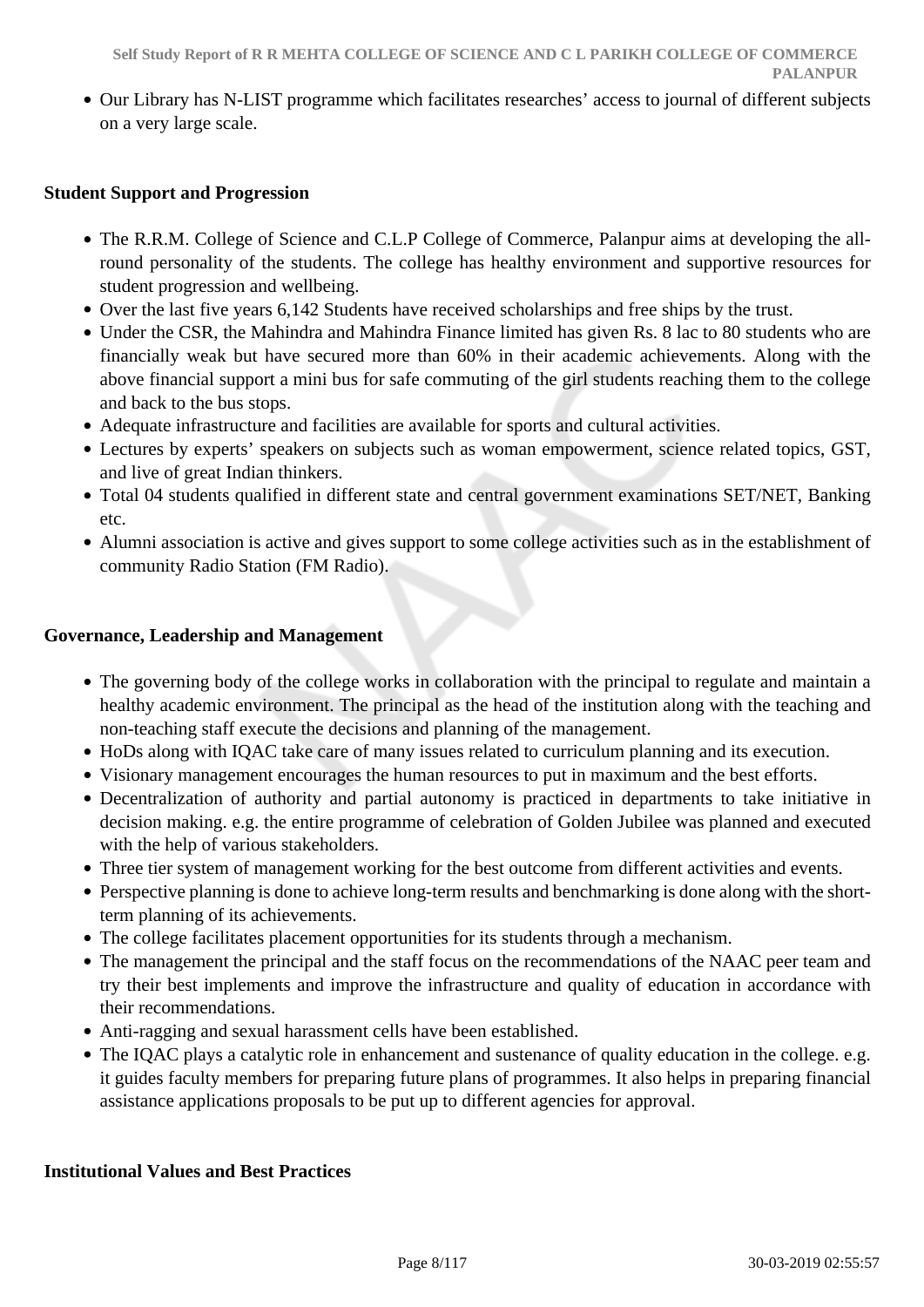- The college shows gender sensitivity by providing facilities such as safety and securities, counseling and common room facility to girl students.
- A special mini Bus for girl students for safety and security donated by Mahindra and Mahindra home finance ltd.
- 1.33 % of electricity requirement is full filled through LED bulbs.
- The college has an efficient water management system.
- We have rain water harvesting unit in the college (two wells). They can harvest 5 lac liters of water every year.
- Green practices are adopted by the college include use of public transportation pedestrian friendly road-CC Road with paver, plastic free campus initiatives and Green landscaping with trees and plants.
- The college provides physical facilities for differently abled persons.
- The college has organized different activities in collaboration with the community around us such as blood donation, cultural programmes, Navratri programmes etc.
- Human values and professional ethics are two subjects we offered as electives to the students.
- Our best practices are (1) Mahindra and Mahindra Finance Limited scholarship and (2) Nature Club.
- Under the CSR initiative, Mahindra and Mahindra Home Finance Limited gave employment to 10 students in their own branch in Banaskantha District in 2017-18.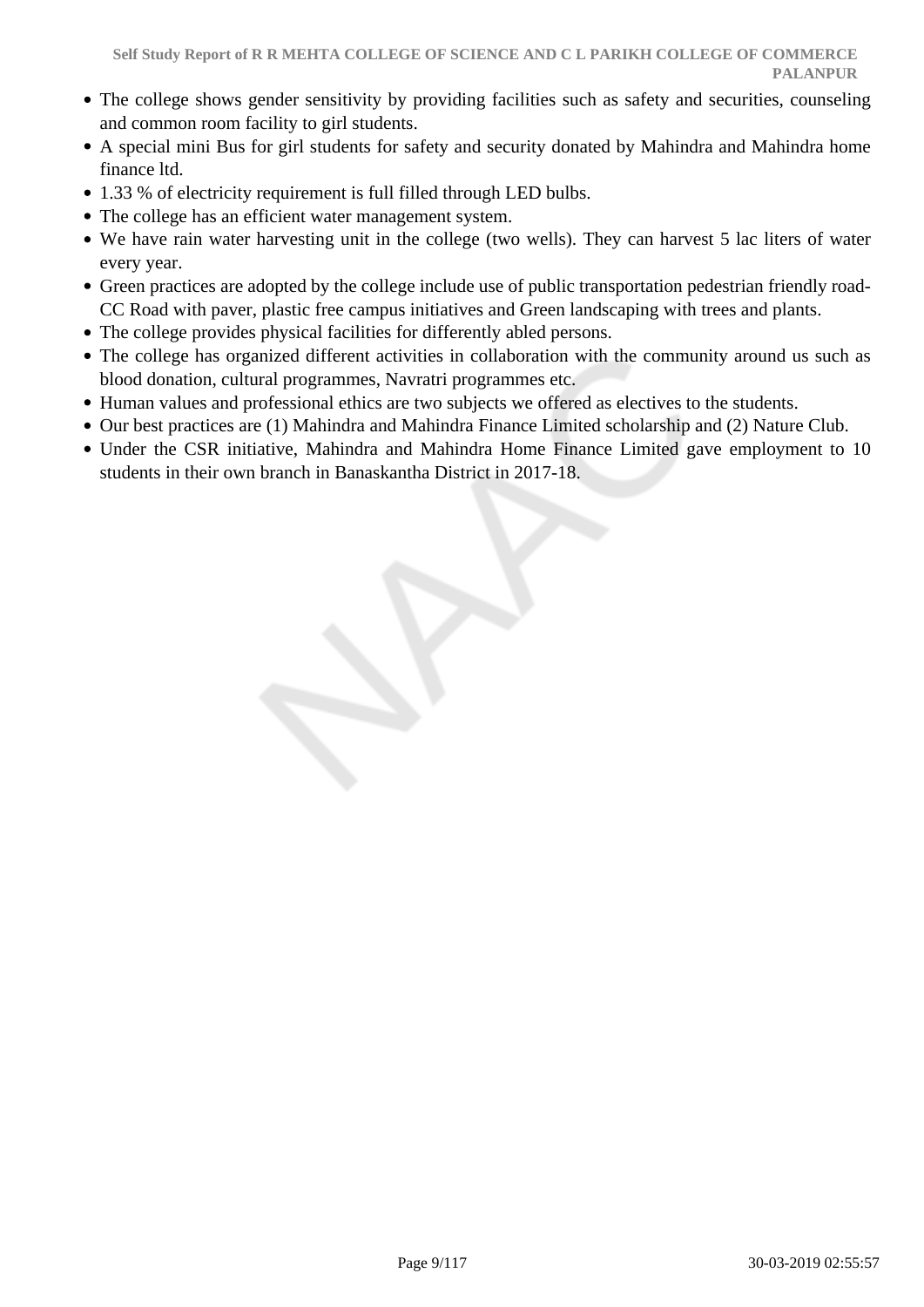# **2. PROFILE**

# **2.1 BASIC INFORMATION**

| <b>Name and Address of the College</b> |                                                                                       |  |  |  |
|----------------------------------------|---------------------------------------------------------------------------------------|--|--|--|
| Name                                   | R R MEHTA COLLEGE OF SCIENCE AND C L<br>PARIKH COLLEGE OF COMMERCE<br><b>PALANPUR</b> |  |  |  |
| Address                                | G.D. MODI VIDYA SANKUL, OPP. S.T.<br>WORKSHOP, HIGHWAY, PALANPUR(B.K.)                |  |  |  |
| City                                   | <b>PALANPUR</b>                                                                       |  |  |  |
| <b>State</b>                           | Gujarat                                                                               |  |  |  |
| Pin                                    | 385001                                                                                |  |  |  |
| Website                                | www.rrmsclpc.org                                                                      |  |  |  |

| <b>Contacts for Communication</b> |                     |                                          |               |                          |                                |
|-----------------------------------|---------------------|------------------------------------------|---------------|--------------------------|--------------------------------|
| <b>Designation</b>                | <b>Name</b>         | <b>Telephone with</b><br><b>STD Code</b> | <b>Mobile</b> | Fax                      | Email                          |
| Principal                         | Yogesh B.<br>Dabgar | 02742-259957                             | 9426041340    | 02742-25664<br>5         | rrmsclpcpalanpur<br>@gmail.com |
| Associate<br>Professor            | K.V.MEHTA           |                                          | 9512405166    | $\overline{\phantom{a}}$ | naac32345@gmail.<br>com        |

| <b>Status of the Institution</b> |              |
|----------------------------------|--------------|
| <b>Institution Status</b>        | Grant-in-aid |

| Type of Institution   |              |  |
|-----------------------|--------------|--|
| By Gender             | Co-education |  |
| $\mathsf{I}$ By Shift | Regular      |  |

| Recognized Minority institution            |                |
|--------------------------------------------|----------------|
| If it is a recognized minroity institution | N <sub>o</sub> |

| <b>Establishment Details</b> |  |  |  |  |  |  |
|------------------------------|--|--|--|--|--|--|
|------------------------------|--|--|--|--|--|--|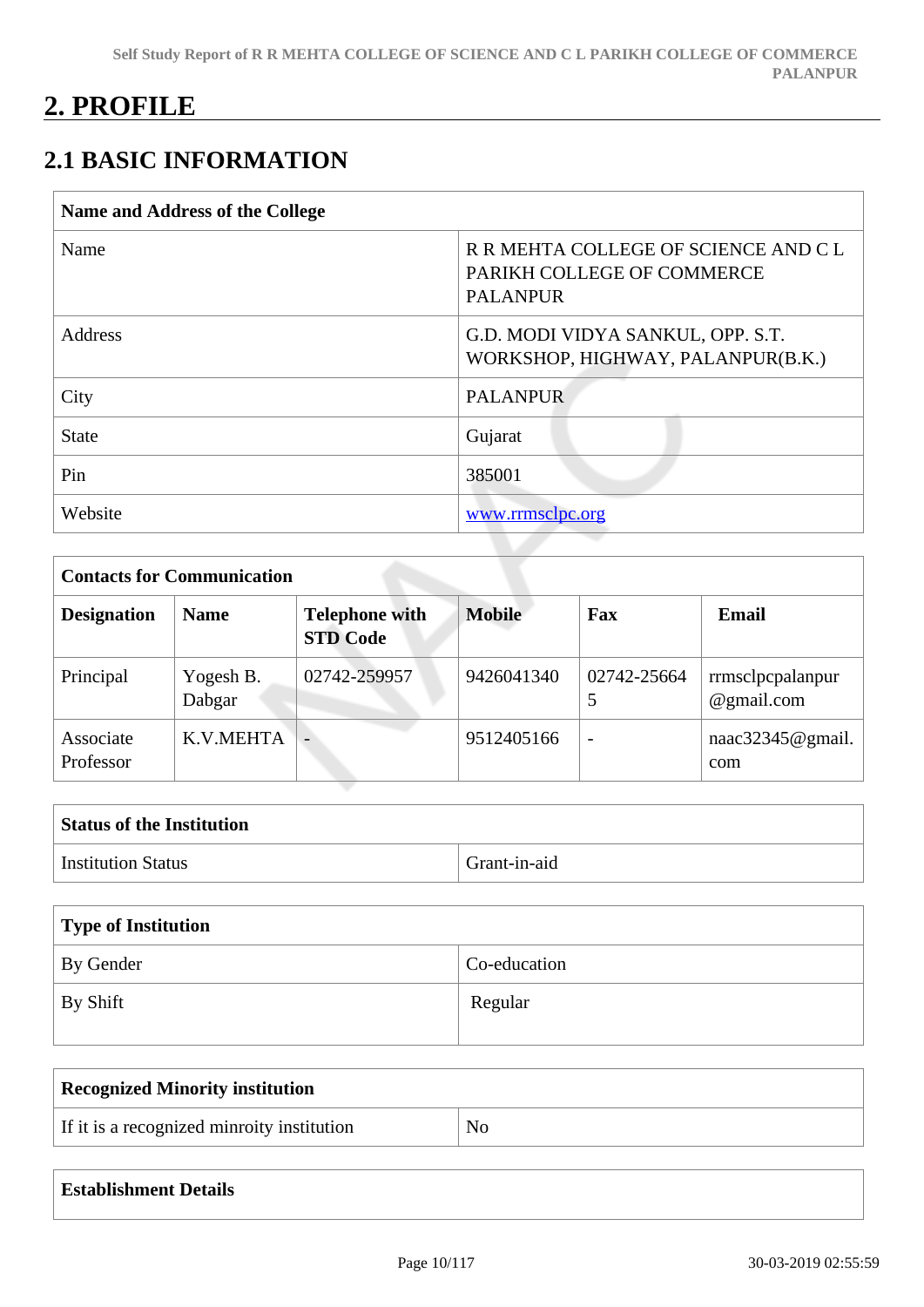| college)                          | University to which the college is affiliated/ or which governs the college (if it is a constituent |                                |                      |
|-----------------------------------|-----------------------------------------------------------------------------------------------------|--------------------------------|----------------------|
| <b>State</b>                      | <b>University name</b>                                                                              |                                | <b>Document</b>      |
| Gujarat                           | University                                                                                          | Hemchandracharya North Gujarat |                      |
| <b>Details of UGC recognition</b> |                                                                                                     |                                |                      |
| <b>Under Section</b>              | Date                                                                                                |                                | <b>View Document</b> |
| 2f of UGC                         | 06-08-2003                                                                                          |                                | <b>View Document</b> |
| 12B of UGC                        | 06-08-2003                                                                                          |                                | <b>View Document</b> |

|                                                           | Details of recognition/approval by stationary/regulatory bodies like<br>AICTE, NCTE, MCI, DCI, PCI, RCI etc(other than UGC) |                                        |                              |                |
|-----------------------------------------------------------|-----------------------------------------------------------------------------------------------------------------------------|----------------------------------------|------------------------------|----------------|
| <b>Statutory</b><br><b>Regulatory</b><br><b>Authority</b> | <b>Recognition/App</b><br>roval details Inst<br>itution/Departme<br>nt programme                                            | Day, Month and<br>year(dd-mm-<br>yyyy) | <b>Validity in</b><br>months | <b>Remarks</b> |
| No contents                                               |                                                                                                                             |                                        |                              |                |

| <b>Details of autonomy</b>                                                                                                           |    |
|--------------------------------------------------------------------------------------------------------------------------------------|----|
| Does the affiliating university Act provide for<br>conferment of autonomy (as recognized by the<br>UGC), on its affiliated colleges? | No |

| <b>Recognitions</b>                                                                   |     |
|---------------------------------------------------------------------------------------|-----|
| Is the College recognized by UGC as a College<br>with Potential for Excellence (CPE)? | No. |
| Is the College recognized for its performance by<br>any other governmental agency?    | No. |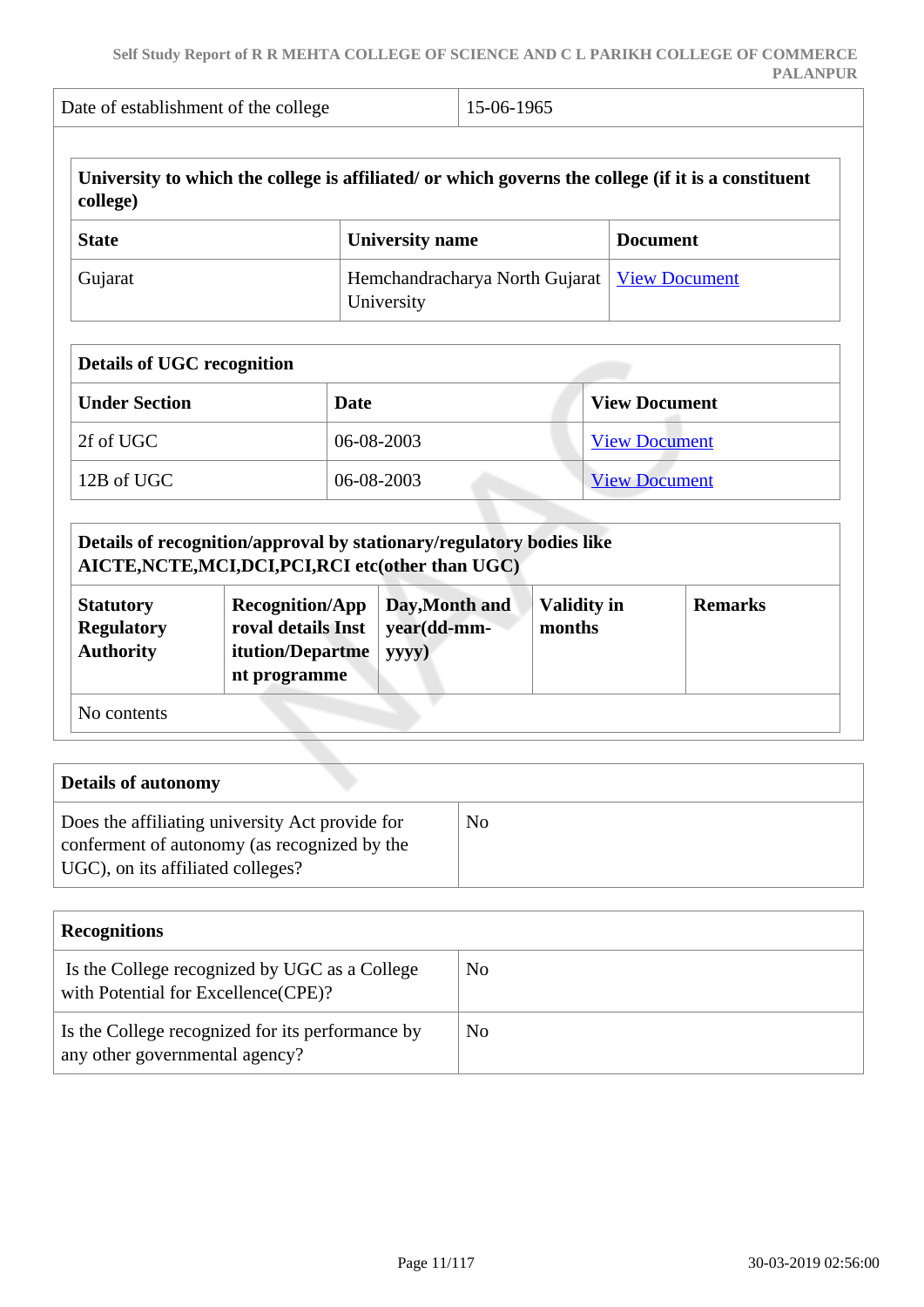| <b>Location and Area of Campus</b> |                                                                              |           |                                |                             |  |
|------------------------------------|------------------------------------------------------------------------------|-----------|--------------------------------|-----------------------------|--|
| <b>Campus Type</b>                 | <b>Address</b>                                                               | Location* | <b>Campus Area</b><br>in Acres | Built up Area in<br>sq.mts. |  |
| Main campus<br>area                | G.D. MODI VIDYA<br>SANKUL, OPP. S.T.<br>WORKSHOP, HIGHWAY,<br>PALANPUR(B.K.) | Urban     | 13.825                         | 18897.55                    |  |

# **2.2 ACADEMIC INFORMATION**

 $\overline{1}$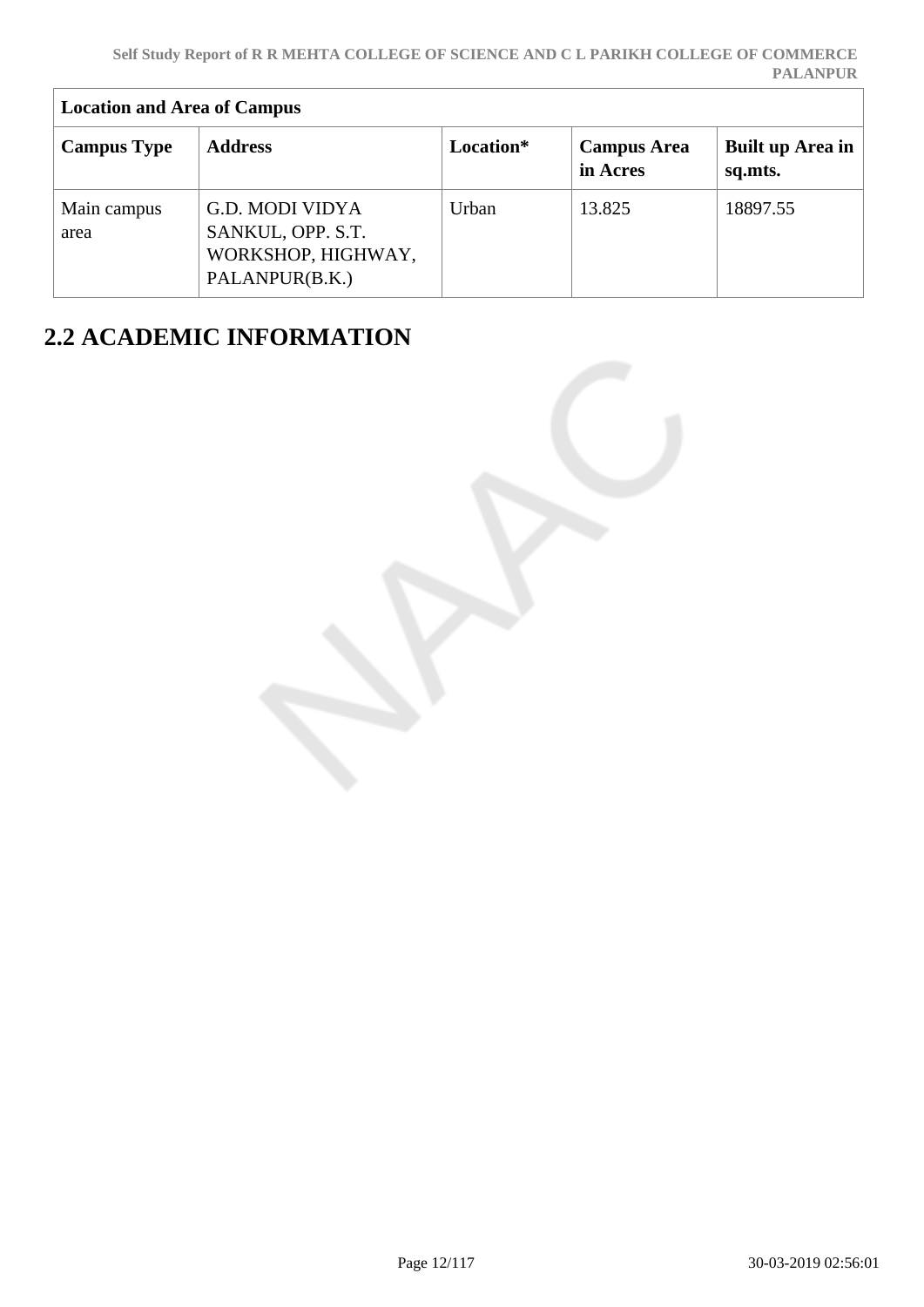| Details of Programmes Offered by the College (Give Data for Current Academic year) |                                            |                                     |                                   |                                        |                                      |                                             |
|------------------------------------------------------------------------------------|--------------------------------------------|-------------------------------------|-----------------------------------|----------------------------------------|--------------------------------------|---------------------------------------------|
| Programme<br>Level                                                                 | Name of Pr<br>ogramme/C<br>ourse           | <b>Duration</b> in<br><b>Months</b> | <b>Entry</b><br>Qualificatio<br>n | <b>Medium of</b><br><b>Instruction</b> | <b>Sanctioned</b><br><b>Strength</b> | No.of<br><b>Students</b><br><b>Admitted</b> |
| <b>UG</b>                                                                          | <b>BSc, Chemist</b><br>ry                  | 36                                  | <b>HSC CPM</b><br><b>CPB</b>      | Gujarati                               | 600                                  | 483                                         |
| <b>UG</b>                                                                          | <b>BSc, Physics</b>                        | 36                                  | <b>HSC CPM</b><br><b>CPB</b>      | Gujarati                               | 390                                  | 222                                         |
| ${\rm U}{\rm G}$                                                                   | BSc, Maths                                 | 36                                  | <b>HSC CPM</b>                    | English                                | 150                                  | 139                                         |
| <b>UG</b>                                                                          | BSc, Botany                                | 36                                  | <b>HSC CPB</b>                    | Gujarati                               | 350                                  | 335                                         |
| <b>UG</b>                                                                          | BSc,Zoology                                | 36                                  | <b>HSC CPB</b>                    | Gujarati                               | 240                                  | 238                                         |
| <b>UG</b>                                                                          | <b>BSc,Geology</b>                         | 36                                  | <b>HSC CPM</b><br><b>CPB</b>      | English                                | 30                                   | 9                                           |
| <b>UG</b>                                                                          | BCom, Acco<br>unting                       | 36                                  | <b>HSC</b><br><b>COMMERC</b><br>E | $English +$<br>Gujarati                | 800                                  | 743                                         |
| <b>UG</b>                                                                          | BSc, Microbi<br>ology                      | 36                                  | <b>HSC CPB</b>                    | English                                | 50                                   | 23                                          |
| $\mathbf{P}\mathbf{G}$                                                             | MSc, Physics                               | 24                                  | B.Sc.<br>Physics                  | English                                | 20                                   | 20                                          |
| PG                                                                                 | MSc, Botany                                | 24                                  | B.Sc. Botany                      | English                                | 20                                   | 19                                          |
| PG                                                                                 | MCom, Adva<br>nced<br>Financial<br>Account | 24                                  | B.Com.<br>Accounting              | Gujarati                               | 100                                  | 93                                          |
| PG                                                                                 | MSc, Organic<br>Chemistry                  | 24                                  | B.Sc.<br>Chemistry                | English                                | 40                                   | 40                                          |
| Doctoral<br>(Ph.D)                                                                 | PhD or<br>DPhil, Phd                       | 24                                  | M.Sc.<br>Chemistry                | English                                | $\mathbf{1}$                         | $\overline{0}$                              |
| Doctoral<br>(Ph.D)                                                                 | PhD or<br>DPhil, Phd                       | 24                                  | M.Sc.<br><b>Botany</b>            | English                                | $\mathbf{1}$                         | $\overline{0}$                              |
| Doctoral<br>(Ph.D)                                                                 | PhD or<br>DPhil, Phd                       | 24                                  | M.Sc.<br>Physics                  | English                                | $\mathbf{1}$                         | $\overline{0}$                              |

**Position Details of Faculty & Staff in the College**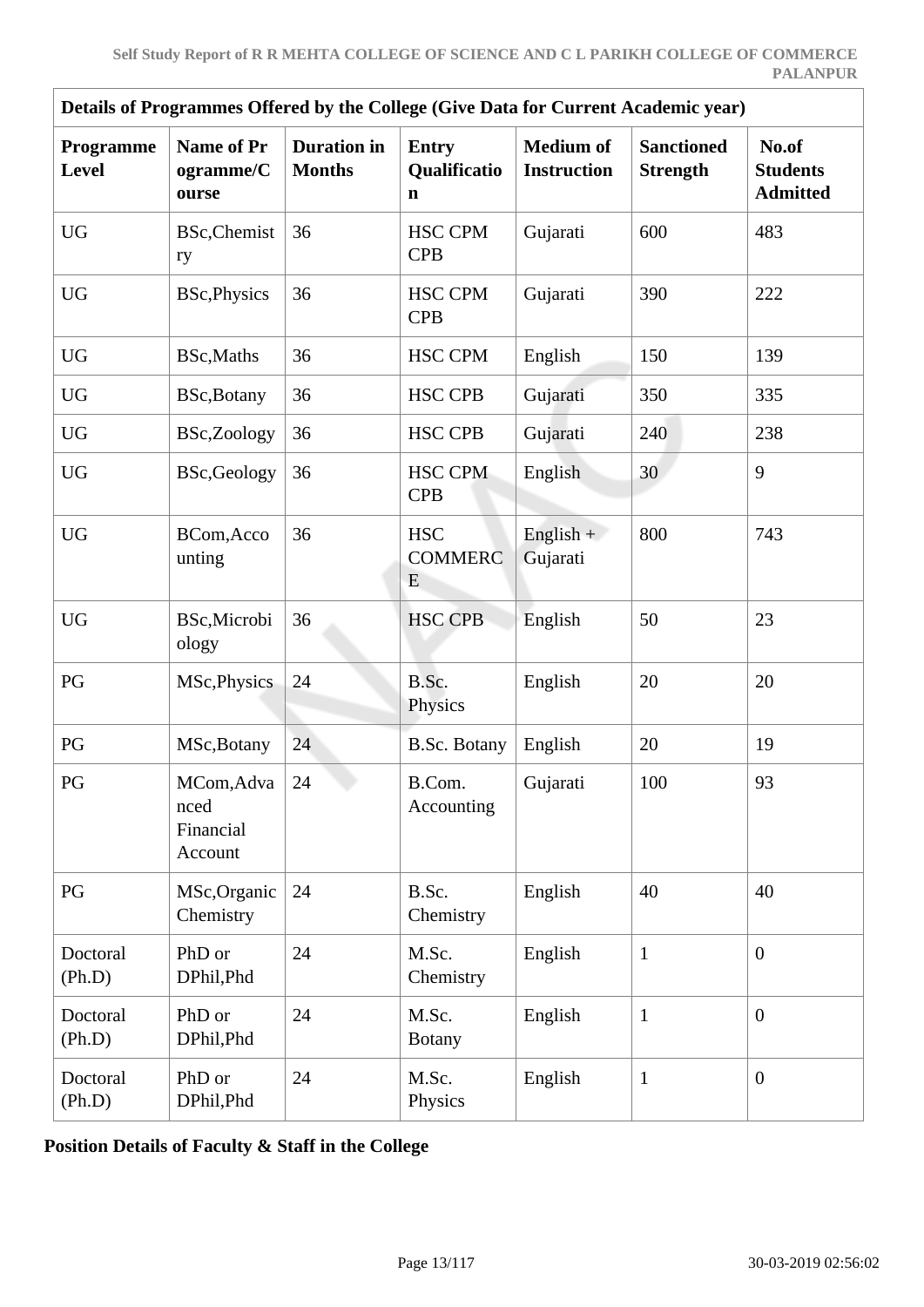|                                                                                     | <b>Teaching Faculty</b> |                  |                |                  |                            |                |                |                            |      |              |                  |              |
|-------------------------------------------------------------------------------------|-------------------------|------------------|----------------|------------------|----------------------------|----------------|----------------|----------------------------|------|--------------|------------------|--------------|
|                                                                                     | <b>Professor</b>        |                  |                |                  | <b>Associate Professor</b> |                |                | <b>Assistant Professor</b> |      |              |                  |              |
|                                                                                     | Male                    | Female           | Others         | Total            | Male                       | Female         | Others         | Total                      | Male | Female       | Others           | Total        |
| Sanctioned by the<br>UGC /University<br><b>State</b><br>Government                  |                         |                  |                | $\overline{0}$   |                            |                |                | 27                         |      |              |                  | 6            |
| Recruited                                                                           | $\overline{0}$          | $\boldsymbol{0}$ | $\overline{0}$ | $\overline{0}$   | 16                         | $\mathbf{1}$   | $\overline{0}$ | 17                         | 5    | $\mathbf{1}$ | $\overline{0}$   | 6            |
| Yet to Recruit                                                                      |                         |                  |                | $\boldsymbol{0}$ |                            |                |                | 10                         |      |              |                  | $\mathbf{0}$ |
| Sanctioned by the<br>Management/Soci<br>ety or Other<br>Authorized<br><b>Bodies</b> |                         |                  |                | $\boldsymbol{0}$ |                            |                |                | $\boldsymbol{0}$           |      |              |                  | 37           |
| Recruited                                                                           | $\overline{0}$          | $\mathbf{0}$     | $\mathbf{0}$   | $\mathbf{0}$     | $\boldsymbol{0}$           | $\overline{0}$ | $\overline{0}$ | $\theta$                   | 12   | 25           | $\boldsymbol{0}$ | 37           |
| Yet to Recruit                                                                      |                         |                  |                | $\theta$         |                            |                |                | . .<br>$\boldsymbol{0}$    |      |              |                  | $\theta$     |

|                                                                                 | <b>Non-Teaching Staff</b> |                |                  |                |  |  |  |  |  |
|---------------------------------------------------------------------------------|---------------------------|----------------|------------------|----------------|--|--|--|--|--|
|                                                                                 | <b>Male</b>               | <b>Female</b>  | <b>Others</b>    | <b>Total</b>   |  |  |  |  |  |
| Sanctioned by the<br><b>UGC</b> / University State<br>Government                |                           |                |                  | 23             |  |  |  |  |  |
| Recruited                                                                       | 3                         | $\overline{0}$ | $\boldsymbol{0}$ | 3              |  |  |  |  |  |
| Yet to Recruit                                                                  |                           |                |                  | 20             |  |  |  |  |  |
| Sanctioned by the<br>Management/Society<br>or Other Authorized<br><b>Bodies</b> |                           |                |                  | 8              |  |  |  |  |  |
| Recruited                                                                       | 8                         | $\mathbf{0}$   | $\overline{0}$   | 8              |  |  |  |  |  |
| Yet to Recruit                                                                  |                           |                |                  | $\overline{0}$ |  |  |  |  |  |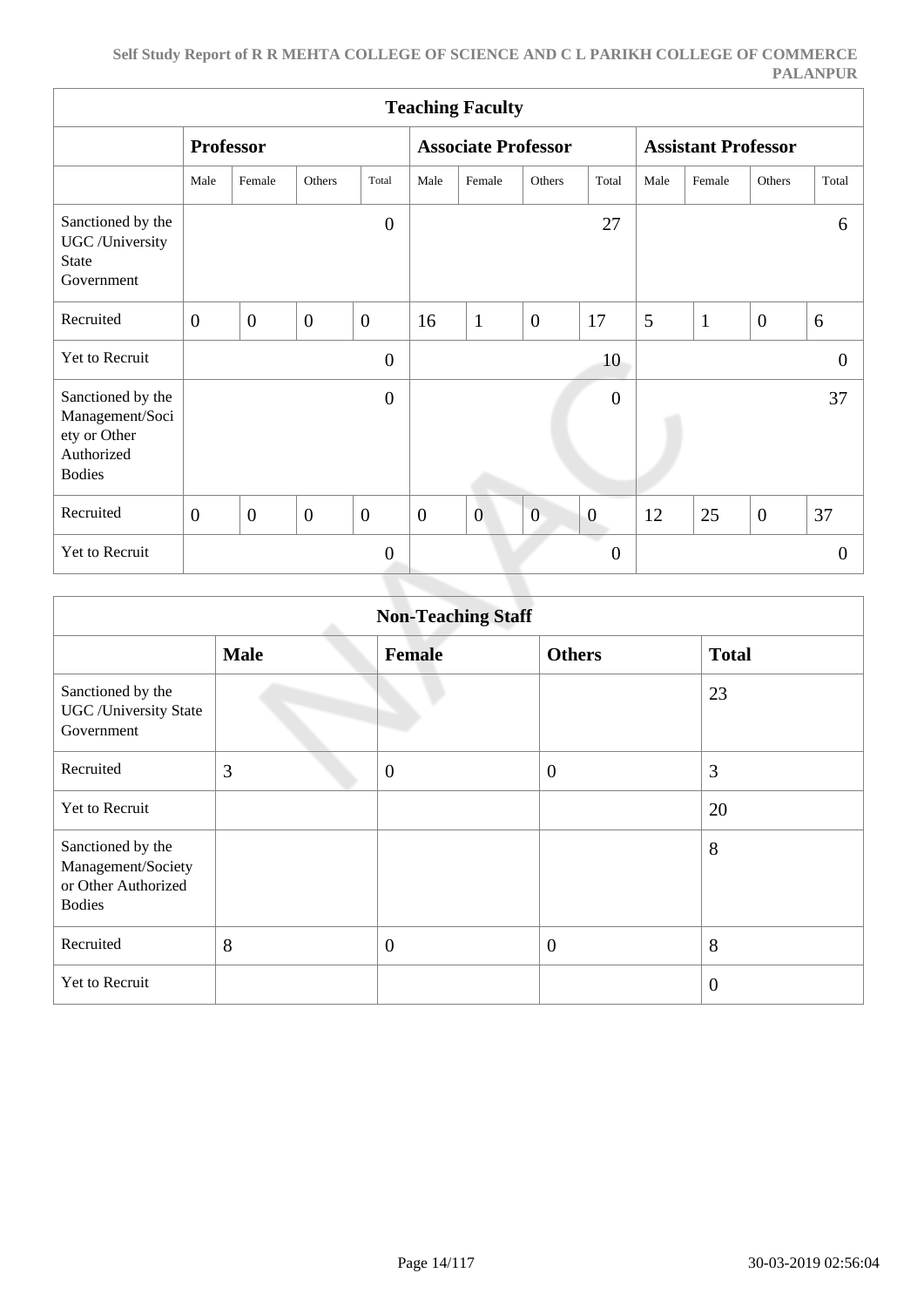|                                                                                 | <b>Technical Staff</b> |                |                |                |  |  |  |  |  |  |
|---------------------------------------------------------------------------------|------------------------|----------------|----------------|----------------|--|--|--|--|--|--|
|                                                                                 | <b>Male</b>            | Female         | <b>Others</b>  | <b>Total</b>   |  |  |  |  |  |  |
| Sanctioned by the<br><b>UGC</b> /University State<br>Government                 |                        |                |                | 18             |  |  |  |  |  |  |
| Recruited                                                                       | 1<br>$\mathbf{I}$      | $\overline{0}$ | $\overline{0}$ | $\mathbf{1}$   |  |  |  |  |  |  |
| Yet to Recruit                                                                  |                        |                |                | 17             |  |  |  |  |  |  |
| Sanctioned by the<br>Management/Society<br>or Other Authorized<br><b>Bodies</b> |                        |                |                | 12             |  |  |  |  |  |  |
| Recruited                                                                       | 12                     | $\overline{0}$ | $\overline{0}$ | 12             |  |  |  |  |  |  |
| Yet to Recruit                                                                  |                        |                |                | $\overline{0}$ |  |  |  |  |  |  |

### **Qualification Details of the Teaching Staff**

|                                     | <b>Permanent Teachers</b> |                |                |                            |                  |                |                            |                |                |              |
|-------------------------------------|---------------------------|----------------|----------------|----------------------------|------------------|----------------|----------------------------|----------------|----------------|--------------|
| <b>Highest</b><br>Qualificatio<br>n | <b>Professor</b>          |                |                | <b>Associate Professor</b> |                  |                | <b>Assistant Professor</b> |                |                |              |
|                                     | Male                      | Female         | <b>Others</b>  | Male                       | Female           | Others         | Male                       | Female         | <b>Others</b>  | Total        |
| D.sc/D.Litt.                        | $\overline{0}$            | $\overline{0}$ | $\overline{0}$ | $\overline{0}$             | $\overline{0}$   | $\overline{0}$ | $\overline{0}$             | $\overline{0}$ | $\overline{0}$ | $\mathbf{0}$ |
| Ph.D.                               | $\overline{0}$            | $\overline{0}$ | $\overline{0}$ | 9                          | $\mathbf{1}$     | $\overline{0}$ | $\overline{4}$             | $\overline{0}$ | $\overline{0}$ | 14           |
| M.Phil.                             | $\overline{0}$            | $\overline{0}$ | $\overline{0}$ | $\overline{0}$             | $\overline{0}$   | $\overline{0}$ | $\theta$                   | $\overline{0}$ | $\overline{0}$ | $\theta$     |
| PG                                  | $\overline{0}$            | $\overline{0}$ | $\theta$       | 7                          | $\boldsymbol{0}$ | $\overline{0}$ | 1                          | $\theta$       | $\overline{0}$ | 8            |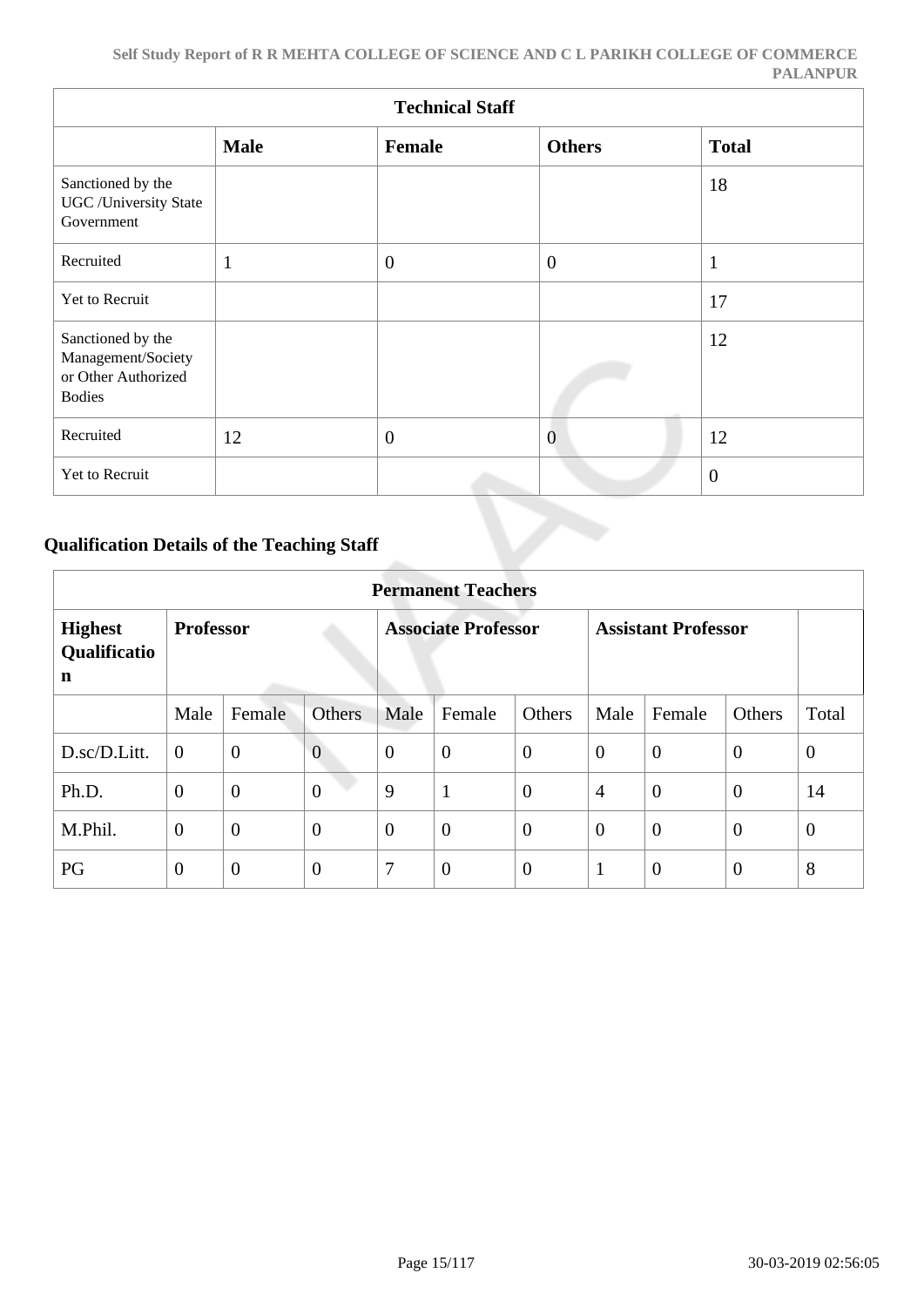| <b>Temporary Teachers</b>                     |                  |                |                  |                            |                  |                |                            |                |                |                |
|-----------------------------------------------|------------------|----------------|------------------|----------------------------|------------------|----------------|----------------------------|----------------|----------------|----------------|
| <b>Highest</b><br>Qualificatio<br>$\mathbf n$ | <b>Professor</b> |                |                  | <b>Associate Professor</b> |                  |                | <b>Assistant Professor</b> |                |                |                |
|                                               | Male             | Female         | Others           | Male                       | Female           | Others         | Male                       | Female         | Others         | Total          |
| D.sc/D.Litt.                                  | $\overline{0}$   | $\overline{0}$ | $\boldsymbol{0}$ | $\overline{0}$             | $\boldsymbol{0}$ | $\overline{0}$ | $\overline{0}$             | $\overline{0}$ | $\overline{0}$ | $\overline{0}$ |
| Ph.D.                                         | $\overline{0}$   | $\theta$       | $\boldsymbol{0}$ | $\overline{0}$             | $\boldsymbol{0}$ | $\overline{0}$ | $\overline{2}$             | $\overline{0}$ | $\overline{0}$ | $\overline{2}$ |
| M.Phil.                                       | $\overline{0}$   | $\overline{0}$ | $\overline{0}$   | $\overline{0}$             | $\boldsymbol{0}$ | $\overline{0}$ | $\overline{0}$             | $\overline{2}$ | $\overline{0}$ | $\overline{2}$ |
| PG                                            | $\theta$         | $\overline{0}$ | $\theta$         | $\overline{0}$             | $\boldsymbol{0}$ | $\overline{0}$ | 10                         | 23             | $\overline{0}$ | 33             |

|                                     | <b>Part Time Teachers</b> |                |                            |                |                |                            |                |                |                |                |
|-------------------------------------|---------------------------|----------------|----------------------------|----------------|----------------|----------------------------|----------------|----------------|----------------|----------------|
| <b>Highest</b><br>Qualificatio<br>n | <b>Professor</b>          |                | <b>Associate Professor</b> |                |                | <b>Assistant Professor</b> |                |                |                |                |
|                                     | Male                      | Female         | Others                     | Male           | Female         | Others                     | Male           | Female         | Others         | Total          |
| D.sc/D.Litt.                        | $\overline{0}$            | $\overline{0}$ | $\overline{0}$             | $\overline{0}$ | $\overline{0}$ | $\overline{0}$             | $\theta$       | $\overline{0}$ | $\overline{0}$ | $\overline{0}$ |
| Ph.D.                               | $\overline{0}$            | $\overline{0}$ | $\overline{0}$             | $\overline{0}$ | $\overline{0}$ | $\overline{0}$             | $\theta$       | $\overline{0}$ | $\theta$       | $\theta$       |
| M.Phil.                             | $\theta$                  | $\overline{0}$ | $\overline{0}$             | $\overline{0}$ | $\overline{0}$ | $\overline{0}$             | $\overline{0}$ | $\overline{0}$ | $\overline{0}$ | $\theta$       |
| PG                                  | $\overline{0}$            | $\overline{0}$ | $\overline{0}$             | $\Omega$       | $\overline{0}$ | $\overline{0}$             | $\overline{0}$ | 1              | $\overline{0}$ |                |

| <b>Details of Visting/Guest Faculties</b> |             |               |               |              |
|-------------------------------------------|-------------|---------------|---------------|--------------|
| <b>Number of Visiting/Guest Faculty</b>   | <b>Male</b> | <b>Female</b> | <b>Others</b> | <b>Total</b> |
| engaged with the college?                 |             |               |               |              |

**Provide the Following Details of Students Enrolled in the College During the Current Academic Year**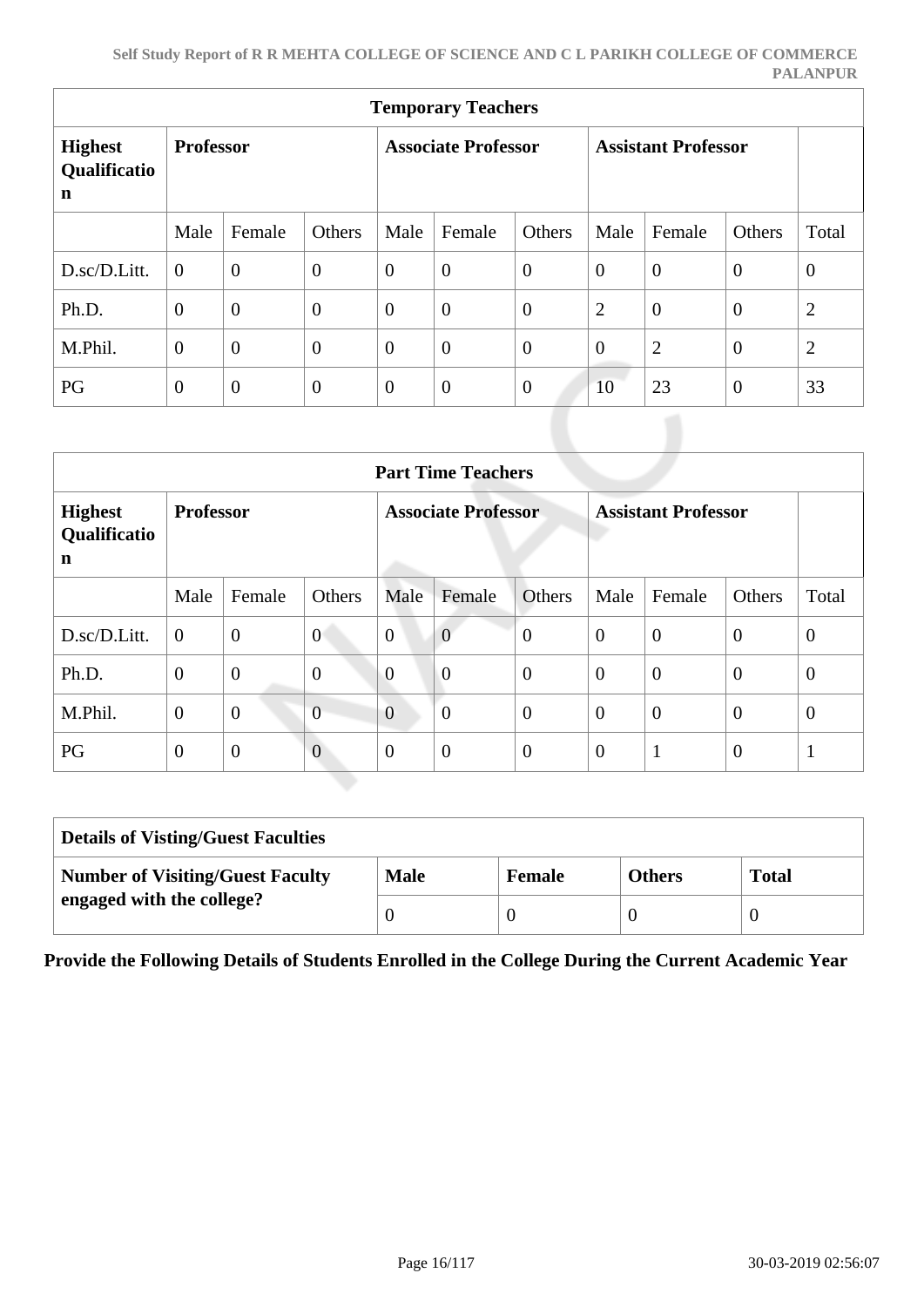| Programme       |        | <b>From the State</b><br><b>Where College</b><br>is Located | <b>From Other</b><br><b>States of India</b> | <b>NRI Students</b> | Foreign<br><b>Students</b> | <b>Total</b>   |
|-----------------|--------|-------------------------------------------------------------|---------------------------------------------|---------------------|----------------------------|----------------|
| <b>UG</b>       | Male   | 2114                                                        | $\overline{2}$                              | $\overline{0}$      | $\overline{0}$             | 2116           |
|                 | Female | 1350                                                        | $\mathfrak{2}$                              | $\overline{0}$      | $\theta$                   | 1352           |
|                 | Others | $\overline{0}$                                              | $\theta$                                    | $\overline{0}$      | $\theta$                   | $\theta$       |
| PG              | Male   | 113                                                         | $\overline{0}$                              | $\overline{0}$      | $\theta$                   | 113            |
|                 | Female | 214                                                         | $\theta$                                    | $\overline{0}$      | $\overline{0}$             | 214            |
|                 | Others | $\overline{0}$                                              | $\theta$                                    | $\overline{0}$      | $\overline{0}$             | $\theta$       |
| Doctoral (Ph.D) | Male   | $\overline{0}$                                              | $\overline{0}$                              | $\overline{0}$      | $\overline{0}$             | $\overline{0}$ |
|                 | Female | $\overline{0}$                                              | $\overline{0}$                              | $\mathbf{0}$        | $\mathbf{0}$               | $\mathbf{0}$   |
|                 | Others | $\overline{0}$                                              | $\overline{0}$                              | $\overline{0}$      | $\overline{0}$             | $\overline{0}$ |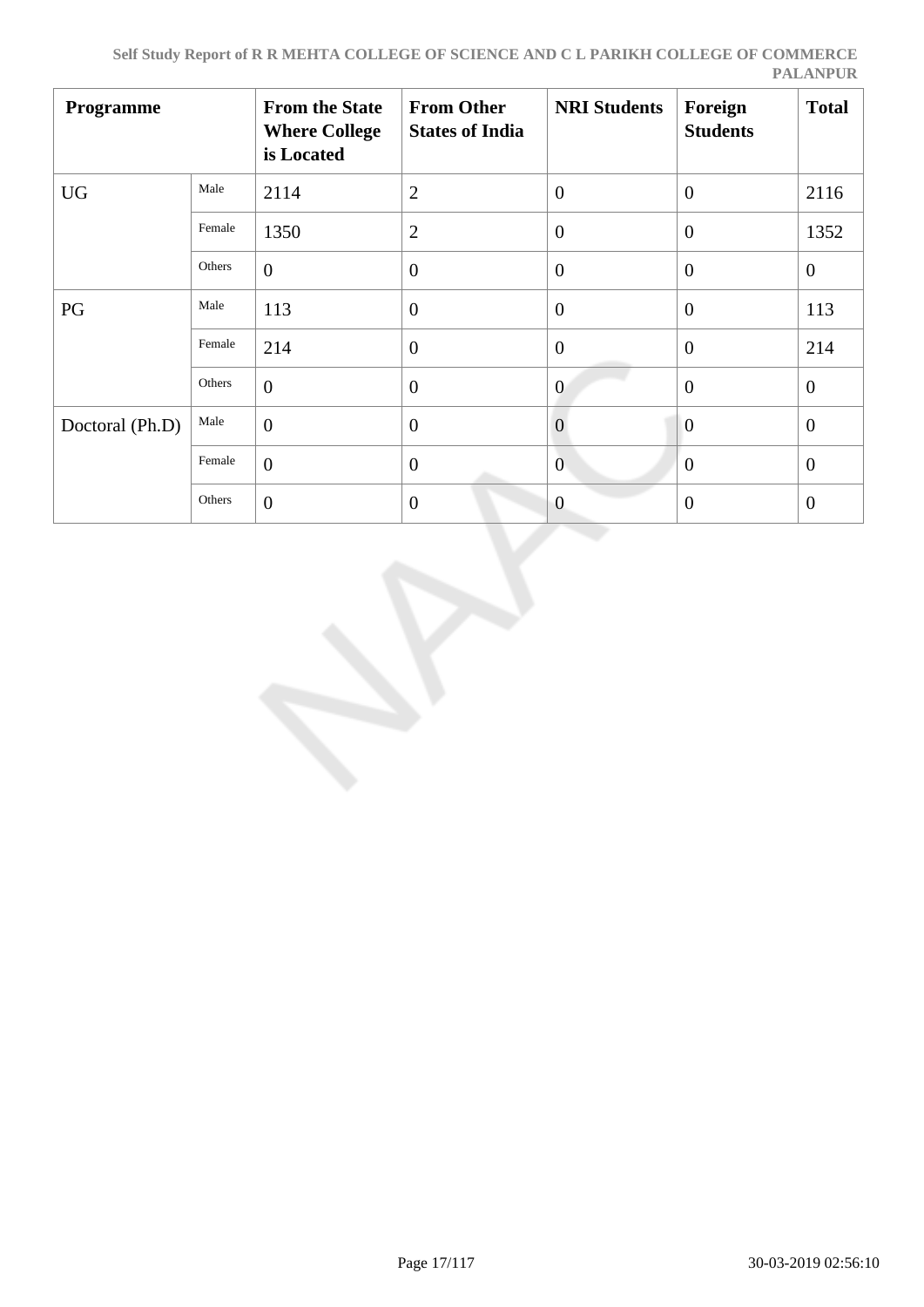| <b>Y</b> ears |        |                  |                  |                  |                  |
|---------------|--------|------------------|------------------|------------------|------------------|
| Programme     |        | Year 1           | Year 2           | Year 3           | Year 4           |
| <b>SC</b>     | Male   | 330              | 284              | 238              | 235              |
|               | Female | 164              | 159              | 145              | 133              |
|               | Others | $\overline{0}$   | $\overline{0}$   | $\overline{0}$   | $\overline{0}$   |
| <b>ST</b>     | Male   | 80               | 80               | 64               | 63               |
|               | Female | 44               | 44               | 42               | 33               |
|               | Others | $\overline{0}$   | $\mathbf{0}$     | $\mathbf{0}$     | $\overline{0}$   |
| OBC           | Male   | 993              | 820              | 689              | 642              |
|               | Female | 680              | 580              | 570              | 560              |
|               | Others | $\overline{0}$   | $\overline{0}$   | $\boldsymbol{0}$ | $\overline{0}$   |
| General       | Male   | 640              | 595              | 579              | 746              |
|               | Female | 674              | 697              | 680              | 736              |
|               | Others | $\overline{0}$   | $\overline{0}$   | $\overline{0}$   | $\overline{0}$   |
| Others        | Male   | 9                | $\overline{2}$   | $\overline{0}$   | $\overline{2}$   |
|               | Female | $\overline{2}$   | $\mathbf{1}$     | $\overline{0}$   | $\overline{2}$   |
|               | Others | $\boldsymbol{0}$ | $\boldsymbol{0}$ | $\boldsymbol{0}$ | $\boldsymbol{0}$ |
| Total         |        | 3616             | 3262             | 3007             | 3152             |

**Provide the Following Details of Students admitted to the College During the last four Academic Years**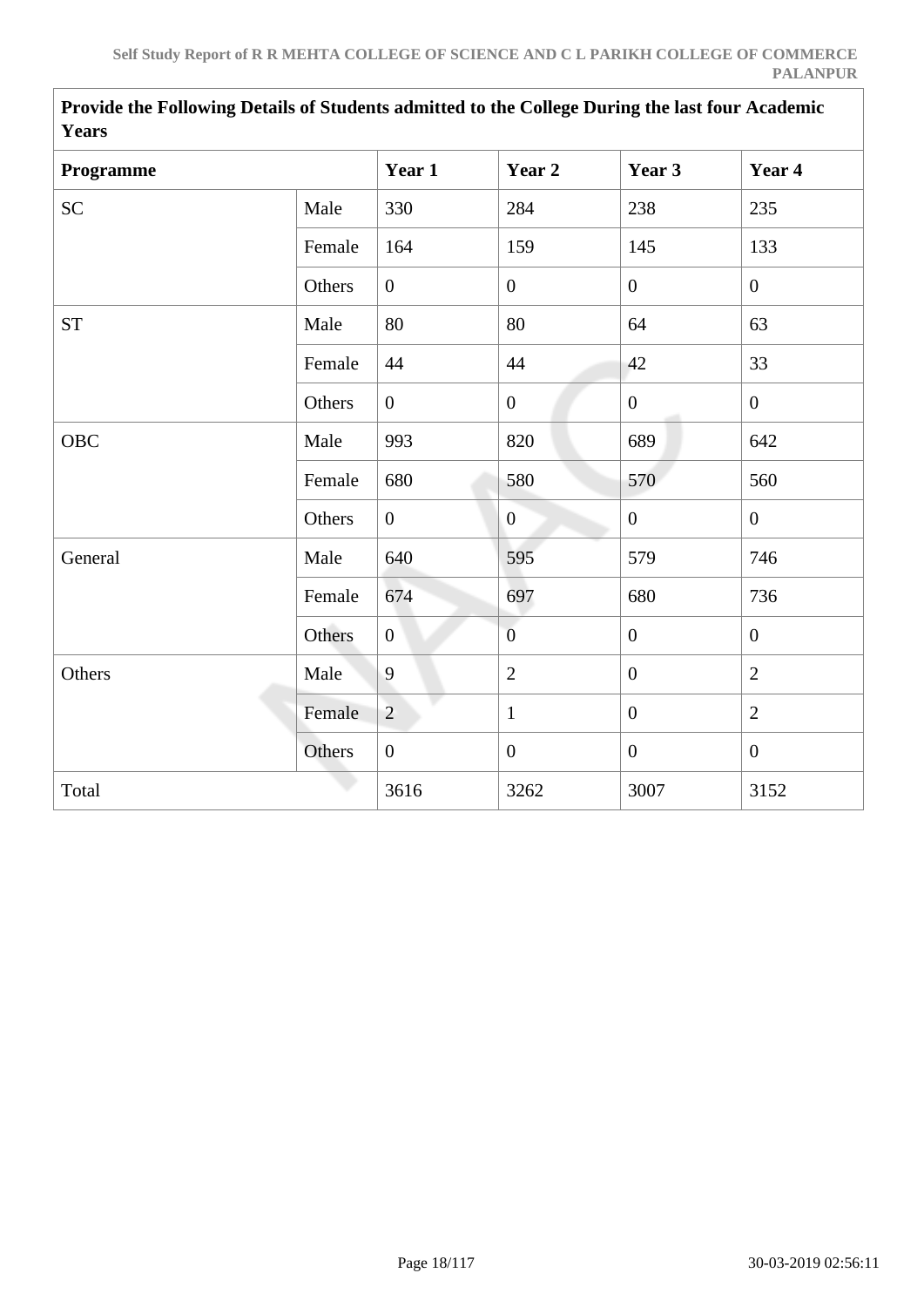# **3. Extended Profile**

# **3.1 Program**

#### **Number of courses offered by the institution across all programs during the last five years**

| <b>Response:</b> $15$ File Description  | Document             |
|-----------------------------------------|----------------------|
| Institutional Data in Prescribed Format | <b>View Document</b> |

#### **Number of programs offered year-wise for last five years**

| 2017-18 | 2016-17              | 2015-16 | 2014-15 | 2013-14 |
|---------|----------------------|---------|---------|---------|
| ר ו     | $\ddot{\phantom{1}}$ | 10      | 10      | 1 V     |

### **3.2 Students**

#### **Number of students year-wise during the last five years**

| 2017-18                                 | 2016-17 | $2015 - 16$ |                      | 2014-15 | 2013-14 |  |  |
|-----------------------------------------|---------|-------------|----------------------|---------|---------|--|--|
| 3616                                    | 3262    | 3007        |                      | 3152    | 3090    |  |  |
| <b>File Description</b>                 |         |             | Document             |         |         |  |  |
| Institutional Data in Prescribed Format |         |             | <b>View Document</b> |         |         |  |  |

### **Number of seats earmarked for reserved category as per GOI/State Govt rule year-wise during the last five years**

| 2017-18                                 | 2016-17 | 2015-16  |                      | 2014-15 | 2013-14 |
|-----------------------------------------|---------|----------|----------------------|---------|---------|
| 2302                                    | 1970    | 1748     |                      | 1670    | 1664    |
| <b>File Description</b>                 |         | Document |                      |         |         |
| Institutional data in prescribed format |         |          | <b>View Document</b> |         |         |

#### **Number of outgoing / final year students year-wise during the last five years**

| 2017-18 | 2016-17 | 2015-16 | 2014-15 | 2013-14 |
|---------|---------|---------|---------|---------|
| 1316    | 1263    | 1424    | 1225    | 814     |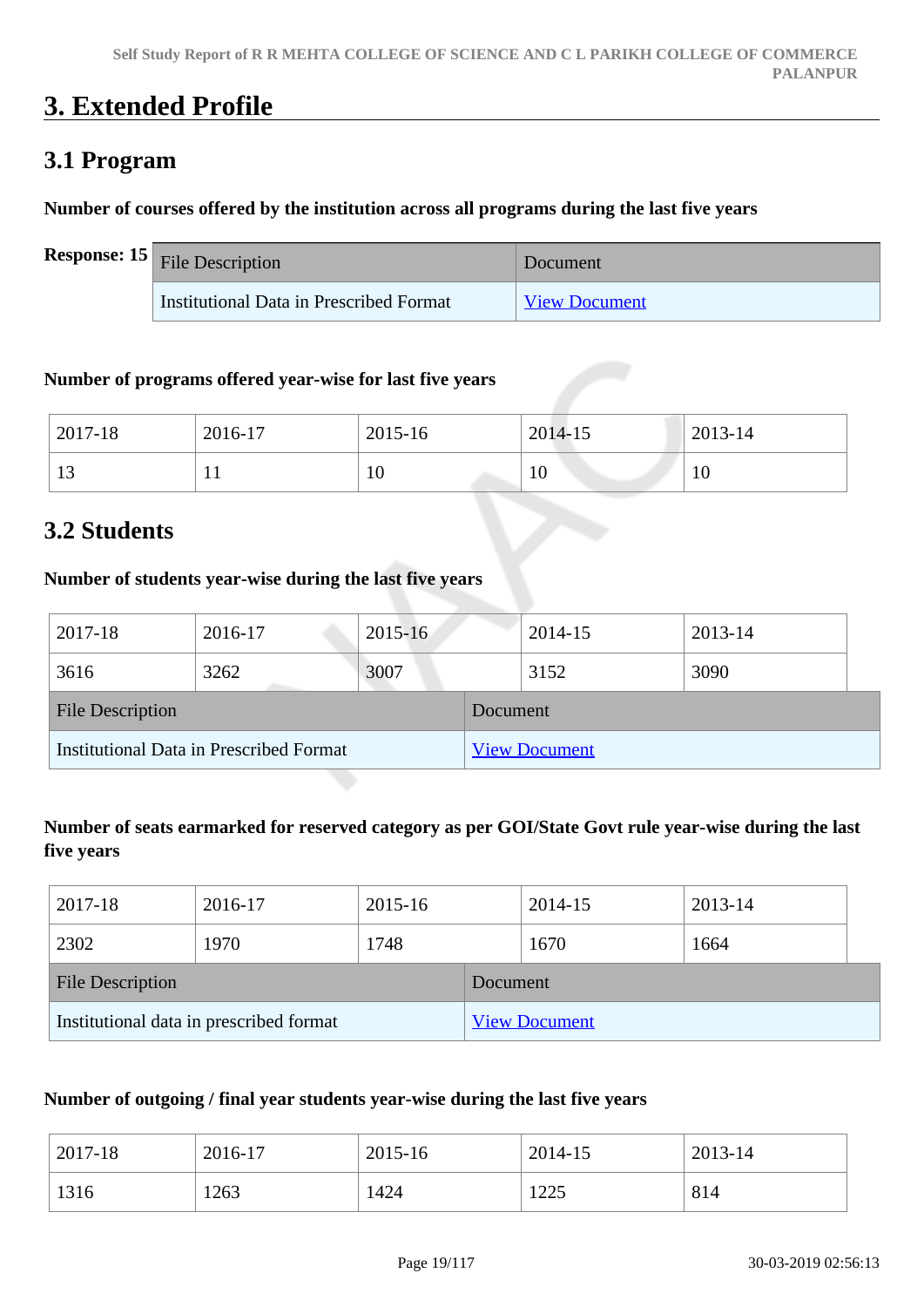| <b>File Description</b>                 | Document             |
|-----------------------------------------|----------------------|
| Institutional Data in Prescribed Format | <b>View Document</b> |

## **3.3 Teachers**

#### **Number of full time teachers year-wise during the last five years**

| 2017-18                                 | 2016-17 | 2015-16 |                      | 2014-15 | 2013-14 |  |
|-----------------------------------------|---------|---------|----------------------|---------|---------|--|
| 22                                      | 22      | 22      |                      | 22      | 23      |  |
| <b>File Description</b>                 |         |         | Document             |         |         |  |
| Institutional Data in Prescribed Format |         |         | <b>View Document</b> |         |         |  |

### **Number of sanctioned posts year-wise during the last five years**

| 2017-18                                 | 2016-17 | 2015-16  |                      | $2014 - 15$ | 2013-14 |
|-----------------------------------------|---------|----------|----------------------|-------------|---------|
| 32                                      | 32      | 32       |                      | 32          | 32      |
| <b>File Description</b>                 |         | Document |                      |             |         |
| Institutional data in prescribed format |         |          | <b>View Document</b> |             |         |

### **3.4 Institution**

#### **Total number of classrooms and seminar halls**

#### **Response: 23**

#### **Total Expenditure excluding salary year-wise during the last five years ( INR in Lakhs)**

| 2017-18 | 2016-17 | 2015-16 | 2014-15 | 2013-14 |
|---------|---------|---------|---------|---------|
| 106.54  | 118.77  | 109.21  | 91.34   | 92.24   |

#### **Number of computers**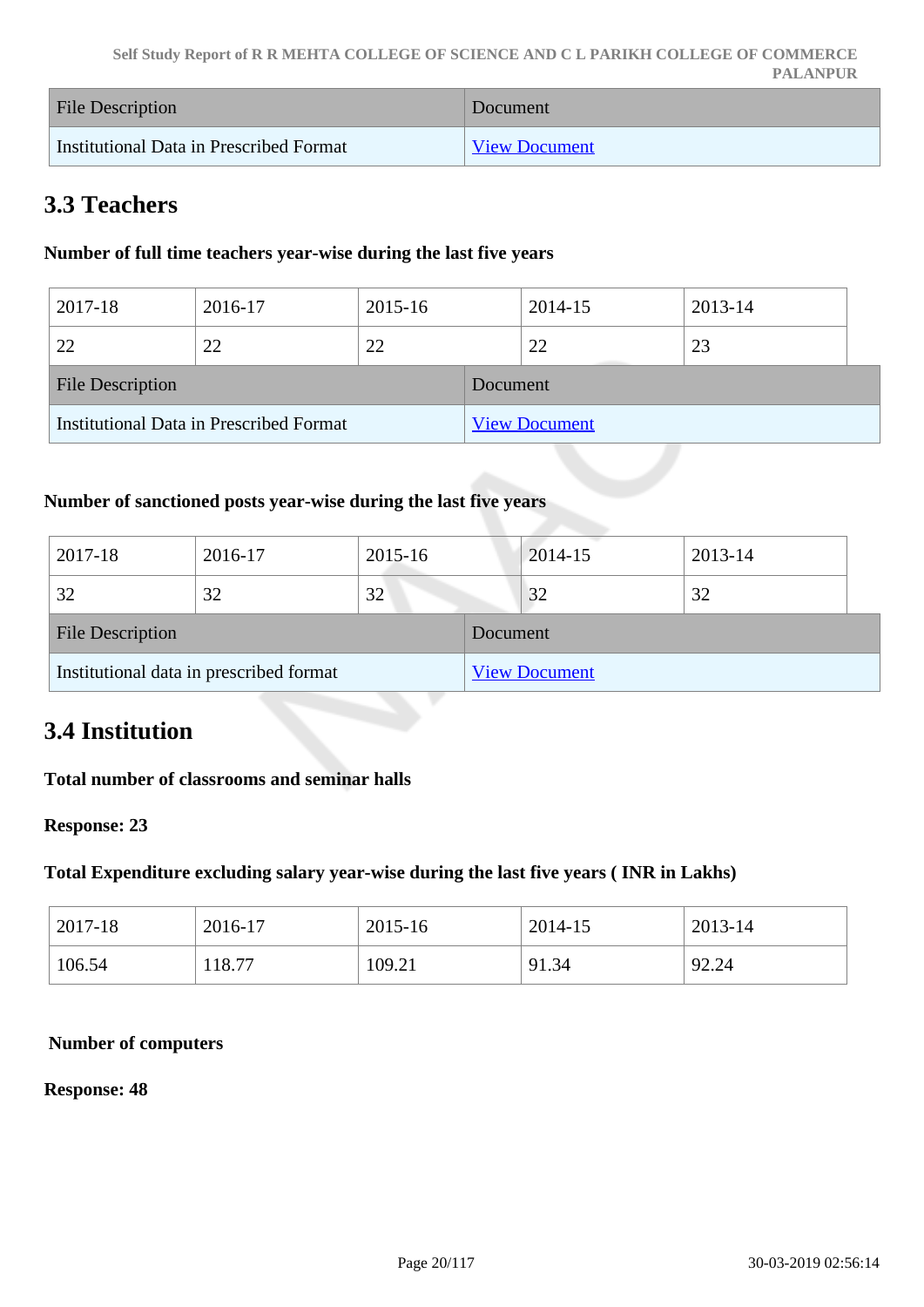# **4. Quality Indicator Framework(QIF)**

# **Criterion 1 - Curricular Aspects**

### **1.1 Curricular Planning and Implementation**

 **1.1.1 The institution ensures effective curriculum delivery through a well planned and documented process** 

#### **Response:**

Respective departments and their faculty, before the commencement of new Semester, study the common needs of the students and subsequently plan an inclusive activity plan in tune with the curriculum prescribed by the Hemchandracharya North Gujarat University, Patan to which our college is affiliated since 1964. To ensure the effective implementation of the curriculum, the college recruits skilled and competent faculty for the respective departments every year. Faculty recruitment is carried out on the basis of subject workload submitted by the department head. Every month principal reviews the progress of the curriculum with the faculty, faculty do take additional classes for weaker section of students. Insightful and result-oriented interactive activities are addressed to cater the needs of the time. Students participated in group discussions, debates, Power Point presentations, educational tours, poster presentations; Invited Guest Lecture Series and interaction sessions help students to thrive in totality. We have listed below our efforts to enrich our students theoretically and practically in prescribed curriculum so that our individuals queue up themselves in the main stream of competition:

- CBCS model is offered to our students.
- Curriculum is made available to students by uploading on the College website, through the University website.
- Academic calendar is designed to address the effective and fruitful implementation of curriculum, citing on the notice board and also, faculty explains the CBCS model and elaborates the curriculum to the students at the beginning of the classes each Semester.
- Students and faculty are given ample platform to use free internet facility through Wi-Fi connectivity.
- The library has developed free-internet desks and OPAC (Online Public Access Catalogue) for faculty and students to check the availability of the books and references related to their curriculum.
- Students' competence is evaluated through internal exams and weekly/ fortnight/monthly tests.
- Science laboratories are well-equipped to fulfill the needs of the curriculum before the commencement of the new Semester.
- To escalate practical exposure for students, industrial tours and visits to reputed educational institutes where views and opinions on education are inter-exchanged.
- For better outputs, teachers are at their discretion to adopt/ adapt any teaching methodology to make curriculum comprehensible to all sections of students.
- Faculty competence is also assessed by students' feedback to reinforce the curriculum planning and its progress.

| <b>File Description</b>    | <b>Document</b>      |
|----------------------------|----------------------|
| Any additional information | <b>View Document</b> |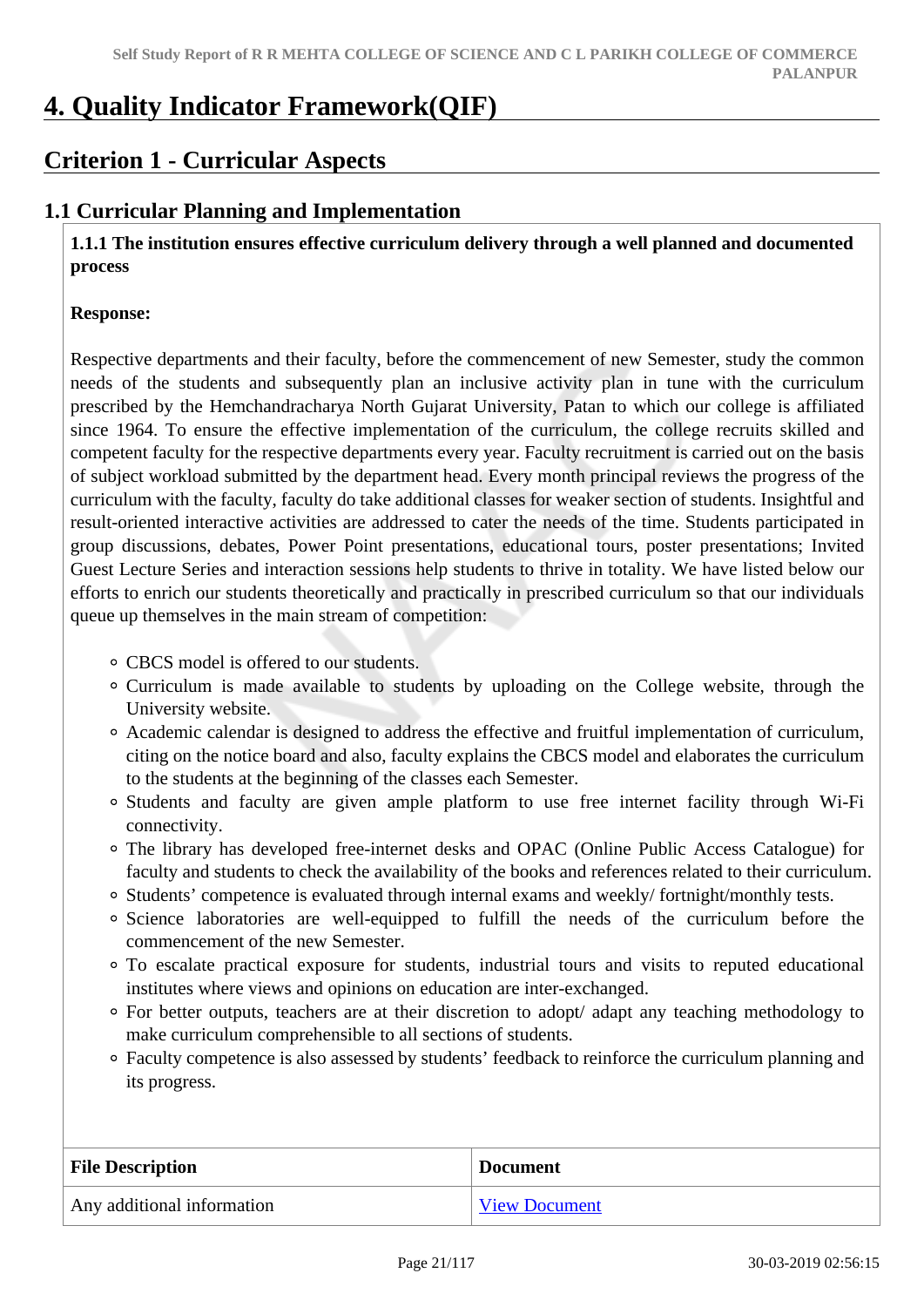| <b>Response:</b> 0      |                                             |             |                      |                                                                                                |
|-------------------------|---------------------------------------------|-------------|----------------------|------------------------------------------------------------------------------------------------|
|                         |                                             |             |                      | 1.1.2.1 Number of certificate/diploma programs introduced year-wise during the last five years |
| 2017-18                 | 2016-17                                     | $2015 - 16$ | 2014-15              | 2013-14                                                                                        |
| $\Omega$                | $\Omega$                                    | $\Omega$    | $\theta$             | $\theta$                                                                                       |
|                         |                                             |             |                      |                                                                                                |
|                         |                                             |             |                      |                                                                                                |
| <b>File Description</b> |                                             |             | <b>Document</b>      |                                                                                                |
|                         | Details of the certificate/Diploma programs |             | <b>View Document</b> |                                                                                                |
|                         |                                             |             |                      |                                                                                                |

#### **1.1.3 Percentage of participation of full time teachers in various bodies of the Universities/ Autonomous Colleges/ Other Colleges, such as BoS and Academic Council during the last five years**

#### **Response:** 58.56

1.1.3.1 Number of teachers participating in various bodies of the Institution, such as BoS and Academic Council year-wise during the last five years

| 2017-18        | 2016-17 | 2015-16 | 2014-15 | 2013-14 |
|----------------|---------|---------|---------|---------|
| $\Omega$<br>U3 | 04      |         | 02      | 04      |

| <b>File Description</b>                                                | <b>Document</b>      |
|------------------------------------------------------------------------|----------------------|
| Details of participation of teachers in various bodies   View Document |                      |
| Any additional information                                             | <b>View Document</b> |

### **1.2 Academic Flexibility**

 **1.2.1 Percentage of new Courses introduced out of the total number of courses across all Programs offered during last five years**

**Response:** 33.33

1.2.1.1 How many new courses are introduced within the last five years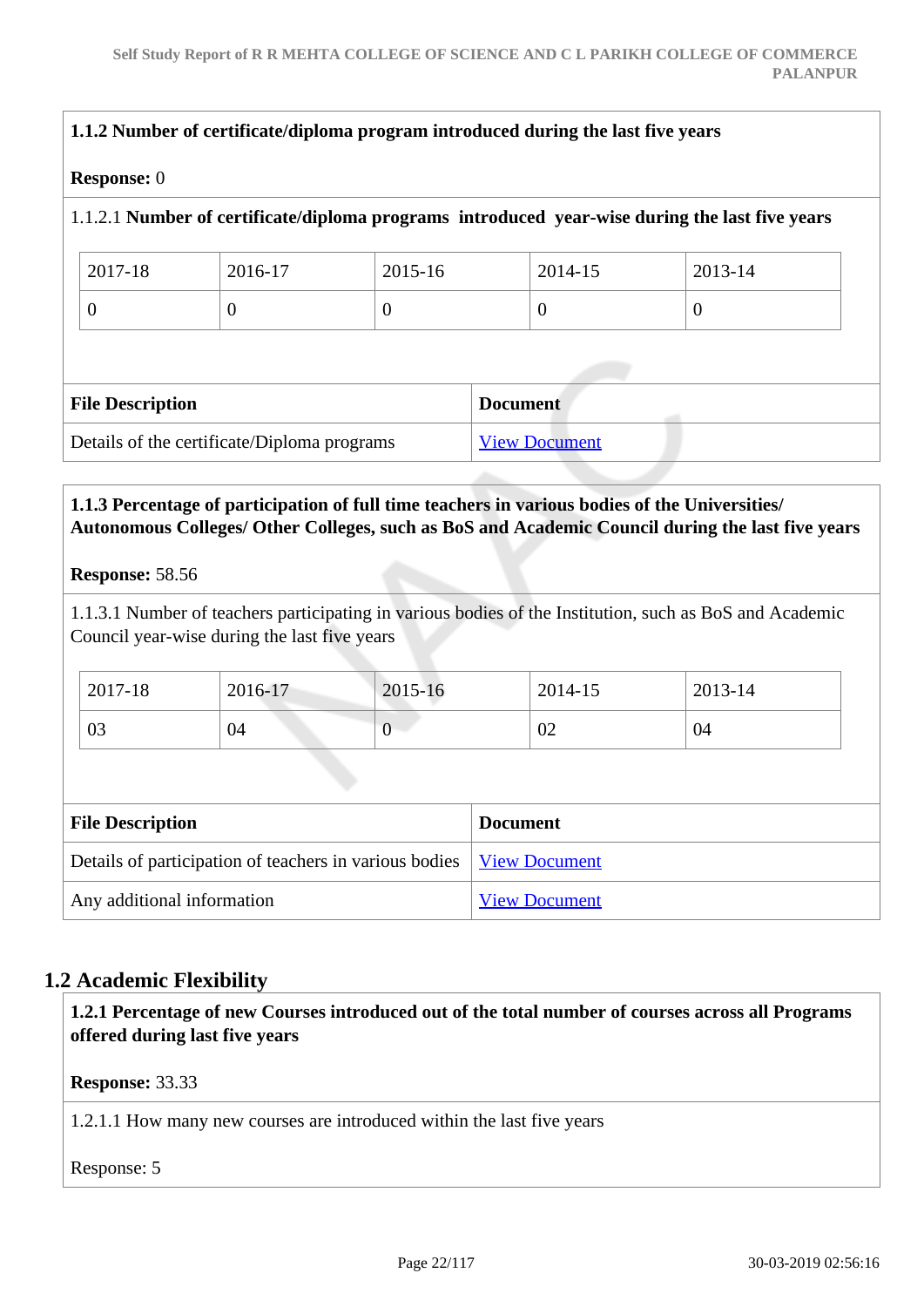| <b>File Description</b>               | <b>Document</b>      |
|---------------------------------------|----------------------|
| Details of the new courses introduced | <b>View Document</b> |
| Any additional information            | <b>View Document</b> |

#### **1.2.2 Percentage of programs in which Choice Based Credit System (CBCS)/Elective course system has been implemented**

#### **Response:** 84.62

1.2.2.1 Number of programs in which CBCS/ Elective course system implemented.

Response: 11

| <b>File Description</b>                              | <b>Document</b>      |
|------------------------------------------------------|----------------------|
| Name of the programs in which CBCS is<br>implemented | <b>View Document</b> |

#### **1.2.3 Average percentage of students enrolled in subject related Certificate/ Diploma programs/Addon programs as against the total number of students during the last five years**

#### **Response:** 28.1

1.2.3.1 Number of students enrolled in subject related Certificate or Diploma or Add-on programs yearwise during the last five years

| 2017-18 | 2016-17 | 2015-16 | 2014-15 | 2013-14 |
|---------|---------|---------|---------|---------|
| 825     | 1109    | 696     | 802     | 1085    |

| <b>File Description</b>                                                                        | <b>Document</b>      |
|------------------------------------------------------------------------------------------------|----------------------|
| Details of the students enrolled in Subjects related<br>to certificate/Diploma/Add-on programs | <b>View Document</b> |
| Any additional information                                                                     | <b>View Document</b> |

#### **1.3 Curriculum Enrichment**

 **1.3.1 Institution integrates cross- cutting issues relevant to Gender, Environment and Sustainability, Human Values and Professional Ethics into the Curriculum**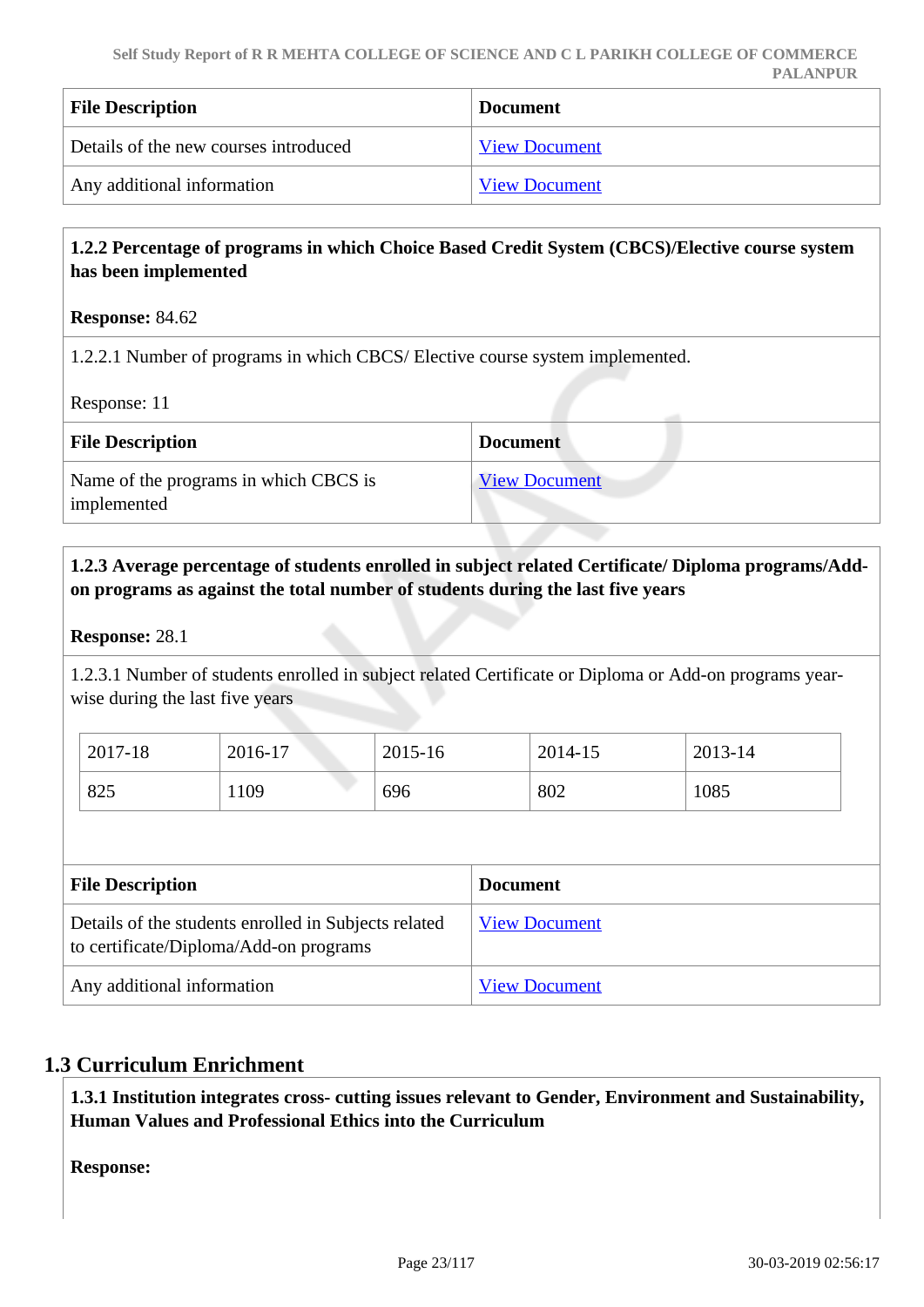Respective departments and their faculty, before the commencement of new Semester, study the common needs of the students and subsequently plan an inclusive activity plan in tune with the curriculum prescribed by the Hemchandracharya North Gujarat University, Patan to which our college is affiliated since 1964. To ensure the effective implementation of the curriculum, the college recruits skilled and competent faculty for the respective departments every year. Faculty recruitment is carried out on the basis of subject workload submitted by the department head. Every month principal reviews the progress of the curriculum with the faculty, faculty do take additional classes for weaker section of students. Insightful and result-oriented interactive activities are addressed to cater the needs of the time. Students participated in group discussions, debates, Power Point presentations, educational tours, poster presentations; Invited Guest Lecture Series and interaction sessions help students to thrive in totality. We have listed below our efforts to enrich our students theoretically and practically in prescribed curriculum so that our individuals queue up themselves in the main stream of competition:

- CBCS model is offered to our students.
- Curriculum is made available to students by uploading on the College website, through the University website.
- Academic calendar is designed to address the effective and fruitful implementation of curriculum, citing on the notice board and also, faculty explains the CBCS model and elaborates the curriculum to the students at the beginning of the classes each Semester.
- Students and faculty are given ample platform to use free internet facility through Wi-Fi connectivity.
- The library has developed free-internet desks and OPAC (Online Public Access Catalogue) for faculty and students to check the availability of the books and references related to their curriculum.
- Students' competence is evaluated through internal exams and weekly/ fortnight/monthly tests.
- Science laboratories are well-equipped to fulfill the needs of the curriculum before the commencement of the new Semester.
- To escalate practical exposure for students, industrial tours and visits to reputed educational institutes where views and opinions on education are inter-exchanged.
- For better outputs, teachers are at their discretion to adopt/ adapt any teaching methodology to make curriculum comprehensible to all sections of students.
- Faculty competence is also assessed by students' feedback to reinforce the curriculum planning and its progress.

### **1.3.2 Number of value added courses imparting transferable and life skills offered during the last five years**

#### **Response:** 2

1.3.2.1 Number of value-added courses imparting transferable and life skills offered during the last five years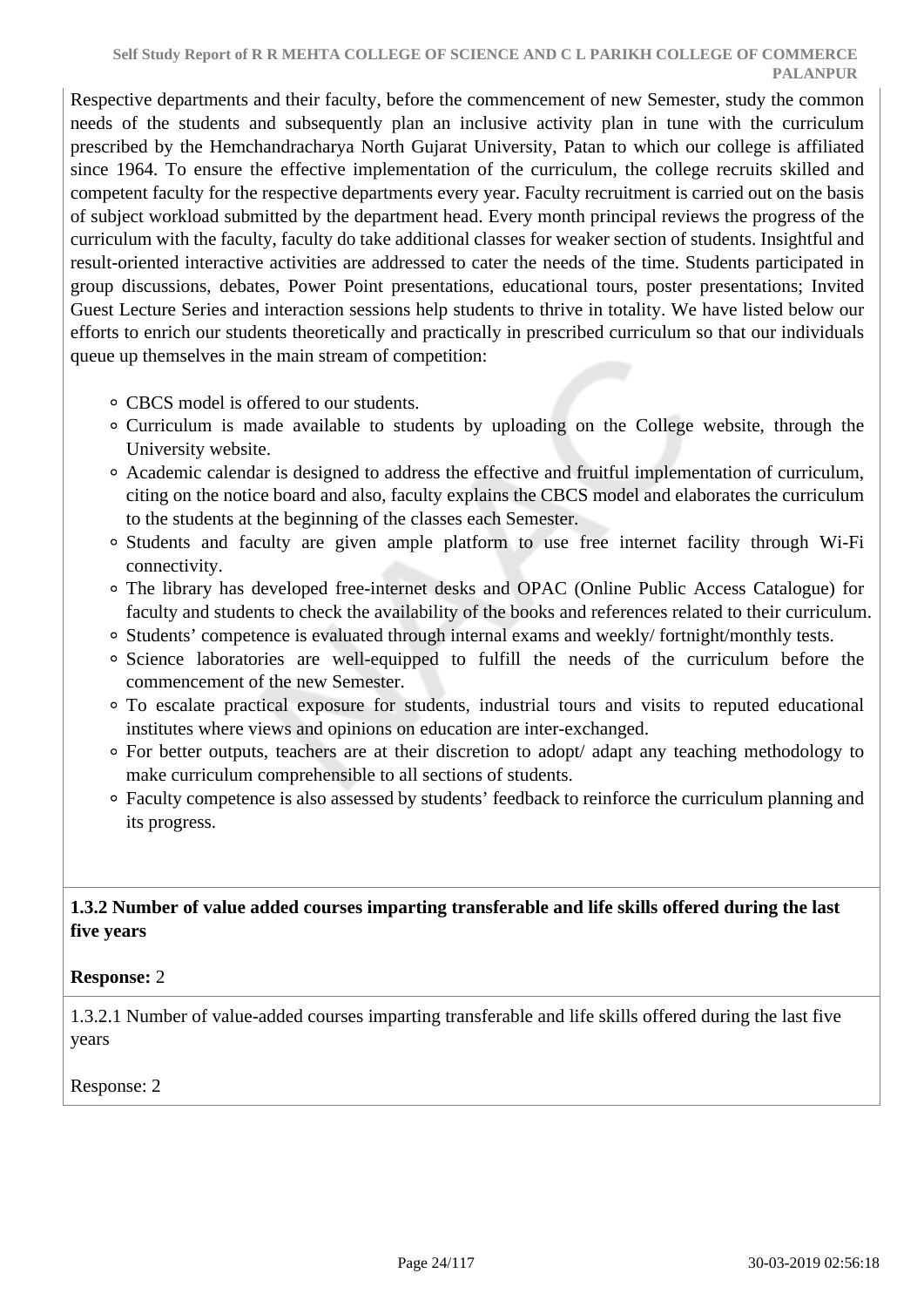| <b>File Description</b>                                                      | <b>Document</b>      |
|------------------------------------------------------------------------------|----------------------|
| Details of the value-added courses imparting<br>transferable and life skills | <b>View Document</b> |
| Brochure or any other document relating to value<br>added courses.           | <b>View Document</b> |

| 1.3.3 Percentage of students undertaking field projects / internships |                      |  |  |
|-----------------------------------------------------------------------|----------------------|--|--|
| <b>Response:</b> 0                                                    |                      |  |  |
| 1.3.3.1 Number of students undertaking field projects or internships  |                      |  |  |
| <b>File Description</b><br><b>Document</b>                            |                      |  |  |
| Institutional data in prescribed format                               | <b>View Document</b> |  |  |

### **1.4 Feedback System**

| 1.4.1 Structured feedback received from 1) Students, 2) Teachers, 3) Employers, 4) Alumni and<br>5) Parents for design and review of syllabus-Semester wise/ year-wise<br>A.Any 4 of the above |                      |  |  |  |
|------------------------------------------------------------------------------------------------------------------------------------------------------------------------------------------------|----------------------|--|--|--|
| <b>B.Any 3 of the above</b>                                                                                                                                                                    |                      |  |  |  |
| C. Any 2 of the above                                                                                                                                                                          |                      |  |  |  |
| D. Any 1 of the above                                                                                                                                                                          |                      |  |  |  |
| <b>Response:</b> B.Any 3 of the above                                                                                                                                                          |                      |  |  |  |
| <b>Document</b><br><b>File Description</b>                                                                                                                                                     |                      |  |  |  |
| URL for stakeholder feedback report                                                                                                                                                            | <b>View Document</b> |  |  |  |

 **1.4.2 Feedback processes of the institution may be classified as follows: A. Feedback collected, analysed and action taken and feedback available on website B. Feedback collected, analysed and action has been taken C. Feedback collected and analysed D. Feedback collected Response:** C. Feedback collected and analysed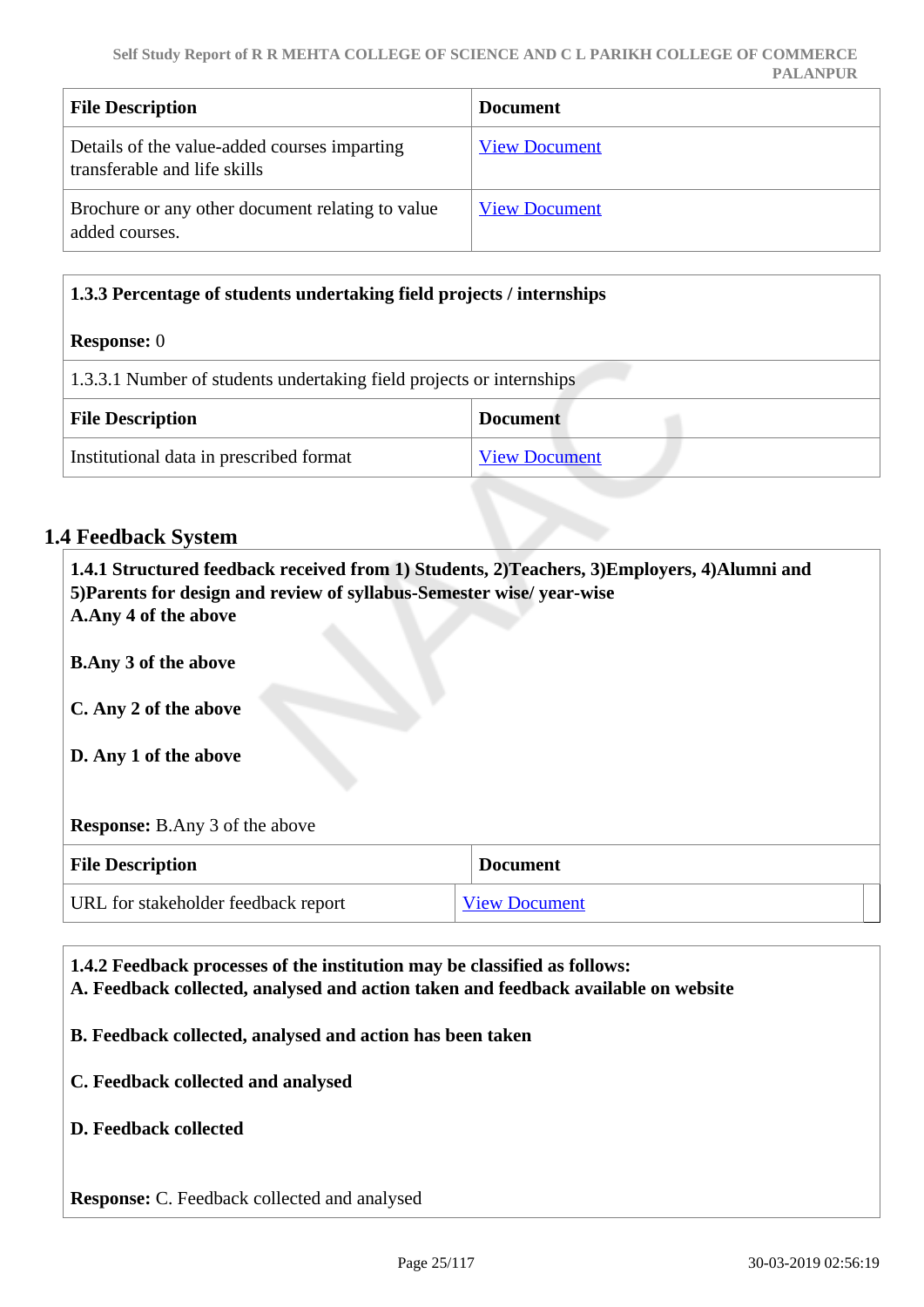**Self Study Report of R R MEHTA COLLEGE OF SCIENCE AND C L PARIKH COLLEGE OF COMMERCE PALANPUR**

| <b>File Description</b> | <b>Document</b>      |
|-------------------------|----------------------|
| URL for feedback report | <b>View Document</b> |

Page 26/117 30-03-2019 02:56:19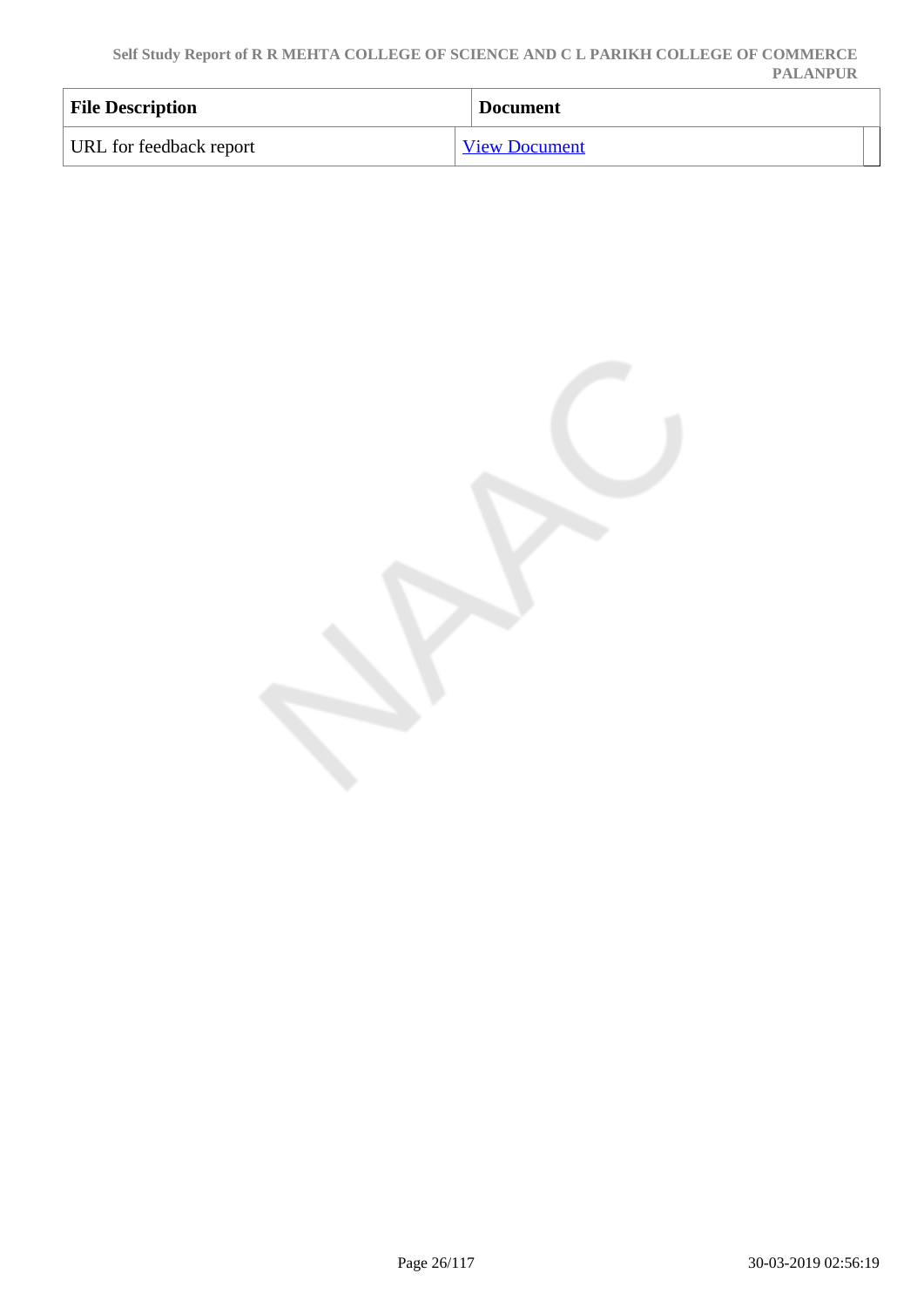# **Criterion 2 - Teaching-learning and Evaluation**

### **2.1 Student Enrollment and Profile**

#### **2.1.1 Average percentage of students from other States and Countries during the last five years**

#### **Response:** 0.05

2.1.1.1 Number of students from other states and countries year-wise during the last five years

| 2017-18  | 2016-17 | 2015-16 | 2014-15 | 2013-14 |
|----------|---------|---------|---------|---------|
| <u>ب</u> |         | ∽       | ◡       | ν       |

| <b>File Description</b>                       | <b>Document</b>      |
|-----------------------------------------------|----------------------|
| List of students (other states and countries) | <b>View Document</b> |
| Institutional data in prescribed format       | <b>View Document</b> |
| Any additional information                    | <b>View Document</b> |

#### **2.1.2 Average Enrollment percentage (Average of last five years)**

#### **Response:** 101.32

2.1.2.1 Number of students admitted year-wise during the last five years

| 2017-18 | 2016-17 | 2015-16 | 2014-15 | 2013-14 |
|---------|---------|---------|---------|---------|
| 3616    | 3262    | 3007    | 3152    | 3090    |

#### 2.1.2.2 Number of sanctioned seats year-wise during the last five years

| 2017-18 | 2016-17 | 2015-16 | 2014-15 | 2013-14 |
|---------|---------|---------|---------|---------|
| 3520    | 3220    | 3050    | 3060    | 3060    |

| <b>File Description</b>                 | <b>Document</b>      |
|-----------------------------------------|----------------------|
| Institutional data in prescribed format | <b>View Document</b> |
| Any additional information              | <b>View Document</b> |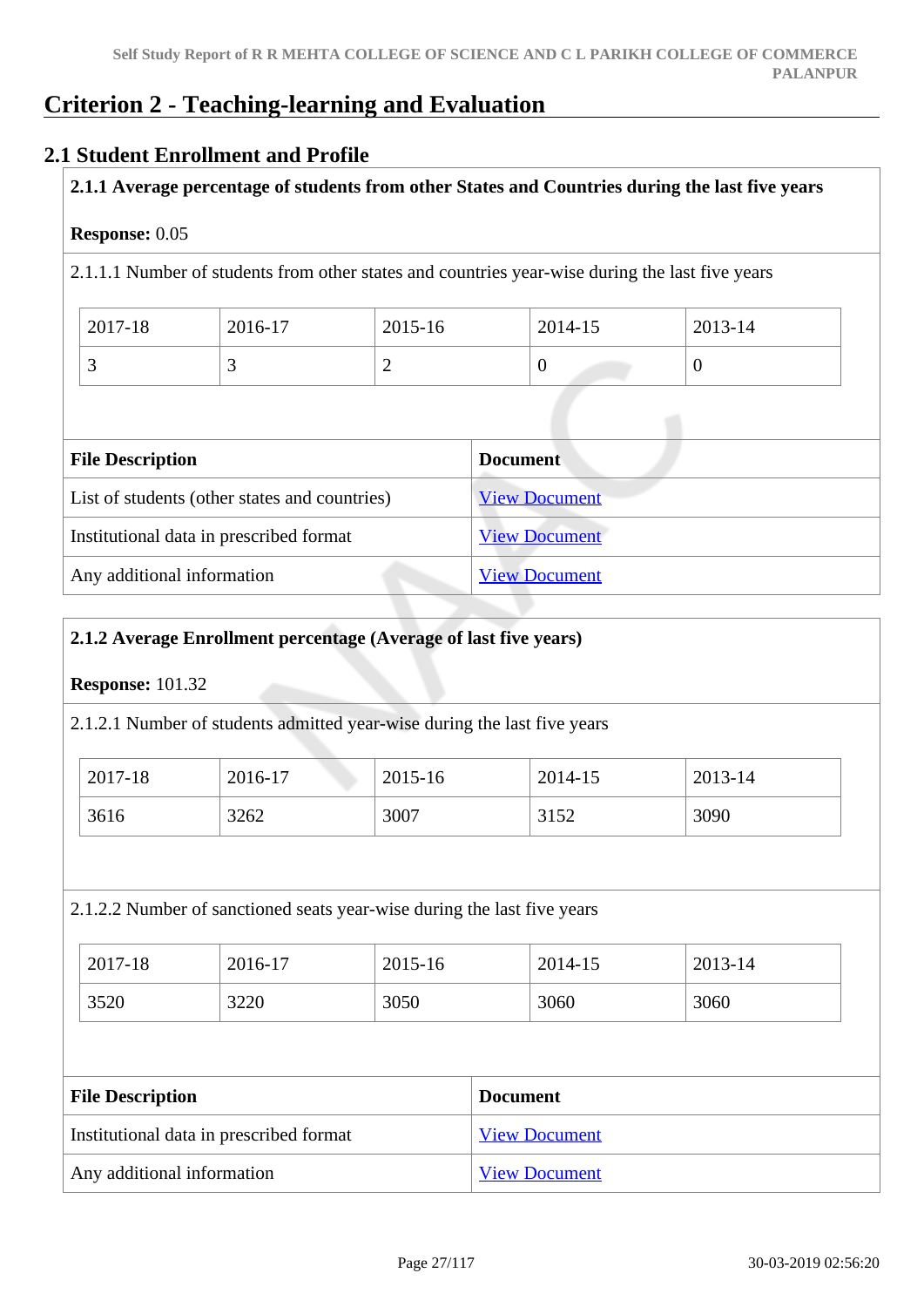#### **2.1.3 Average percentage of seats filled against seats reserved for various categories as per applicable reservation policy during the last five years**

#### **Response:** 100

2.1.3.1 Number of actual students admitted from the reserved categories year-wise during the last five years

| 2017-18 | 2016-17 | 2015-16 | 2014-15 | 2013-14 |
|---------|---------|---------|---------|---------|
| 2302    | 1970    | 1748    | 1670    | 1664    |

| <b>File Description</b>                 | <b>Document</b>      |
|-----------------------------------------|----------------------|
| Institutional data in prescribed format | <b>View Document</b> |
| Any additional information              | <b>View Document</b> |

### **2.2 Catering to Student Diversity**

 **2.2.1 The institution assesses the learning levels of the students, after admission and organises special programs for advanced learners and slow learners**

#### **Response:**

The R.R.Mehta College of Science and C.L.Parikh College of Commerce has a unique place in the North Gujarat Environment. Most of the people living around the cities are ST, NT, SC and OBC. With special reference to Banaskantha District most young learners come from remote areas travelling a distance about 90 km. The college thus has students from different groups, social classes and other people. The learners' levels are tested at different stages of the teaching learning process. At the initial stage students' performances are observed and evalued in internal and external Examinations. Based on these indicators, the educational needs of the advanced and slow learners are pinpointed. Our treatment with the students is without any discrimination. All students are equal.

#### **Remedial teaching policy for slow learners:**

 During the post accreditation of the 2nd cycle we started Remedial Coaching for the slow learners under the UGC XIIth plan. The slow learners from the weaker section of the community were paid special attention and they took advantage of the scheme. The library has a reading room which is open during the whole day for students i.e. from 08:00 am to 08:00 pm. During the examinations the reading room is kept open for longer duration. Students have access to resources available on the internet. A few teachers conduct unit wise tests for the improvement of the students' overall performance in the University Examinations.

Students Exchange Programme: Under this students were taken to different educational institution to have interaction and there by learn how the other campus students are. Such visits also inspire them to do better.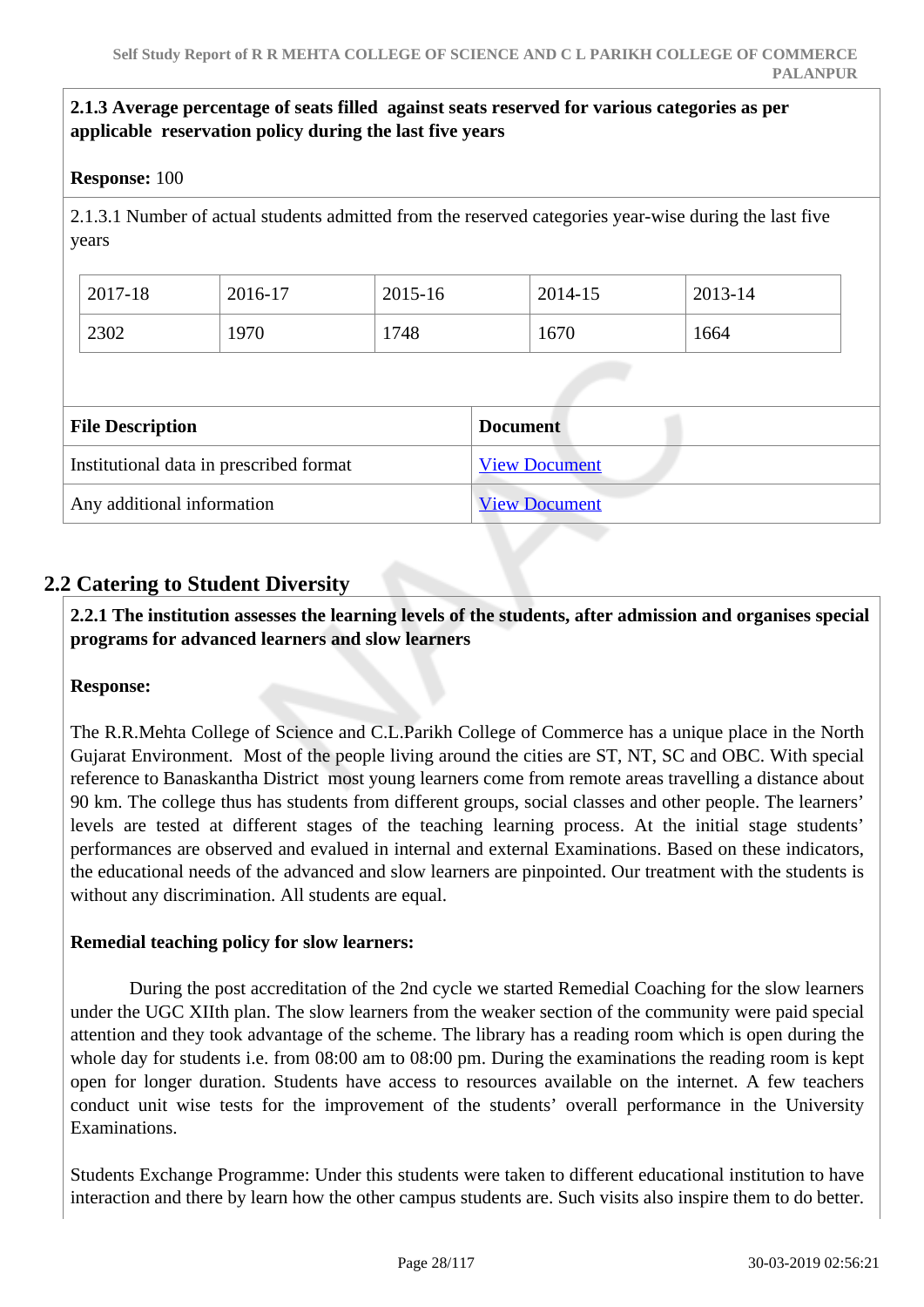E.g. Sarvajanic Campus, Kadi, DNP Arts and Commerce College, Deesa etc.

 Individual teachers do counseling work with slow achievers. They also help them do the solution of the past university papers. Both these exercises do a lot of good to the learners who are inspired to do hard work and to study more methodically.

| 2.2.2 Student - Full time teacher ratio                                                           |                      |  |  |
|---------------------------------------------------------------------------------------------------|----------------------|--|--|
| <b>Response: 164.36</b>                                                                           |                      |  |  |
| 2.2.3 Percentage of differently abled students (Divyangjan) on rolls                              |                      |  |  |
| <b>Response: 0.5</b>                                                                              |                      |  |  |
| 2.2.3.1 Number of differently abled students on rolls                                             |                      |  |  |
| Response: 18                                                                                      |                      |  |  |
| <b>File Description</b>                                                                           | <b>Document</b>      |  |  |
| List of students (differently abled)                                                              | <b>View Document</b> |  |  |
| Institutional data in prescribed format                                                           | <b>View Document</b> |  |  |
| Any other document submitted by the Institution to<br>a Government agency giving this information | <b>View Document</b> |  |  |
| Any additional information                                                                        | <b>View Document</b> |  |  |

### **2.3 Teaching- Learning Process**

 **2.3.1 Student centric methods, such as experiential learning, participative learning and problem solving methodologies are used for enhancing learning experiences**

- Experiential learning from long experience: Faculties of our college have understood that experimental learning, participatory learning, innovative teaching and problem solving method are the essential components of the teaching learning process.
- After the direction of the IQAC several departments have taken initiation in using student centric methods in teaching learning process.
- Experimental learning skills include training in industry, field research and projects.
- All the practical that the science departments conduct have a bearing on experimental learning.
- Field trips are organized by science department like Chemistry, Physics, Botany, Geology, and Zoology to study natural science phenomena and they learn from observation.
- Informal ways of experimental teaching includes the uses of identification of plants and small plates bearing Botanical names and other information are stuck on every plant and tree.
- The Dept. of Commerce often takes their students for visit to local Bank, LIC, Industry, Banas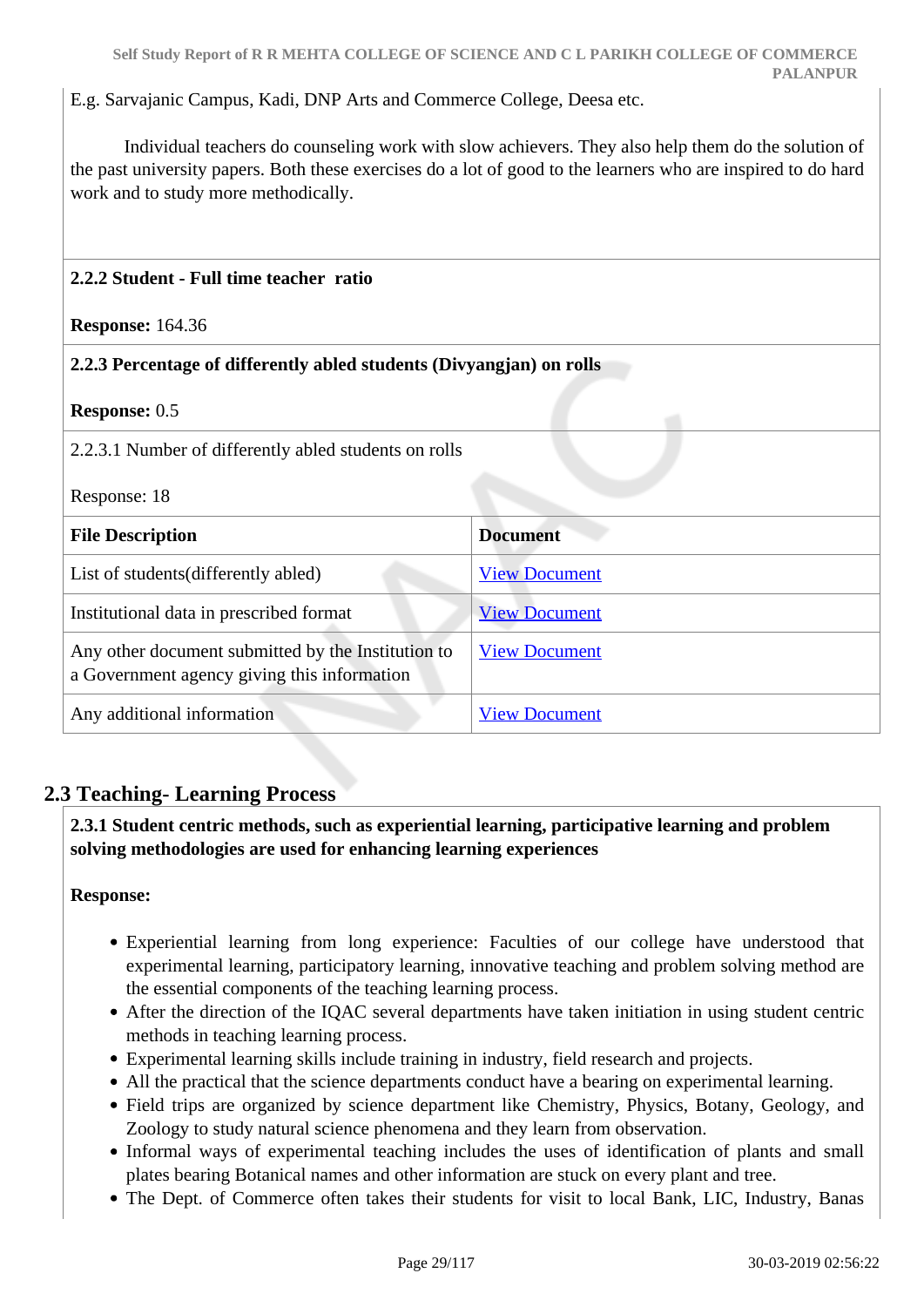Dairy etc. for acquiring knowledge about the happenings in the corporate world.

- ICT enabled teaching is practiced by most of the teachers.
- Various participatory activities that the college has introduced over the years include group discussions, debate, quiz, seminars, project writing etc.
- P.G. Students have to do a series of assignments and class presentations where the active participation of each learner is a must.
- Some faculty members give problems to the students in the class rooms as a part of assignment. Then faculties discuss the solutions of the problems with the students and solve their queries.
- Participation of the students in local, Uni. Level and State level poster presentation.
- Mentoring system for students is also a part of student centric activities. Objective of this practice is to minimize drop-outs and frustrated students after their higher secondary results to encourage then to help them overcome depression or any discouraging attitude.

#### **Some Dept. wise examples:**

- Dept. of Botany and Zoology: Plan the excursion tour and field visits at different ecological places, such as Jessore, Danta, Ambaji, Balaram, Dantiwada etc.
- Dept. of English: They have used the experimental learning method for selected students: Spoken English conducting mock conversation. They used and interviews.
- Dept. of Chemistry, Geology: Experimental learning is achieved by conducting industrial visit.
- Dept. of Commerce: A method of experimental learning was used to learn the transaction in the bank by visiting the Bank and taking part in the actual bank transactions.
- Official from Bank of Baroda, Palanpur, State Bank of India, Palanpur and Dena Bank, Chhapi were invited to the college who oriented commerce students about the routine bank transaction process.
- Under the theme of Progressive Initiative by Govt. of India various discipline such as Digital India, Make in India, Online Marketing and Skill India. Some experts were invited who expounded the matters with details. The college had organize State level power point presentation and poster competition with the co-operation of various colleges. The students of different colleges participated in the competition.

#### **2.3.2 Percentage of teachers using ICT for effective teaching with Learning Management Systems (LMS), E-learning resources etc.**

#### **Response:** 0

2.3.2.1 Number of teachers using ICT **File Description Document** List of teachers (using ICT for teaching) [View Document](https://assessmentonline.naac.gov.in/storage/app/hei/SSR/102652/2.3.2_1549617520_2708.xlsx)

#### **2.3.3 Ratio of students to mentor for academic and stress related issues**

#### **Response:** 0

#### 2.3.3.1 Number of mentors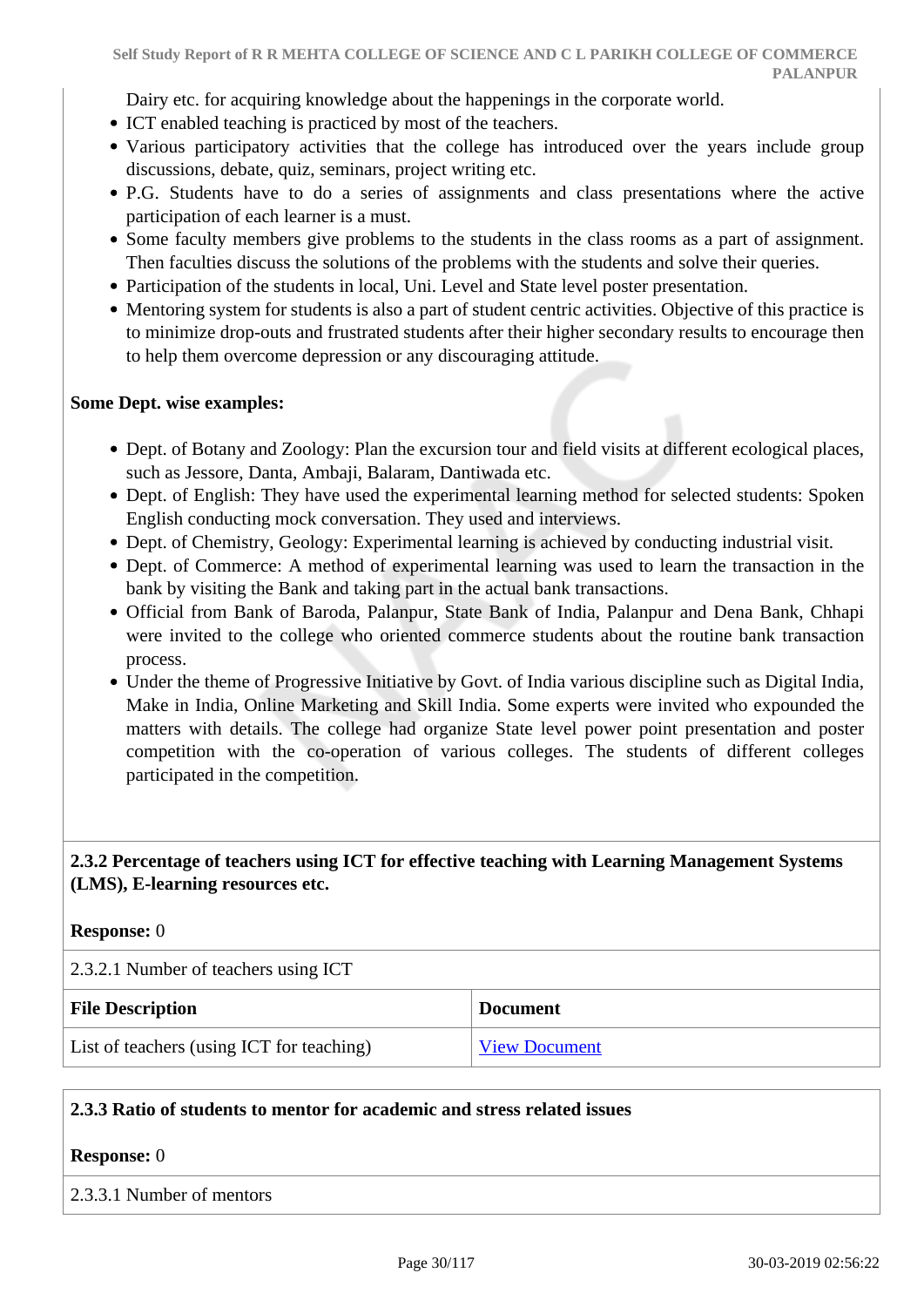#### **2.3.4 Innovation and creativity in teaching-learning**

#### **Response:**

#### **Innovative teaching methods:**

- The faculties have adopted the innovative teaching approaches / methods by using ICT.
- They have adopted the interactive approach of teaching by conducting brainstorming, lab to land, case study, bank visit, industrial tour etc.
- The college employs evaluation methods using e-test, surprise test; periodic tests book review etc. to assess the outcome of the teaching-learning process.
- One / Two faculty have blog to make interaction with students. The purpose of creating the blog is to provide the study material, question bank, question papers of previous university examination with standard answer keys etc.
- The College faculty uses laptops and LCD projectors in the classrooms to make learning more interesting and effective for the students.
- The College has internet connections.
- Wi-Fi facilities for students.
- To create confidence in them, poster and paper presentations are encouraged.
- Another innovative procedure is mentoring system for students. Here the teachers undertake personal monitoring of the students. Teachers discuss academic difficulties with students personally and figure out remedial measures. These are steps to ensure 100% success rate and minimize failure. If the teachers find that students have any psychological problem, they are referred to the college counselor.
- Departmental quizzes are frequently held by the departments to encourage learning among students. Students take part in the intercollegiate quiz competition and ppt. competition.
- Apart from these slow learners, advanced learner progrommes are undertaken.
- Educational tours, Industrial visits are encouraged by departments like Commerce, Chemistry, Botany etc.
- Departmental faculty arrange for special lectures by expert academicians and scientists from reputed institutions.
- A large number of PPTs are in use in the college by faculty members.
- Teachers of the college further promote learning through the libraries. Chemistry and Physics have their departmental library. Each teacher has access to the INFLIBNET to students make use of these facilities according to their needs.

#### **Efforts made by the institution:**

- The college faculties: The teaching-learning process by providing internet and Wi-Fi facilities, LCDs, software, laptops educational CDs, laboratory, e-books / journals and modern equipments in the laboratories.
- The college permits the teachers to attend training programmes, workshops, seminars by giving duty leaves.
- The college has signed MoUs / agreements with some agencies / Industries / academic institutions which give an opportunity for the application of knowledge and to know innovative technology / services used by the agencies / industries / academic institutions.
- Dept. of Physics: Every year hold Physics test: Advanced B.Sc. summer course.
- Dept. of Maths: Organize Ramanujan test occasionally.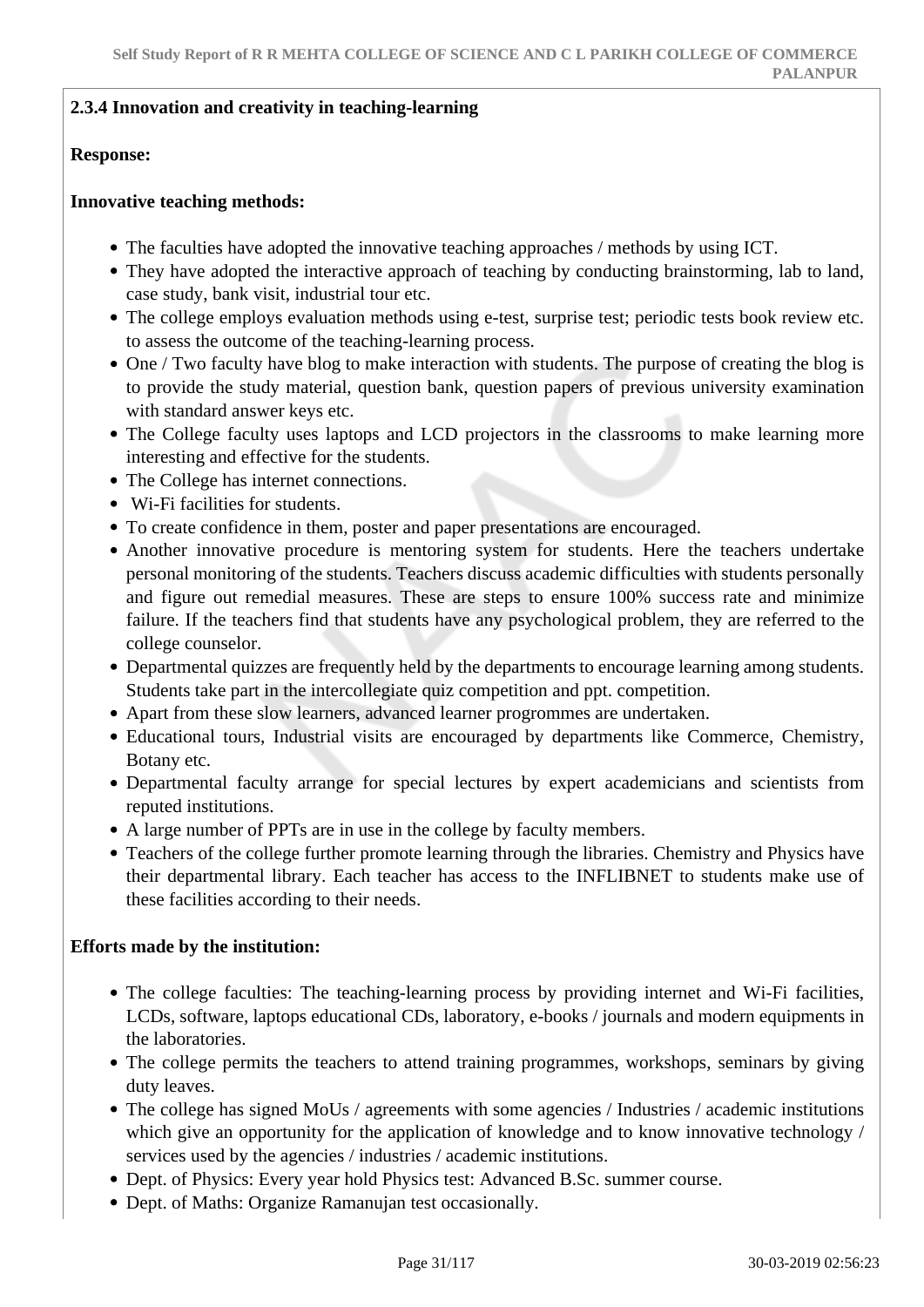- Dept. of Commerce: Invite officers / experts from the corporate field and arranges lectures/ training programmes occasionally.
- These initiatives on the part of the college encourage faculties to adopt innovative methods of teaching and to inculcate research aptitude among the students.

#### **Impact on students' learning:**

- Fast learning.
- Accuracy of pronunciation and communication skill (Use of language lab).
- Cultivation of moral values.
- Creation of environmental awareness.

### **2.4 Teacher Profile and Quality**

**2.4.1 Average percentage of full time teachers against sanctioned posts during the last five years**

### **Response:** 69.38

| <b>File Description</b>                                          | <b>Document</b>      |
|------------------------------------------------------------------|----------------------|
| Year wise full time teachers and sanctioned posts<br>for 5 years | <b>View Document</b> |
| List of the faculty members authenticated by the<br>Head of HEI  | <b>View Document</b> |

#### **2.4.2 Average percentage of full time teachers with Ph.D. during the last five years**

**Response:** 63.08

2.4.2.1 Number of full time teachers with Ph.D. year-wise during the last five years

| 2017-18 | 2016-17 | 2015-16 | 2014-15 | 2013-14 |
|---------|---------|---------|---------|---------|
| 14      | 14      | 14      | 14      | 14      |

| <b>File Description</b>                                                                       | <b>Document</b>      |
|-----------------------------------------------------------------------------------------------|----------------------|
| List of number of full time teachers with PhD and<br>number of full time teachers for 5 years | <b>View Document</b> |
| Any additional information                                                                    | <b>View Document</b> |

**2.4.3 Teaching experience per full time teacher in number of years**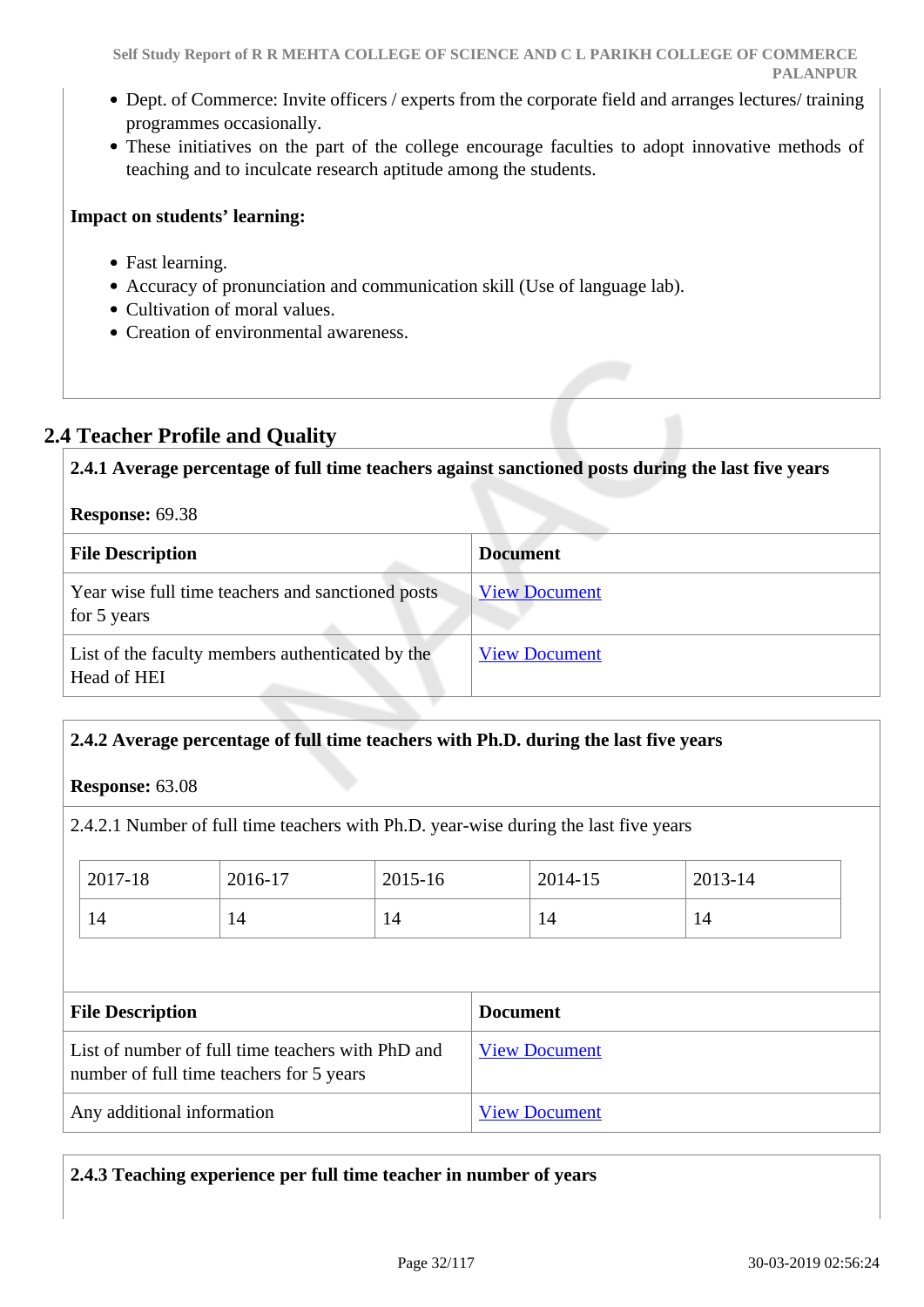| <b>Response: 23.75</b>                         |                      |  |
|------------------------------------------------|----------------------|--|
| 2.4.3.1 Total experience of full-time teachers |                      |  |
| Response: 522.5                                |                      |  |
| <b>File Description</b>                        | <b>Document</b>      |  |
| Any additional information                     | <b>View Document</b> |  |

#### **2.4.4 Percentage of full time teachers who received awards, recognition, fellowships at State, National, International level from Government, recognised bodies during the last five years**

#### **Response:** 4.5

2.4.4.1 Number of full time teachers receiving awards from state /national /international level from Government recognised bodies year-wise during the last five years

| 2017-18 | 2016-17 | 2015-16 | <b>Contract Contract</b><br>2014-15 | 2013-14 |
|---------|---------|---------|-------------------------------------|---------|
|         |         |         |                                     |         |

| <b>File Description</b>                          | <b>Document</b>      |
|--------------------------------------------------|----------------------|
| Institutional data in prescribed format          | <b>View Document</b> |
| e-copies of award letters (scanned or soft copy) | <b>View Document</b> |

#### **2.4.5 Average percentage of full time teachers from other States against sanctioned posts during the last five years**

#### **Response:** 3.13

2.4.5.1 Number of full time teachers from other states year-wise during the last five years

| $2017 - 18$ | 2016-17 | 2015-16 | 2014-15 | 2013-14 |
|-------------|---------|---------|---------|---------|
|             |         |         |         |         |

| <b>File Description</b>                                                                            | <b>Document</b>      |
|----------------------------------------------------------------------------------------------------|----------------------|
| List of full time teachers from other state and state<br>from which qualifying degree was obtained | <b>View Document</b> |
| Any additional information                                                                         | <b>View Document</b> |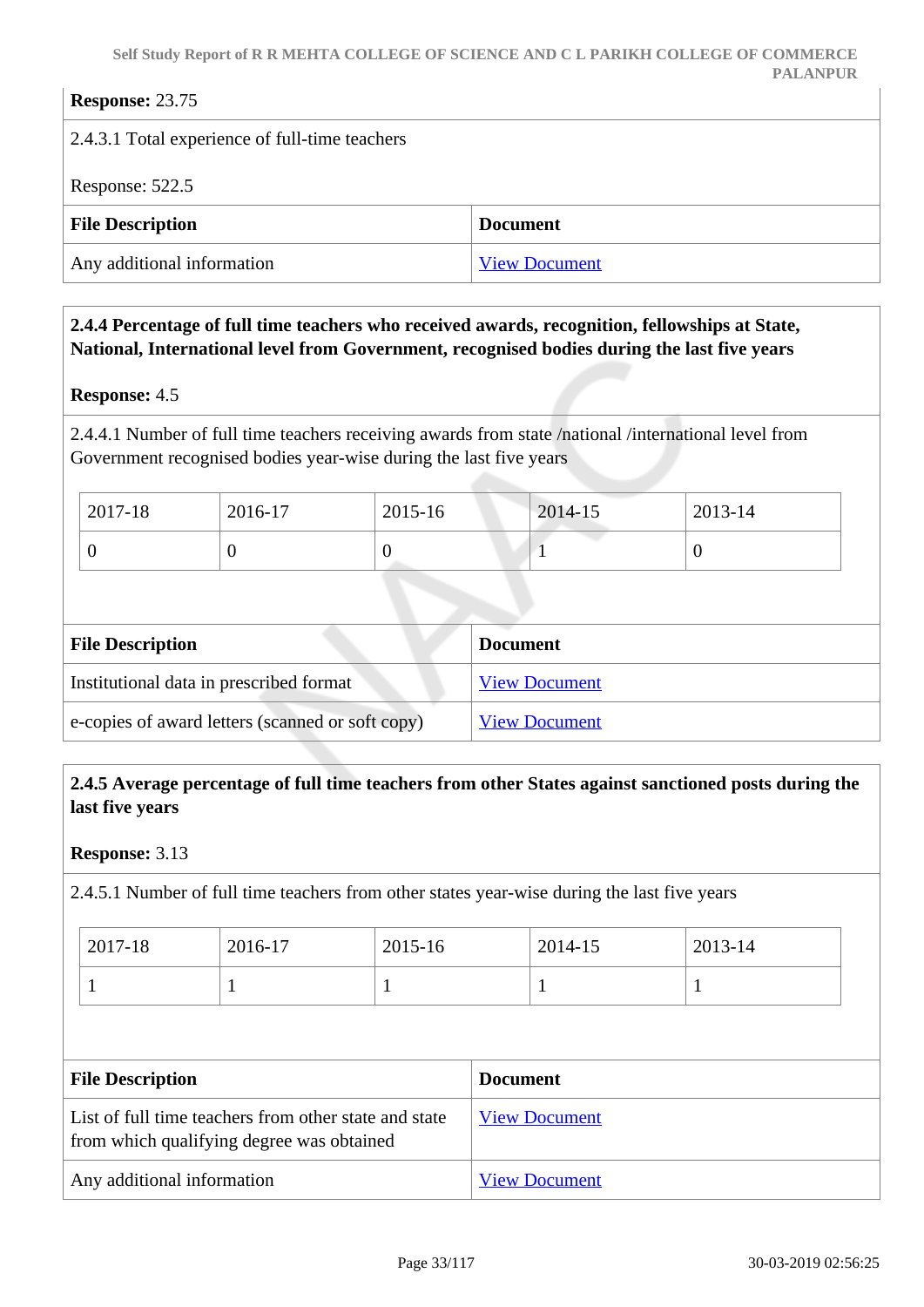### **2.5 Evaluation Process and Reforms**

#### **2.5.1 Reforms in Continuous Internal Evaluation(CIE) system at the institutional level**

#### **Response:**

The evaluation system of College is faultlessly adhered to the norms prescribed by its affiliated Hemachandracharya North Gujarat University (HNGU), Patan. Since the commencement of CBCS in 2011-12, the College has, to cater the needs of the students, offered skill based programmes at UG level. The College follows the University internal and external examination schedule and subsequently, students are well informed about their respective exam schedule. College students' evaluation is not confined to couple of parameters which generally test their memory. Besides conventional evaluation methods (two well –informed exams), the subject faculty engages the class with innovations to test/ evaluate students' understanding. Following are the reforms adopted by the College faculty in Continuous Internal Evaluation (CIE) system:

- The most effective reform to evaluate their understanding of the topic is to engage them in an immediate conversation, classroom discussions and, asking questions to the individuals.
- To evaluate the rationale of the subject and its nuances, subject faculty also conducts seminar, poster presentations, Power Point presentations and, project work.
- Multiple Choice based Questions at M.Sc. level in the Chemistry are designed at every end of the Unit to test their insight in the topic.
- In UG and PG Classes objective test are given E.g. M.C.A., fill in the blanks, state true or false etc.
- One of the evaluation benchmarks is students' appearance in the prescribed dress code, jotting down lecture notes and maintaining subject registers and their active participation in the cocurricular activities.
- In Science, each student is given an equal opportunity to practice in the laboratory so that his efforts help him in the practical exams and also for future references.
- Assignments, oral and written presentations and tests, classroom interactions and, seminars have consolidated their communicative and interpersonal skills.
- Appraisal of the subject faculty is also a part of evaluation reform procedure. Students evaluate their faculty professional credentials in a recommended format designed by the NAAC.

#### **2.5.2 Mechanism of internal assessment is transparent and robust in terms of frequency and variety**

#### **Response:**

The college has a regular committee for the internal assessment. The committee consists of senior teacher. It plans its programme and conveys it to the students in advance. The students know the timetable and they also know the nature of the tests. The tests are conducted. The students who have failed to appear in the regular internal examination due to some valid reasons get chance for retest. Once the marks are put on the notice board, students are given stipulated time of ten days, if they have any query the about assessment in the respective subjects. We invite applications about their queries and show them their answer books to resolve their queries.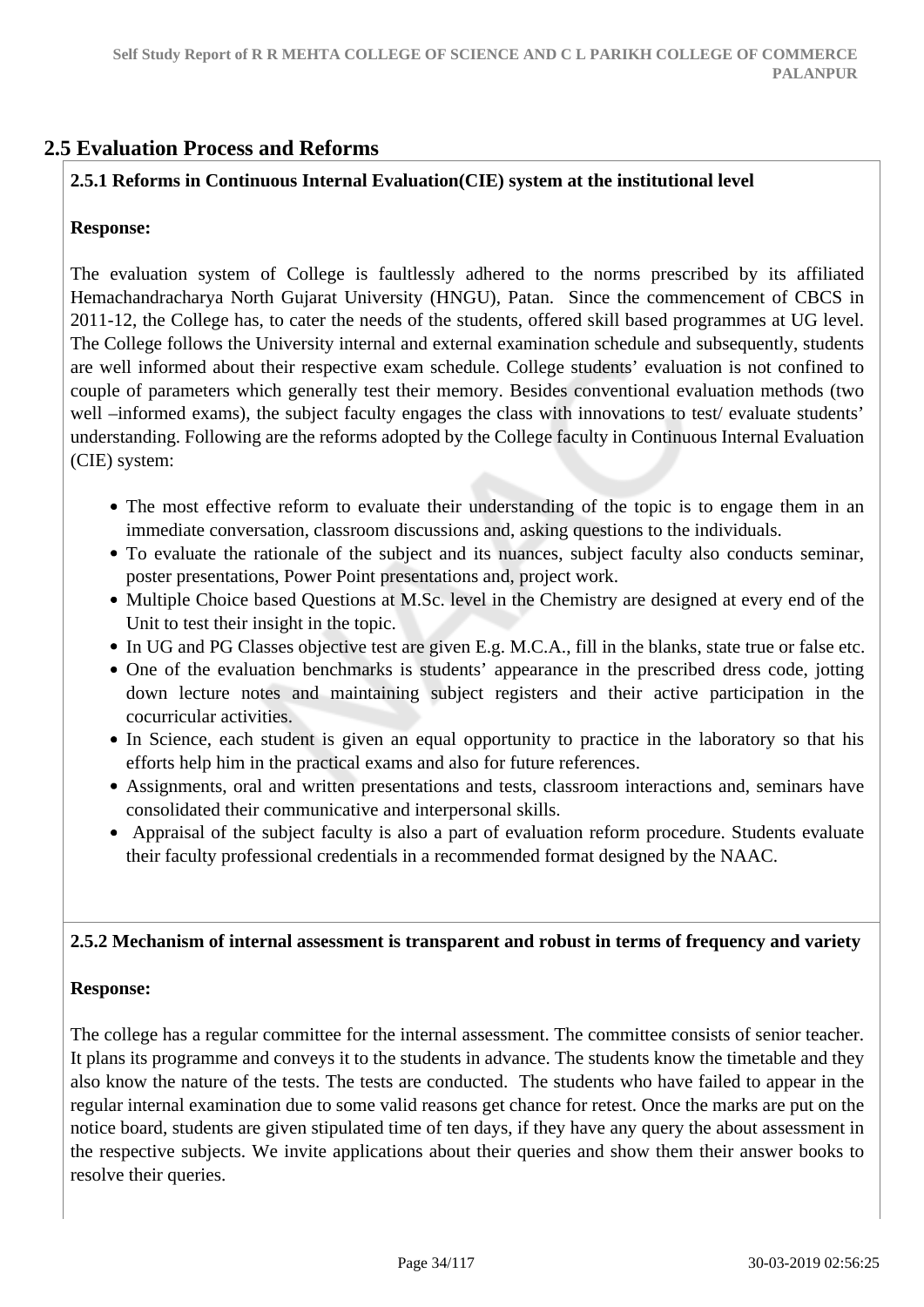The low achievers have chance to see their own shortcomings and they also get guidance from the assessor as to how the answers could be improved. Assessor also makes it clear how he had assessed the paper. Some of the questions are put intentionally to test the students' knowledge which needs a little higher standard. All these exercises help the students to prepare for better performance in the regular exams. The results show enhancement in the performance.

Robust: The College is careful to approve of such tests which surely create self- confidence and inspire them to work hard and do better in their tests.

Robustness and transparency are observable as under:

These tests are continual. The students have regular, frequent testing to give them more chances improvement. The tests are very carefully framed so that the students will have chance to be familiar with the testing.

The setting of question paper is as per the university examination pattern.

The in- house printing of the question papers.

Displaying marks of internal examinations on the notice board.

Low achievers are guided for improvement.

In exceptional cases the students can verify the assessed answer books.

Compulsory internal examination per semester based on theory paper is conducted and over and above science faculty practical exams are conducted.

Some of the testing methods are:

- Objective test.
- Assignment.
- Workshop.
- Class test.
- Test without prior notice.
- Project work.
- Verbal testing.

#### **2.5.3 Mechanism to deal with examination related grievances is transparent, time-bound and efficient**

#### **Response:**

There is a mechanism for redressal of grievances concerning evaluation both at the college and University levels. The Internal Examination committee deals with the grievances related to the internal examination.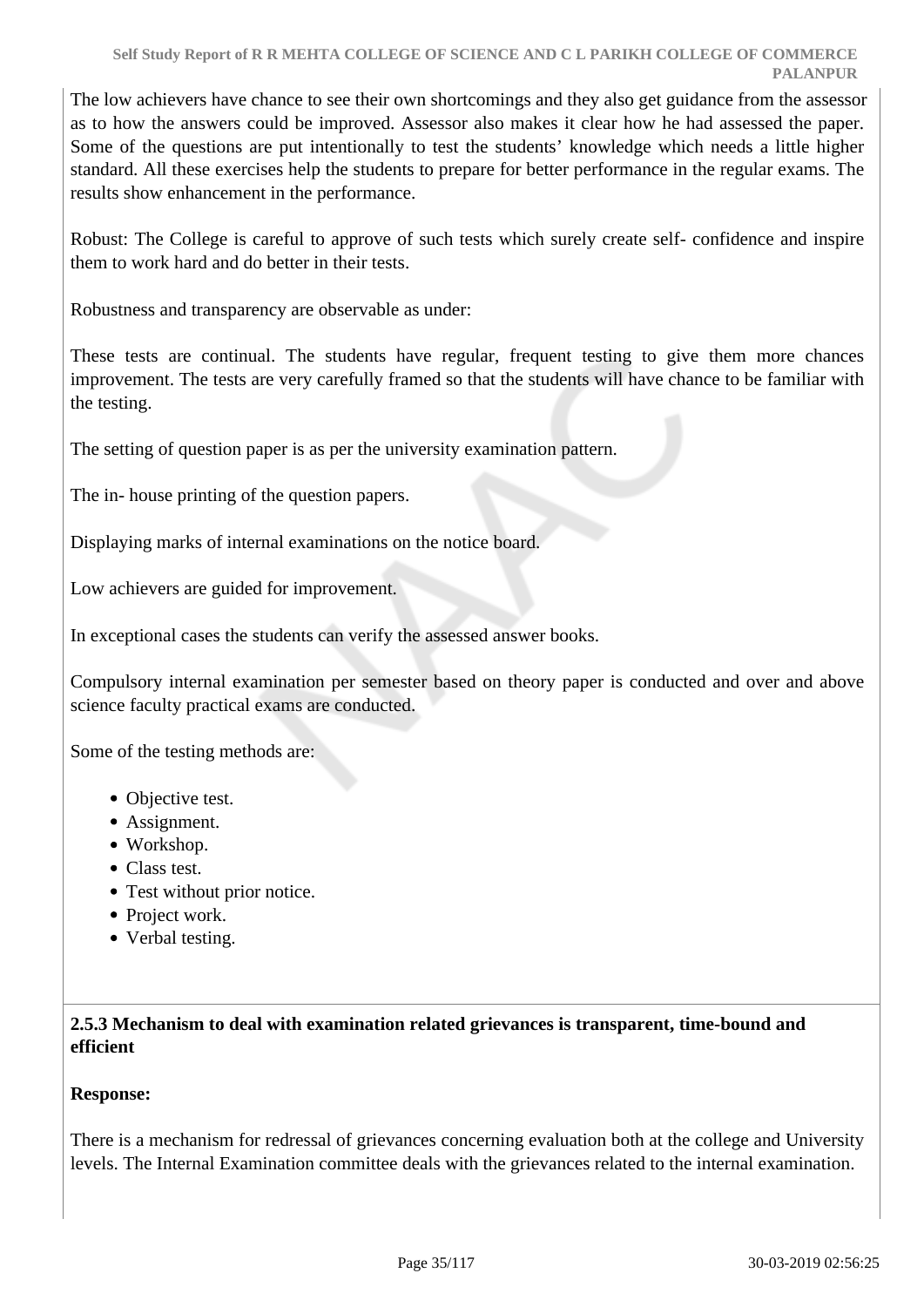- 1.**College level:** Once the marks are put on the notice board students are given stipulated time of 10 days if they have any grievance in the assessment in their respective subjects. We invite applications about their queries and show them their answer sheets to resolve their grievances.
- 2.**Grievances related to University examination:** Grievances related to University examinations are forwarded to the University.
- 3.**Copy case in University examination:** Over and above the regular examination committee there are University observers who are Vigilant for whole day. There are CCTV cameras installed in every examination hall. So any case of copy can be caught and dealt with.

If any copy case is found the local examiner reports with evidence to the University. The Examination SHUDDHI Committee goes through the case and cases the involved student for clarification.

#### **2.5.4 The institution adheres to the academic calendar for the conduct of CIE**

#### **Response:**

The college plans and organizes the teaching learning and evaluation schedules well in advance.

 Academic calendar: The preparation of academic calendar for the next academic year begins in June. Every department submits a detailed academic and activity calendar i.e. curricular, co-curricular and extracurricular activities to the Principal. Based on the academic calendar received from the university, a comprehensive academic calendar is prepared by the committee of Heads of the departments and the Principal with the help to the IQAC.

We have what we called "PRAVESHOTSAV" where semester-I students and the staff members have a gathering. The Principal in his welcome speech informs the students about Banaskantha District Kelavani Mandal, H.N.G. University, and campus infrastructure. He also informs about outstanding achievement in the university exam and various scholarship. He also informs them about facilities, discipline and code of conduct of the college. Then every HoD introduces his staff and conveys the departmental programmes and achievement of the college in the curricular and extracurricular activities.

**Evaluation blue print:** Evaluation of students' acquisition of subjects' knowledge through classroom/ laboratory learning is a significant component of the evaluation. The college prepares a schedule for internal examinations well in advance and displays it on the notice board. The college follows the structured evaluation pattern for the U.G. courses. The college conducts the pre-semester examinations. The pattern of the question papers of the university is followed to prepare the question papers. It is intimated to the teachers and students. The schedule is strictly followed in the organization of the examination. Every examiner is given stipulated time for assessment and submission of results.

 The pattern of the internal examination for courses in science and commerce: The internal examination is conducted for all classes as per university pattern in each subject. 30 % marks are allotted for the internal evaluation.

 Internal evaluation is carried out at U.G. level through the written test assignment and presence. At P.G. level it is carried out by organizing seminar, test projects unit test etc.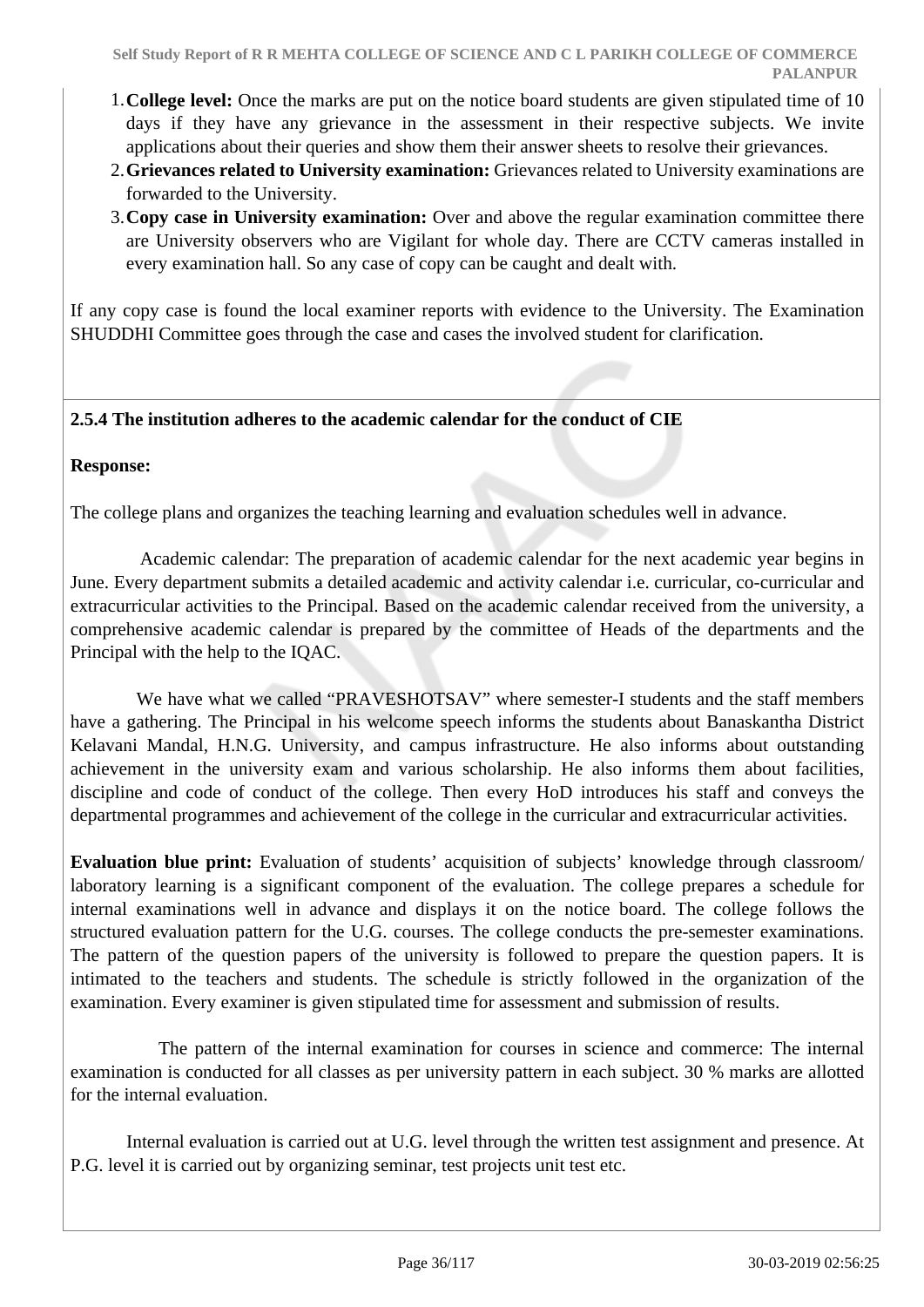# **2.6 Student Performance and Learning Outcomes**

 **2.6.1 Program outcomes, program specific outcomes and course outcomes for all programs offered by the Institution are stated and displayed on website and communicated to teachers and students**

#### **Response:**

- The Curriculum of the programmes is designed by the university.
- Programme outcomes: Programme specific outcomes and course outcomes for all programmes offered by the college are stated and displayed on the college website at www.rrmsclpc.org
- The college has maintained a dynamic website which is comprehensive and is regularly updated.
- Intimated to the students in the class room.
- The college prospectus and admission form also gives a list of programs and courses including programme code.
- The students are informed about these outcomes in the induction meeting of the principal.
- All the departments who conduct regular programmes along with specific additional courses (Communicative English, Tally-9) are asked to define their programmes outcomes by the IQAC. Faculty members clearly convey these outcomes to the students.

| <b>File Description</b>    | <b>Document</b>      |
|----------------------------|----------------------|
| Any additional information | <b>View Document</b> |

#### **2.6.2 Attainment of program outcomes, program specific outcomes and course outcomes are evaluated by the institution**

#### **Response:**

The outcomes are measured over a period of time through the performances of the students in their various different roles they play in different activities. It is also observed how deeply the students of the college are involved in curricular, co-curricular and extracurricular activities through different activities of their department, NSS, NCC and various committees. Students participate in activities from the very beginning and successfully complete the same during their college years. Activities are such as exhibition, variety of program on cultural day, various competitions, sendoff functions and other activities. Students also participate in their departmental activities. Departments have their social outreach activities. Students show different social skills, Vocal and histrionic activities, creative artistic talents, leadership skills, team work and readiness to take responsibility. The evaluations of the specific outcomes are done through academic and non-academic performances of the students. Where ever there are practical and assignments the measurement is through the internal and external examination. The students' participation in the class activities, role in the departmental activities are some ways by which program specific outcomes are observed. The students are encouraged to take part in the competitions, seminars, conferences, research competitions. The performances of the students outside the college also given a good idea about their learning levels. Course outcomes are measured through the performance of the students in their academic activities. Their performance in the internal examinations gives an indication of their learning outcomes. Teachers give critical observation about the performances of the students and also guide them how to improve performances in the examinations. The college has the following mechanism to analyze data on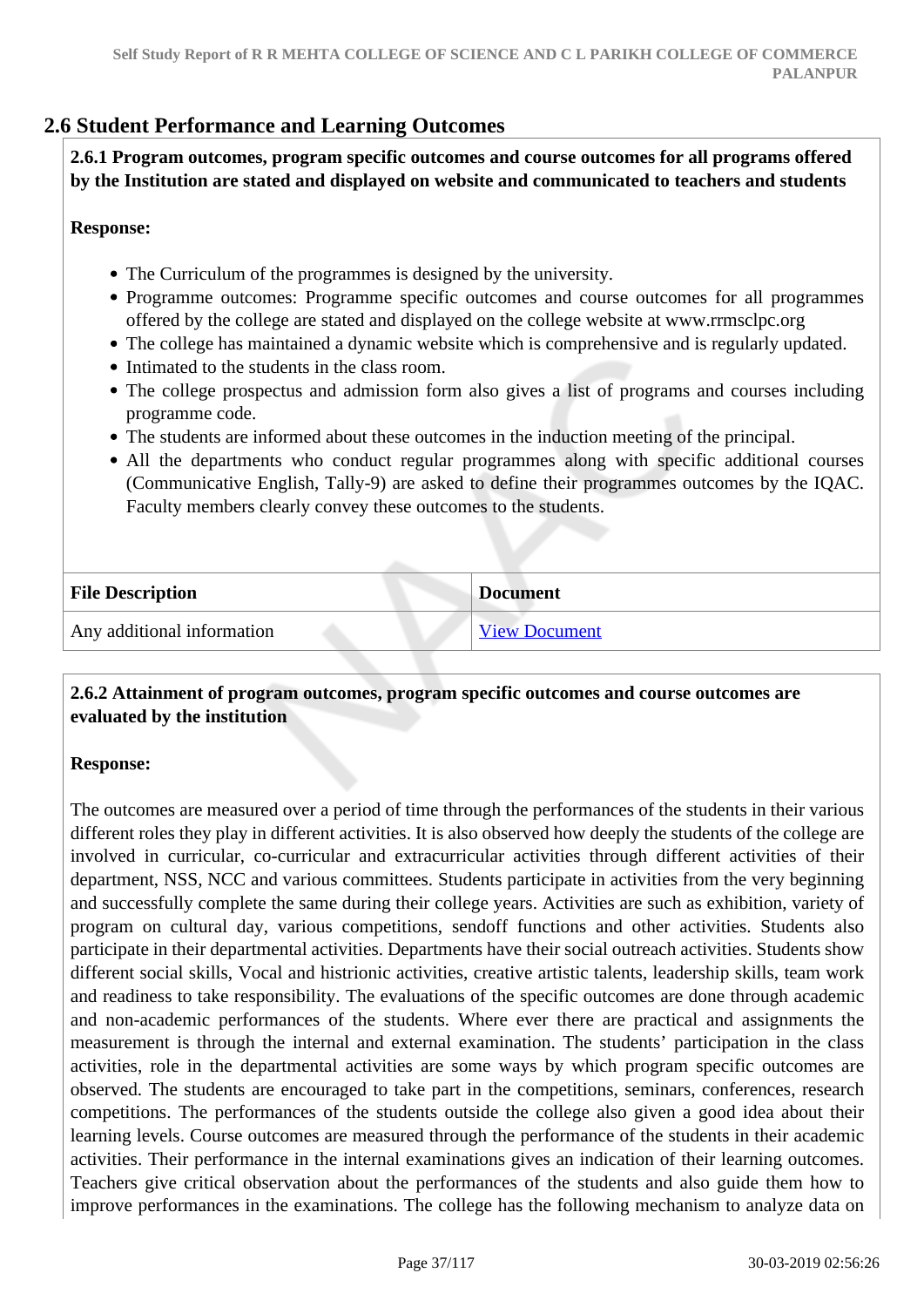the student performance and learning outcomes to use it for planning and overcoming barriers of learning:

- Result analysis.
- Remedial Coaching.
- Student Counseling.
- Feedback mechanism and action taken report.

#### **2.6.3 Average pass percentage of Students**

### **Response:** 84.34

2.6.3.1 Total number of final year students who passed the examination conducted by Institution.

Response: 862

2.6.3.2 Total number of final year students who appeared for the examination conducted by the institution

| Response: 1022 |  |
|----------------|--|
|----------------|--|

| <b>File Description</b>                 | <b>Document</b>      |
|-----------------------------------------|----------------------|
| Institutional data in prescribed format | <b>View Document</b> |
| Any additional information              | <b>View Document</b> |

# **2.7 Student Satisfaction Survey**

**2.7.1 Online student satisfaction survey regarding teaching learning process**

**Response:** 3.19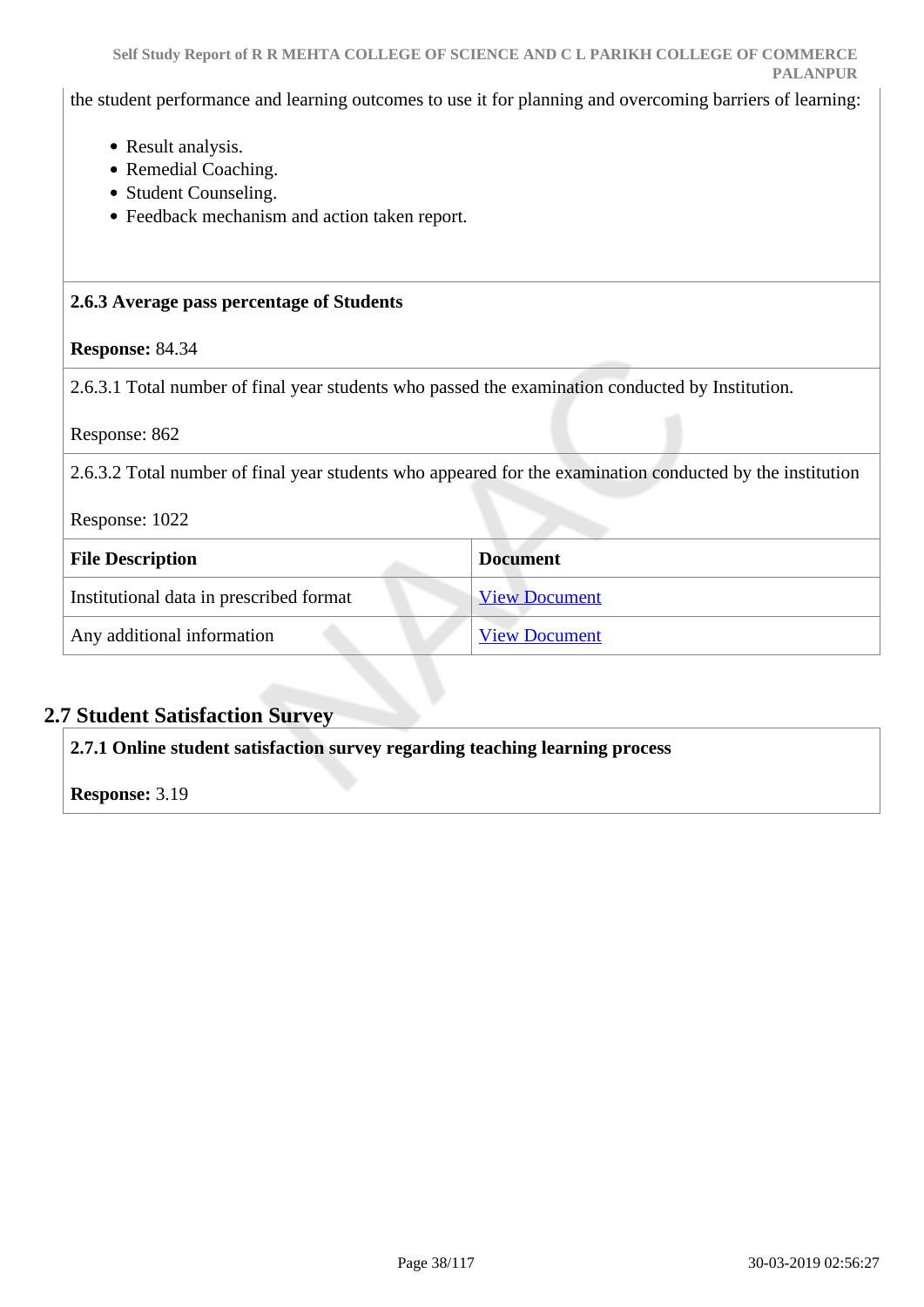# **Criterion 3 - Research, Innovations and Extension**

## **3.1 Resource Mobilization for Research**

 **3.1.1 Grants for research projects sponsored by government/non government sources such as industry ,corporate houses, international bodies, endowment, chairs in the institution during the last five years (INR in Lakhs)** 

#### **Response:** 3

3.1.1.1 Total Grants for research projects sponsored by the non-government sources such as industry, corporate houses, international bodies, endowments, Chairs in the institution year-wise during the last five years(INR in Lakhs)

| 2017-18 | 2016-17 | 2015-16 | 2014-15 | 2013-14 |
|---------|---------|---------|---------|---------|
|         | ◡       | ∼       |         | ν       |

| <b>File Description</b>                                                                  | <b>Document</b>      |
|------------------------------------------------------------------------------------------|----------------------|
| List of project and grant details                                                        | <b>View Document</b> |
| e-copies of the grant award letters for research<br>projects sponsored by non-government | <b>View Document</b> |

#### **3.1.2 Percentage of teachers recognised as research guides at present**

**Response:** 13.64

3.1.2.1 Number of teachers recognised as research guides

Response: 3

| <b>File Description</b>    | <b>Document</b>      |
|----------------------------|----------------------|
| Any additional information | <b>View Document</b> |

 **3.1.3 Number of research projects per teacher funded, by government and non-government agencies, during the last five year**

**Response:** 0.68

3.1.3.1 Number of research projects funded by government and non-government agencies during the last five years

Response: 3

3.1.3.2 Number of full time teachers worked in the institution during the last 5 years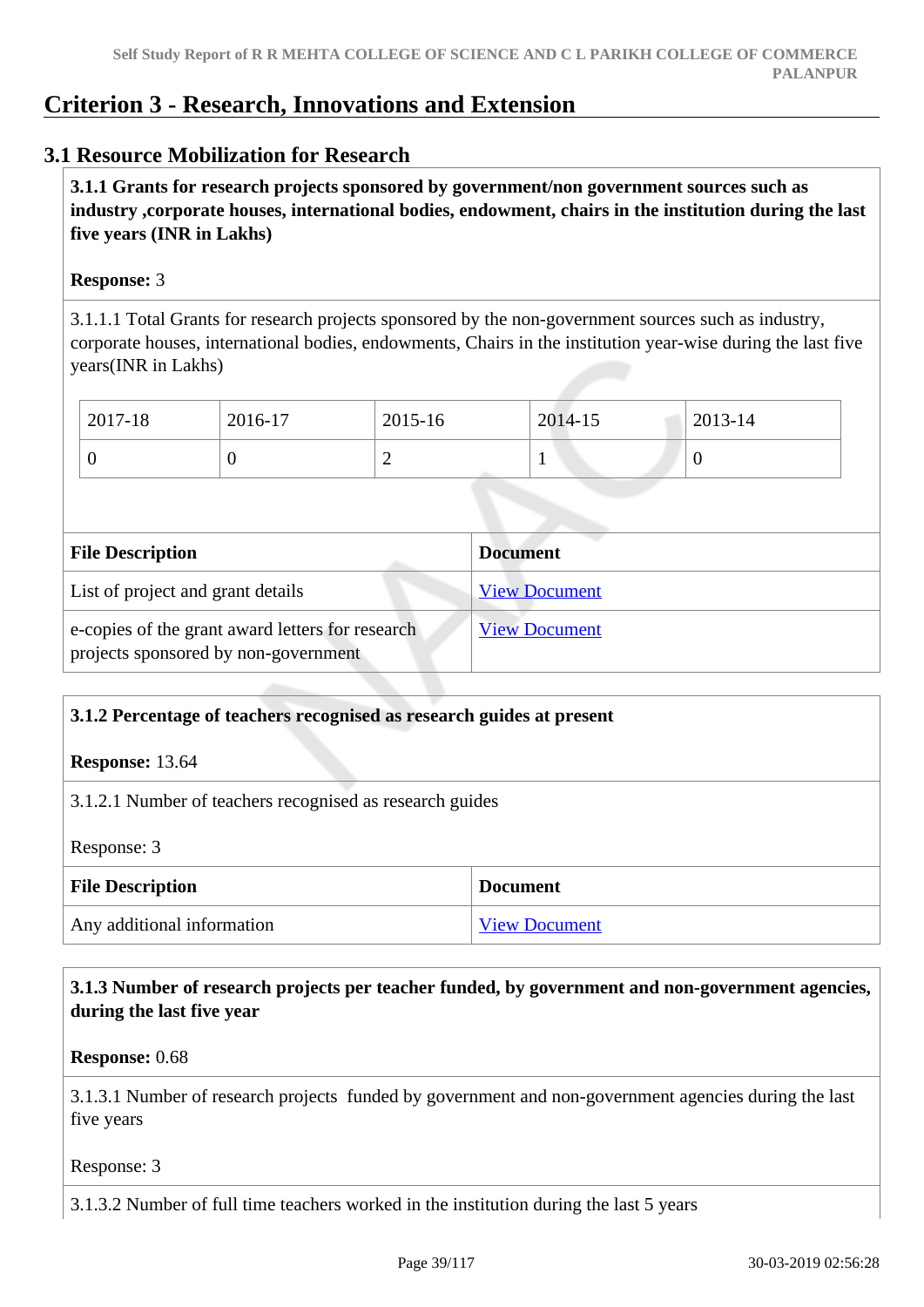| Response: 22                            |                      |  |
|-----------------------------------------|----------------------|--|
| <b>File Description</b>                 | <b>Document</b>      |  |
| Supporting document from Funding Agency | <b>View Document</b> |  |
| Funding agency website URL              | <b>View Document</b> |  |

# **3.2 Innovation Ecosystem**

 **3.2.1 Institution has created an ecosystem for innovations including incubation centre and other initiatives for creation and transfer of knowledge**

**Response:** 

The college has actively undertaken certain activities under different headings such as research activities of the faculty and students, placement activities, entrepreneurship which make students aware of the incubation system.

**Aims and Objectives:-** To create an awareness in research among the students.

The following are the practices:-

- A survey of possibility of Business aspect by students.
- MoUs with reputed academic institutions e.g. D.N.P. Arts and Commerce College Deesa, Sir P.T.Science College Modasa, Sardar Krushinagar Agricultural University, Dantiwada, etc. We also have MoUs with "JILLA VIVIDHLAXI MAHILA KALYAN KENDRA PALANPUR, SADBHAV MAHILA AND BALVIKAS TRUST, PALANPUR and VANITA SHISHUVIHAR, PALANPUR. The later MoUs are our positive, creative steps towards women empowerment. Nirman Education and Charitable Trust Palanpur, Free of charge consultancy with Institution: Shri Banaskantha Anjana Patel Kelavani Mandal Palanpur, Saradar Patel Education Foundation Deesa, Bharat Education Trust, Rasana-Mota,
- Organization of vocational training for the students.

The following activities were organized:

- MoUs with academic institutes, University and certain prestigious women institutes.
- Organization of workshop on "Instruments maintenance" by chemistry department.

#### **Research activities:-**

The college has a research committee which inspires the staff members and students to go for research activities. The committee gives guidance regarding different funding agencies and monitors the quality of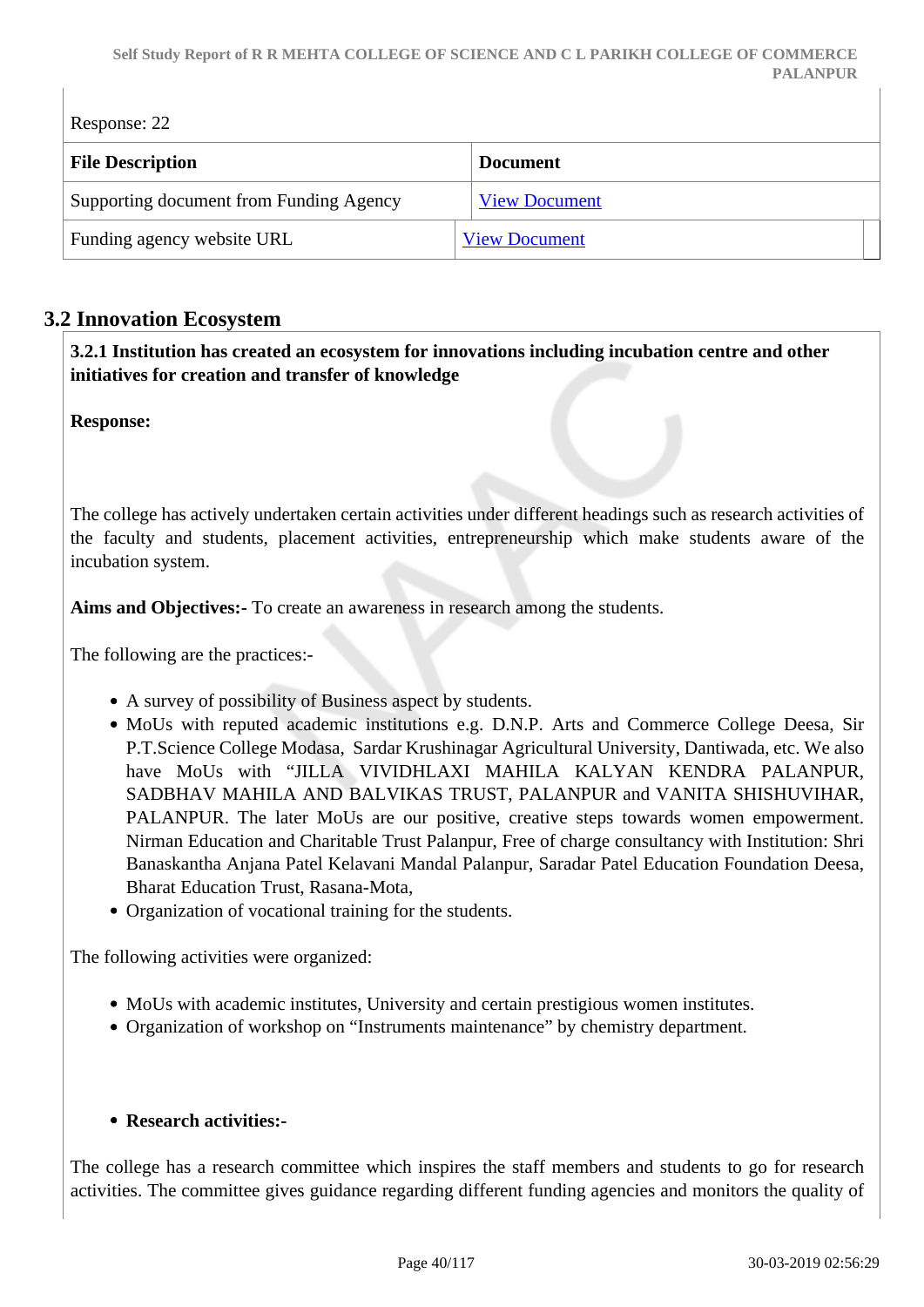the research projects submitted to different research departments and suggests improvements in the projects. The college organizes workshops, conferences etc. Teachers encourage pursuing their research work. Some of the highlights of the research culture in the campus are: 14 students have completed their Ph.D. in Chemistry, Physics and Botany. 04 papers published in UGC approved journals and 100 papers in other journals. "THE VOICE OF SCIENCE" a monthly science magazine which has been marked ISSN Number and established in the year 2015. This is published from Palanpur-Gujarat and its chief editor is Dr. M.V. Hathi, Ex-Principal of the same college. There are some to the science faculty members who are on the board of advisors and many of them contribute popular science articles in the magazine. Four teachers visited foreign countries for attending and presenting papers at conferences. Two Minor Research Projects have been sanctioned by the UGC and four Minor Research Projects are going on. Six books have been published by the science faculty members. We celebrate NATIONAL SCIENCE DAY in which a competition is organized where students exhibit their posters. Our students take part in the state as well as university level exhibitions. Our students take part in the youth festival and athletics competitions and win ranks in different performances.

Some of our faculty members are invited as resource persons in conferences. They are also invited to deliver talks on subject of their interests. We have district level and state level science exhibitions where our faculty members are invited as judges.

## **3.2.2 Number of workshops/seminars conducted on Intellectual Property Rights (IPR) and Industry-Academia Innovative practices during the last five years**

## **Response:** 15

3.2.2.1 Total number of workshops/seminars conducted on Intellectual Property Rights (IPR) and Industry-Academia Innovative practices year-wise during the last five years

| 2017-18  | 2016-17                  | 2015-16 | 2014-15 | 2013-14 |
|----------|--------------------------|---------|---------|---------|
| <b>پ</b> | $\overline{\phantom{0}}$ |         | . .     | ິ       |

| <b>File Description</b>                            | <b>Document</b>      |
|----------------------------------------------------|----------------------|
| Report of the event                                | <b>View Document</b> |
| List of workshops/seminars during the last 5 years | <b>View Document</b> |
| Any additional information                         | <b>View Document</b> |

# **3.3 Research Publications and Awards**

**3.3.1 The institution has a stated Code of Ethics to check malpractices and plagiarism in Research**

## **Response:** No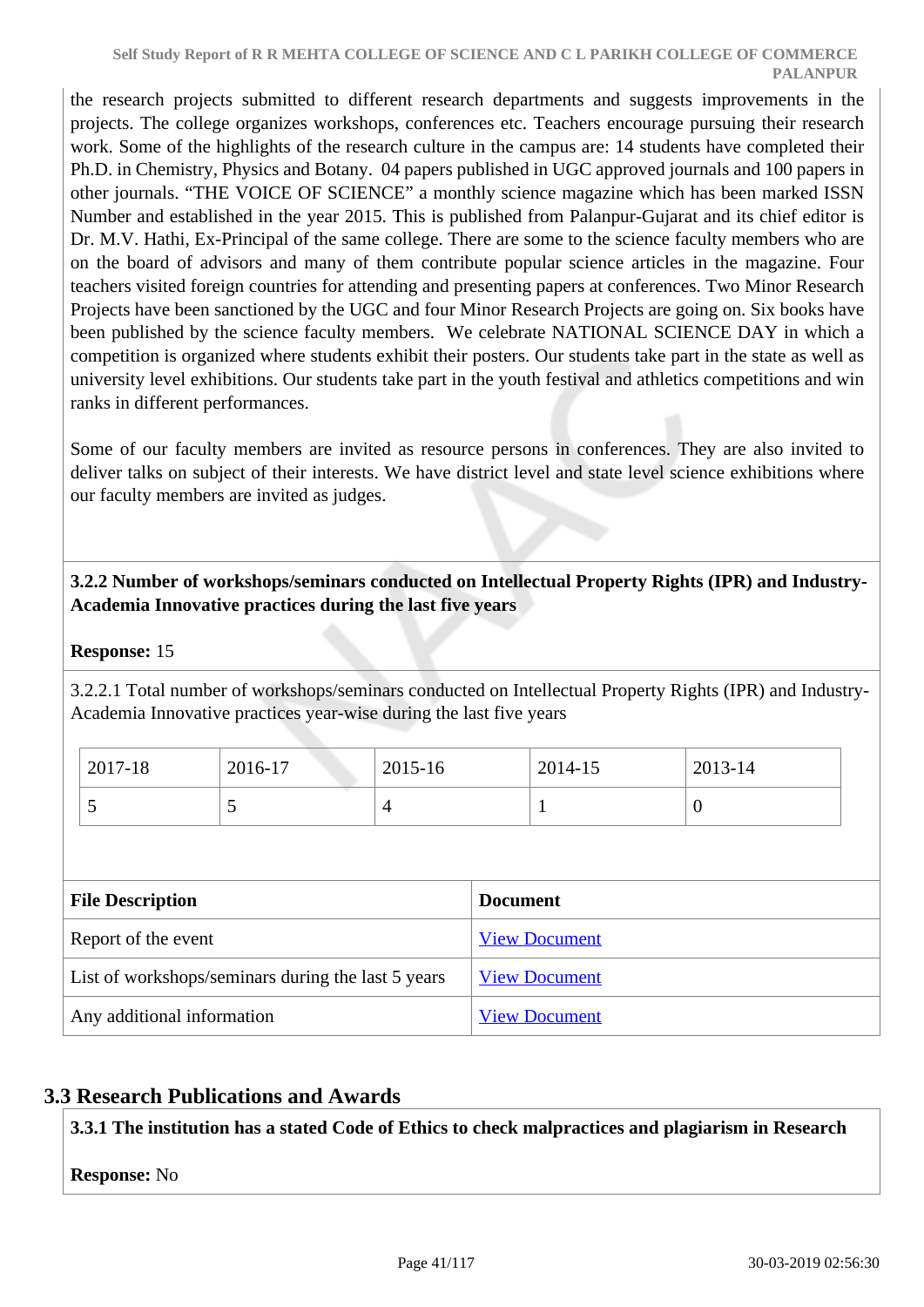| <b>File Description</b>                 | <b>Document</b>      |
|-----------------------------------------|----------------------|
| Institutional data in prescribed format | <b>View Document</b> |

| 3.3.2 The institution provides incentives to teachers who receive state, national and international<br>recognition/awards |                      |  |
|---------------------------------------------------------------------------------------------------------------------------|----------------------|--|
| <b>Response: No</b>                                                                                                       |                      |  |
| 3.3.3 Number of Ph.D.s awarded per teacher during the last five years                                                     |                      |  |
| Response: 4.67                                                                                                            |                      |  |
| 3.3.3.1 How many Ph.Ds awarded within last five years                                                                     |                      |  |
| Response: 14                                                                                                              |                      |  |
| 3.3.3.2 Number of teachers recognized as guides during the last five years                                                |                      |  |
| Response: 3                                                                                                               |                      |  |
| <b>Document</b><br><b>File Description</b>                                                                                |                      |  |
| URL to the research page on HEI web site                                                                                  | <b>View Document</b> |  |
| List of PhD scholars and their details like name of<br>the guide, title of thesis, year of award etc                      | <b>View Document</b> |  |
| Any additional information                                                                                                | <b>View Document</b> |  |

## **3.3.4 Number of research papers per teacher in the Journals notified on UGC website during the last five years**

#### **Response:** 0.18

3.3.4.1 Number of research papers in the Journals notified on UGC website during the last five years

| 2017-18 | 2016-17 | 2015-16 | 2014-15 | 2013-14 |
|---------|---------|---------|---------|---------|
| υı.     | 00      | 01      | 02      | 00      |

| <b>File Description</b>                                                               | <b>Document</b>      |
|---------------------------------------------------------------------------------------|----------------------|
| List of research papers by title, author, department,<br>name and year of publication | <b>View Document</b> |

## **3.3.5 Number of books and chapters in edited volumes/books published and papers in**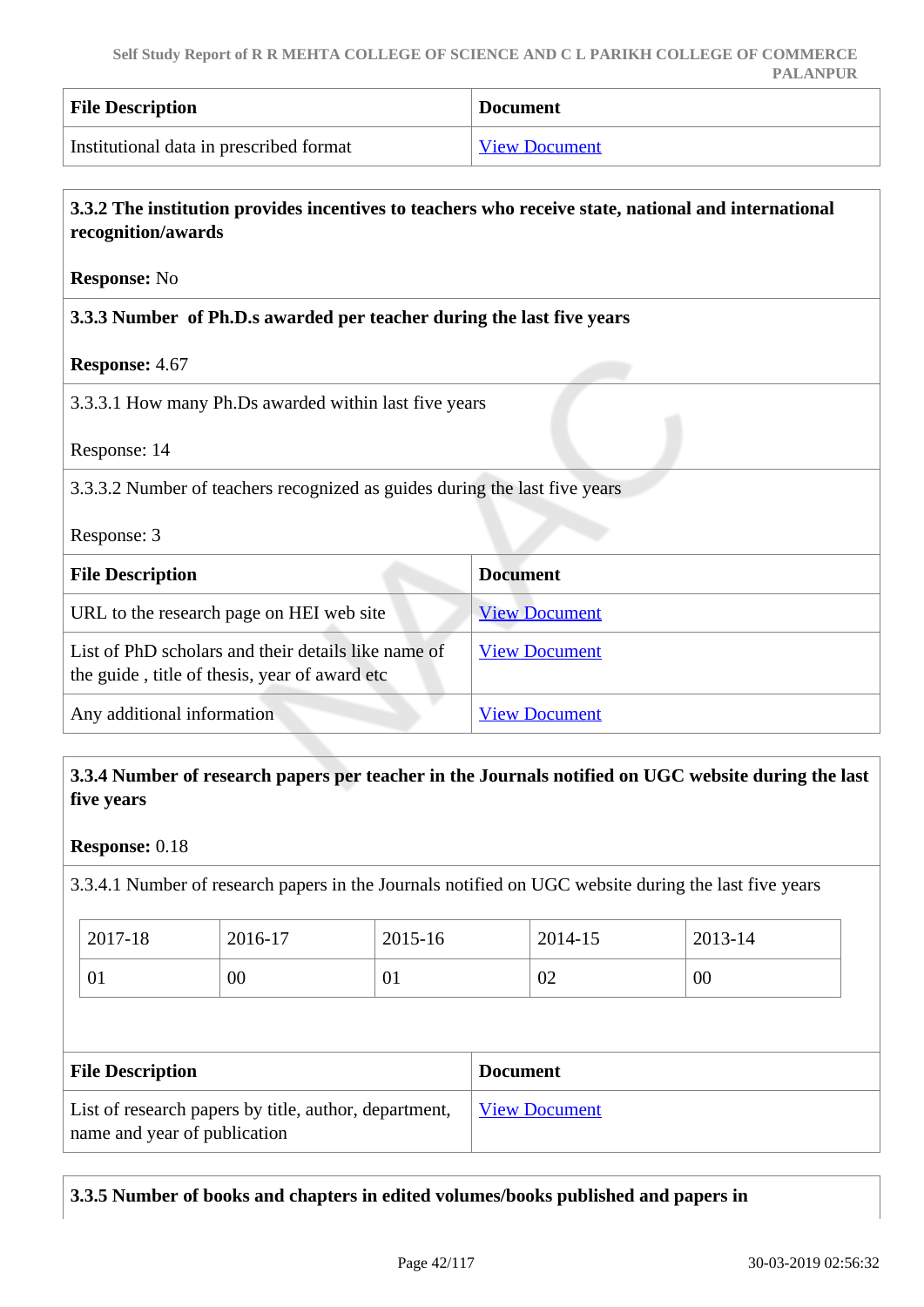#### **national/international conference proceedings per teacher during the last five years**

#### **Response:** 0.41

3.3.5.1 Total number of books and chapters in edited volumes / books published, and papers in national/international conference-proceedings year-wise during the last five years

| 2017-18 | 2016-17 | 2015-16 | 2014-15 | 2013-14 |
|---------|---------|---------|---------|---------|
| 01      | 04      | 01      | 02      | V1      |

| <b>File Description</b>                                        | <b>Document</b>      |
|----------------------------------------------------------------|----------------------|
| List books and chapters in edited volumes / books<br>published | <b>View Document</b> |
| Any additional information                                     | <b>View Document</b> |

# **3.4 Extension Activities**

 **3.4.1 Extension activities in the neighbourhood community in terms of impact and sensitising students to social issues and holistic development during the last five years**

#### **Response:**

The following are the extension and outreach activities and their impact on the overall development of students. (Last 5 years)

| Sr. No. | <b>Name of Unit</b> | <b>Extension</b><br>and<br>outreach activities                                                                                       | <b>Impact</b>          |
|---------|---------------------|--------------------------------------------------------------------------------------------------------------------------------------|------------------------|
|         | <b>NSS</b>          | Seven day (Camp) in<br>nearby villages.                                                                                              | Social awareness.      |
|         |                     | Tree plantation<br>and<br>conservation                                                                                               | Environment awareness. |
|         |                     | Free medical check -up Health awareness.<br>(Blood<br>group,<br>Hemoglobin.Eyecheck-<br>and<br>camp<br>up<br>distribution of spects) |                        |
|         |                     | <b>Blood</b><br>donation<br>awareness rally and<br>blood donation camp.                                                              | Social responsibility. |
|         |                     | Cleanliness campaign.                                                                                                                | Social Awareness.      |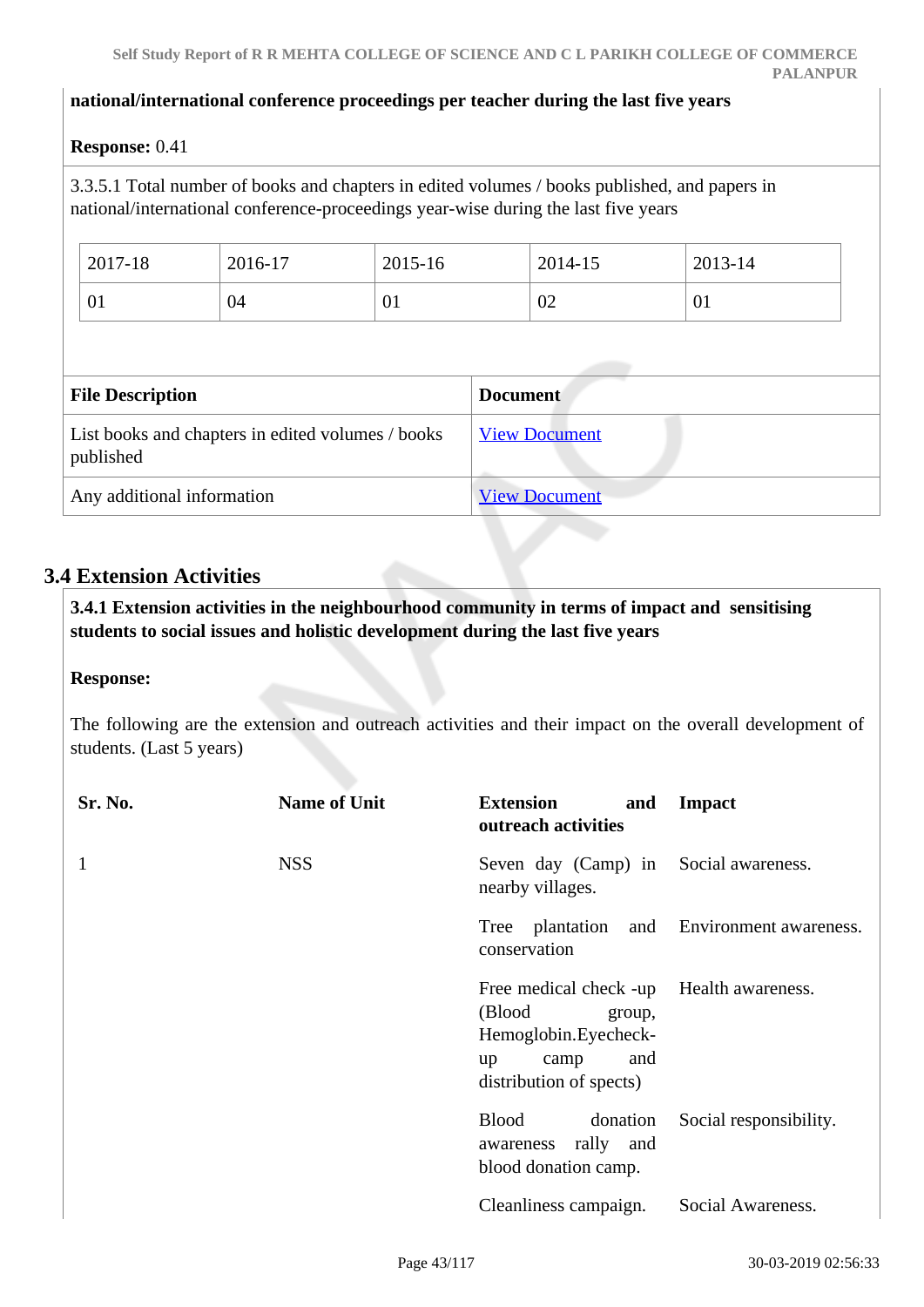|                                                                    | Cleaning-up of the Social Awareness.<br>village street and village<br>home compounds and<br>their drainage.       |
|--------------------------------------------------------------------|-------------------------------------------------------------------------------------------------------------------|
|                                                                    | In schools teaching<br>Academic<br>activities at primary<br>level students. Teaching                              |
| recognised bodies during the last five years<br><b>Response:</b> 0 | of Maths, Science and<br>3.4.2 Number of awards and recognition received for extension activities from Government |
| /recognised bodies year-wise during the last five years            | 3.4.2.1 Total number of awards and recognition received for extension activities from Government                  |

| $2017 - 18$ | 2016-17 | $12015 - 16$ | $2014 - 15$ | $2013 - 14$ |
|-------------|---------|--------------|-------------|-------------|
|             |         |              |             |             |

| <b>File Description</b>                                      | <b>Document</b>      |
|--------------------------------------------------------------|----------------------|
| Number of awards for extension activities in last 5<br>years | <b>View Document</b> |
| e-copy of the award letters                                  | <b>View Document</b> |

## **3.4.3 Number of extension and outreach Programs conducted in collaboration with Industry, Community and Non- Government Organizations through NSS/ NCC/ Red Cross/ YRC etc., during the last five years**

#### **Response:** 40

3.4.3.1 Number of extension and outreach Programs conducted in collaboration with Industry, Community and Non- Government Organizations through NSS/ NCC/ Red Cross/ YRC etc., year-wise during the last five years

| 2017-18 | 2016-17 | 2015-16 | 2014-15 | 2013-14 |
|---------|---------|---------|---------|---------|
| 10      | 10      | 10      |         | 06      |
|         |         |         |         |         |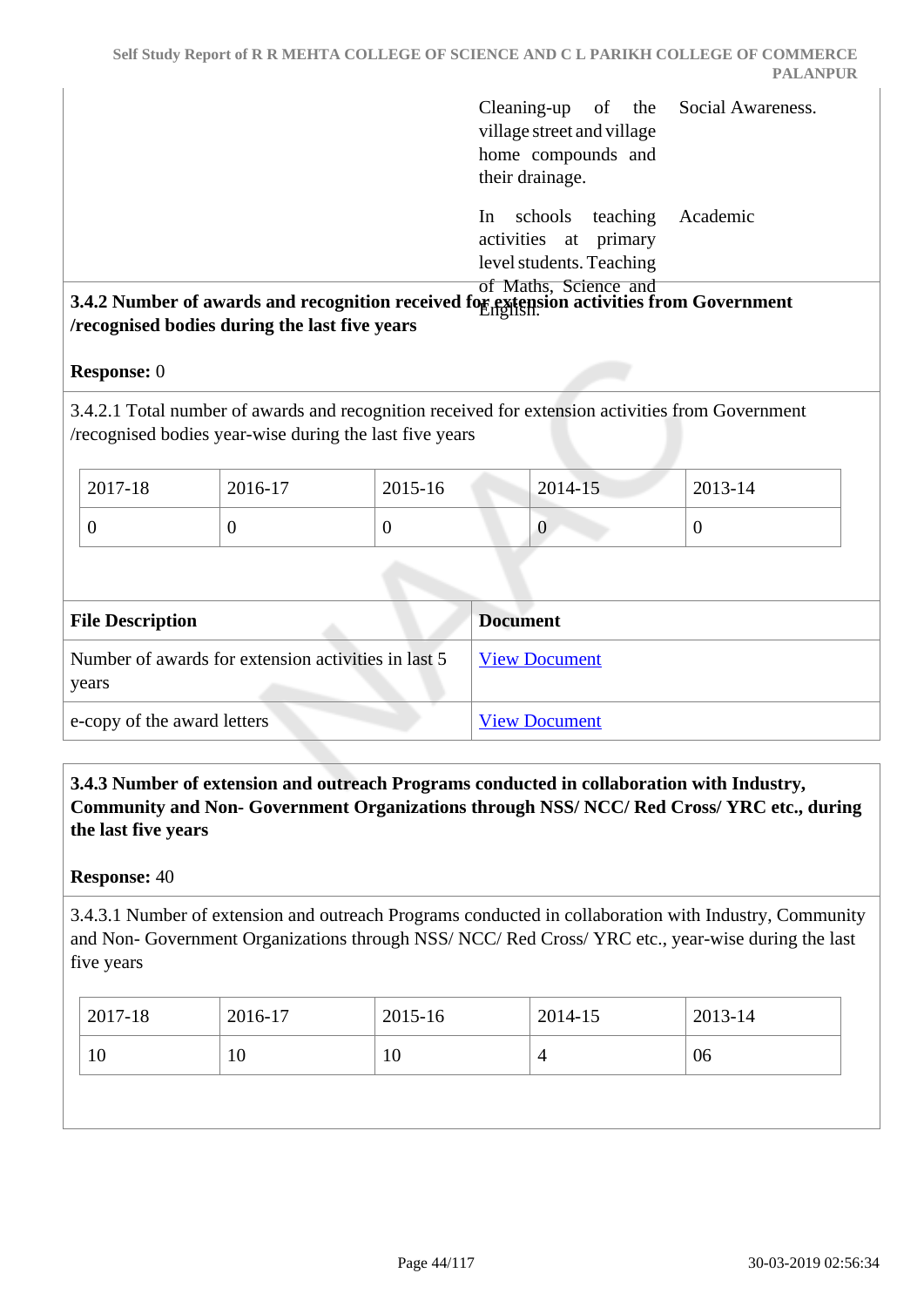| <b>File Description</b>                                                                                        | <b>Document</b>      |
|----------------------------------------------------------------------------------------------------------------|----------------------|
| Reports of the event organized                                                                                 | <b>View Document</b> |
| Number of extension and outreach programs<br>conducted with industry, community etc for the last<br>five years | <b>View Document</b> |
| Any additional information                                                                                     | <b>View Document</b> |

## **3.4.4 Average percentage of students participating in extension activities with Government Organisations, Non-Government Organisations and programs such as Swachh Bharat, Aids Awareness, Gender Issue, etc. during the last five years**

**Response:** 2.73

3.4.4.1 Total number of students participating in extension activities with Government Organisations, Non-Government Organisations and programs such as Swachh Bharat, Aids Awareness, Gender Issue, etc. yearwise during the last five years

| 2017-18 | 2016-17 | 2015-16 | 2014-15 | 2013-14 |
|---------|---------|---------|---------|---------|
| 88      | 294     | 66      | ν       | U       |

| <b>File Description</b>                                                                      | <b>Document</b>      |
|----------------------------------------------------------------------------------------------|----------------------|
| Average percentage of students participating in<br>extension activities with Govt or NGO etc | <b>View Document</b> |
| Any additional information                                                                   | <b>View Document</b> |

# **3.5 Collaboration**

 **3.5.1 Number of linkages for faculty exchange, student exchange, internship, field trip, on-the-job training, research, etc during the last five years**

## **Response:** 21

3.5.1.1 Number of linkages for faculty exchange, student exchange, internship, field trip, on-the-job training, research, etc year-wise during the last five years

| $12017 - 18$ | 2016-17 | 2015-16 | 2014-15 | 2013-14 |
|--------------|---------|---------|---------|---------|
| 06<br>04     |         | 04      | 05      | 02      |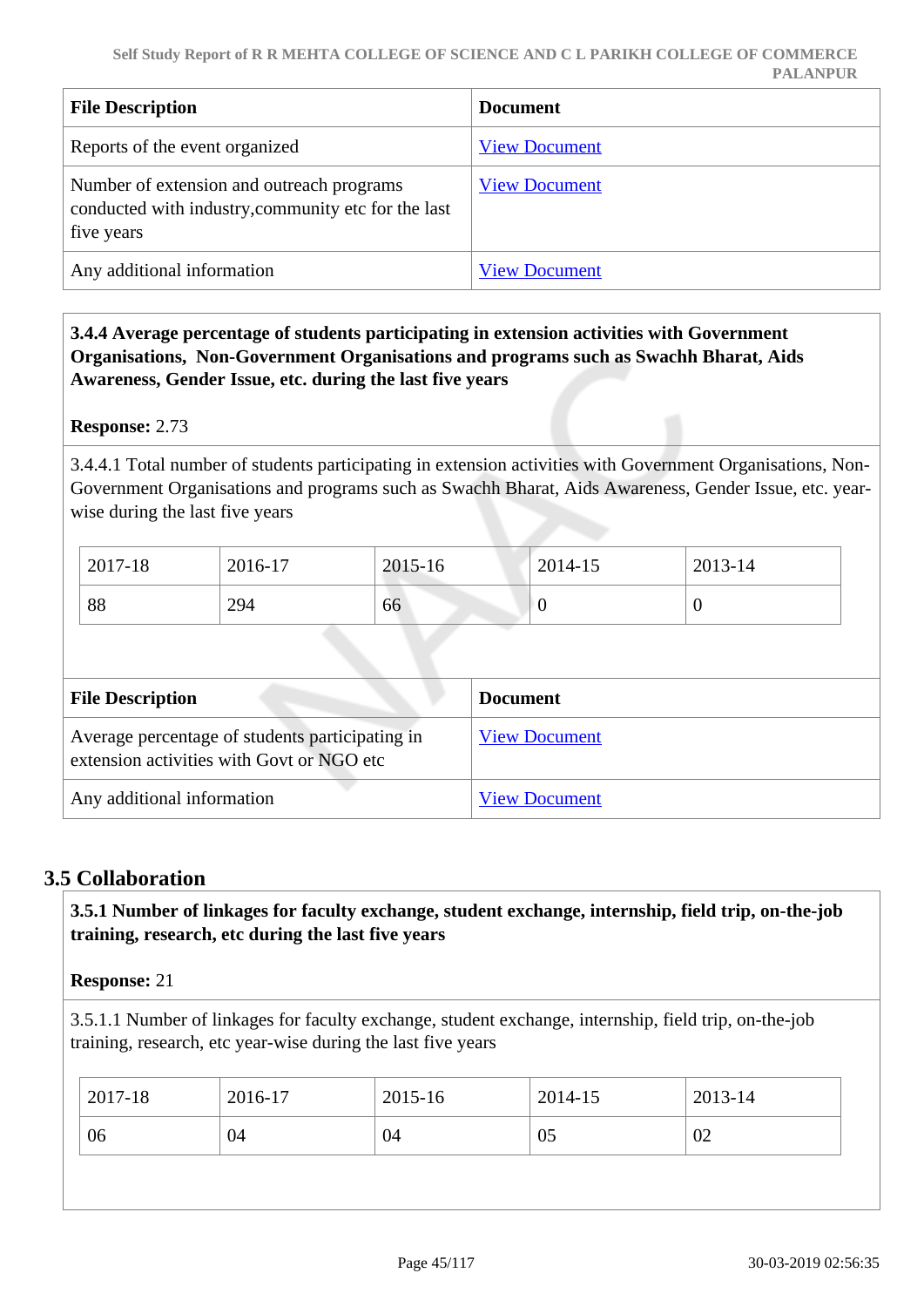| <b>File Description</b>                                         | <b>Document</b>      |
|-----------------------------------------------------------------|----------------------|
| Number of Collaborative activities for research,<br>faculty etc | <b>View Document</b> |
| Copies of collaboration                                         | <b>View Document</b> |

## **3.5.2 Number of functional MoUs with institutions of National/ International importance, Other Institutions, Industries, Corporate houses etc., during the last five years (only functional MoUs with ongoing activities to be considered)**

#### **Response:** 7

3.5.2.1 Number of functional MoUs with institutions of national, international importance, other universities, industries, corporate houses etc. year-wise during the last five years (only functional MoUs with ongoing activities to be considered)

| 2017-18 | 2016-17 | 2015-16 | 2014-15 | 2013-14 |
|---------|---------|---------|---------|---------|
|         |         |         |         |         |

| <b>File Description</b>                                                                                                                     | <b>Document</b>      |
|---------------------------------------------------------------------------------------------------------------------------------------------|----------------------|
| e-copies of the MoUs with institution/industry/<br>corporate house                                                                          | <b>View Document</b> |
| Details of functional MoUs with institutions of<br>national, international importance, other universities<br>etc during the last five years | <b>View Document</b> |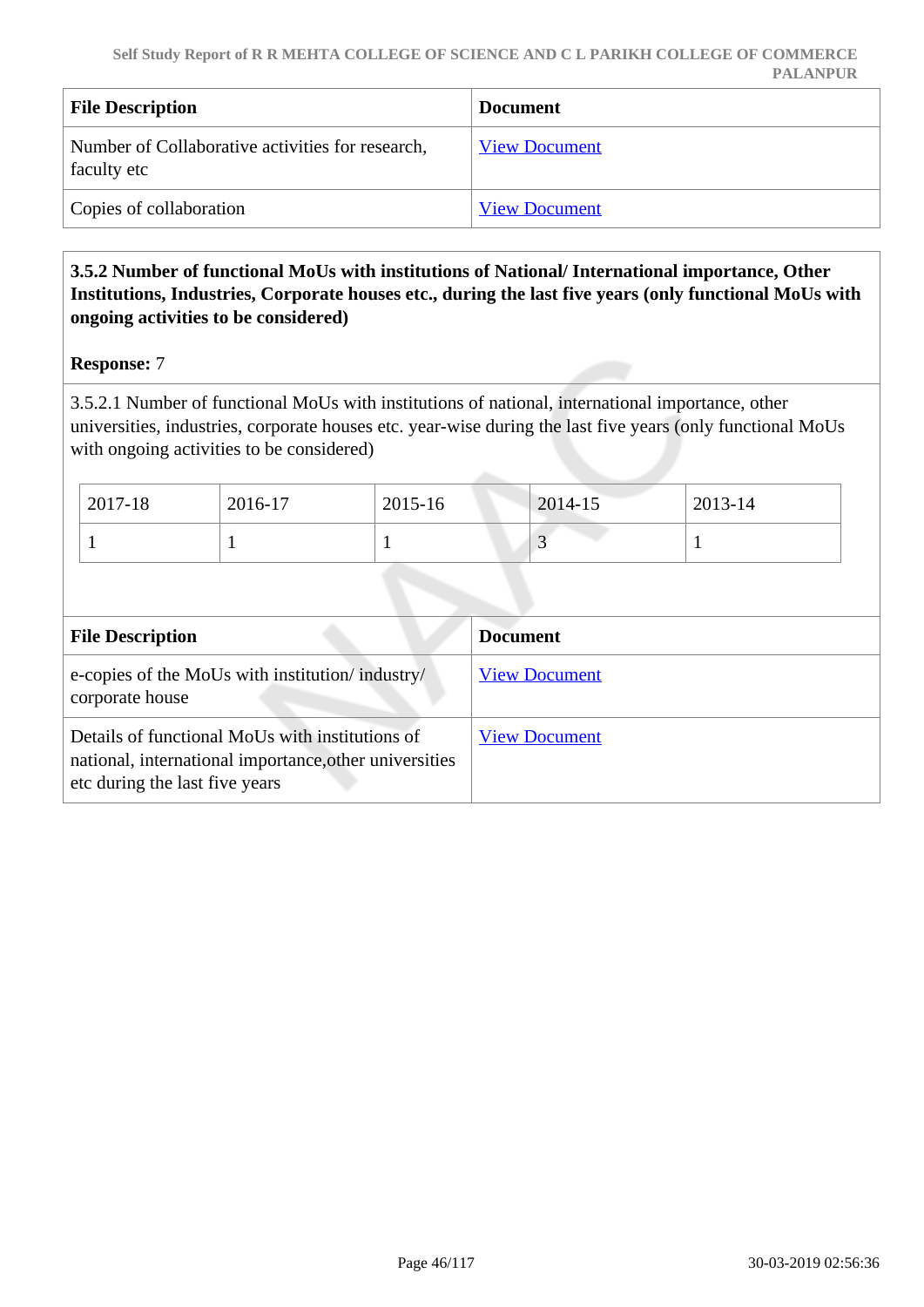# **Criterion 4 - Infrastructure and Learning Resources**

# **4.1 Physical Facilities**

 **4.1.1 The institution has adequate facilities for teaching- learning. viz., classrooms, laboratories, computing equipment, etc.**

#### **Response:**

The college has adequate physical and academic facilities as demanded by our university. For the smooth run of various programs. The college campus has adequate space off 4685.82 sq./ mtrs. The college is partly equipped with physical and technology-enabled infrastructure that supposed the existing academic programs and administration.

- Well-furnished 22 class rooms.
- Out of which 8 are ICT enabled classrooms.
- Spacious sitting arrangement with light and ventilation.
- Glass boards and electric fans.
- The well-furnished, ICT enabled cabin of the principal.
- The ICT enabled administrative block.
- Well-equipped department with ICT facilities.
- Well-equipped 13 laboratories.
- Well-furnished Smt. Leelaben C. Parikh audio visual hall.
- Girdharlal Open Air Theatre which can acomoderate about 2,000 spectators.
- Rosy Blue Pavilion with lush green cricket ground.
- Jormalbhai M.Mehta and Smt. Laxmiben J. Mehta Central Library.
- Smt. Shantaben Adani Institute of professional course.
- Kalidas S. Doshi Research Library.
- Dr. Ushaben K. Mehta Research Center.
- Indoor Jimkhana and fitness Centre- Torrent.

All the Departments, Library and Laboratories are equipped with ICT facilities.

| Ground Floor | • Jormalbhai Mehta and Smt. Laxmiben J. Mehta Central Library. |
|--------------|----------------------------------------------------------------|
|              | • Principal and administrative office (old).                   |
|              | • Class rooms $No.1, 2, 3, 4, 5$ .                             |
|              | • 4 Laboratories.                                              |
|              | • Staff common room.                                           |
|              | • Parking Zone 12050 Sq- feet.                                 |
|              | • Rain water harvesting tank.                                  |
|              | • NSS room, NCC room.                                          |
|              | • Botanical garden.                                            |
|              | • Complaint and Suggestion box.                                |
|              | • Notice board.                                                |
|              | • Boys toilets.                                                |
|              | • Staff toilets.                                               |
|              |                                                                |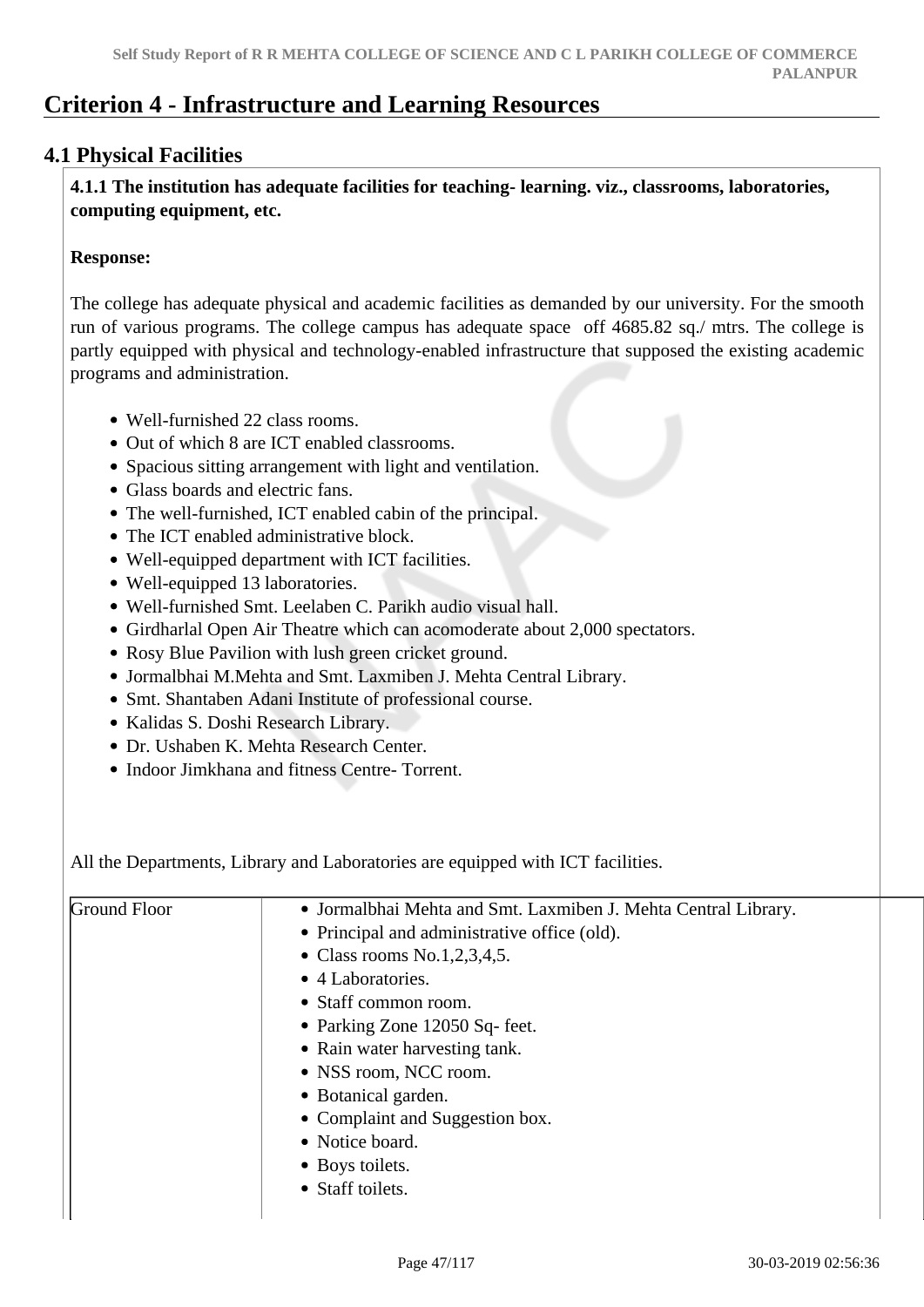|                    | • Chemistry cabin HoD office.                                  |  |
|--------------------|----------------------------------------------------------------|--|
|                    | • Chemistry store room.                                        |  |
|                    | • R.O. System.                                                 |  |
|                    | · Common administrative block.                                 |  |
| First floor        | • 7 Class rooms.                                               |  |
|                    | • 4 Laboratories.                                              |  |
|                    | • Ladies room.                                                 |  |
|                    | • Toilets for boys and girls.                                  |  |
|                    | • Physics and mathematics HoD office.                          |  |
|                    | • Staff toilet.                                                |  |
|                    | • Notice board.                                                |  |
|                    | • Common administrative block including.                       |  |
|                    | • Botany and Zoology cabin-HoD office.                         |  |
|                    | • Principal Cabin.                                             |  |
|                    | • Girls rooms                                                  |  |
|                    | • R.O. with Cooler.                                            |  |
| Second floor       | • 04 class rooms.                                              |  |
|                    | • 03 laboratories.                                             |  |
| (Separate English) | • Separate Toilets for boys and girls.                         |  |
|                    | • R.O. Plant and Cooler.                                       |  |
|                    | • English Language Laboratory.                                 |  |
|                    | • Chemistry – HoD office.                                      |  |
|                    | • Geology and Microbiology laboratory in the adjourn building. |  |
|                    | • Computer with NET facilities room for P.G. students.         |  |
|                    | • Staff toilet.                                                |  |
|                    | • Ladies room.                                                 |  |
|                    |                                                                |  |
|                    |                                                                |  |
|                    |                                                                |  |
|                    |                                                                |  |
|                    |                                                                |  |
|                    |                                                                |  |

# **Details of ICT devices:**

| <b>Devices</b>   | <b>QTY</b> |  |
|------------------|------------|--|
| Podium           | 02         |  |
| Computers        | 79         |  |
| Laptops          | 08         |  |
| Printers – Lacer | 10         |  |
| Copier Machine   | ገ3         |  |

**Facilities and Equipment for teaching, learning and research**: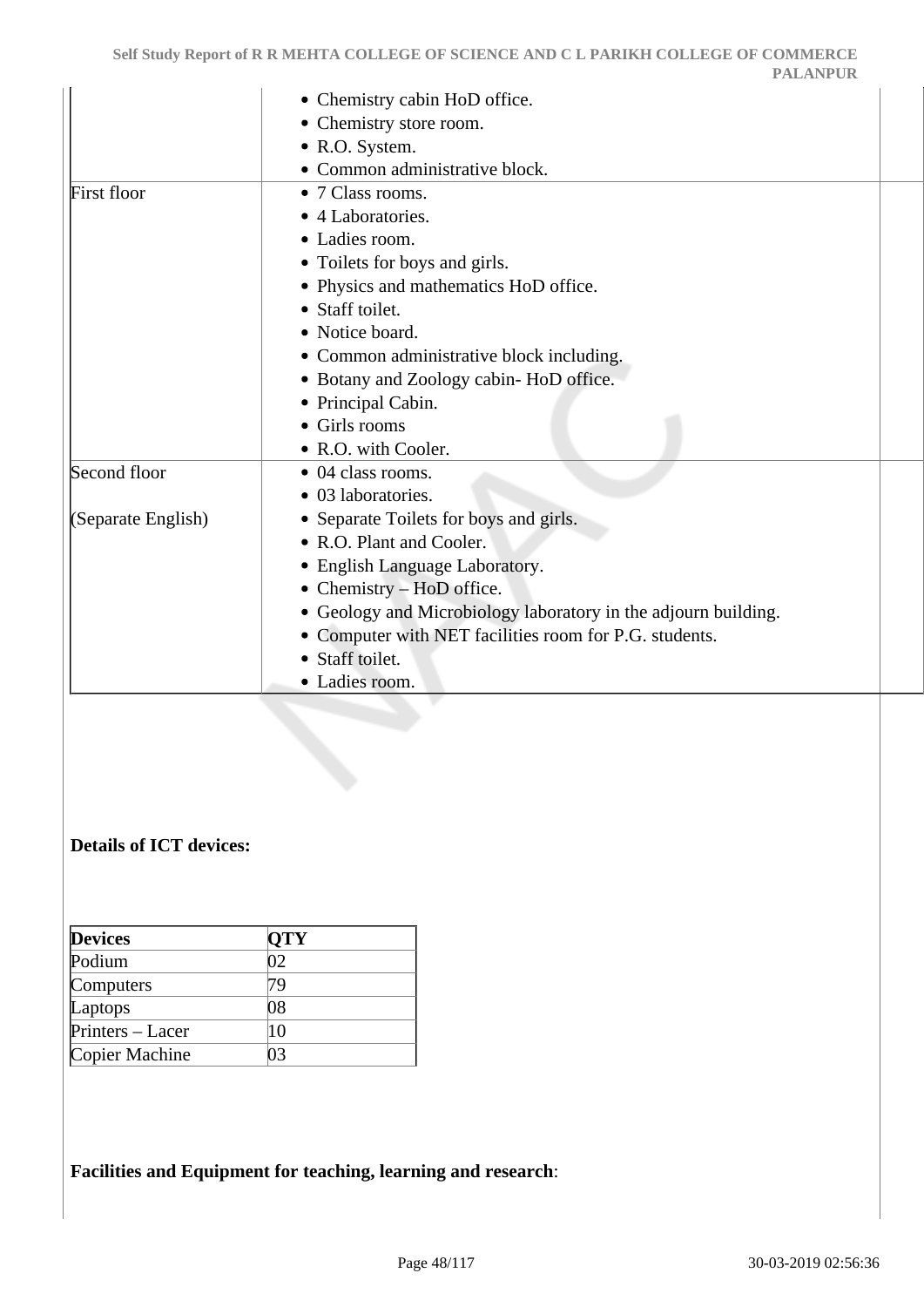|                                                                             | Self Study Report of R R MEHTA COLLEGE OF SCIENCE AND C L PARIKH COLLEGE OF COMMERCE<br><b>PALANPUR</b> |
|-----------------------------------------------------------------------------|---------------------------------------------------------------------------------------------------------|
| Physics Department-Total No.511                                             |                                                                                                         |
| Botany Department - Total No.111                                            |                                                                                                         |
| Chemistry Department - Total No.72 (There are some which are more than one) |                                                                                                         |
| Geology Department - Total No.36                                            |                                                                                                         |
|                                                                             |                                                                                                         |
|                                                                             |                                                                                                         |
|                                                                             |                                                                                                         |
| <b>File Description</b>                                                     | <b>Document</b>                                                                                         |
| Any additional information                                                  | <b>View Document</b>                                                                                    |

## **4.1.2 The institution has adequate facilities for sports, games (indoor, outdoor),gymnasium, yoga centre etc., and cultural activities**

**Response:** 

The college has played a pro-active role and supportive role in grooming students. Specific spaces have been allotted for extracurricular activities and made available to students.

#### **Sports:**

#### **Outdoor games:**

The following are the games  $\&$  sports in which the student participates.

| Sr. No. | Name of the games / Sports | <b>Place</b>                 |
|---------|----------------------------|------------------------------|
|         | <b>Basket ball</b>         | G.D. Modi Campus Play Ground |
|         | Foot ball                  | G.D. Modi Campus Play Ground |
|         | Hand ball                  | G.D. Modi Campus Play Ground |
| 4       | Athletics                  | G.D. Modi Campus Play Ground |
|         | Hockey                     | G.D. Modi Campus Play Ground |
| 6       | Kabbaddi                   | G.D. Modi Campus Play Ground |
|         | Cricket                    | G.D. Modi Campus Play Ground |
| 8       | Net ball                   | G.D. Modi Campus Play Ground |
| Q       | Lawn Tennis                | Vidya Mandir Sankul          |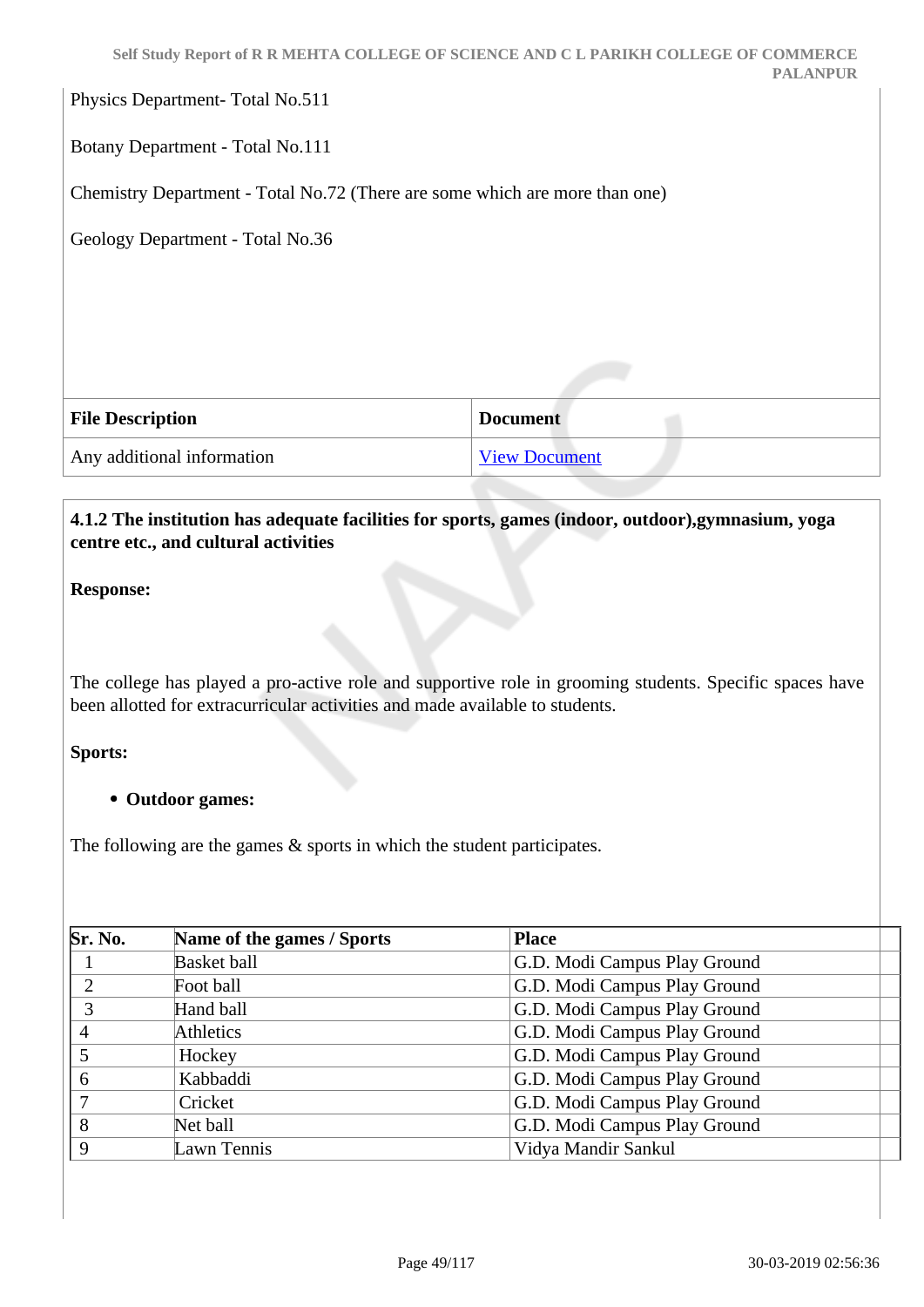#### **Indoor games:**

| Sr. No. Name of the games / Sports | <b>Place</b>               |
|------------------------------------|----------------------------|
| Table-Tennis                       | G.D. Modi Campus Gymnasium |
| <b>Bad-Minton</b>                  | G.D. Modi Campus Gymnasium |
| <b>Chess</b>                       | G.D. Modi Campus Gymnasium |
| Wrestling                          | G.D. Modi Campus Gymnasium |
| Judo                               | G.D. Modi Campus Gymnasium |
| $\bullet$ Cymnocium $\cdot$        |                            |

#### **Gymnasium:**

The college provides facilities for sportsmen & players by providing different facilities. The college has made provision for gymnasium of 12050 sq. It was established in 2009 It has following gymnastic instruments.

|   | Sr. No. Gymnasium equipment | $Cost$ (Rs.) |
|---|-----------------------------|--------------|
|   | Single bar                  |              |
|   | Double bar                  |              |
| 3 | Chest press                 |              |
| 4 | Leg press                   |              |
|   | Abdominal sit ups           |              |
| 6 | Standing sitting twister    |              |
|   | Push up stand               | 2,64,997/-   |

#### **Infrastructure for cultural activities:**

College has Open Air Theatre for cultural activities and college functions such as students welcome programme, farewell programme, cultural programme and Saptdhara event activities etc. Area of open air theatre open air theatre equipment list & cost participation in youth festival.

The students of the college participate in various activities of the youth festival organized by HNG University, Patan.

 The following activities are the ones in which our students participate such as Plays, Mimes, Skits, One act play, Debate, Light vocal music, Classical song, Quiz competition, Clay-modeling, College, Rangoli, Elocution, Youth Festival rally, Spot-Photography. In some of these activities we invite professional artists to help us train our students. Many of our students have put up outstanding performances & have won ranks.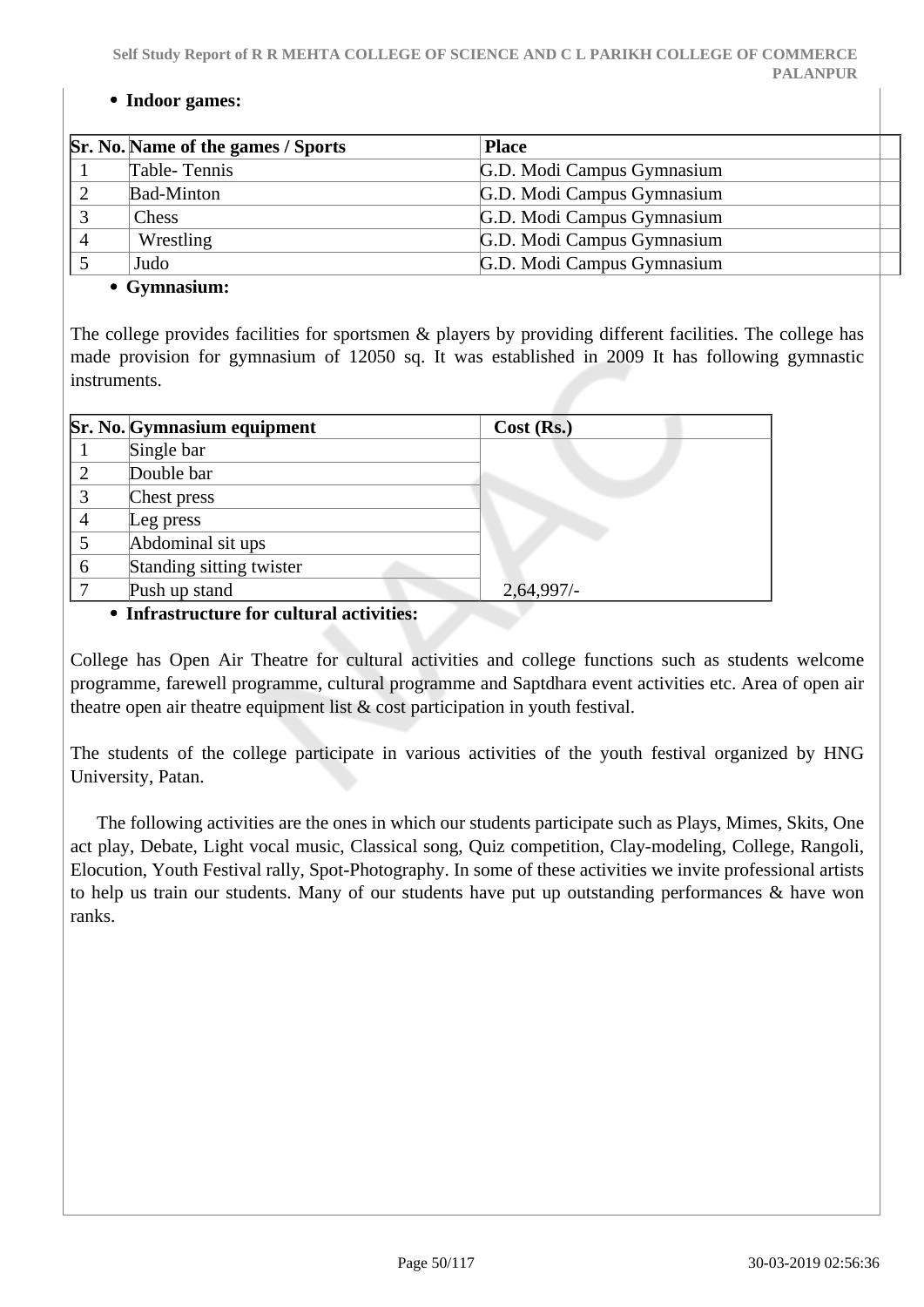| <b>File Description</b>    | <b>Document</b> |
|----------------------------|-----------------|
| Any additional information | View Document   |

# **4.1.3 Percentage of classrooms and seminar halls with ICT - enabled facilities such as smart class, LMS, etc**

#### **Response:** 39.13

4.1.3.1 Number of classrooms and seminar halls with ICT facilities

#### Response: 9

| <b>File Description</b>                                               | <b>Document</b>      |
|-----------------------------------------------------------------------|----------------------|
| Number of classrooms and seminar halls with ICT<br>enabled facilities | <b>View Document</b> |
| any additional information                                            | <b>View Document</b> |

## **4.1.4 Average percentage of budget allocation, excluding salary for infrastructure augmentation during the last five years.**

#### **Response:** 3.35

4.1.4.1 Budget allocation for infrastructure augmentation, excluding salary year-wise during the last five years (INR in Lakhs)

| 2017-18  | 2016-17 | $2015 - 16$ | 2014-15 | 2013-14 |
|----------|---------|-------------|---------|---------|
| 11.06046 | 4.16340 | 0.15700     | 2.32195 | 0.18160 |

| <b>File Description</b>                                                                             | <b>Document</b>      |
|-----------------------------------------------------------------------------------------------------|----------------------|
| Details of budget allocation, excluding salary during   <u>View Document</u><br>the last five years |                      |
| Audited utilization statements                                                                      | <b>View Document</b> |

# **4.2 Library as a Learning Resource**

## **4.2.1 Library is automated using Integrated Library Management System (ILMS)**

#### **Response:**

Our college library is a part of Shri J.M. Mehta & Smt. L.J. Mehta Central Library. We have huge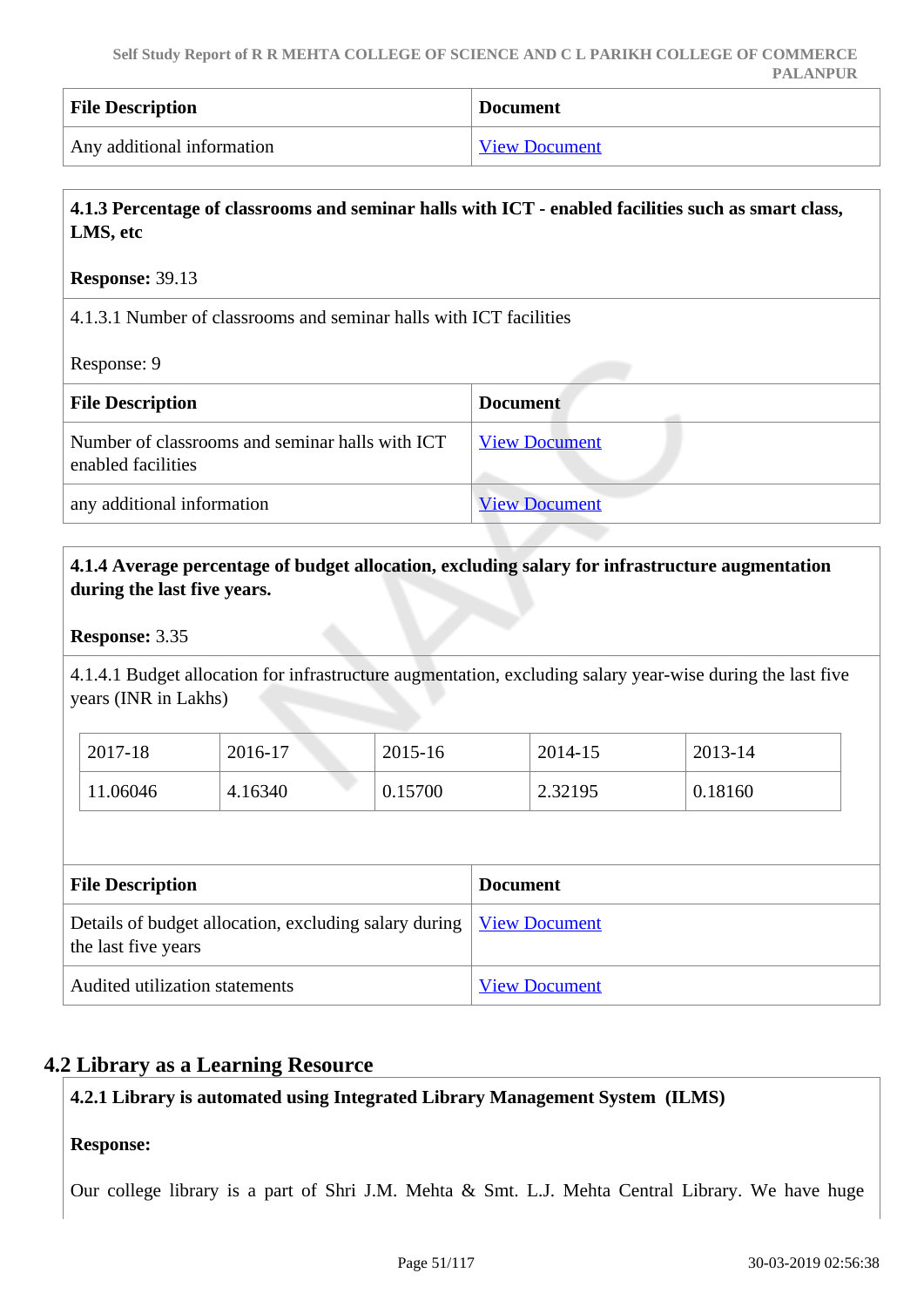collection of books and journals on including Science and Commerce subjects, literature of various languages, Arts, Law, Computer Science, Business Management etc. we have a fair collection of references and books for competitive exams. Our library is dedicated to the achievement and success of our students, faculty, and citizens of the district. The library is housed in a beautiful and modular building which offers excellent environment for study. It has carpet area of 4698.89 sq. ft. and reading space of 1872 sq. ft. It has seating capacity for 90 user in common reading area and cubicles for another 13. This is an open access library. The library has collection of about 29500 books and subscription of over 74 periodicals. The College library is a member of N-LIST consortia which comprises 3135000+ e-books and 6000+ e-journals. Library provide user Id and password to faculty members and students for access to this consortia. It is open for 12 hours a day except Sundays and holidays. Library provides set of text-books to economically underprivileged and needy students for a single semester with only Rs. 100.00. This scheme has been fruitfully running for the last 15 years. The scheme was initiated by Shri Bagmal Laxmichand.Parikh with his philanthropic donation. This scheme is named with its donor is called 'Bagmal Laxmichand Parikh Pustak Sahay Granthalaya'. As a result of this scheme, we provide more than 100 sets of English and Gujarati books to the students per semester. We issue approximate 600 sets to students every year. As a part of Central library, we have more space and time of reading for our students and faculty members. Our central library units start on 08 hrs. and closes at 20.00 hrs. in Diwaali and Summer vacations the Central Library works as per schedule. Our students and faculty members can use other parts of central library units. Part of Central library, we have research library section with cubicles on the top floor. Aspirant research scholar who belongs to G D Modi Vidya Sankul colleges has the privilege to avail such facilities. We provide various services and facilities to our members like OPAC, Book lending, reprography, reference and, bibliographic services, current awareness service etc. We are providing set of university and college examination question papers to students and faculty members. Every two year, we organize Book Fair on maximum concession rate to invite a good number of genuine readers.

| <b>File Description</b>    | <b>Document</b>      |
|----------------------------|----------------------|
| Any additional information | <b>View Document</b> |

### **4.2.2 Collection of rare books, manuscripts, special reports or any other knowledge resources for library enrichment**

## **Response:**

The library has good collection of books on our district Banaskatha and about its authors. Library has also good collection on library science and rich collection of encyclopedias. This library has good collection of bound volumes of 'Parichay Pustika' from the year 1958 to 2013, we can call it mini-encyclopedia. It covered many topics like biographical information of eminent persons, Ayurvedas, history, religion, Laws, Economics etc. We have also various encyclopedias and books collection in our central library units.

This is our pride privilege to develop stacks on the printed documentaries on the Banaskantha district and on the diamond city, Palanpur. We also have ornamented the stacks with poets who have jotted down the Palanpur sensibilities in their poems.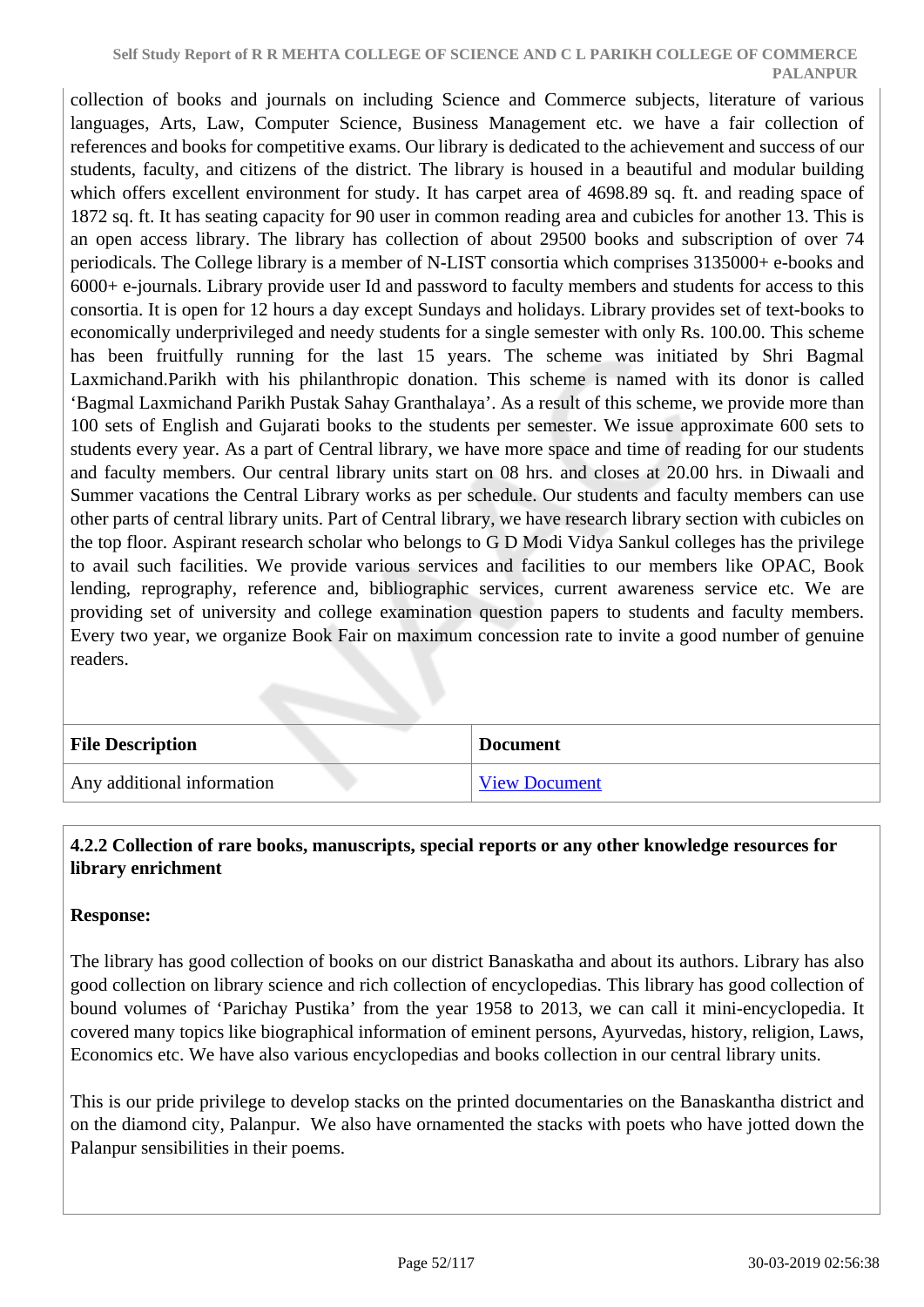| <b>File Description</b>    | <b>Document</b>      |
|----------------------------|----------------------|
| Any additional information | <b>View Document</b> |

| 4.2.3 Does the institution have the following:                                        |                      |
|---------------------------------------------------------------------------------------|----------------------|
| 1.e-journals                                                                          |                      |
| 2.e-ShodhSindhu                                                                       |                      |
| 3. Shodhganga Membership                                                              |                      |
| 4.e-books                                                                             |                      |
| 5. Databases                                                                          |                      |
| A. Any 4 of the above                                                                 |                      |
| <b>B.</b> Any 3 of the above                                                          |                      |
| C. Any 2 of the above                                                                 |                      |
| D. Any 1 of the above                                                                 |                      |
| <b>Response:</b> C. Any 2 of the above                                                |                      |
| <b>File Description</b>                                                               | <b>Document</b>      |
| Details of subscriptions like e-journals, e-<br>ShodhSindhu,Shodhganga Membership etc | <b>View Document</b> |
| Any additional information                                                            | <b>View Document</b> |

# **4.2.4 Average annual expenditure for purchase of books and journals during the last five years (INR in Lakhs)**

# **Response:** 2.37

4.2.4.1 Annual expenditure for purchase of books and journals year-wise during the last five years (INR in Lakhs)

| 2017-18 | 2016-17 | 2015-16 | 2014-15 | 2013-14     |
|---------|---------|---------|---------|-------------|
| 4.22    | 1.58    | 1.92    | 1.99    | 212<br>4.14 |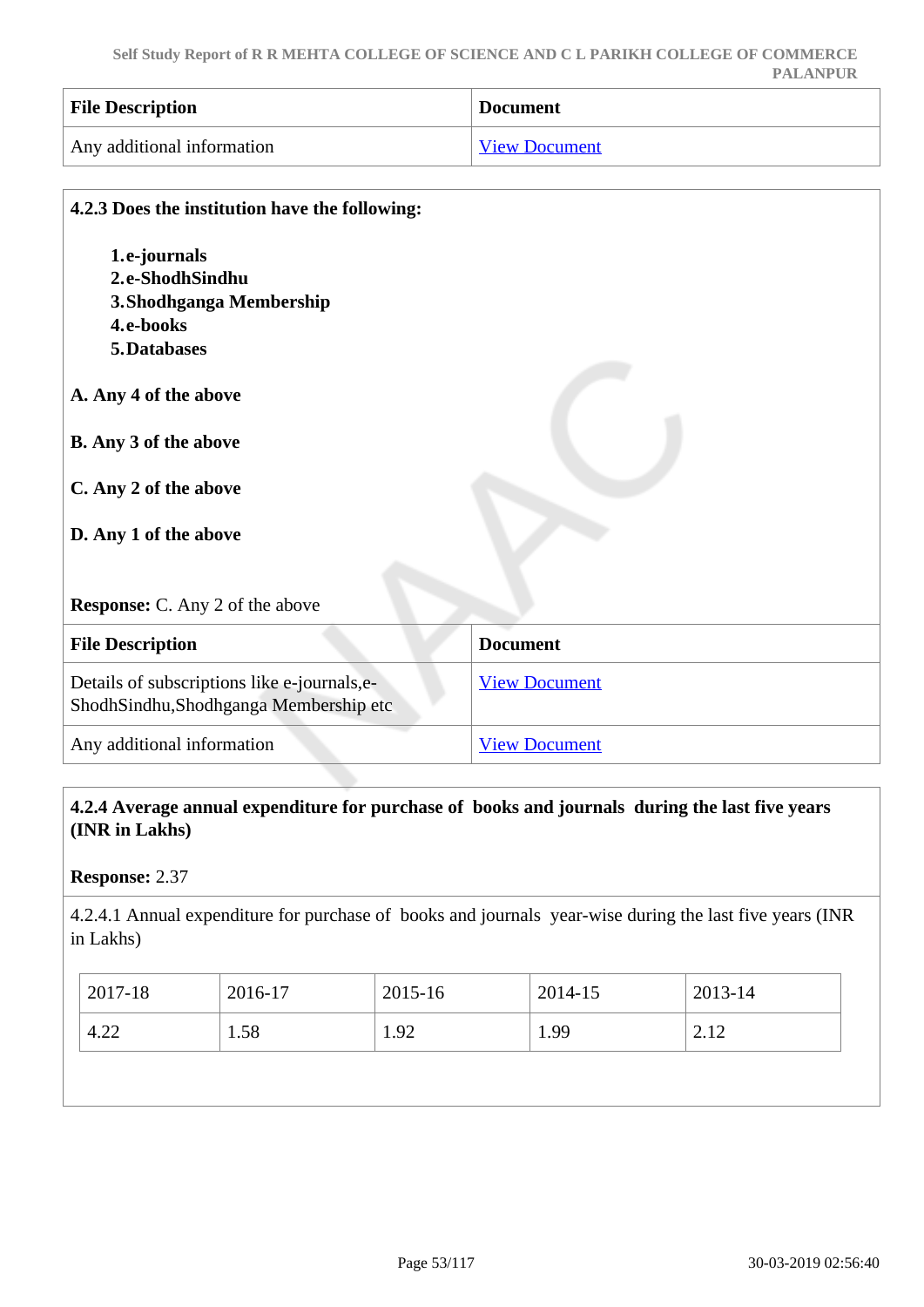| <b>File Description</b>                                                                                               | <b>Document</b>      |
|-----------------------------------------------------------------------------------------------------------------------|----------------------|
| Details of annual expenditure for purchase of books   <u>View Document</u><br>and journals during the last five years |                      |
| Audited statements of accounts                                                                                        | <b>View Document</b> |

| 4.2.5 Availability of remote access to e-resources of the library |                      |  |
|-------------------------------------------------------------------|----------------------|--|
| <b>Response:</b> Yes                                              |                      |  |
| <b>File Description</b><br><b>Document</b>                        |                      |  |
| Any additional information                                        | <b>View Document</b> |  |

|                       | 4.2.6 Percentage per day usage of library by teachers and students                       |
|-----------------------|------------------------------------------------------------------------------------------|
| <b>Response:</b> 4.18 |                                                                                          |
|                       | 4.2.6.1 Average number of teachers and students using library per day over last one year |
| Response: 152         |                                                                                          |

# **4.3 IT Infrastructure**

| 4.3.1 Institution frequently updates its IT facilities including Wi-Fi |                                                |  |
|------------------------------------------------------------------------|------------------------------------------------|--|
| <b>Response:</b>                                                       |                                                |  |
| There are committees to look after the IT infrastructure:              |                                                |  |
| Committee                                                              | <b>Committee Members</b>                       |  |
| College website updation committee                                     | • Dr. K.V. Mehta – Convener                    |  |
|                                                                        | • Prof. K. K. Mathur                           |  |
|                                                                        | • Shri Mahesh K. Patel – Programmer BCA        |  |
| Up gradation of IT facilities maintenance and monitoring.              | • The management has appointed                 |  |
|                                                                        | Shri M.K. Patel, Programmer, Smt. B.K. Mehta I |  |
|                                                                        | Palanpur.                                      |  |
| MHRD Data upload, BISAG and SANDHAN                                    | • Prof. S.N. Jaiswal                           |  |
|                                                                        | • Prof. D.S.Khilare                            |  |

All the ICT facilities are updated periodically as per the requirements.

| Sr. No. | <b>Description</b>                    | <b>Available I.T. Facilities</b> |
|---------|---------------------------------------|----------------------------------|
|         | Total number of computers and laptops | 79 Computers and 08 Laptops      |
|         | Total number of printers              | -08                              |
|         |                                       |                                  |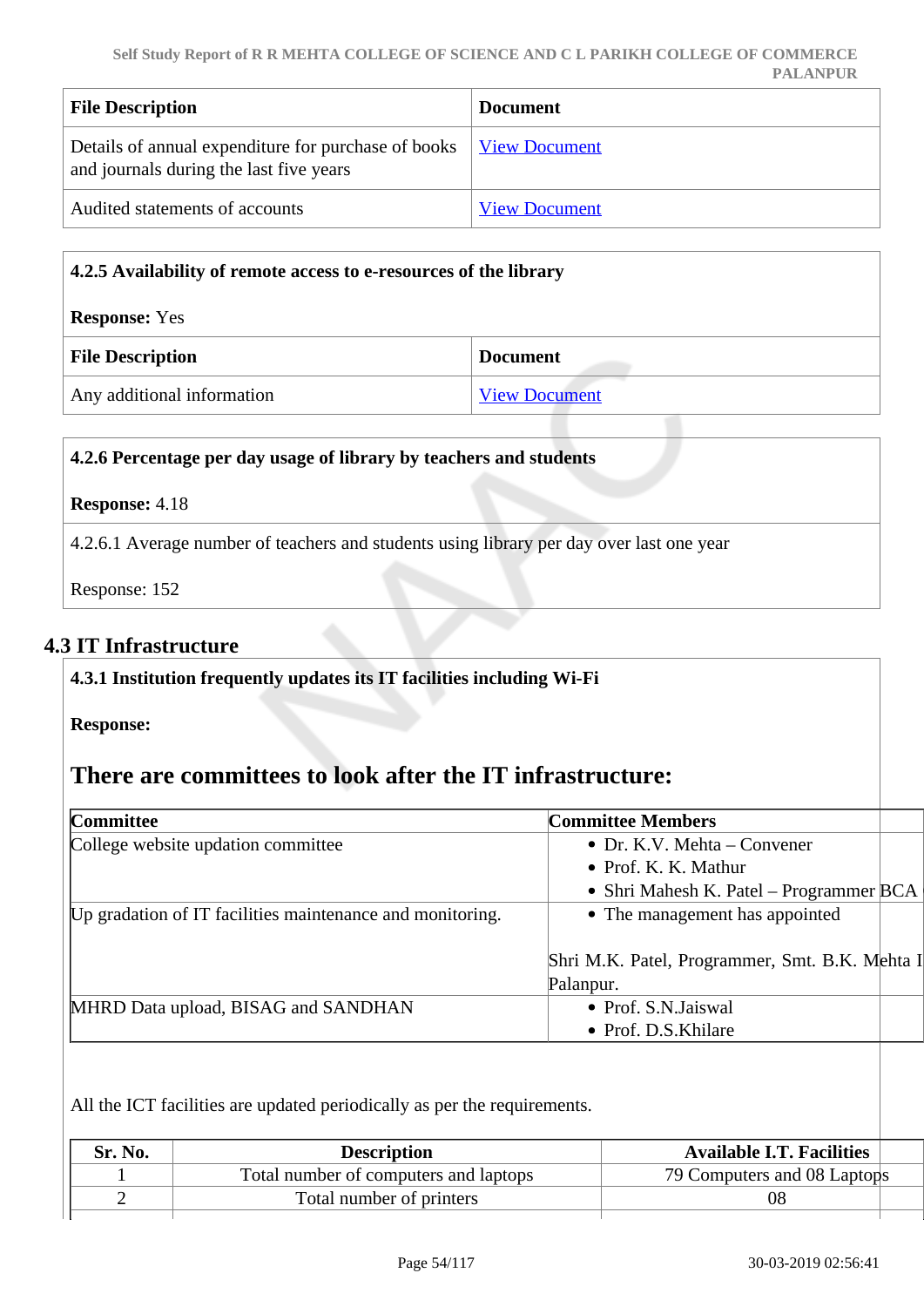| 3              | Total numbers of scanners                        | 02                                                        |
|----------------|--------------------------------------------------|-----------------------------------------------------------|
| $\overline{4}$ | Total number of scanner with printer             | 02                                                        |
| 5              | Software (Licensed copy)                         | MS Office-2016, Windows-10                                |
| 6              | Library software Lib-man                         | SOUL <sub>2.0</sub>                                       |
| 7              | Office computers                                 | 08                                                        |
| 8              | Stand-alone facility (UPS)                       | Limited                                                   |
| 9              | <b>LAN</b> facility                              | Limited                                                   |
| 10             | net Wi-Fi facility                               | NAMO Wi-Fi Facility                                       |
| 11             | Number of nodes/computers with internet facility | 80                                                        |
| 12             | <b>LCD</b> Projectors                            | 12                                                        |
| 13             | Computer processors                              | C <sub>2</sub> D, I <sub>3</sub> , I <sub>5</sub> -Win-10 |
| 14             | <b>VPN</b> connections                           | 20 (512kbps)                                              |
| 15             | Computer Labs (Met Lab. DEL Lab.)                | 02                                                        |
| 16             | <b>CCTV</b>                                      | All classrooms and Library                                |

# **Wi-Fi facilities:**

The Wi-Fi facilities provided to our college by BSNL and LNT this has been reserved for benefit only of the students. This facility is known as NAMO Wi-Fi as a part of 7 years (BSNL + LNT) project. The data speed for student is 05 mbps.

# **Internet facility:**

 The college has had BSNL VPN- 20 Connection having speed of 512 kbps. Each department is connected with internet connection almost all computers are connected to internet. Bedside the college has regular BSNL broad band connection.

 The office library students and faculty make optimum use of these facilities provided by the institute to keep themselves update in every field of knowledge.

## **4.3.2 Student - Computer ratio**

**Response:** 75.33

| <b>File Description</b>    | <b>Document</b>      |
|----------------------------|----------------------|
| Any additional information | <b>View Document</b> |

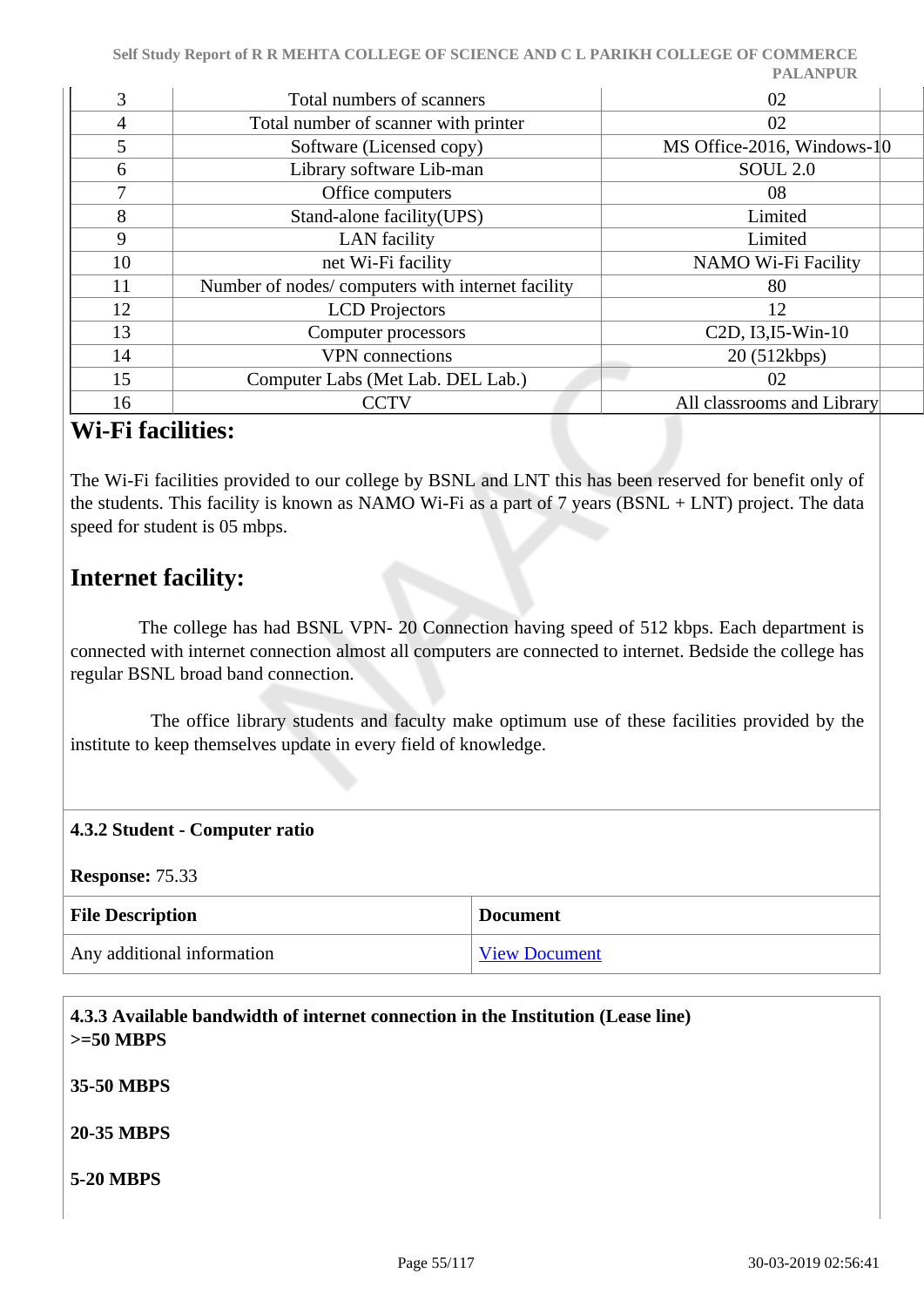## **Response:** <5 MBPS

| 4.3.4 Facilities for e-content development such as Media Centre, Recording facility, Lecture |
|----------------------------------------------------------------------------------------------|
| $\vert$ Capturing System (LCS)                                                               |

#### **Response:** No

| <b>File Description</b>                                                               | <b>Document</b>      |
|---------------------------------------------------------------------------------------|----------------------|
| Facilities for e-content development such as Media<br>Centre, Recording facility, LCS | <b>View Document</b> |

## **4.4 Maintenance of Campus Infrastructure**

 **4.4.1 Average Expenditure incurred on maintenance of physical facilities and academic support facilities excluding salary component, as a percentage during the last five years**

#### **Response:** 100

4.4.1.1 Expenditure incurred on maintenance of physical facilities and academic support facilities excluding salary component year-wise during the last five years (INR in Lakhs)

| 2017-18 | 2016-17 | 2015-16 | 2014-15 | 2013-14 |
|---------|---------|---------|---------|---------|
| 106.54  | 118.77  | 109.21  | 91.34   | 92.24   |

| <b>File Description</b>                                                                         | <b>Document</b>      |
|-------------------------------------------------------------------------------------------------|----------------------|
| Details about assigned budget and expenditure on<br>physical facilities and academic facilities | <b>View Document</b> |
| Audited statements of accounts.                                                                 | <b>View Document</b> |

### **4.4.2 There are established systems and procedures for maintaining and utilizing physical, academic and support facilities - laboratory, library, sports complex, computers, classrooms etc.**

#### **Response:**

To ensure better outputs and flawless functioning of .physical, academic and support facilities, the institution monitors its procedures to look after them. All supporting facilities are being taken care of respective supporting staff to ensure their better working. Following are various procedures the college has been practicing, with making some amendments if they are required, to monitor the quality of the policies and procedures of the institution.

#### **Implementation and Follow-up Mechanism:**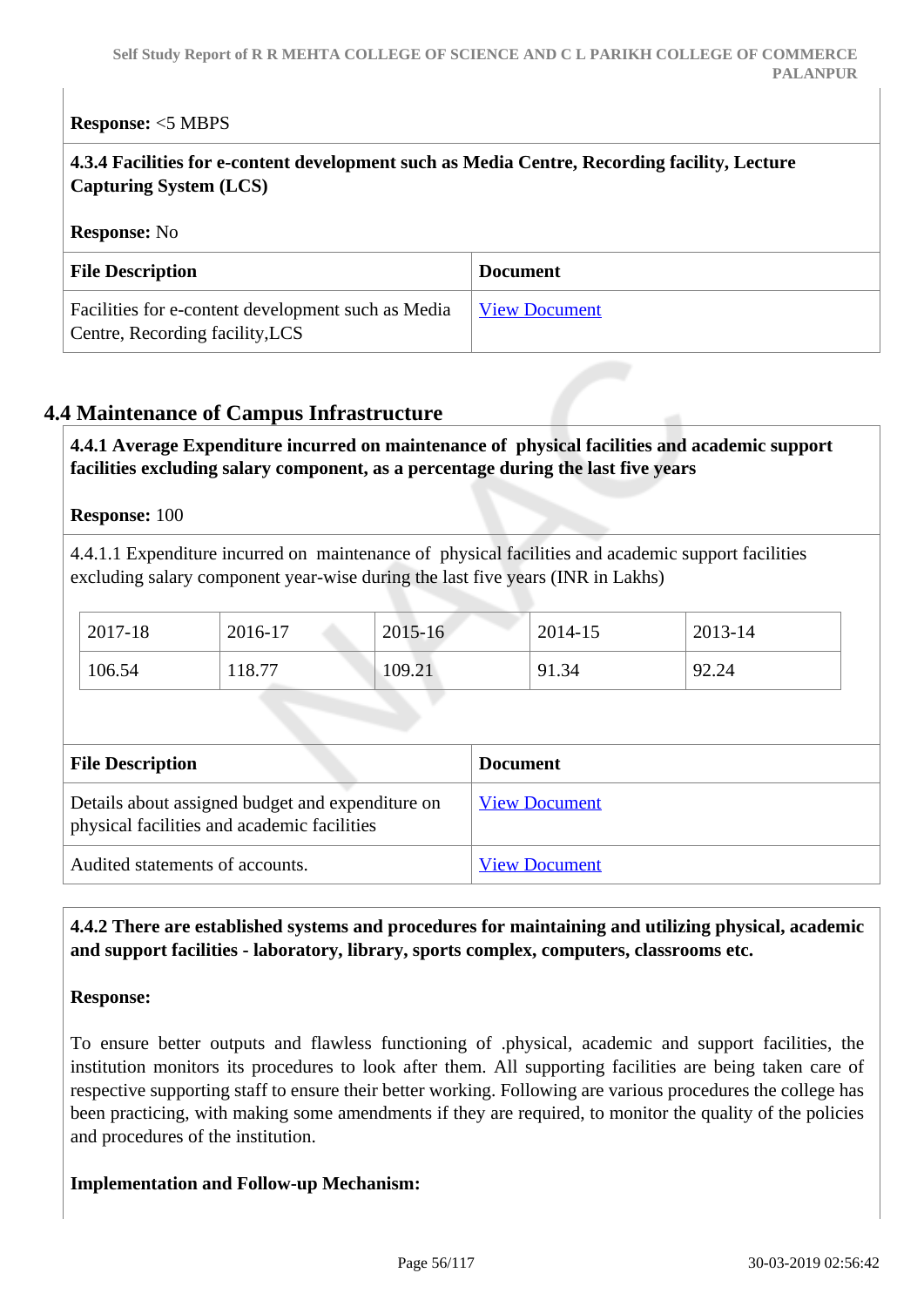The separate Administrative Block, a pivotal instrument in policymaking, under the supervision of the principal takes care of all sorts of facilities available in the institution. For mundane maintenance and expenses, the principal gives instructions to the administrative staff.

## **Purchase Committee:**

This committee is a statutory body formed by the Management includes couple of members from the Management, the principal. This committee is to ensure transparency in purchasing science equipments, computers, reprography, books for library under various UGC schemes, sport purchase for gymnasium and maintenance for turf cricket pitch, Rosy Blue Pavilion etc. various quotations from respective dealers are invited by the Head and over a discussion in the meeting the purchase is ordered.

## **Physical Facilities:**

Physical facilities of the institute include science and computer laboratories, classrooms, playground, canteen, reprography and stationery kiosk, parking zone for vehicles, gymnasium, and amphitheater for academic and cultural programmes, ladies room. Enrolled students at undergraduate and postgraduate programmes are entitled to these facilities. Respective Faculties and administrative staff are equally privileged to make use of them. All the stakeholders have equal opportunity to make use of these physical facilities under the norms and policies of the institution. We also provide our classrooms to governmental and other than Govt. organizations to conduct competitive exams. The non-teaching staff shares the responsibility for the routine cleaning and maintenance of classrooms, laboratory, library, and staffroom and, the Campus. In exceptional cases, the maintenance contract is assigned to the local experts. The activities like fumigation is done twice in a year and keeping library clean are done frequently by cleaning staff under the supervision of library staff. Maintenance of toilets and service area are outsourced through various external agencies. The responsibility of the campus beautification and gardening is given to local faculty and gardeners as well as Botany Department. The College has adequate number of computers accessible to all stakeholders with free internet and Wi-Fi facilities. In addition to this, majority of the Departments are given laptops for their academic purpose and for Power Point presentations in the ICT classrooms teaching. For potable water supply the college has installed R.O. system and coolers which are maintained by the support staff.

Engineers of the BCA College of our Campus look after the entire ICT set up.

## **Building and Infrastructure:**

The Infrastructure and Building Committee, founded by the Management, looks after the building construction plan, renovation, maintenance, facelift, repairing and beautification of the campus. The Committee functions in a democratic set up to ensure transparency and flawless functioning. It invites tenders for the aforesaid and gives approval to the competitive quotations as per the norms formulated by the Management.

## **Academic Facilities:**

- Admission policy, chiefly relies on the higher secondary board results, is formed every year with the commencement of the new academic year. Admission lists are scrutinized on the merits only. Students are given counseling, especially in Science stream, for the choice of subjects.
- Academic support facilities are always at the College stakeholders' disposal. Under the norms and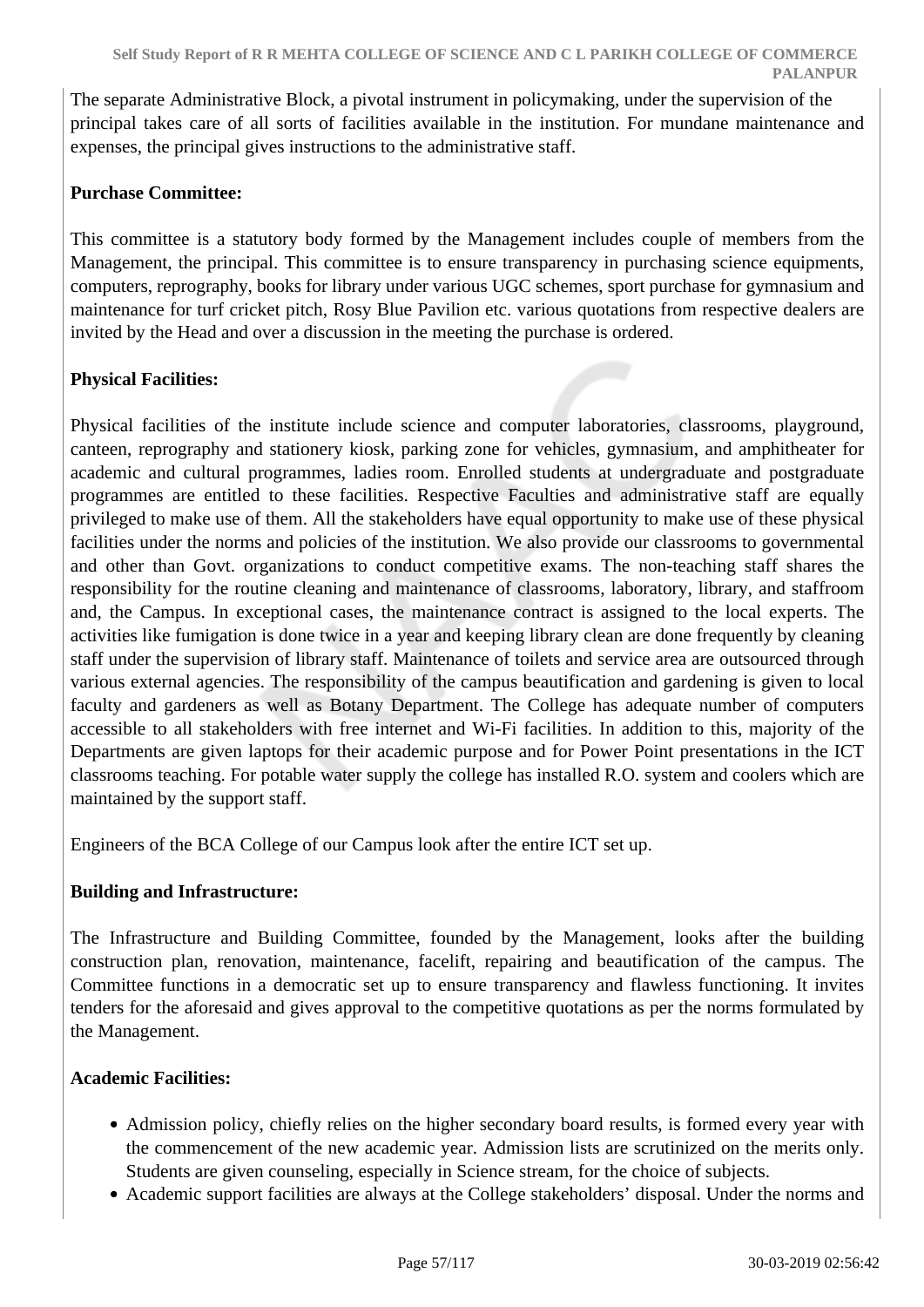regulations, for at least three years, students may avail the library, sports, NCC, NSS programmes facility to educate themselves on a larger canvas. The Library is having 11 computer desks with the separate (boys and girls) sitting capacity of around 100 students. They can access to the OPAC (Online Public Access Catalogue) software facilities for checking the availability of the required books or journals. The Central Library is open to the students and outside (other than the enrolled Campus students) members from 8 am to 8 pm. Outside members are admitted with annual fees of 500 Rs. Many of them are in jobs and preparing for competitive exams. The enrolled number of them is around 225 (including 57 girls and 168 boys), coming from the remote pockets of Banaskantha district.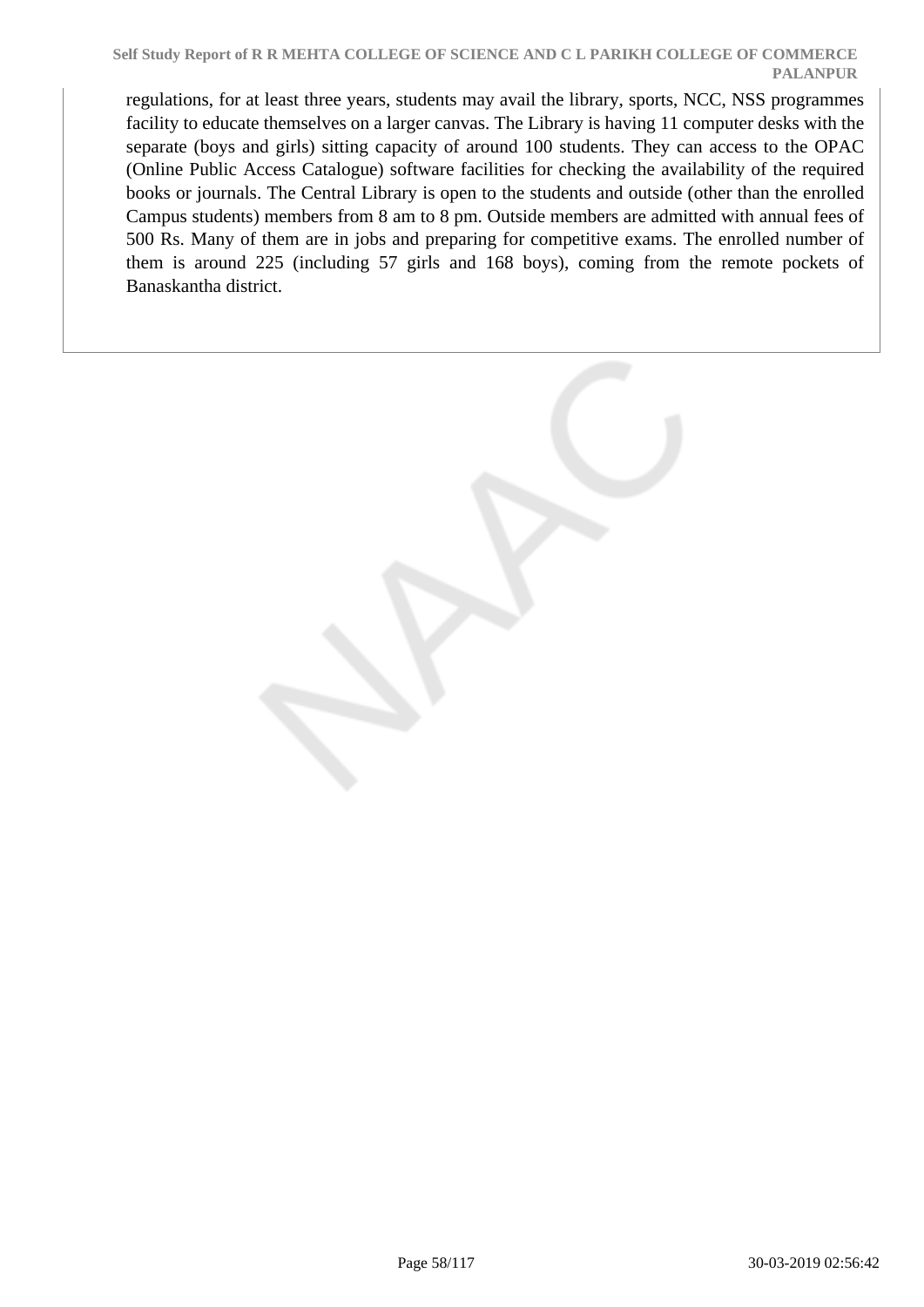# **Criterion 5 - Student Support and Progression**

## **5.1 Student Support**

## **5.1.1 Average percentage of students benefited by scholarships and freeships provided by the Government during the last five years**

#### **Response:** 35.32

5.1.1.1 Number of students benefited by scholarships and freeships provided by the Government year-wise during the last five years

| 2017-18 | 2016-17 | 2015-16 | 2014-15 | 2013-14 |
|---------|---------|---------|---------|---------|
| 1433    | 1096    | 1268    | 1038    | 874     |

| <b>File Description</b>                                                                                                            | <b>Document</b>      |
|------------------------------------------------------------------------------------------------------------------------------------|----------------------|
| Upload self attested letter with the list of students<br>sanctioned scholarships                                                   | <b>View Document</b> |
| Average percentage of students benefited by<br>scholarships and freeships provided by the<br>Government during the last five years | <b>View Document</b> |

## **5.1.2 Average percentage of students benefited by scholarships, freeships, etc. provided by the institution besides government schemes during the last five years**

**Response:** 2.64

5.1.2.1 Total number of students benefited by scholarships, freeships, etc provided by the institution besides government schemes year-wise during the last five years

| 2017-18                 | 2016-17 | 2015-16 |                 | 2014-15 | 2013-14 |  |  |
|-------------------------|---------|---------|-----------------|---------|---------|--|--|
| 123                     | 189     | 98      |                 | 12      | 11      |  |  |
|                         |         |         |                 |         |         |  |  |
|                         |         |         |                 |         |         |  |  |
| <b>File Description</b> |         |         | <b>Document</b> |         |         |  |  |

#### **5.1.3 Number of capability enhancement and development schemes –**

#### **1.For competitive examinations**

**2.Career counselling**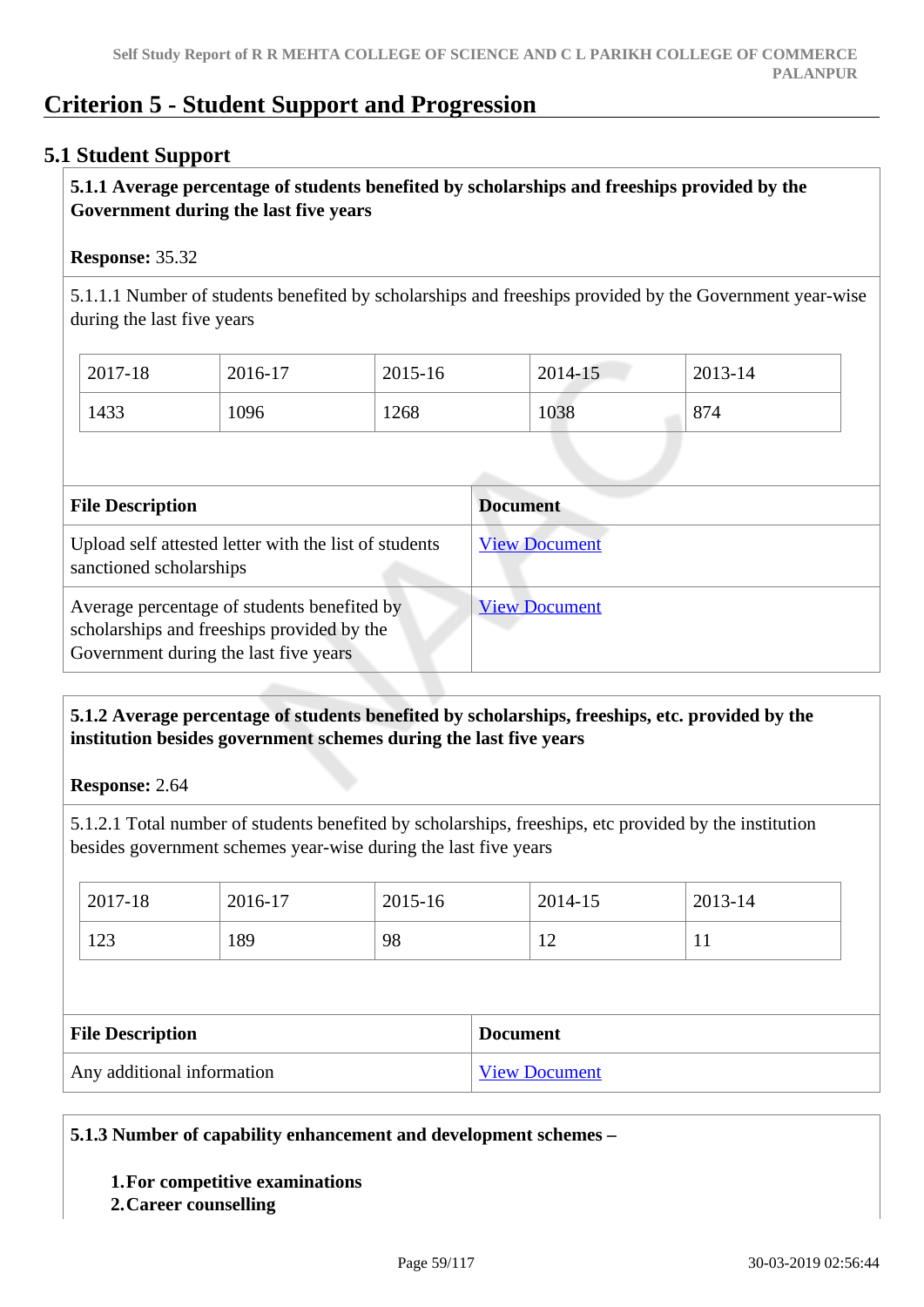|                                                                             | Self Study Report of R R MEHTA COLLEGE OF SCIENCE AND C L PARIKH COLLEGE OF COMMERCE<br><b>PALANPUR</b> |
|-----------------------------------------------------------------------------|---------------------------------------------------------------------------------------------------------|
| 3. Soft skill development<br><b>4. Remedial coaching</b><br>5. Language lab |                                                                                                         |
| <b>6. Bridge courses</b>                                                    |                                                                                                         |
| 7. Yoga and meditation<br><b>8. Personal Counselling</b>                    |                                                                                                         |
| A. 7 or more of the above                                                   |                                                                                                         |
| <b>B.</b> Any 6 of the above                                                |                                                                                                         |
| C. Any 5 of the above                                                       |                                                                                                         |
| D. Any 4 of the above                                                       |                                                                                                         |
| <b>Response:</b> E. 3 or less of the above                                  |                                                                                                         |
| <b>File Description</b>                                                     | <b>Document</b>                                                                                         |
| Details of capability enhancement and development<br>schemes                | <b>View Document</b>                                                                                    |
| Link to Institutional website                                               | <b>View Document</b>                                                                                    |
|                                                                             |                                                                                                         |

## **5.1.4 Average percentage of student benefited by guidance for competitive examinations and career counselling offered by the institution during the last five years**

**Response:** 1.57

5.1.4.1 Number of students benefited by guidance for competitive examinations and career counselling offered by the institution year-wise during the last five years

| 2017-18                                                                                                                       | 2016-17 | 2015-16 |  | 2014-15              | 2013-14        |  |  |
|-------------------------------------------------------------------------------------------------------------------------------|---------|---------|--|----------------------|----------------|--|--|
| 73                                                                                                                            | 79      | 102     |  | $\Omega$             | $\overline{0}$ |  |  |
|                                                                                                                               |         |         |  |                      |                |  |  |
| <b>File Description</b><br><b>Document</b>                                                                                    |         |         |  |                      |                |  |  |
| Number of students benefited by guidance for<br>competitive examinations and career counselling<br>during the last five years |         |         |  | <b>View Document</b> |                |  |  |
| Any additional information                                                                                                    |         |         |  |                      |                |  |  |

## **5.1.5 Average percentage of students benefited by Vocational Education and Training (VET) during the last five years**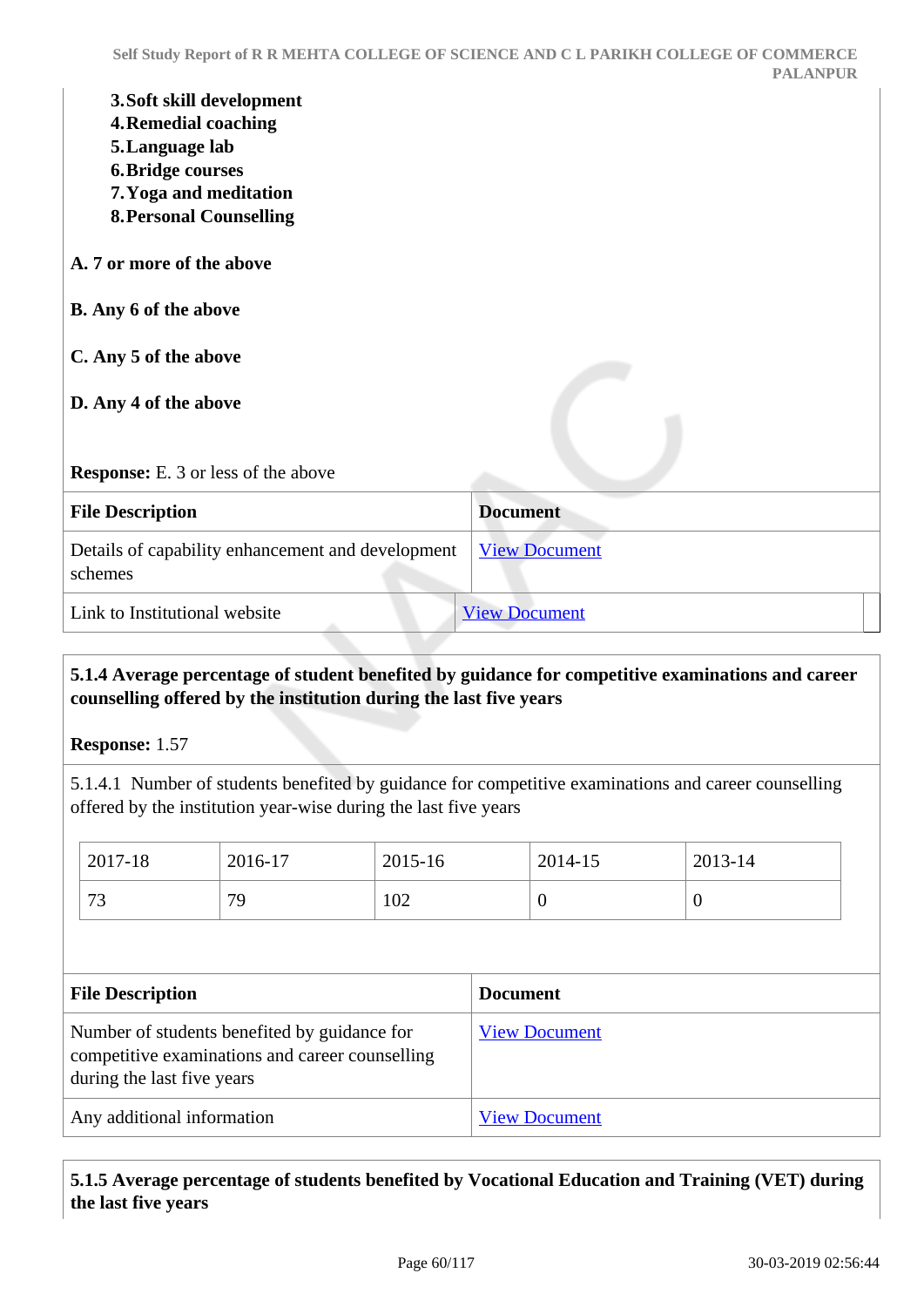| <b>Response:</b> 0      |                                                                               |                |                 |                      |          |  |
|-------------------------|-------------------------------------------------------------------------------|----------------|-----------------|----------------------|----------|--|
|                         | 5.1.5.1 Number of students attending VET year-wise during the last five years |                |                 |                      |          |  |
| 2017-18                 | 2016-17                                                                       | 2015-16        |                 | 2014-15              | 2013-14  |  |
| $\overline{0}$          | $\theta$                                                                      | $\overline{0}$ |                 | $\overline{0}$       | $\theta$ |  |
|                         |                                                                               |                |                 |                      |          |  |
| <b>File Description</b> |                                                                               |                | <b>Document</b> |                      |          |  |
|                         | Details of the students benifitted by VET                                     |                |                 | <b>View Document</b> |          |  |

# **5.1.6 The institution has a transparent mechanism for timely redressal of student grievances including sexual harassment and ragging cases Response:** No **File Description Document** Details of student grievances including sexual harassment and ragging cases [View Document](https://assessmentonline.naac.gov.in/storage/app/hei/SSR/102652/5.1.6_1550129711_2708.xlsx)

# **5.2 Student Progression**

| 5.2.1 Average percentage of placement of outgoing students during the last five years |                                       |                |                      |                |  |  |  |  |
|---------------------------------------------------------------------------------------|---------------------------------------|----------------|----------------------|----------------|--|--|--|--|
| <b>Response: 0.95</b>                                                                 |                                       |                |                      |                |  |  |  |  |
| 5.2.1.1 Number of outgoing students placed year-wise during the last five years       |                                       |                |                      |                |  |  |  |  |
| 2017-18                                                                               | 2016-17                               | $2015 - 16$    | 2014-15              | 2013-14        |  |  |  |  |
| 25                                                                                    | 05                                    | $\overline{0}$ | 30                   | $\overline{0}$ |  |  |  |  |
|                                                                                       |                                       |                |                      |                |  |  |  |  |
| <b>File Description</b>                                                               |                                       |                | <b>Document</b>      |                |  |  |  |  |
|                                                                                       |                                       |                |                      |                |  |  |  |  |
|                                                                                       | Self attested list of students placed |                | <b>View Document</b> |                |  |  |  |  |
| Details of student placement during the last five<br>years                            |                                       |                | <b>View Document</b> |                |  |  |  |  |
| Any additional information                                                            |                                       |                | <b>View Document</b> |                |  |  |  |  |

## **5.2.2 Percentage of student progression to higher education (previous graduating batch)**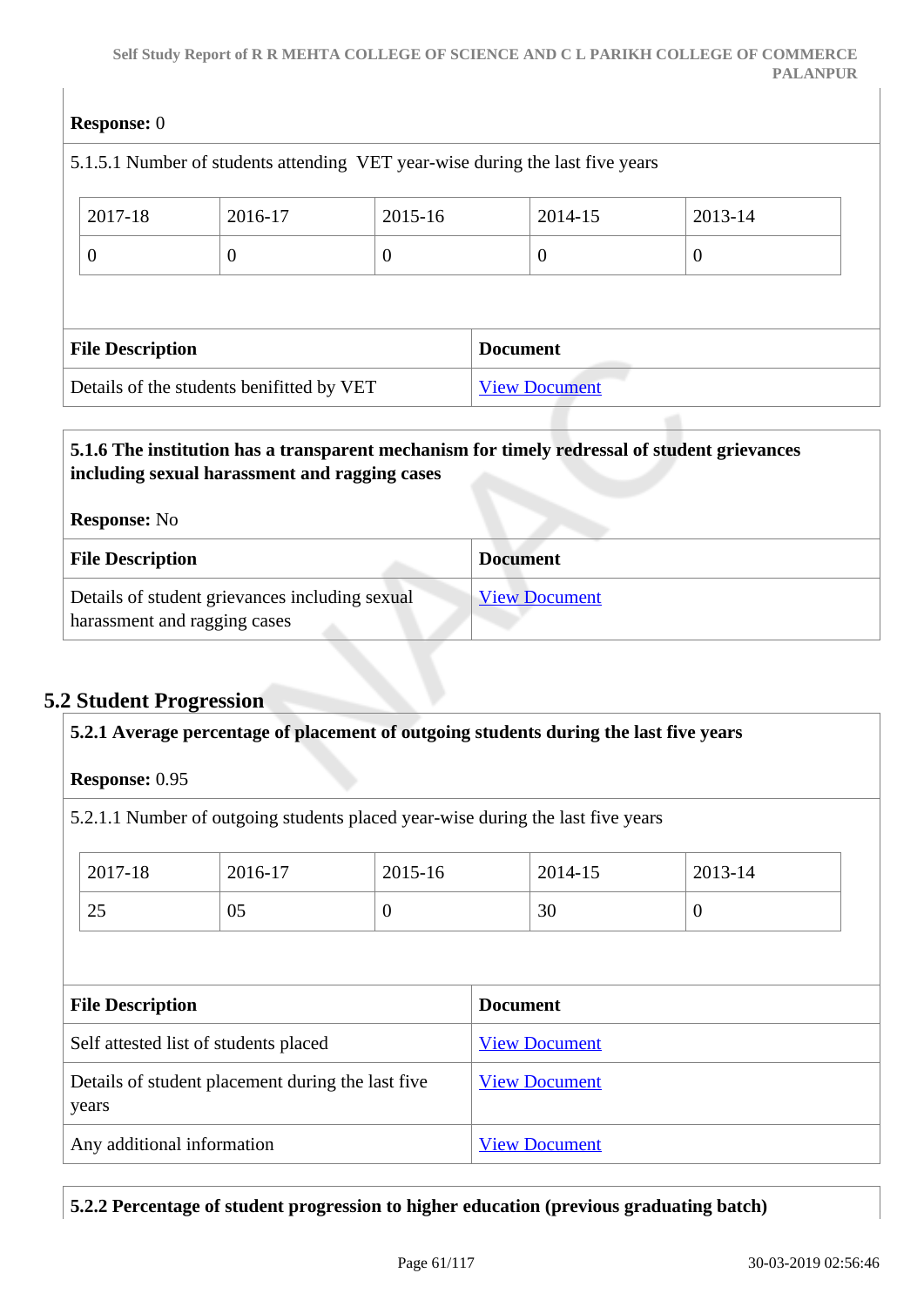## **Response:** 19.38

5.2.2.1 Number of outgoing students progressing to higher education

Response: 255

| <b>File Description</b>                            | <b>Document</b>      |
|----------------------------------------------------|----------------------|
| Details of student progression to higher education | <b>View Document</b> |
| Any additional information                         | <b>View Document</b> |

## **5.2.3 Average percentage of students qualifying in State/ National/ International level examinations during the last five years (eg: NET/ SLET/ GATE/ GMAT/ CAT/ GRE/ TOEFL/ Civil Services/State government examinations)**

**Response:** 60

5.2.3.1 Number of students qualifying in state/ national/ international level examinations (eg: NET/ SLET/ GATE/ GMAT/ CAT/ GRE/ TOEFL/ Civil services/ State government examinations) year-wise during the last five years

| 2017-18 | 2016-17 | 2015-16 | 2014-15 | 2013-14 |
|---------|---------|---------|---------|---------|
| 02      | $00\,$  | 01      | 01      | 00      |

5.2.3.2 Number of students who have appeared for the exams year-wise during the last five years

| 2017-18        | 2016-17 | 2015-16 | 2014-15 | 2013-14 |
|----------------|---------|---------|---------|---------|
| $\Omega$<br>∪∠ | 00      | 01      | 01      | 00      |

| <b>File Description</b>                                                                                            | <b>Document</b>      |
|--------------------------------------------------------------------------------------------------------------------|----------------------|
| Upload supporting data for the same                                                                                | <b>View Document</b> |
| Number of students qualifying in state/national/<br>international level examinations during the last five<br>years | <b>View Document</b> |

# **5.3 Student Participation and Activities**

 **5.3.1 Number of awards/medals for outstanding performance in sports/cultural activities at national / international level (award for a team event should be counted as one) during the last five years.**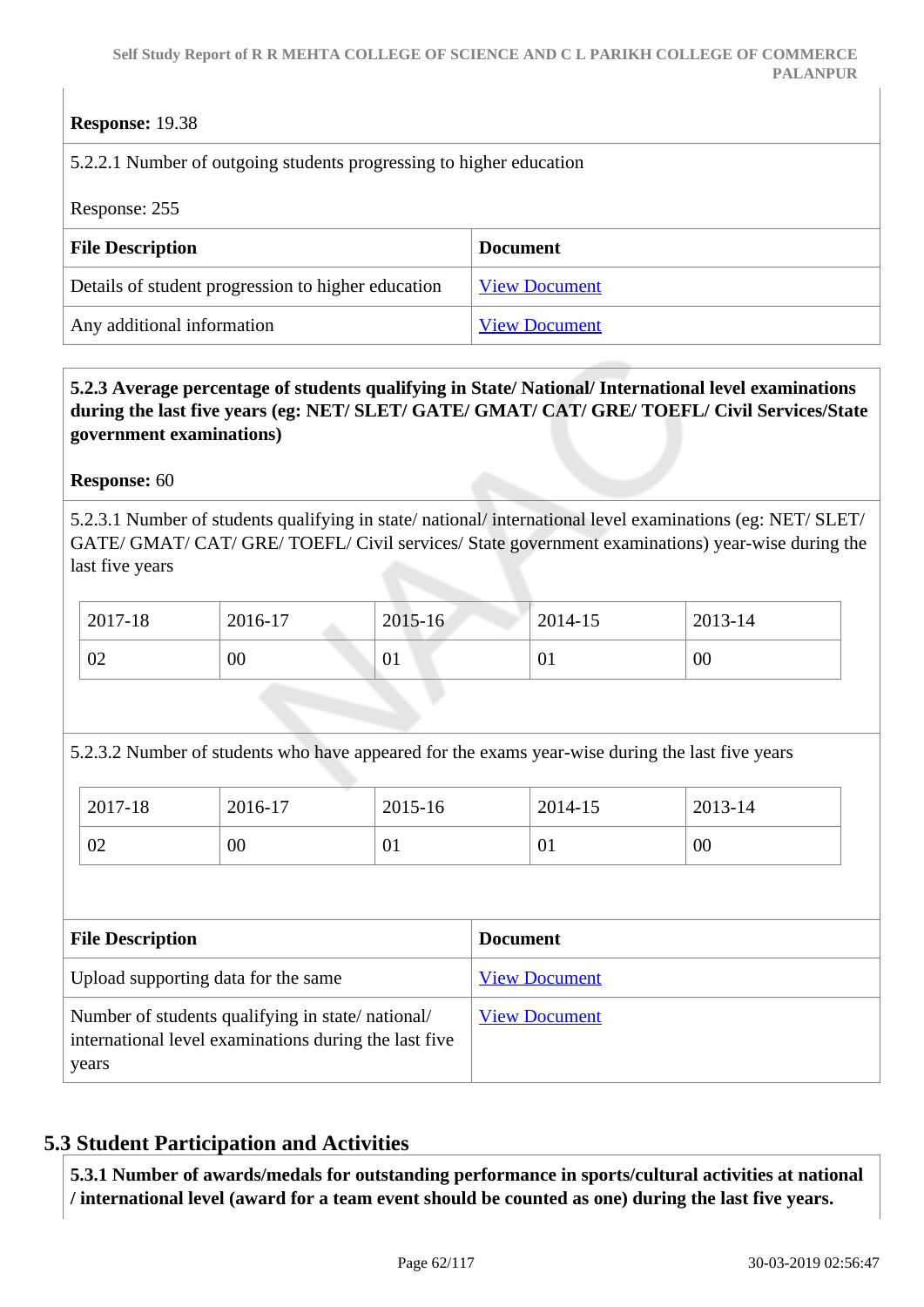## **Response:** 1

5.3.1.1 Number of awards/medals for outstanding performance in sports/cultural activities at national/international level (award for a team event should be counted as one) year-wise during the last five years

| 2017-18 | 2016-17 | 2015-16 | 2014-15 | 2013-14 |
|---------|---------|---------|---------|---------|
| 00      | $00\,$  | 01      | 00      | 00      |

| <b>File Description</b>                                                                                                                            | <b>Document</b>      |  |
|----------------------------------------------------------------------------------------------------------------------------------------------------|----------------------|--|
| Number of awards/medals for outstanding<br>performance in sports/cultural activities at<br>national/international level during the last five years | <b>View Document</b> |  |
| e-copies of award letters and certificates                                                                                                         | <b>View Document</b> |  |

## **5.3.2 Presence of an active Student Council & representation of students on academic & administrative bodies/committees of the institution**

#### **Response:**

We have not formed student council at our college. Instead, in the Induction meeting, students are informed that whenever they have any academic and administrative issues, they should approach to the Heads of the Departments and if the issue not resolved at their end, students are asked to directly approach to the principal. This mechanism has brought fruitful results in the interest of students.

- Blood donation activity; with the cooperation of social club the student volunteers themselves to participate in the management of the blood donation camp.
- In the various college and department events such as workshops, seminars, conferences, national science day celebration, poster presentation competition, annual day celebration, cultural and sports activities, exhibition etc. some of the active and enthusiastic students are given responsibilities of arrangement and maintaining the discipline.
- At the time of Golden Jubilee of B.K.D.K. Mandal, the college students and alumni have participated in all the activities and events enthusiastically. Students have participated in Campus Quiz competition on 9th January, 2015. They opened their stalls in the fun-fair, procession.
- On all the major occasions, N.C.C. cadets perform and manage parades at their own.
- In the years 2015 an exhibition was jointly organized by ISRO Ahmedabad and our college. Students in four groups, worked throughout the days as volunteers and also explained to the visitors poster equipment placed in the exhibition hall. It was a very enjoyable experience which even now we cherish.
- Mini marathon is a regular mega event of our campus. In this event students are given responsibility to take a position at certain points of Marathon. They distribute lemon water and toffees to the runners and also give signal using flag.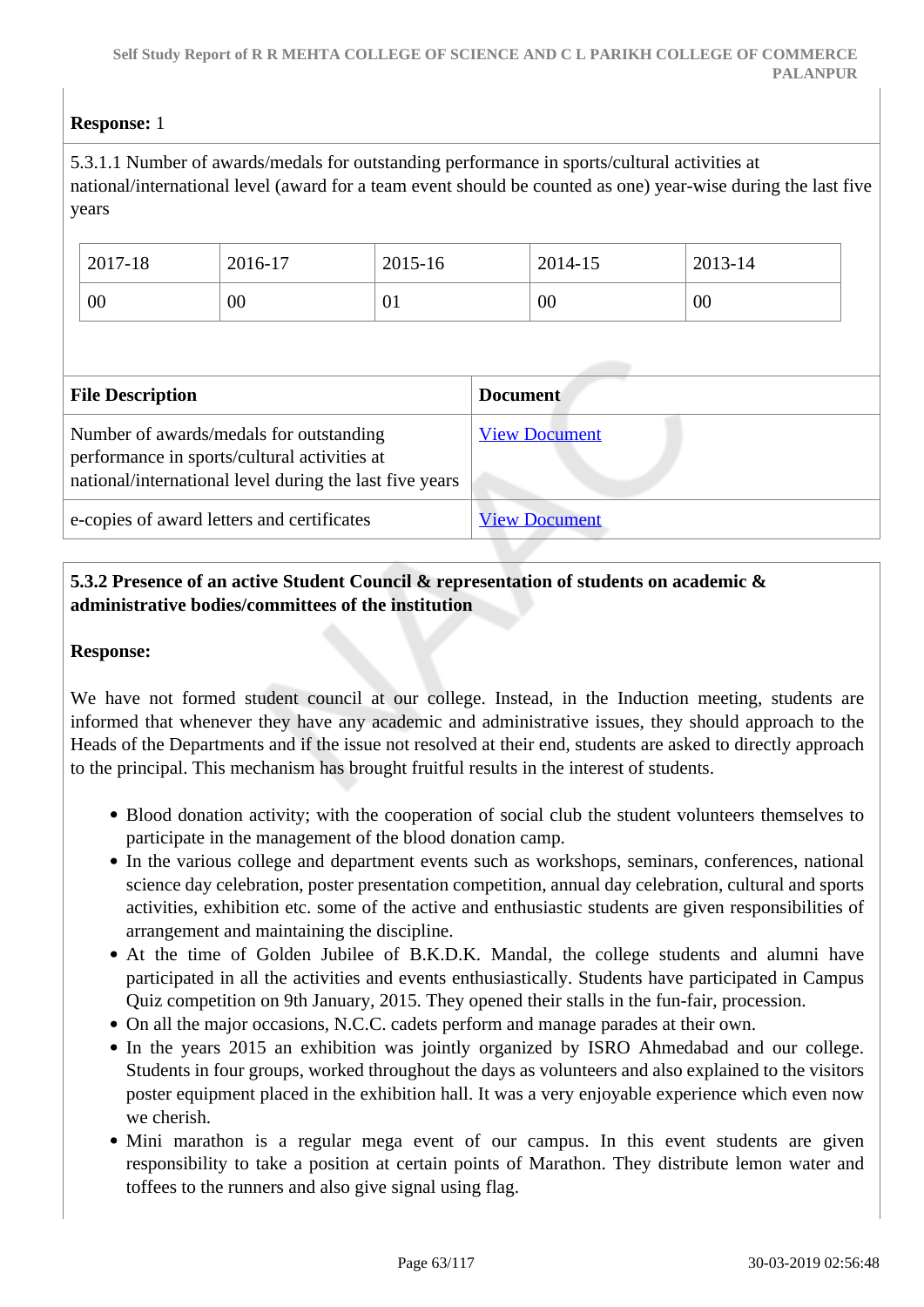- Arrangement of tours.
- In HNGU University there are different boards in which some of our outstanding students are appointed as member.
- Students are publicly honored for their outstanding performances in the various roles such as Best shibirarthi – NSS, Best volunteers of the year -NSS.
- The whole management of teachers 'Day celebration done by students.

### **5.3.3 Average number of sports and cultural activities/ competitions organised at the institution level per year**

**Response:** 4.2

5.3.3.1 Number of sports and cultural activities / competitions organised at the institution level year-wise during the last five years

| 2017-18 | 2016-17 | 2015-16  | $2014 - 15$ | 2013-14 |
|---------|---------|----------|-------------|---------|
|         |         | <u>ب</u> |             | О       |

| <b>File Description</b>                                                       | <b>Document</b>      |
|-------------------------------------------------------------------------------|----------------------|
| Report of the event                                                           | <b>View Document</b> |
| Number of sports and cultural activities /<br>competitions organised per year | <b>View Document</b> |
| Any additional information                                                    | <b>View Document</b> |

## **5.4 Alumni Engagement**

 **5.4.1 The Alumni Association/Chapters (registered and functional) contributes significantly to the development of the institution through financial and non financial means during the last five years**

#### **Response:**

Under auspices of Banaskantha District Kelavani Mandal (BKDKM) Palanpur, the G D Modi Vidya Sankul has formed an alumni association of six Campus Colleges, including our College: **Name** : Banaskantha Arts, Science and Commerce College Bhutpurva Vidyarthi

Welfare Association

**Established** : October 18, 2007.

**Registration No** : F/3907/ Banaskantha

**Objectives:**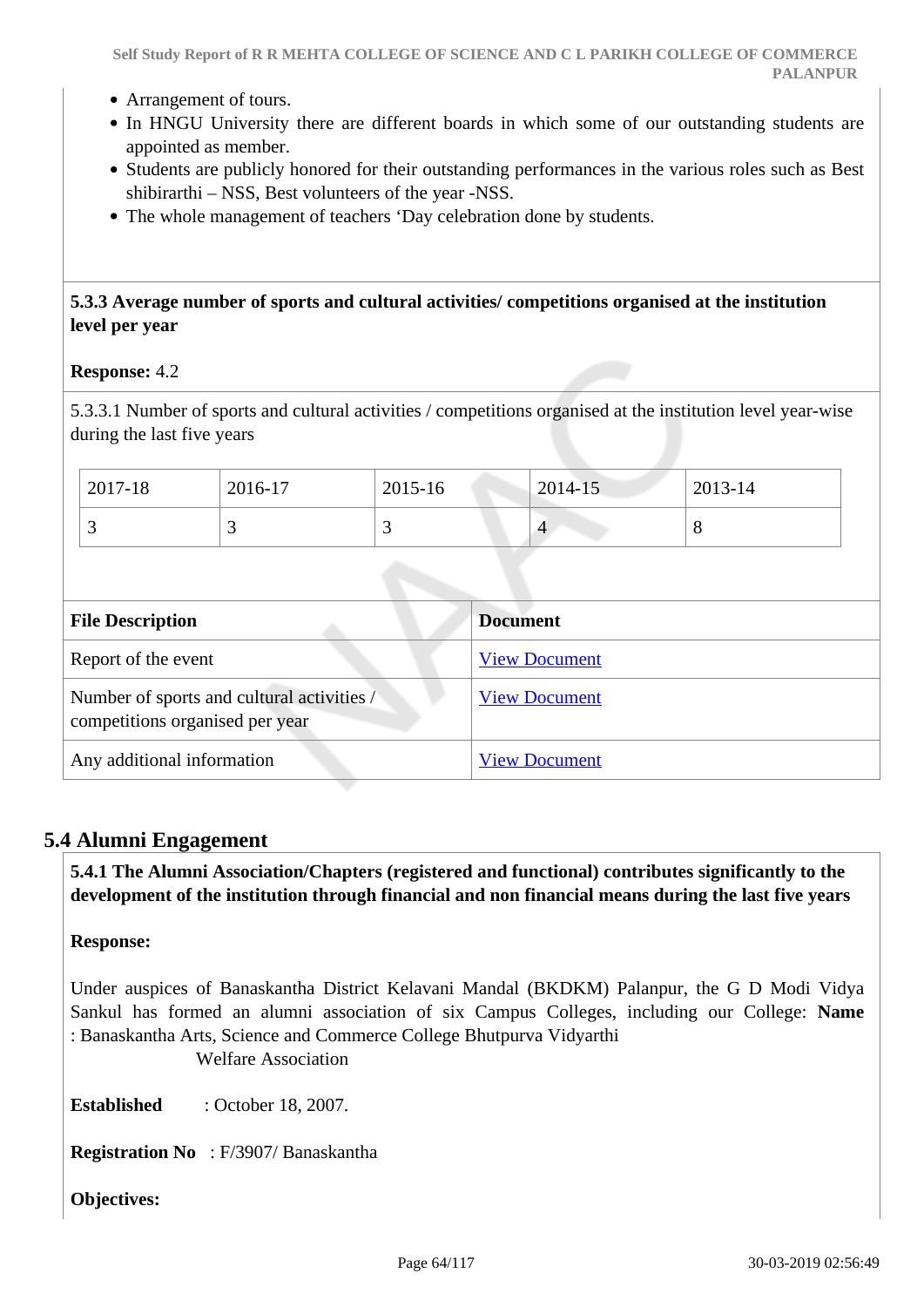- To bring the alumni of the College into a common forum.
- To maintain the contacts of the alumni of the College with the alma-mater.
- To encourage, foster and promote close relations among the alumni themselves.
- To provide and disseminate information regarding their Alma Mater, its graduates, faculties and students to the Alumni.
- To provide a forum for the Alumni for exchange of ideas on academic, cultural and social issues of the day by organizing and coordinating reunion activities of the Alumni
- Environment related activities are to be done.
- Activities for the town and rural development should be encouraged.
- Health related activities and awareness programmes should be organized on regular basis in the Campus.
- To create facilities for the students in the library and provide sports equipments to the players.

| The Executive Committee of this association is as under: |
|----------------------------------------------------------|
|                                                          |

| Sr. No | <b>Name</b>     | <b>Designation</b> | <b>Faculty Alumnus</b> |
|--------|-----------------|--------------------|------------------------|
|        | Tarunbhai Joshi | President          | Arts                   |
|        | Anil Joshi      | Vice-President     | Arts                   |
|        | Abhijit Rathod  | Secretary          | Science                |
|        | Aniket Thakar   | Treasurer          | Arts                   |

The College alumni association fosters academic, professional, and emotional relationship between the alumni and alma mater. The vital role of this association is to be a friendly bridge between the past students and the College to be well acquainted with the educational growth and challenges. Some of the alumni are holding key posts in the local managing committee. Shree R V Shah, a Science alumnus, is a Joint Secretary in the BKDKM and a well reputed Chartered Accountant. Pushkarbhai Patel, a Science alumnus, is a Member in the Managing Committee and a Chairman in the Mercantile Cooperative Bank in the town. Many are in the field of teaching and serving in the various schools and colleges of the district and the state. Dr. Brijesh Joshi, Commerce alumnus, is an in charge principal in the Campus BBA College. Haresh Chaudhary, a Commerce alumnus, Chairman, Sadbhavana Group, an NGO established in the year 2012 with an objective to help socially and educationally underprivileged section of the Banaskantha district. Dr. Mahesh Tank, a Science alumnus, is a lecturer in the Government Polytechnic College, Palanpur. They are always invited to our College on various occasions to motivate our students.

- The alumni have donated 6 lacs Rs. to the management at the celebration of the campus Golden Jubilee. Same amount the management has utilized for infrastructure for the campus F.M. Radio.
- Abhijit Rathod, the alumni, has started a Trophy in the name of Late. Shree Vinaysinh Rathod an Arts alumni for Elocution competition within the college departments.
- In collaboration with state cultural forum, the alumni association has organized the performance of plays for 7 days on the occasion of Vishva Rung munch suptaah.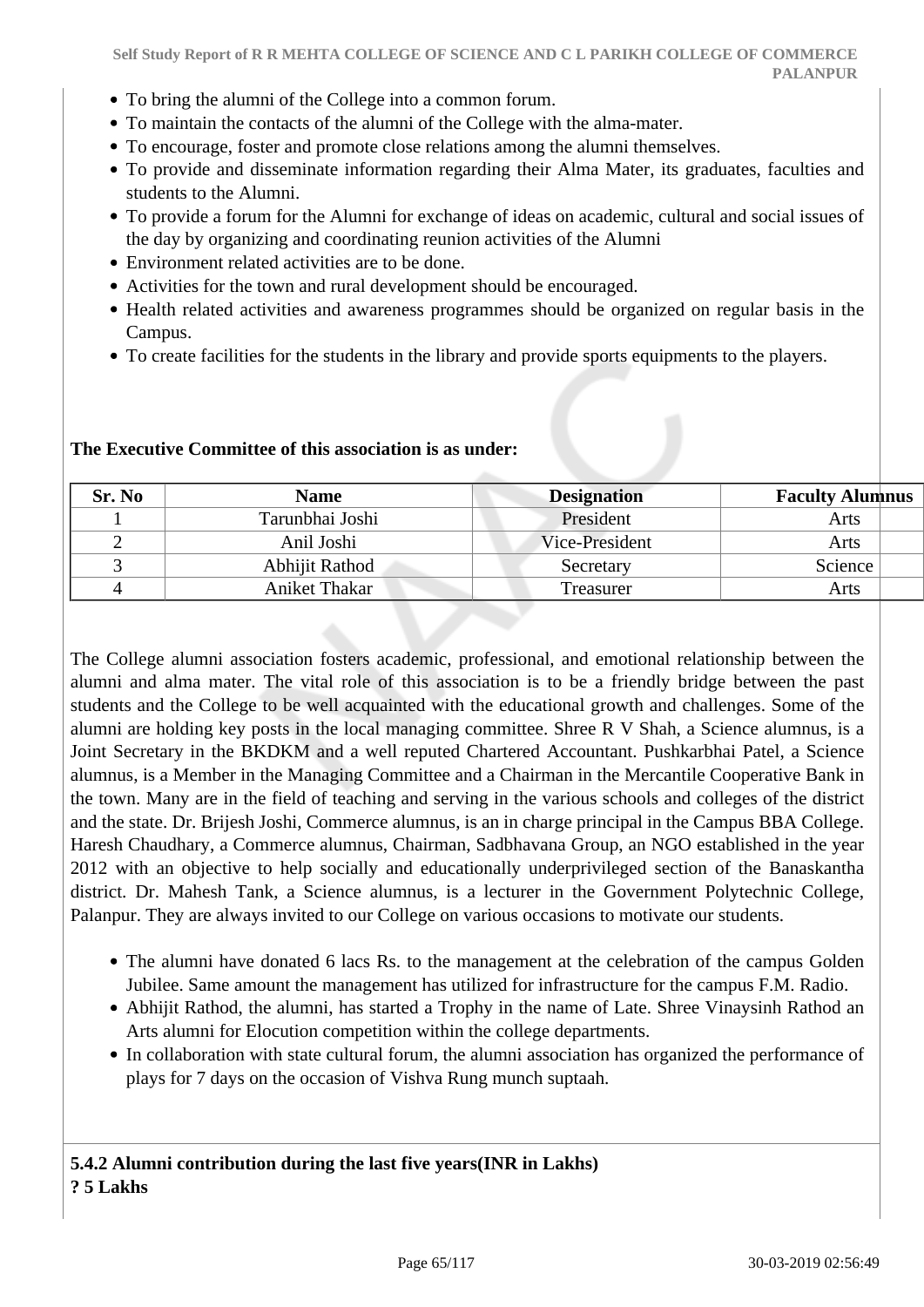# **4 Lakhs - 5 Lakhs**

**3 Lakhs - 4 Lakhs**

## **1 Lakh - 3 Lakhs**

**Response:** <1 Lakh

| <b>File Description</b>               | Document             |
|---------------------------------------|----------------------|
| Alumni association audited statements | <b>View Document</b> |

## **5.4.3 Number of Alumni Association / Chapters meetings held during the last five years**

#### **Response:** 0

5.4.3.1 Number of Alumni Association /Chapters meetings held year-wise during the last five years

| 2017-18 | 2016-17 | 2015-16 | 2014-15 | 2013-14 |
|---------|---------|---------|---------|---------|
|         | ◡       | v       |         |         |

| <b>File Description</b>                                                                                  | <b>Document</b> |
|----------------------------------------------------------------------------------------------------------|-----------------|
| Number of Alumni Association / Chapters meetings   View Document<br>conducted during the last five years |                 |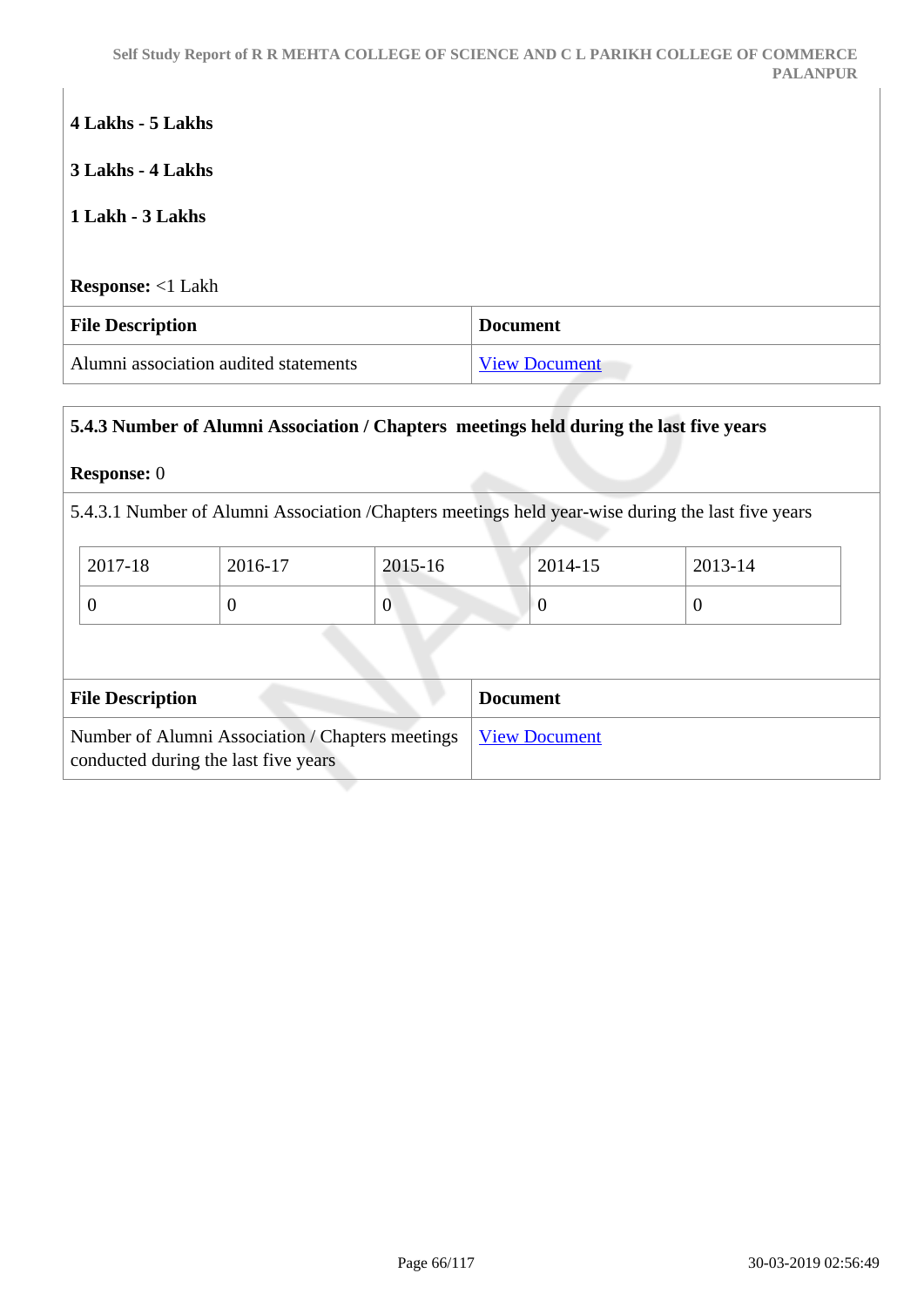# **Criterion 6 - Governance, Leadership and Management**

# **6.1 Institutional Vision and Leadership**

 **6.1.1 The governance of the institution is reflective of an effective leadership in tune with the vision and mission of the institution**

#### **Response:**

The inhabitants of Banaskantha had little access to education, and the means to bettering their lives. In 1948, there were only three schools in the district and no colleges for several years thereafter. Conceived and founded with a view to catering the needs and providing a humanizing and value based education to the educationally and economically underprivileged areas in and the remote pockets the Banaskantha District Kelavani Mandal (BKDKM) has established itself as a premiere Trust for higher education in the area of Banaskantha since 1961.The emblem of BKDKM signifies succulently its visions, aims, and objectives with the *mantra* cited from the *Rig Veda*: || ?? ?? ?????? ??????? || (Let our minds be all of one accord). The "group mind" of BKDKM focuses the energy of the individuals onto a purpose to uplift the lives of Banaskantha. The emblem *mantra* has become the line of life for the district students as the Trust, established in 1961, with hardly any funds and no buildings or infrastructure to speak of, committed to uplift and educate the students of all castes and classes of Banaskantha, which is still an economically backward area. The emblem *mantra* has found its voice in the vision of the Trust to resurrect the educational foundation of the society. The College has adopted and been following the aims and objectives of the Trust since its inception. For the College, they are the apex responsibilities and the College is always equipped to achieve them:

#### **Vision & Mission:**

To create positive change in Banaskantha through path-breaking educational excellence.

- Provide education to under privileged students from all communities.
- Developing better educational aids
- Provide facilities to students to excel in sports.
- Improving Infrastructure.

## **Aims & Objectives:**

- To start activities for promotion of education and its development in Banaskantha District and to establish colleges, hostels, libraries, and other educational institutions and to maintain the same, to publish books in the field of literature and to distribute them.
- To help and aid students of the Banaskantha District, in their studies here or abroad, to award scholarships or prizes and giving other aid in kind by advancing loans with or without interest.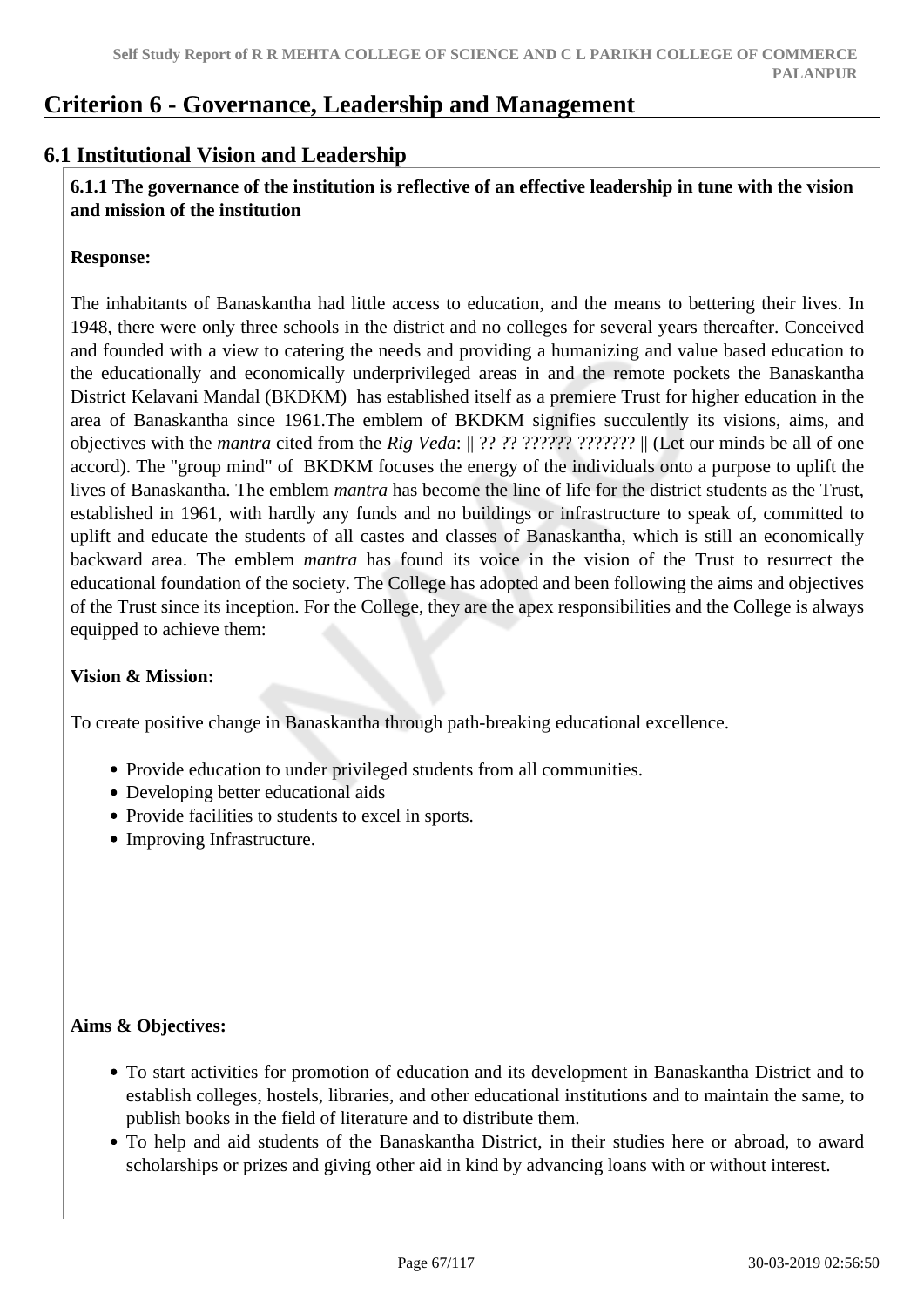The College is committed to train its students with qualities of perseverance and good citizenship. College is dedicated to give to the society good leaders and trailblazers who can contribute their bits in the welfare of the society. To attain the aims and objectives formed by the Trust, the College has set few goals:

- To educate students from all strata of society and more focus on the weaker section.
- To inculcate professional skills and human values.
- To prepare them for taking up competitive exams and develop competence skills among the students.
- To make them environmentally conscious and inspire to make society and the Campus ecofriendly.
- To endorse the ICT in teaching, learning and research.
- To motivate for maximum participation in sports and cultural programs and extracurricular activities.
- To carry out the extension services for the betterment of the society.

### **6.1.2 The institution practices decentralization and participative management**

#### **Response:**

The College encourages a positive culture of participative of all the stakeholders. The efficiency of the College progress is observed through collective participation of the Management, the principal, teaching and administrative staff and students whenever, there is a College event or the Management event. Practices decentralization and participative management in day to day governance.

## **Case: Golden Jubilee of the BKDKM:**

**Introduction:** In the joint meeting of the managing committee principal and the staff decided to celebrate this mega event in 2014-15.

**Strategies:** A well designed draft of the organization of various programmes was made emphasizing the decentralization of the Governance and seeking participation of all the stakeholders. The funds were raised through the contribution of the faculties, the society, the alumni and other stakeholders.

### **Practice:**

#### **Decentralization of Governance:**

 The apex committee and sub committees were formed and freedom to take the decision was given to them. At the beginning of the year an appeal was made to the departments and functional committees to plan various activities and put it up for approval which was finally approved.

#### **Participative management:**

 For such a event we involved students, staff, alumni, retired faculty, life members, parents institutes etc. The stake holders were briefed adequate information. An appeal was made through social media.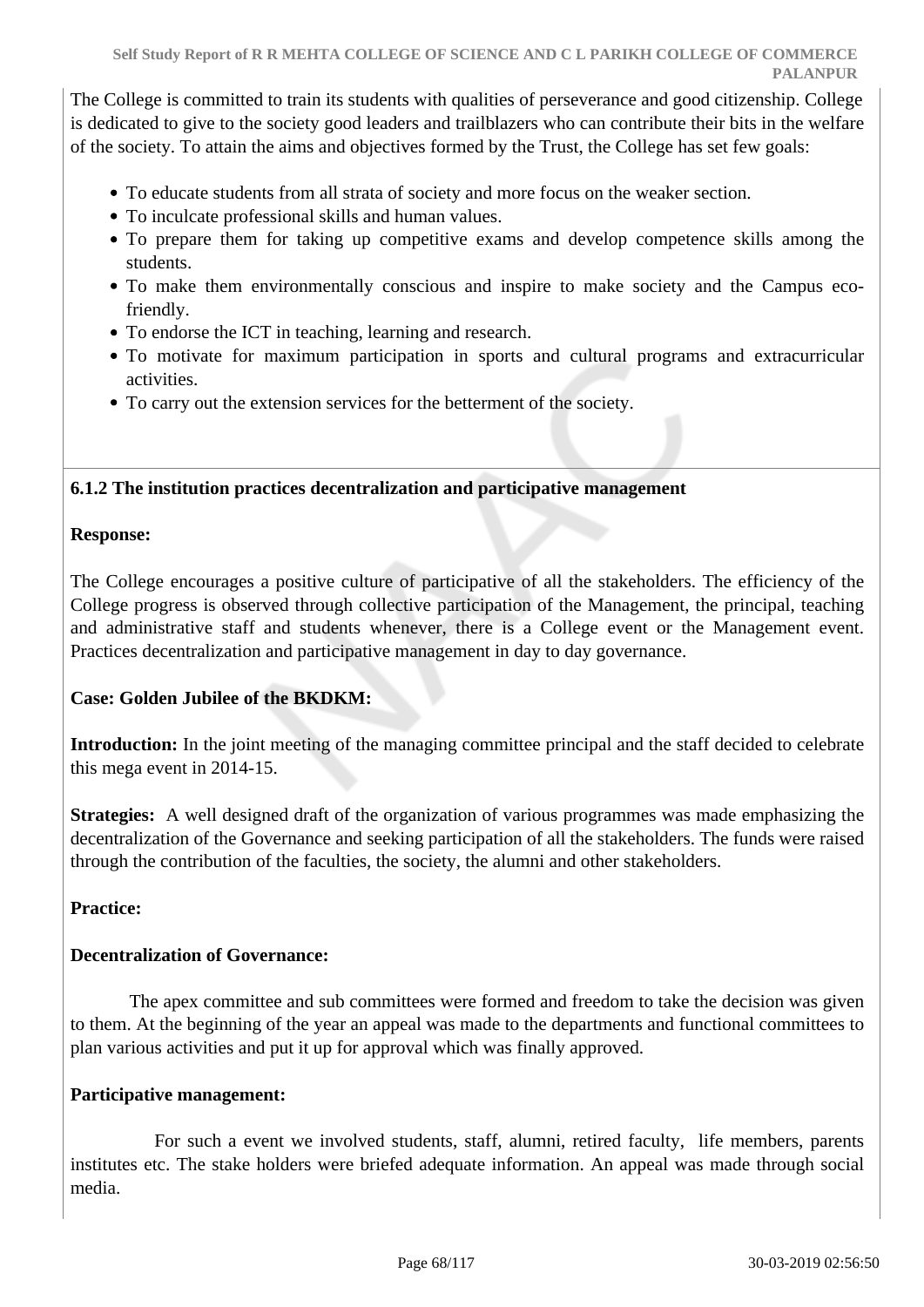## **Major events 29/12/2014 to 12/01/2015:**

| Sr. No.        | <b>Date</b>              | <b>Activities</b>                                    |                          |           |
|----------------|--------------------------|------------------------------------------------------|--------------------------|-----------|
| 1              | 29-30 Dec.-2014          | Cleanliness campaign                                 |                          |           |
| $\overline{2}$ | 01/01/2015               | Felicitation of Hon. Haribhai Chaudhary, Home        | <b>B.K.District Kelv</b> |           |
|                |                          | minister, State level, Govt. of India.               | staff. About             |           |
| 3              | 01/01/2015               | Poetic symposium- MUSHAYARO (in Gujarati and         |                          | Intereste |
|                |                          | Hindi.)                                              |                          |           |
| $\overline{4}$ | 02,03,04, Jan.2015       | Quiz Competition, Painting Exhibition supported by   | The citizens an          |           |
|                |                          | Lalitkala Akadami Gujarat State Gandhinagar.         |                          | Palanpur  |
|                |                          |                                                      |                          |           |
| 5              | 03,04,05 Jan.2015        | Funfair.                                             | All stalls were p        |           |
|                |                          |                                                      | The people from          |           |
|                |                          |                                                      |                          | an        |
| 6              | 08/01/2015               | <b>Celebration Hostel Day</b>                        |                          | Hostel    |
| 7              | 09/01/2015               | Talent Morning of the campus and campus Idol         | More than $600 s$        |           |
|                |                          | competition.                                         |                          |           |
| 8              | 09/01/2015               | Elocution, Drawing, Rangoli and Sports competitions. | About 220                |           |
|                |                          |                                                      |                          |           |
|                |                          |                                                      |                          |           |
| 9              | 10/01/2015               | <b>SHOBHAYATRA Informative Tableaus were</b>         | The procession           |           |
|                |                          | prepared by all the colleges.                        | round of the toy         |           |
|                |                          |                                                      |                          |           |
| 10             | 10/01/2015               | Reunion of alumni                                    | 10068 students           |           |
|                |                          |                                                      |                          |           |
|                |                          |                                                      |                          |           |
|                |                          |                                                      | A corpus fund            |           |
|                |                          |                                                      |                          | dev       |
| 11             | 11/01/2015               | Inaugural                                            | Ex. Chairman, B1         |           |
|                |                          |                                                      | Chairman, Hon.           |           |
|                |                          |                                                      | Guests, Presiden         |           |
|                |                          |                                                      | note speaker S           |           |
|                |                          |                                                      | dstingursh perso         |           |
|                |                          |                                                      | Vice Chancellor          |           |
| 12             | 10/01/2015 to 11/01/2015 | <b>Cultural Programme</b>                            | 300 stude                |           |
| 13             | 12/012015                | Valedictory function                                 | Hon. Chairman a          |           |

# **6.2 Strategy Development and Deployment**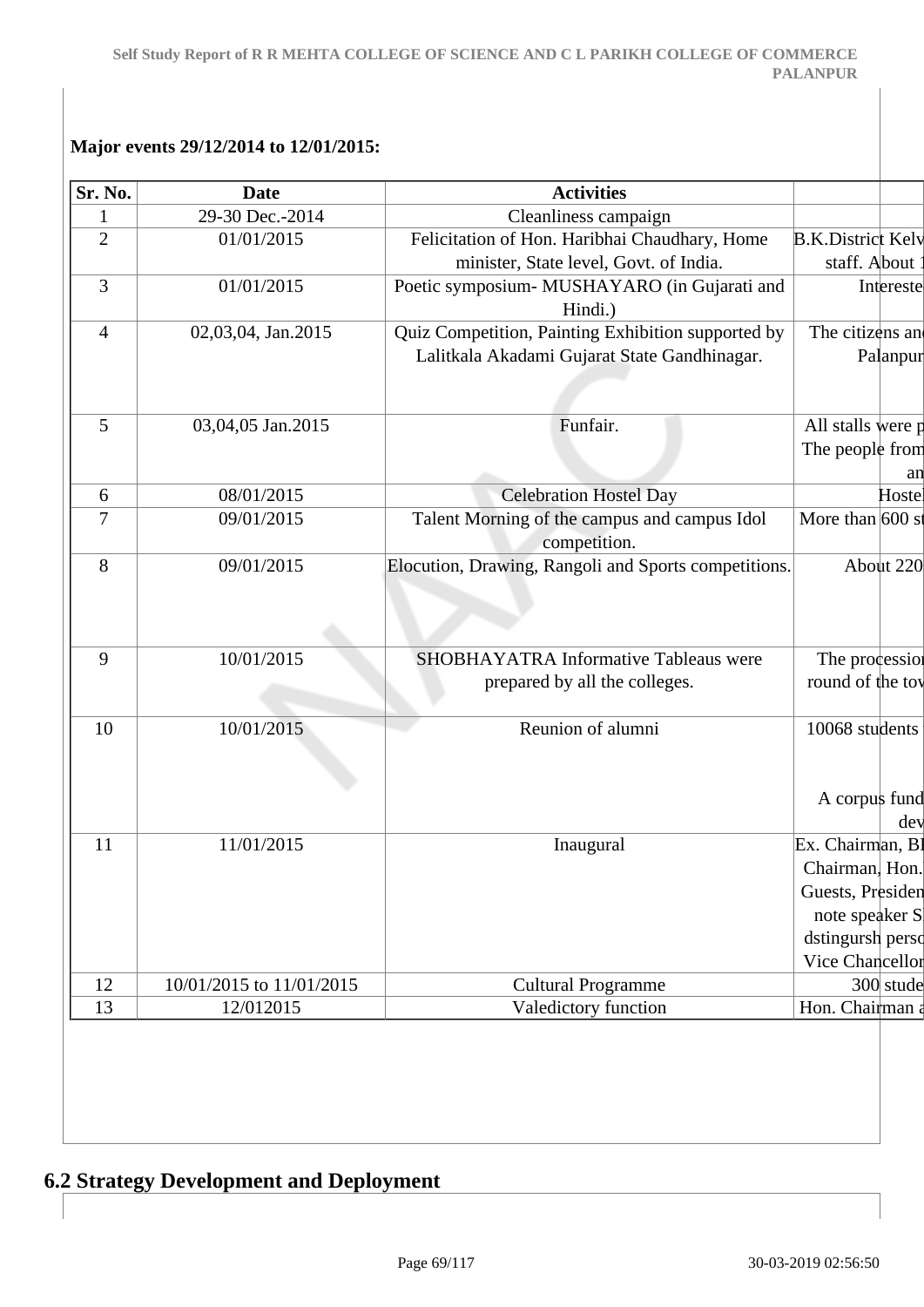#### **6.2.1 Perspective/Strategic plan and Deployment documents are available in the institution**

#### **Response:**

Addition of new subjects and arranging and creating new infrastructure accordingly.

Introduction: Student community and parents since long have been requesting management and head of the institution to start new subjects like mathematics, Botany etc. They all requested the authority to start some short term courses also.

In the 2nd cycle NAAC also recommended to start P.G. Courses.

**Aims:** We have started these new courses for special objectives of spreading and popularizing college education especially in science faculty.

Activity successfully implemented based on the strategic plan: Principal prepared proposals for the same. The same were approved by the management, started administrative and other related work.

**Action plan:** To introduce new subjects at UG and PG level.

- To identify the subjects which are going to be introduced and probable academic year to start.
- To plan to develop / arrange infrastructure accordingly.
- To identify the subjects which were added during the last 5 years. In the year 2016 -17, commerce faculty started CPT course for 6 months which is the first step for the CA degree course. 5 student had been admitted and 2 have cleared the CPT course.
- Tally ERP- 9 which was for commerce faculty with the support of parent institution BCA college
- The first batch started from 1st August 2017 with 26students. The second batch followed from 3rd August 2017 with 19 students.
- Total students 69
- Duration of the course :- 06 Month

#### **Communication Skills:**

**Objectives:-** The language skills with special reference to speaking – reading – writing and comprehension. This add on course was developed and executed by the Dept. of English. Prof. Kuldip Mathur of English. Dept. has taken keen interest to plan and support the course.

Duration of the course 2 month.

Timings one hour daily before starting the regular college.

Total students 88 from three batches

Science Faculty :-

Self-Finance Courses:

| $\mathbf{1} = \mathbf{1} \cdot \mathbf{1} = \mathbf{1} \cdot \mathbf{1}$ | ear | <b>No. of Students</b> |
|--------------------------------------------------------------------------|-----|------------------------|
|                                                                          |     |                        |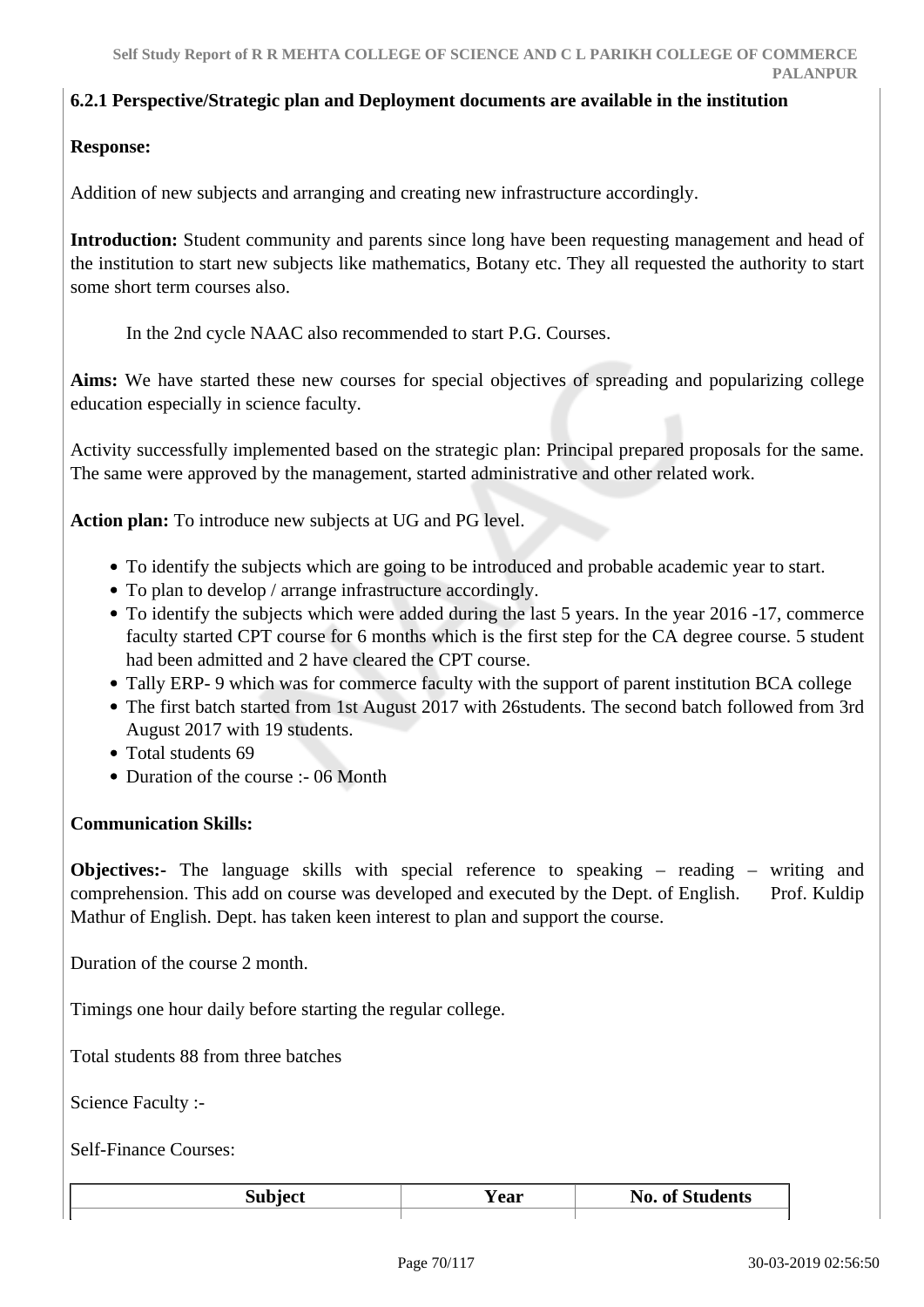| <b>B.Sc. Botany</b>      | 2014-15 | 31 |
|--------------------------|---------|----|
| From Sem.-V              |         |    |
| <b>B.Sc. Mathematics</b> | 2014-15 | 51 |
| From Sem.-V              |         |    |
| <b>B.Sc. Geology</b>     | 2016-17 | 52 |
| From sem.-I              |         |    |
| <b>B.Sc. Zoology</b>     | 2017-18 | 60 |
| From Sem.-III            |         |    |
| M.Sc. Physics            | 2017-18 | 20 |
| Sem.-I                   |         |    |
| M.Sc. Botany             | 2017-18 | 20 |
| Sem.-I                   |         |    |

## **Addition of Division:-**

**Commerce Faculty:** One Gujarati medium division Sem.-I and one English medium Sem.-1

**Science Faculty:** Two division Sem.-I

 In view of the increased number of classes and addition of subjects, the management increased and updated the infrastructure. The new staff was also appointed in accordance with the additional requirement.

**T.Y. Botany and PG Laboratory:** The new plan for the laboratories has already started its implementation and construction will start in near future.

| <b>File Description</b>                                   | <b>Document</b>      |
|-----------------------------------------------------------|----------------------|
| Strategic Plan and deployment documents on the<br>website | <b>View Document</b> |
| Link for Additional Information                           | <b>View Document</b> |

 **6.2.2 Organizational structure of the institution including governing body, administrative setup, and functions of various bodies, service rules, procedures, recruitment, promotional policies as well as grievance redressal mechanism**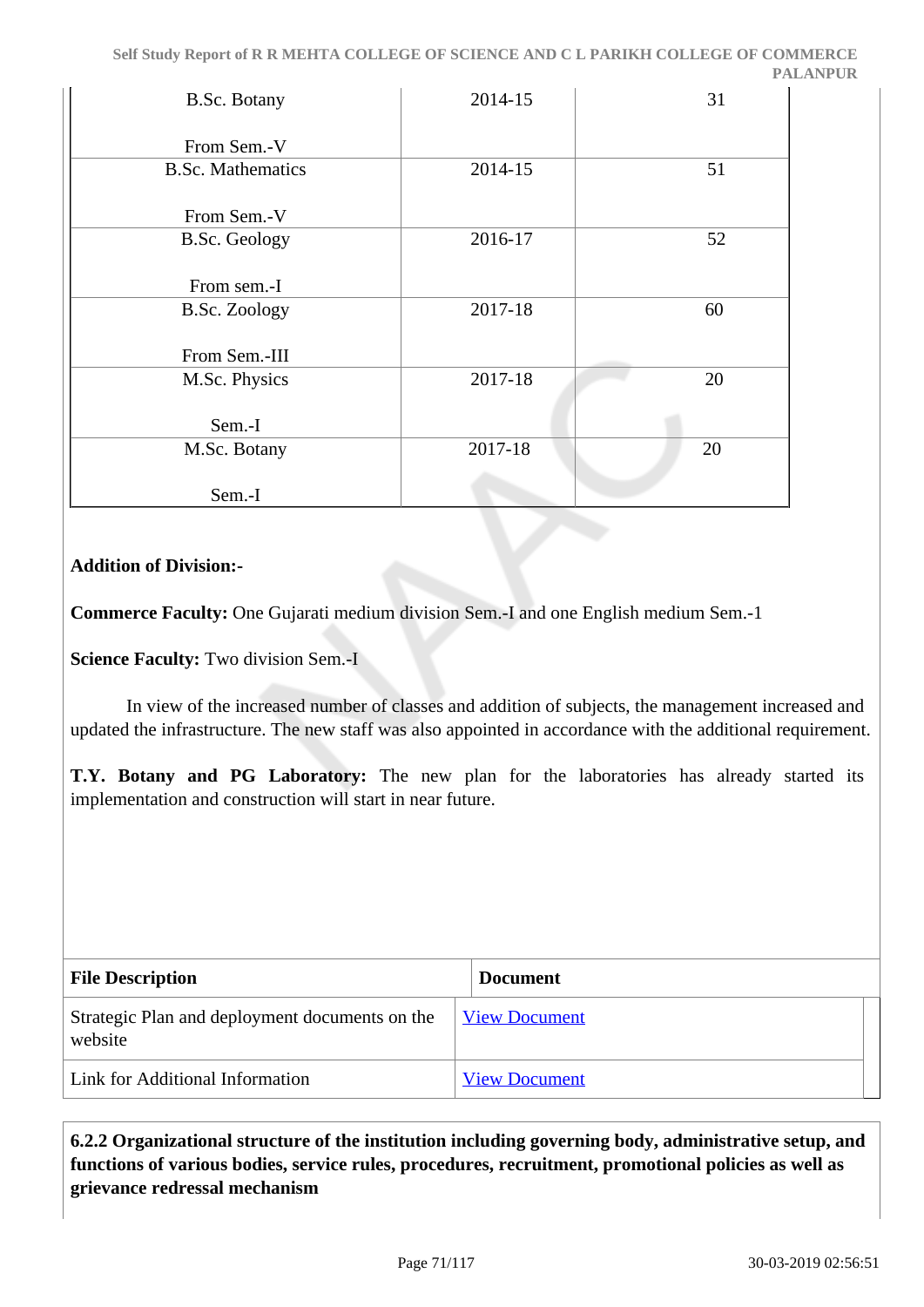# **Response:**

Organizational Structure:

Our college runs under "The Banaskantha District Kelavani Mandal, Palanpur a registered trust. Registered No. E-86 B.K. Dated: 12/12/1961.

Trustees Banaskantha District Kelavani Mandal 6 trustees.

Chairman, Dr. Vikrambhai M. Mehta, Mumbai, associated with Diamond industry.

Managing committee: Banaskantha District Kelavani Mandal 09 members, President' secretary, Jt.Secretary, members.

President: Shri Shirishkumar M.Modi, Palanpur, Senior Advocate.

Board of Trustees: For administration and management and all the related matters are under the leadership and the control of managing committee. The trust will have minimum 03 and maximum 11 members.

The managing committee of the college: Managing committee of the college works in close cooperation with the principal to regulate and maintain a congenial and academic environment required for this purpose.

Managing committee: The managing committee will have the power to act under the orders of the Board of trustees in accordance with the approved budget.

Principal and college administrative committees:

 Principal looks after smooth functioning of academic and administrative activities. Heads of departments assist him in this matter. The college administration: Office looks in to the matters related to admissions, eligibility, examination, government scholarships etc. It provides the clerical support necessary to maintain records and to interact with the stakeholders, University and Government offices administrative staff.

 The principal forms various committees to help in monitoring and facilitating several activities organized in the college i.e. Time Table, Examination, Cultural sports, NSS/NCC placement cell, Grievance Redressal cell, IQAC, Nature club, Swarnim Gujarat-Saptdhara, Science circle, Antisexual harassment cell, discipline college website updation, Student feedback etc.

 The service rules of the teaching and non-teaching staff are as per the relevant rules of the competent authorities like the UGC, HNG University and Govt. of Gujarat, Similarly, the rules and procedure for recruitment and promotion are as per the HNG University act and the UGC regulations.

Grievance Redressal Mechanism:

The college has formed a Grievance Redressal cell for faculty, staff and students to address their grievances and complaints and to resolve them. The cell is headed by the principal. The mechanism to deal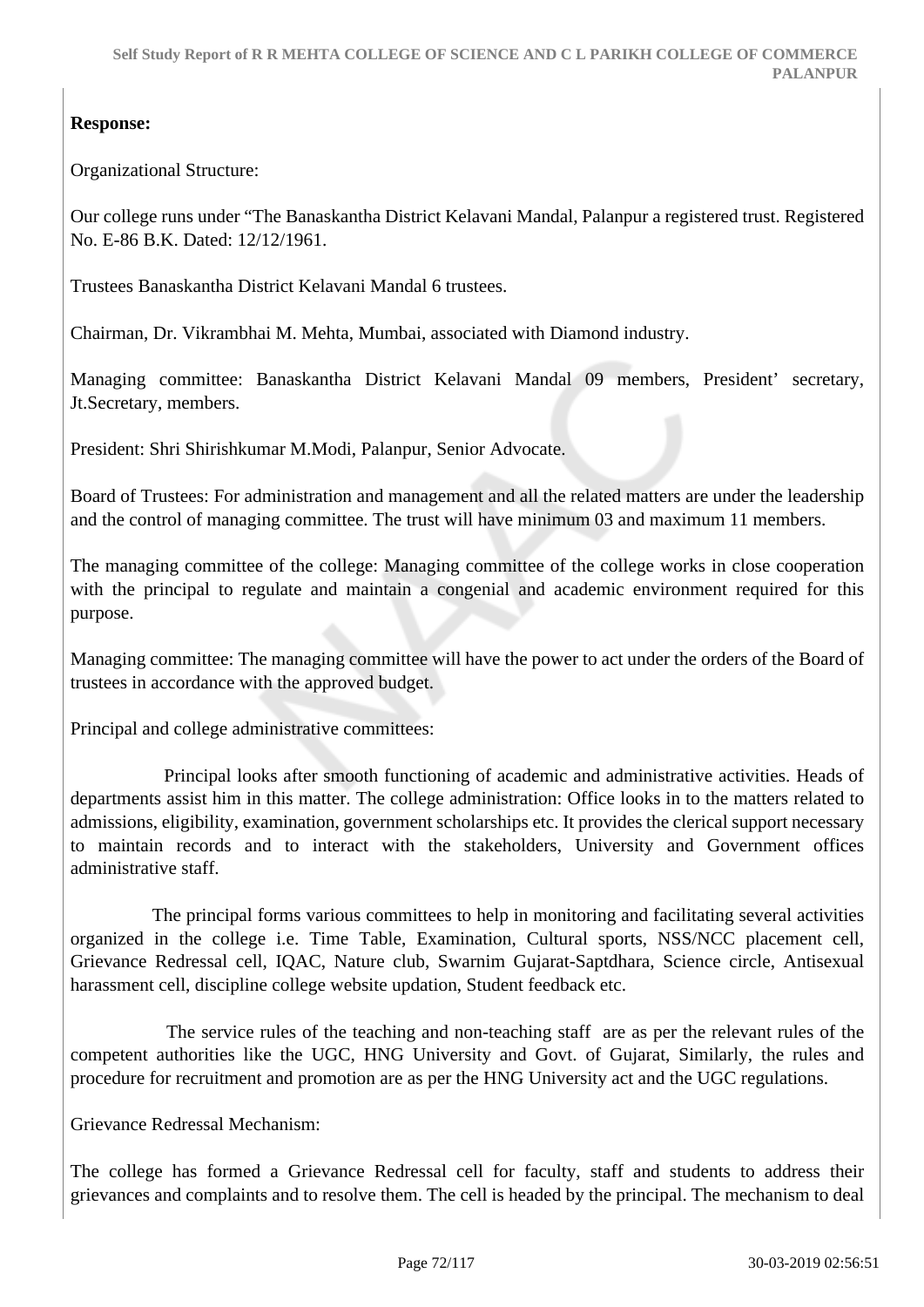with grievances and complaints is as follows:

 The principal receives grievances and complaints either orally or in writing and take cognizance thereof. The grievances and complaints received are discussed in the meeting of the committee and are resolved. Anti-sexual harassment committee, disciplinary committee are other mechanisms which maintain a harmonious atmosphere on the campus.

| <b>File Description</b>    | <b>Document</b>      |
|----------------------------|----------------------|
| Any additional information | <b>View Document</b> |

| 6.2.3 Implementation of e-governance in areas of operation<br><b>1. Planning and Development</b><br>2. Administration<br><b>3. Finance and Accounts</b><br><b>4. Student Admission and Support</b><br>5. Examination<br>A. All 5 of the above<br><b>B.</b> Any 4 of the above<br>C. Any 3 of the above<br>D. Any 2 of the above<br><b>Response:</b> E. Any 1 of the above |                      |
|---------------------------------------------------------------------------------------------------------------------------------------------------------------------------------------------------------------------------------------------------------------------------------------------------------------------------------------------------------------------------|----------------------|
| <b>File Description</b>                                                                                                                                                                                                                                                                                                                                                   | <b>Document</b>      |
| Screen shots of user interfaces                                                                                                                                                                                                                                                                                                                                           | <b>View Document</b> |
| Details of implementation of e-governance in areas<br>of operation Planning and<br>Development, Administration etc                                                                                                                                                                                                                                                        | <b>View Document</b> |

## **6.2.4 Effectiveness of various bodies/cells/committees is evident through minutes of meetings and implementation of their resolutions**

**Response:** 

There are various committees in the college which work effectively under the guidance of the principal and Internal Quality Assurance cell. This committee periodically organizes the meetings in presence of the principal to discuss various activities and take decisions. These meetings are well documented.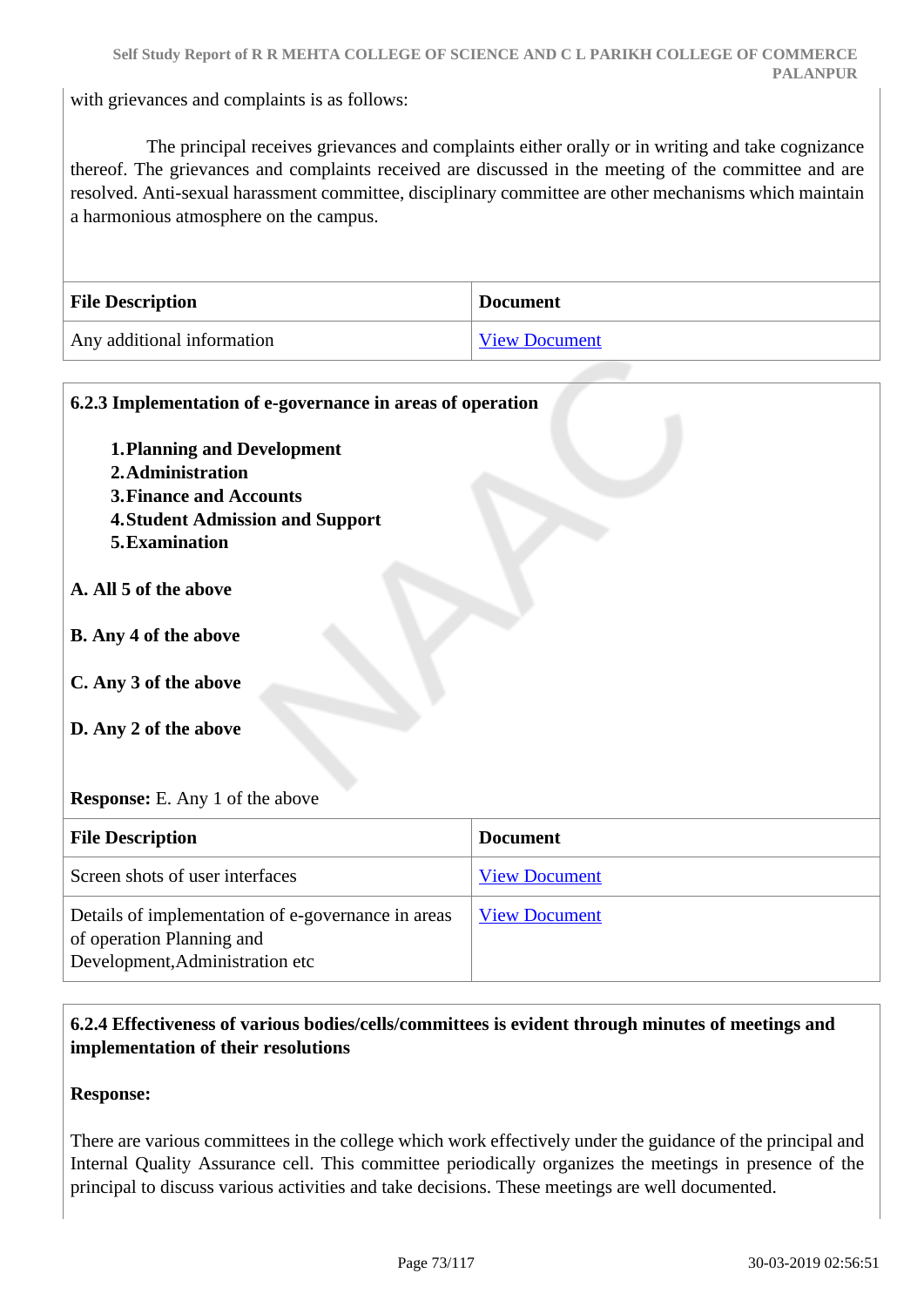## **Activity:** Cultural activity: Youth Festival.

Bodies involved

1.IQAC cell.

- 2. Budget committee.
- 3. Performing committee.
- 4. Assistance of professional artists.

## **Process:**

## **Youth Festival:**

 This is an annual feature of the Hemchandracharya North Gujarat University, Patan for its affiliated colleges.

The youth festival is celebrated at the university campus, Patan.

## **Objectives:**

Young girls / boys students participate in various competitions.

 Such competition is a great help and encouragement to the youth. They increase their selfconfidence, Competitive spirit, and feeling of fraternity.

**Method:** University distributes its affiliated colleges into zones considering the area and other factors.

 The university sends list of activities to all the colleges so that each college can submit its own list for the admissions in the activities.

## **The planning of each college:**

University gives circular to every college which has complete information about the festivals.

- This circular is sent to the convener of the committee by the principal.
- The convener goes through the circular, studies it and arranges the meeting of the cultural committee.

## **Work done by committee**

- With the support of the office the rules and regulations of the youth festival are prepared to be displayed on the notice board.
- In the classrooms also students are given concerned information regarding the youth festival.
- Scrutiny meeting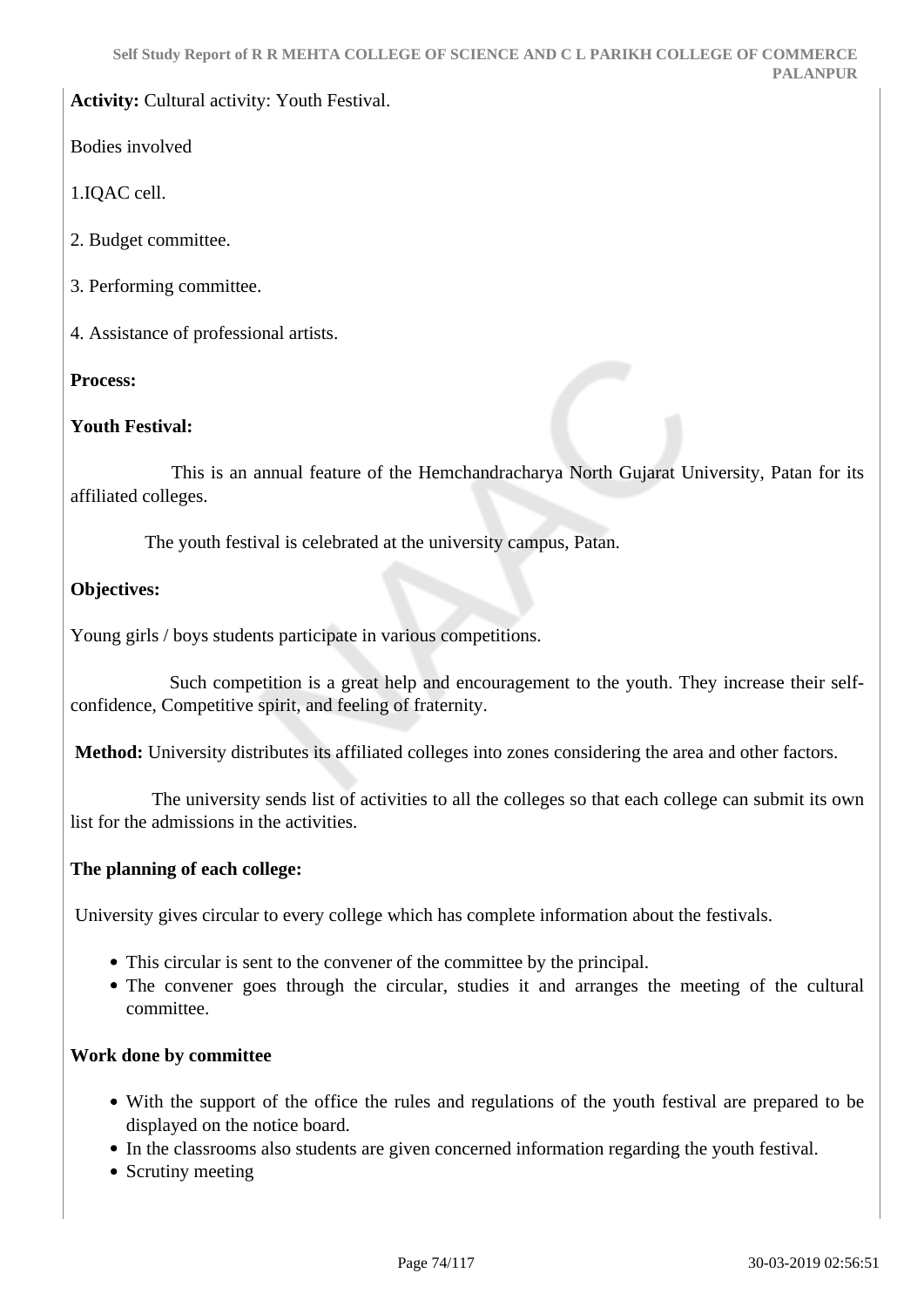## Meeting-02

With the co-operation of the staff the office prepares the list of participants from the applications received.

Meeting for the scrutiny and related information:

Meetings with participants and preparation for the plan of action for practice and rehearsals.

 The information prepared by the committee is sent by the administrative office to the HNGU, Patan within the specified time limits.

## **Purchase committee meeting:**

 For preparation for various performances required dresses and other necessary thing are listed and a budget is prepared and given to purchase committee/principal for approval.

## **Meeting for planning to prepare:**

 For various items in the competitions after practicing under the professional guidance final preparations are made.

Performance for the students in the youth festivals.

Felicitations

## **Important Dates:**

| $\mathbf{Date}$      | Agenda          | <b>Other Information</b>                                                                | <b>Action</b> |  |
|----------------------|-----------------|-----------------------------------------------------------------------------------------|---------------|--|
| 13/12/16             |                 | 28 youth festival held We informed the students before 20 Participants performed well a |               |  |
| 14/12/16             |                 | through HNGU at Patan. Indays. In which students who weregot prize in this festival.    |               |  |
| 15/12/16             | which<br>23     | students interested in, they registered their                                           |               |  |
|                      | participated.   | name, according events. We complete                                                     |               |  |
|                      |                 | our preparation. For their rehearsal                                                    |               |  |
|                      |                 | professional guide called. (play / mime/                                                |               |  |
|                      |                 | skit)                                                                                   |               |  |
| 09/02/18,            | 29              | youth festival held We informed the students before 20 $-$ All the students performed v |               |  |
| $\parallel 10/02/18$ |                 | through HNGU. In which 22 days. Interested students registered the trophy in 6 ever ts. |               |  |
| 11/02/18             |                 | 28 students' participated in their name. Professional guide called                      |               |  |
|                      | youth festival. | for their rehearsal.                                                                    |               |  |
|                      |                 |                                                                                         |               |  |
|                      |                 |                                                                                         |               |  |
|                      |                 |                                                                                         |               |  |
|                      |                 |                                                                                         |               |  |
|                      |                 |                                                                                         |               |  |

## **6.3 Faculty Empowerment Strategies**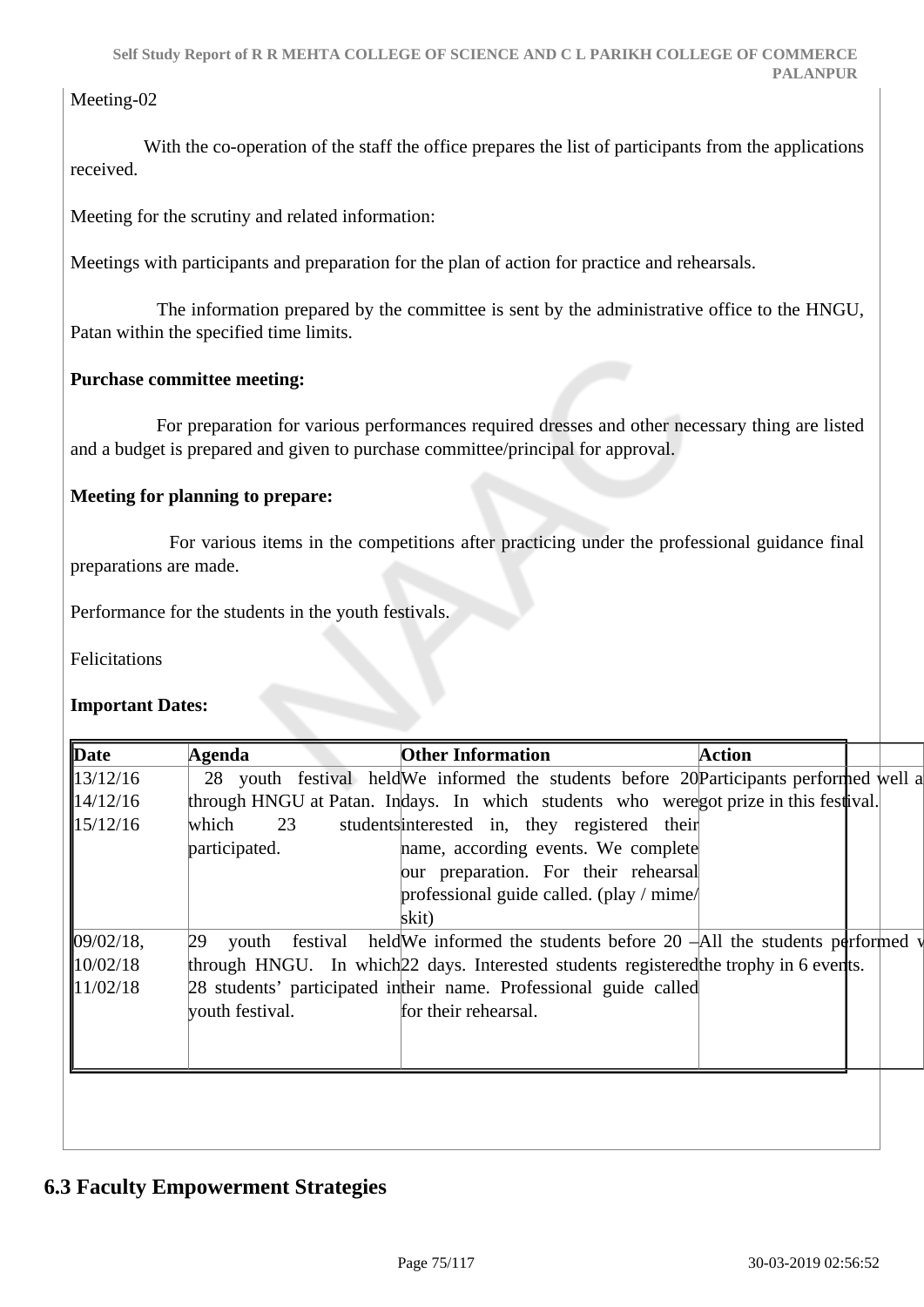#### **6.3.1 The institution has effective welfare measures for teaching and non-teaching staff**

#### **Response:**

The management of Banaskantha District Kelavani Mandal and the college has several welfare measures for well-being of teaching and non-teaching staff.

#### **Welfare measures by the management:**

Financial assistance to attend international conference abroad to.

| <b>Name of Beneficiary</b> | Name of conference/workshop             | <b>Assistance</b> | Name of the            |
|----------------------------|-----------------------------------------|-------------------|------------------------|
|                            | attended for which financial            |                   |                        |
|                            | support provided                        |                   |                        |
| Dr. R.J.Pathak             | International conference on Crystal     |                   | Parikh Foundation      |
|                            | Growth & EPITAXY 18 at Nagoya,          |                   |                        |
| <b>HoD</b> Physics         | Japan                                   | 50,000            | R.R.Mehta Charitable T |
|                            |                                         |                   |                        |
|                            |                                         | 25,000            |                        |
| Prin.Dr. Y.B.Dabgar        | Participate in Conference at<br>Italy - | 30,000            | Parikh Foundation      |
|                            |                                         |                   |                        |
| (Sub.:Botany)              |                                         |                   |                        |
| S.N.Jaiswal                | <b>International Seminar-Goa</b>        | 3,000             | Trustees               |
|                            |                                         |                   |                        |
| Asst. Prof. Statistic      |                                         |                   |                        |

Jashvant Sadhu, Peon in Physics department died on duty recently. His family requested the management to give service to his wife. The management considered the request positively and appointed his wife in the BCA College as a peon.

## **Existing welfare measures by the management:**

From the year 2016-17 the trust has paid attention to some students who are certified to be economically less advantaged and may be struggling to pay tuition fees. The trustees considered the cases as recommended by the principal and paid their fees.

## **Welfare measures by the Institute:**

- Jashvant Sadhu was a peon from 20/07/2013 to 29/09/2017 in the physics department. He was on duty; his illness became more serious and was prolonged for a long time. He unfortunately passed away and his family made a request of some kind of help. The staff members collected a sum of Rs. 25,000/-. The staff unanimously agreed to present the family with KISAN VIKAS PATRA worth Rs.25, 000/- so that the family may get the benefit in future at the time of maturity.
- Devendra Gurkhaji, night security guard, whose daughter is suffering from cancer for a long time. The staff came forward to help her father financially. They collected an amount of Rs.21220 and give it to Devendra Gurkhaji.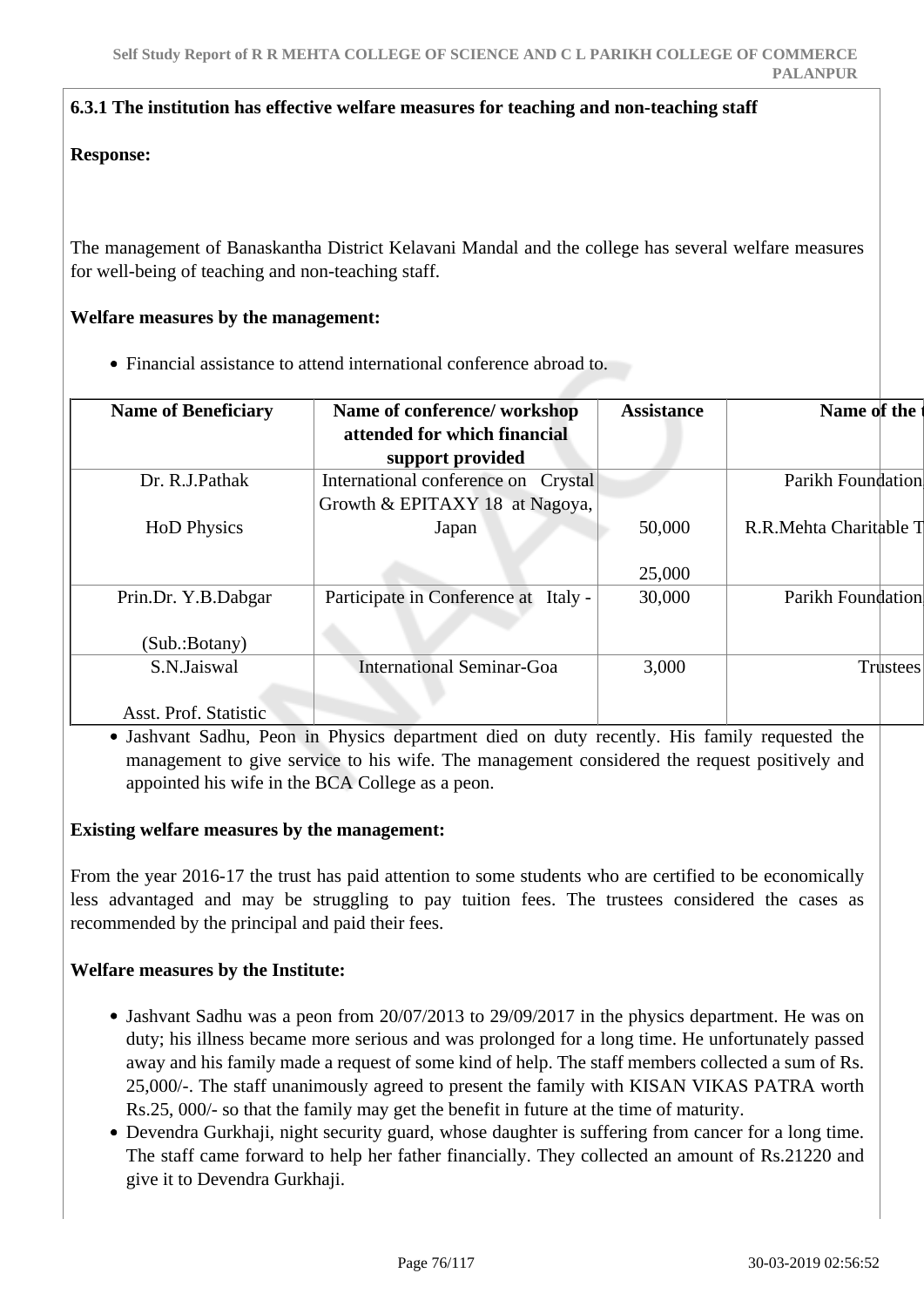#### **Existing welfare measures by the Institute:**

## **Staff credit society:**

- This society is existing from 1970. The society had begun to give loan to the teaching and nonteaching staff. Initially the amount was not significant but in course of time to date they can get a loan to the limit of Rs.5 lacs if required. The interest rates are minimum following the norms of the R.B.I.
- This society also gives festival loan if required.

**ADHYAPAK NIDHI:** This is a good and commendable system in the institute that when a staff member retires he is honored with a special souvenir in the form of a good memento made out of silver and in addition a shawl to show respect and love towards the retiring person.

- Proper disbursement of government welfare schemes to the employee.
- Deputation of faculties for professional development Programme / Training programme.
- Teaching and non-teaching staff of the college support each other in happy and stressful moments. All the staff of the college behave like members of one single joint family and always participate in the event of sorrow or joy in an individual life.

| <b>File Description</b>    | <b>Document</b>      |
|----------------------------|----------------------|
| Any additional information | <b>View Document</b> |

## **6.3.2 Average percentage of teachers provided with financial support to attend conferences/workshops and towards membership fee of professional bodies during the last five years**

**Response:** 47.04

6.3.2.1 Number of teachers provided with financial support to attend conferences / workshops and towards membership fee of professional bodies year-wise during the last five years

| 2017-18 | 2016-17 | 2015-16             | 2014-15 | 2013-14 |
|---------|---------|---------------------|---------|---------|
| 10      | ΠJ      | 1 <sub>0</sub><br>┸ |         | O       |

| <b>File Description</b>                                                                                                   | <b>Document</b>      |
|---------------------------------------------------------------------------------------------------------------------------|----------------------|
| Details of teachers provided with financial support<br>to attend conferences, workshops etc during the last<br>five years | <b>View Document</b> |
| Any additional information                                                                                                | <b>View Document</b> |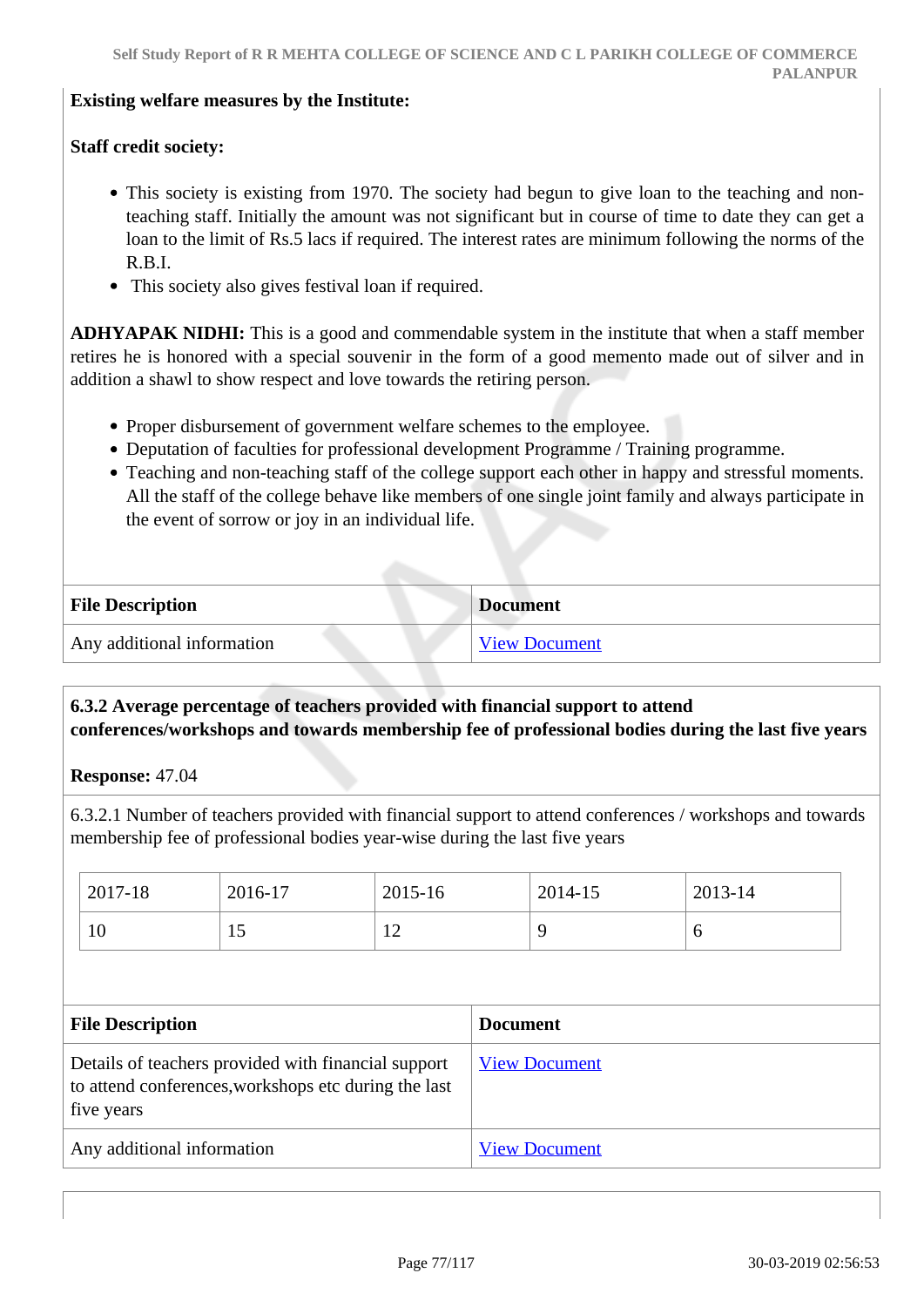## **6.3.3 Average number of professional development /administrative training programs organized by the institution for teaching and non teaching staff during the last five years**

## **Response:** 0

6.3.3.1 Total number of professional development / administrative training programs organized by the Institution for teaching and non teaching staff year-wise during the last five years

| 2017-18 | 2016-17 | 2015-16 | 2014-15 | 2013-14 |
|---------|---------|---------|---------|---------|
| ◡       | ν       |         |         |         |

| <b>File Description</b>                                                                                                                                       | <b>Document</b> |
|---------------------------------------------------------------------------------------------------------------------------------------------------------------|-----------------|
| Details of professional development / administrative   View Document<br>training programs organized by the Institution for<br>teaching and non teaching staff |                 |

## **6.3.4 Average percentage of teachers attending professional development programs viz., Orientation Program, Refresher Course, Short Term Course, Faculty Development Program during the last five years**

## **Response:** 41.58

6.3.4.1 Total number of teachers attending professional development programs, viz., Orientation Program, Refresher Course, Short Term Course, Faculty Development Programs year-wise during the last five years

| 2017-18      | 2016-17          | 2015-16 | 2014-15 | 2013-14 |
|--------------|------------------|---------|---------|---------|
| $\mathbf{r}$ | $\sqrt{2}$<br>⊥ັ | O       | ΙV      | ັ       |

| <b>File Description</b>                                                                       | <b>Document</b>      |
|-----------------------------------------------------------------------------------------------|----------------------|
| <b>IQAC</b> report summary                                                                    | <b>View Document</b> |
| Details of teachers attending professional<br>development programs during the last five years | <b>View Document</b> |
| Any additional information                                                                    | <b>View Document</b> |

## **6.3.5 Institution has Performance Appraisal System for teaching and non-teaching staff**

## **Response:**

The college follows the guidelines laid down by the UGC and state govt. for Carrier Advancement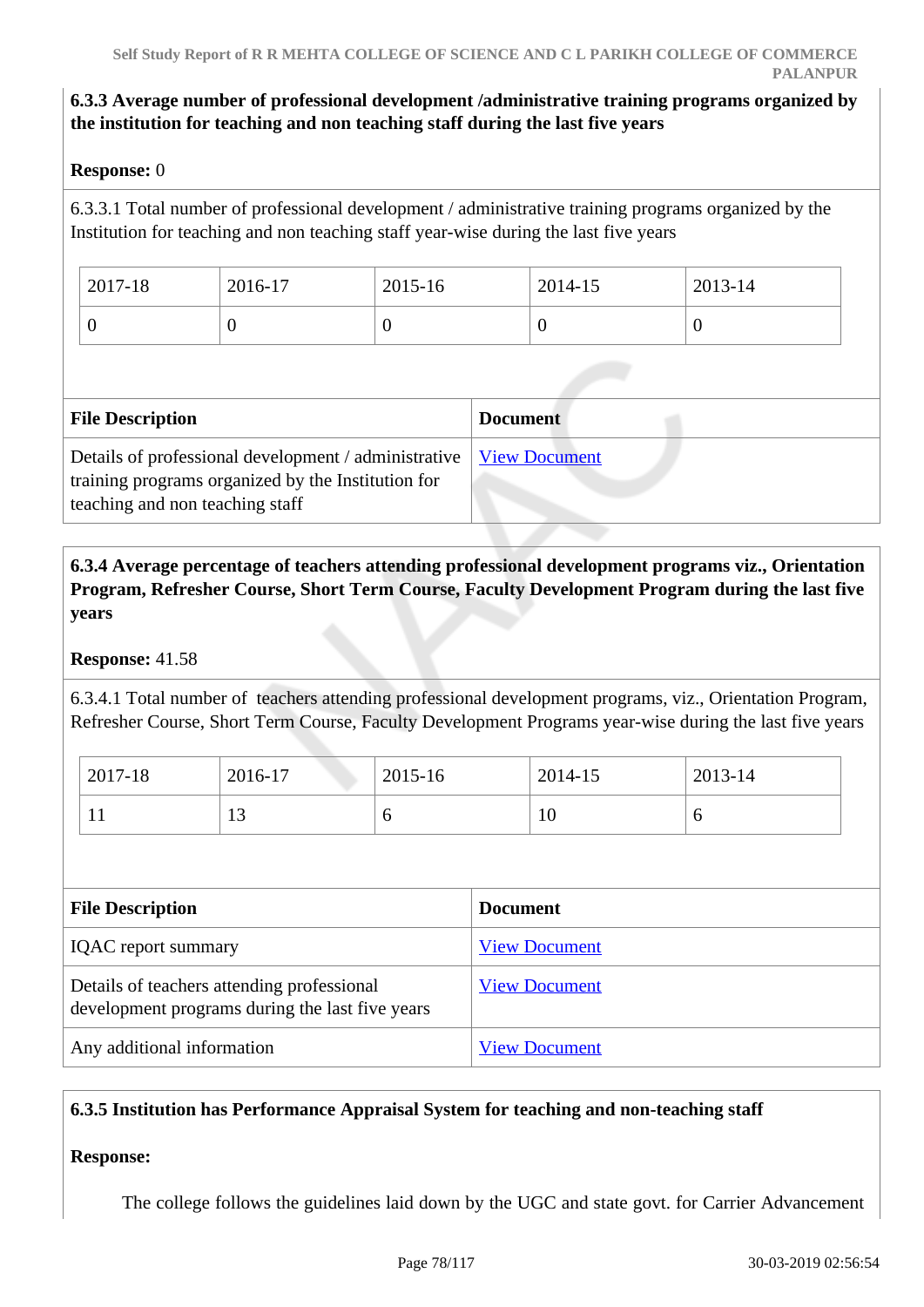Scheme for the teachers.

 The college has developed the system. The principal and the office inform the teachers to submit the details regarding the PBAS with the required documents within the deadline. The concerned teacher gets his file ready with the assistance of the office and submits to IQAC committee of the college. The IQAC committee members check, verify and validate the data and submit it to the principal who in turn sends the same to the university nominated subject experts. The university then returns the same to the principal. Principal looks at it and then signs it and sends it to commissioner of Higher Education, Gandhinagar, when they are satisfied with the information and documents they confirm and pass order of promotion and sends to the college principal for action.

Five teachers are placed in a higher grade from AGP 6000 to AGP 7000 because of CAS.

1.Dr.K.P. Patel 2.Asst.Prof. R.B.Patel 3.Dr. M.C. Limbachiya 4.Dr. D.N. Joshi 5.Dr. J.N.Patel

Recently above mentioned 5 members are entitled for the upper grade from AGP 7000 to AGP 8000. The process for the further promotion has already started.

A special one to one meeting of the president along with the principal with every individual faculty member:

This meeting was arranged during 2016-17. The management directed the principal to get data filled in proper proforma of appraisal of every teacher. The information was required to be completed within the stipulated time period. The principal worked out the details about the time and the dates. It was decided to invite 4 faculty members in one such meeting.

• In this meeting important aspects were touched. The president asked the faculty

(i) What you have done to update your own academic excellence?

Such as: Paper publication, research work etc.

(ii) What have you done for uplifting the overall image of campus?

(iii) What are your individual and departmental requirements?

The president there and then asked the teacher to commit what he/she would do in future for improvement in the academic and other related area.

In general such as: I promise to show improvement within stipulated time, such as communicative English and to go for research publication.

**Trust:**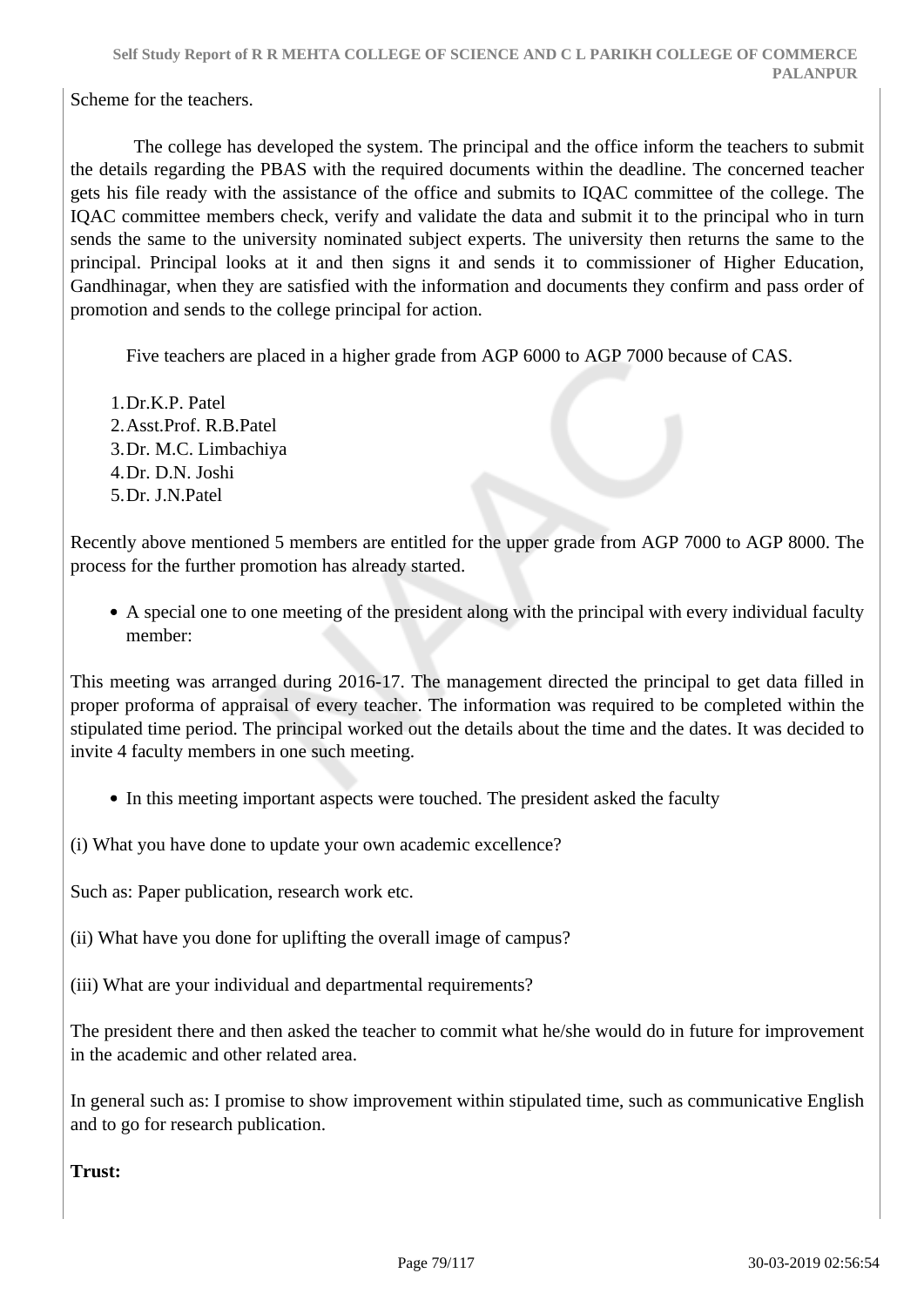- Sometimes the academic experts who are trustees ask for reports of the principal, through administrative office via e-mail.
- The trust has one annual meeting in which performances of the academic staff are reported by the college authorities. They forward suggestions to the college after the discussion.
- There were presentations by the principals in the presence of the trustees about two years ago.
- Review of the Quality and Equity of education outcomes: Through diagnostic report by academic consultancy Sachin Sehgal and his team in the year 2015 and M.S. Patel and his team in the year 2016

| <b>File Description</b>    | <b>Document</b>      |
|----------------------------|----------------------|
| Any additional information | <b>View Document</b> |

## **6.4 Financial Management and Resource Mobilization**

## **6.4.1 Institution conducts internal and external financial audits regularly**

#### **Response:**

The college has internal audit and external audit mechanism. Competent auditor is appointed by the Governing Body for internal audit. The external audit is carried out by a Government auditor appointed by the Department of Higher Education, Government of Gujarat.

## **Internal Audit Report 2016-17, 2017-18**

**Shri Bhikhalal D.Patel, B.Com. , F.C.A., Chartered Accountant.**

The internal auditors are with the trust since 2016-17 and they check account every quarter and give reports at the end of the financial year.

## **Year: 2016-17**

- 1.Filings of documents are not proper. It is not arranged in date wise sequence.
- 2.Pooja communication Rs.30450/- date 27-07-2016, Bill No.398 B.Sc. S/F Class Expense. TDS not made.
- 3.02-03-2017 National workshop expense. Rs. 35000/- paid to jaxiji. TDS not made.
- 4.06-09-2016 Navjivan paper products, bill no.3810. Purchase rate A4 size paper is of Rs.139/- While as per quotation sheet it is Rs.134/- Many items found which is purchased but items not found in quotation aproned sheet.
- 5.Shreya publication closing balance Rs. 2,010/- same as opening balance?
- 6.Assets Register not maintained properly.
- 7.Swami Vivekanand Chintan Shibir closing balance Rs. 10/- should be written off.
- 8.Cash balance found credit many times during the year.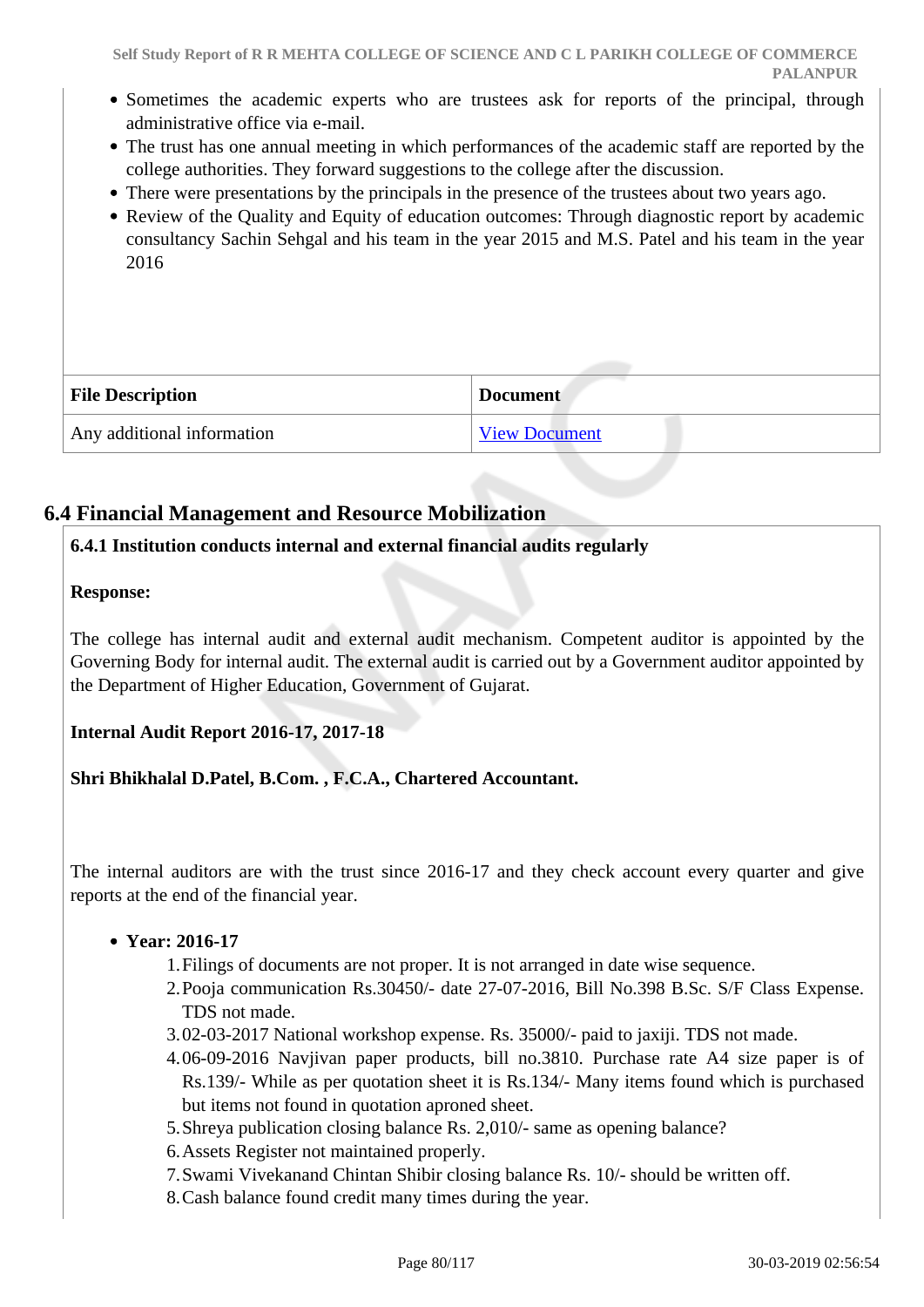9.In balance sheet many items shows closing balance as same as opening balance.

## **Year: 01/01/2018 to 31st March,2018**

- 1.Shibir Income Rs. 40,311/- Entry Pending.
- 2.GST on input service should be debited to GST expanse.
- 3.Depreciation entry still pending.
- 4.Grant refund debit to grant A/c instead of grant refund.
- 5. Interest receivable on FDR Rs. 1,06,926.15 explain.
- 6.Shreya publication Rs. 2,010/- should be write off.
- 7. Swami Vivekanand Chintan Shibir Cr.10/- Should be write off.
- 8.VPN Connection Expanse Rs.41,863/- Dr. Should be write off.

9.Cash balance Cr. Side during the year.

## **J.T. Shah & Co. Chartered Accountants (External Auditor's Report)**

## **Year ended 31st March, 2014 to 31st March-2018**

- 1.We have obtained all the information and explanations which to the best of our knowledge and belief were necessary for the purpose of our audit.
- 2.The Balance Sheet and Income and Expenditure Account dealt with by the report are in agreement with the Books of Account.
- 3.Accountant Shri I.V. Memon appeared before us and furnished the necessary information required by us.
- 4.In our opinion and to the best of our information and accounting to the explanations given to us the accounts subject to and read with the notes thereon give a true and fair view:
- In case of the Balance Sheet of the State of affairs of the Collage as at financial year: 2014 to 2018.
- In case of the Income and Expenditure Account the excess of Income over Expenditure for the financial year 2014 to 2018.

| <b>File Description</b>         | <b>Document</b>      |
|---------------------------------|----------------------|
| Link for Additional Information | <b>View Document</b> |

## **6.4.2 Funds / Grants received from non-government bodies, individuals, Philanthropists during the last five years (not covered in Criterion III) (INR in Lakhs)**

## **Response:** 0

6.4.2.1 Total Grants received from non-government bodies, individuals, philanthropists year-wise during the last five years (INR in Lakhs)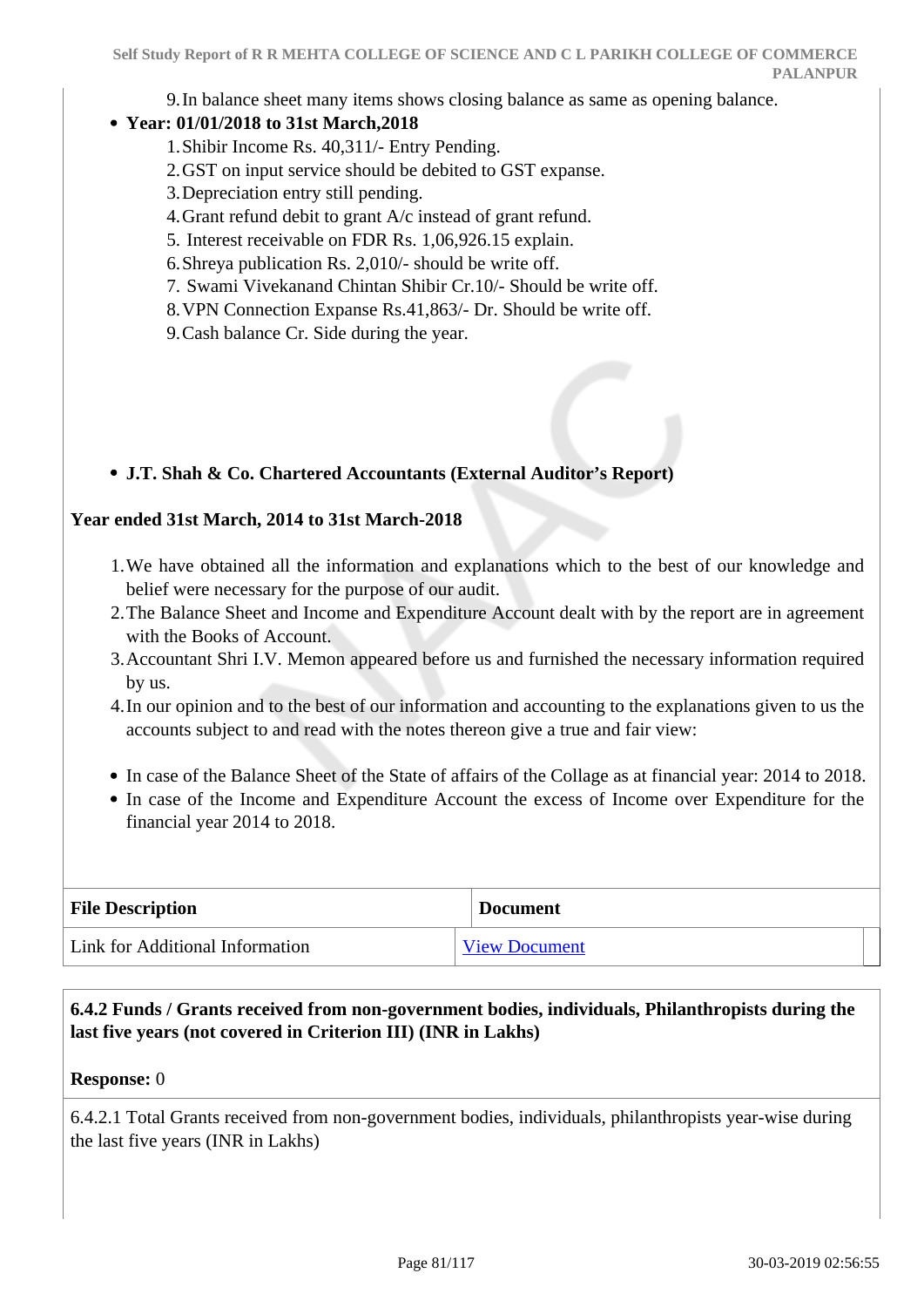**Self Study Report of R R MEHTA COLLEGE OF SCIENCE AND C L PARIKH COLLEGE OF COMMERCE PALANPUR**

| $12017 - 18$ | 2016-17 | 2015-16 | 2014-15 | $2013 - 14$ |
|--------------|---------|---------|---------|-------------|
|              |         |         | ◡       |             |

| <b>File Description</b>                                                                      | <b>Document</b>      |
|----------------------------------------------------------------------------------------------|----------------------|
| Details of Funds / Grants received from non-<br>government bodies during the last five years | <b>View Document</b> |

## **6.4.3 Institutional strategies for mobilisation of funds and the optimal utilisation of resources**

#### **Response:**

#### **Introduction:**

Resource mobilization is a process, which identifies the resources essential for the development, implementation and continuation of work for achieving the institute mission.

Resource mobilization is all the means that the institute should acquire to implement its action plan. It goes beyond fund-raising. It entails obtaining various resources from a multitude of partners by different means.

Thus, the resource mobilization could be seen as a combination of resources, mechanism and partners' contribution.

**Resources:** Elements necessary for the running of an organization.

**Mechanisms:** Means make it possible to obtain resources directly.

Partners: Persons / institutions providing resources.

#### **Statement:**

 Resource mobilization does not only mean use of money but its extensiveness denotes the process that achieves the mission of the institute through the mobilization of knowledge in human, use of skills etc.

#### **Moral Aspects:**

 Every organization can develop a code of conduct on resource mobilization which should specify the resource providers that institute would like to expand relation with and what type of resources should be mobilized.

#### **Aims and Objectives of RMP:**

- To diversity and expand resources.
- To break the tradition of running the specific programmes of donor agencies only.
- To spend on the activities of institutional preferences.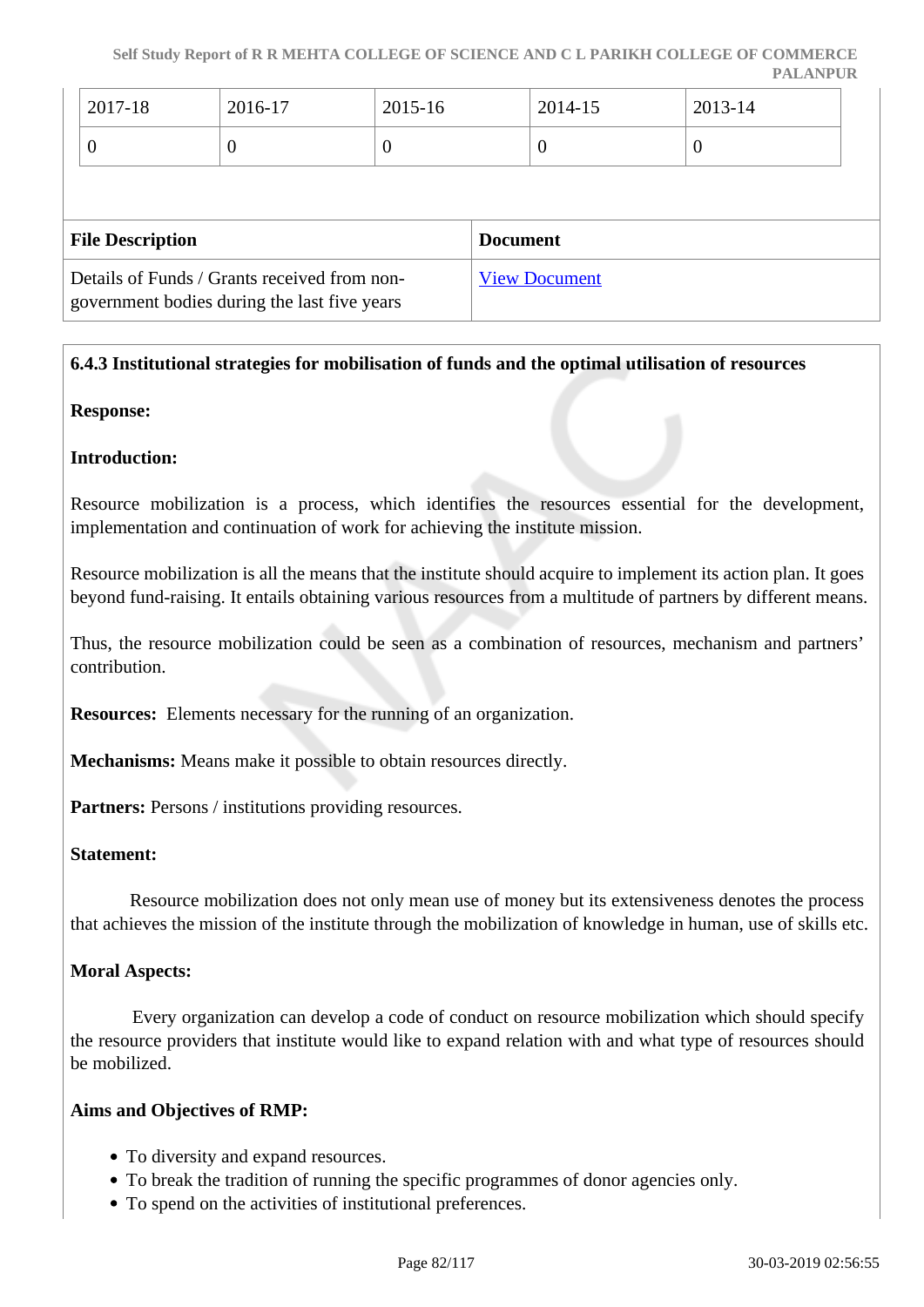- To reduce dependency on others.
- To maintain sustainability of the institute.
- To make optimum use of available funds and skills.
- To cultivate deep relations with the stake holders.
- To maintain the transparency.
- To fulfill responsibilities towards the society.
- To run programmes based on the genuine needs of the community.
- To disseminate the good practices of the institute.
- To enhance the dignity of the institution.

## **Scope of the policy:**

The policy is applicable to every transactions and efforts done by the institute or on its behalf.

## **Resource Generation:**

 The college identifies the short terms and constant needs of the college related to the developments, accordingly, the committees are formed to generate the financial as well as human resources.

 The college planning board and IQAC which continually look after different openings of funding agencies like UGC, RUSA etc. After studying the circulars regarding above mentioned schemes committee recognizes college eligibility for particular proposal and send the properly framed proposal to obtain funding from different government and UGC, RUSA etc.

- The college receives grant-in-aid from Govt. of Gujarat Higher Education Department: a maintenance grant.
- From UGC according to strength of the college and other parameters: grant from RUSA, 2.0 Delhi Rs.2Crores sanctioned for component-9 infrastructure grant to college.
- Students deposits: For the last 2 years management decided to take at entry level from each students Rs.2000/- as a refundable deposit. From the interest some development works are planned.
- For major infrastructural construction: Due to the efforts of trusteed handsome amount of donation received.

Day to day financial transactions is maintained by the college accountant.

The accounts are internally audited by chartered accountant.

## **6.5 Internal Quality Assurance System**

 **6.5.1 Internal Quality Assurance Cell (IQAC) has contributed significantly for institutionalizing the quality assurance strategies and processes**

## **Response:**

Internal Quality Assurance Cell (IQAC) has contributed significantly for institutionalizing the quality assurance strategies and processes in the college.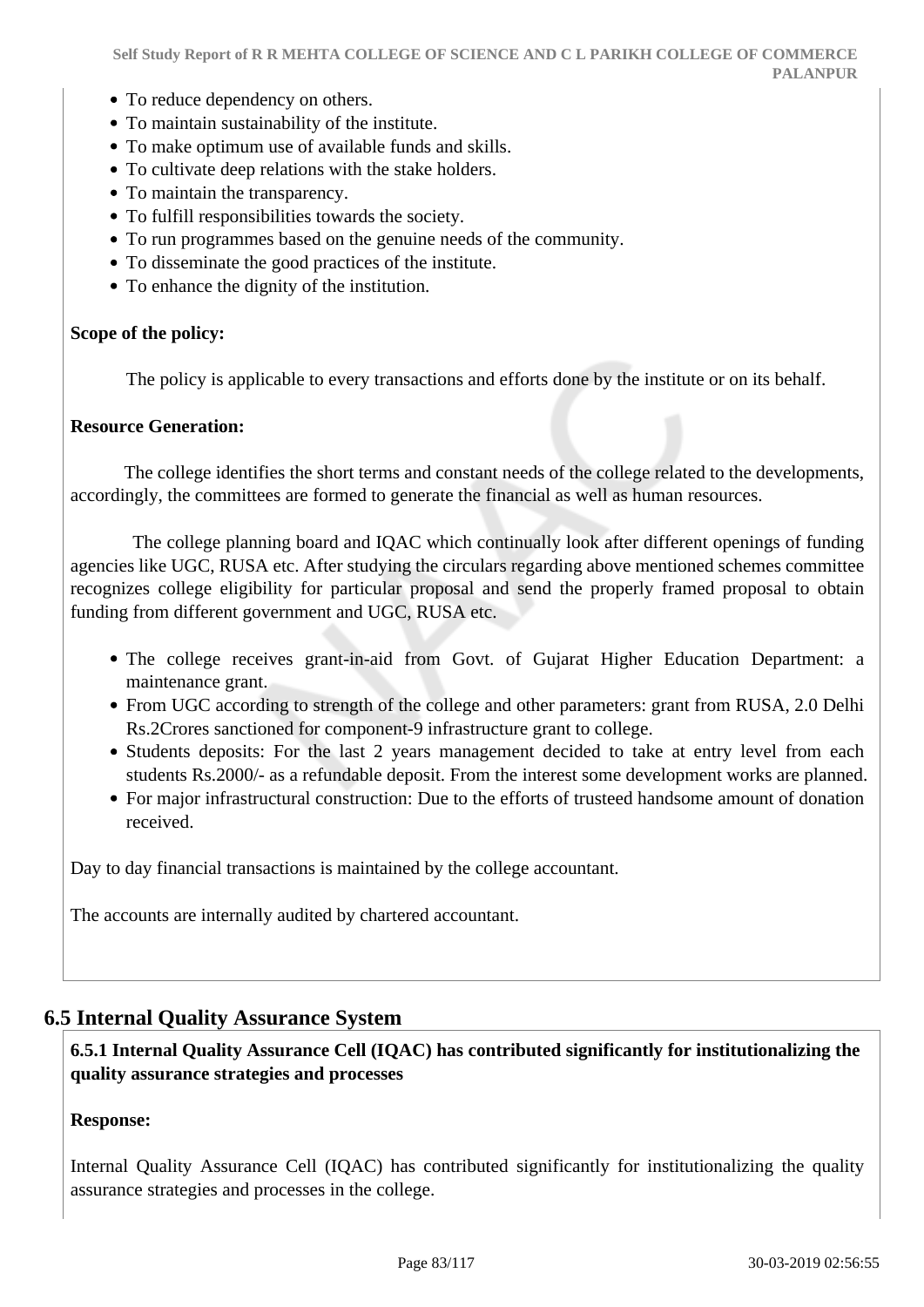The IQAC is actively functional in the planning and initiatives of the several strategies and processes in the college after reaccreditation (2nd Cycle) by the NAAC in 2014.

 IQAC encourages and motivates teachers and students to actively participate in academic and research activities.

## **The practices are:**

## **1. Strengthen academic and research culture in the institution regular practice:**

- UGC and university circulars pertaining to research are displayed on the staff room notice board.
- With the help of the UGC, RUSA efforts have been made to develop research infrastructure like laboratories, sophisticated equipment, modern ICT gadgets, etc.
- Adequate infrastructural support such as library laboratory, classrooms and reprographic facilities are provided by the college authorities.
- Availability of internet and latest technological facilities are ensured for carrying out research work.
- All faculty members have been provided with unique user ID and password for accessing NLIST site that offers 3135000 e-books and 6000+ e-journals in full text form.
- Teachers are encouraged to pursue their Ph.D. work.
- Support and motivation are given to the faculty to take up Major/Minor research projects.
- Encouraging faculty members to publish research papers in reputed journals.

## **Some of the outcomes are:**

- Planning board has been formed.
- 3 of our faculty member have been awarded Minor Research Projects under UGC Plan: Asso. Prof. K.K.Mathur (English), Dr. K.C.Patel (Chemistry) and Asso. Prof. S.N.Jaiswal (Statistics).
- Many of our faculty members published their research papers in reputed journals.
- 'Voice of Science' a monthly magazine which is published from Palanpur and some science faculty members write popular science articles and some are also in academic advisory board.
- To initiate new U.G., P.G. subjects such as Geology, Zoology, Microbiology at U.G. level and Physics and Botany at P.G. level.
- Organized workshops conferences, seminars.
- Participation of faculty and students in seminars conferences, workshops.
- Celebration of National Science Day.
- With the support of ISRO organized an exhibition.

## **2. Curriculum Enrichment in the institution:**

For holistic development of students, IQAC recommended to enrich the curriculum college principal promptly took decision and started administrative procedure to start new course programme/subjects in the science faculty and two short term skilled development programme with the consent of the management.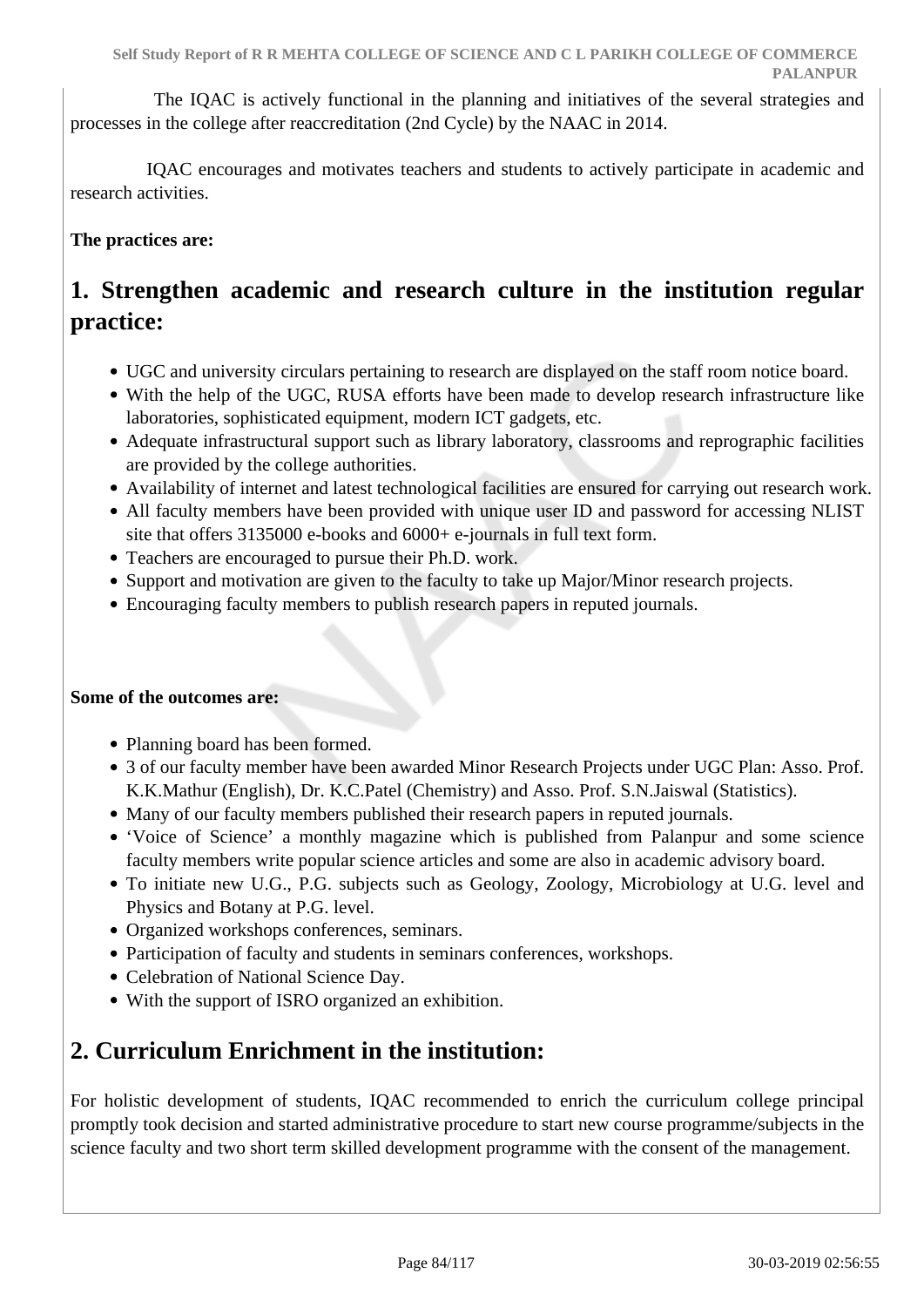**6.5.2 The institution reviews its teaching learning process, structures & methodologies of operations and learning outcomes at periodic intervals through IQAC set up as per norms**

**Response:** 

## **1. Enrichment of ICT Infrastructure**

All the ICT facilities are updated periodically as per the requirements.

| Sr. No.        | <b>Description</b>                                           | <b>Available I.T. Facilities</b>                          |  |
|----------------|--------------------------------------------------------------|-----------------------------------------------------------|--|
| 1              | Total number of computers and laptops                        | 79 Computers and 08 Laptops.                              |  |
| $\overline{2}$ | Total number of printers                                     | 08                                                        |  |
| 3              | Total numbers of scanners                                    | 02                                                        |  |
| $\overline{4}$ | Total number of scanner with printer                         | 02                                                        |  |
| 5              | Software (Licensed copy)                                     | MS Office-2016, Windows-10.                               |  |
| 6              | Library software Lib-man                                     | <b>SOUL 2.0</b>                                           |  |
| 7              | Office computers                                             | 08                                                        |  |
| 8              | Stand-alone facility (UPS)                                   | Limited                                                   |  |
| 9              | <b>LAN</b> facility                                          | Limited                                                   |  |
| 10             | Net Wi-Fi facility                                           | NAMO Wi-Fi Facility                                       |  |
| 11             | Number of nodes/computers with internet facility             | 80                                                        |  |
| 12             | <b>LCD</b> Projectors                                        | 12                                                        |  |
| 13             | Computer processors                                          | C <sub>2</sub> D, I <sub>3</sub> , I <sub>5</sub> -Win-10 |  |
| 14             | <b>VPN</b> connections                                       | 20 (512kbps)                                              |  |
| 15             | <b>Computer Labs</b>                                         | 01                                                        |  |
| 16             | <b>CCTV</b>                                                  | All classrooms and Library.                               |  |
| 17             | MAT Lab. (With the support of BCA College) No. of            | 60                                                        |  |
|                | Computer                                                     |                                                           |  |
| 18             | Hiring of ICT and technical computer world (2014-16) service |                                                           |  |

**Wi-Fi facilities:** The Wi-Fi facilities provided to our college by BSNL and LNT: only of the students. This facility is known as NAMO Wi-Fi as a part of 7 years project. The data available for student is

5 mbps.

**Internet facility:** The College has had BSNL VPN- 20 Connection having speed of 512 kbps. Each department is connected with internet connection. Besides the college has regular BSNL broad band connection.

The office library students and faculty make optimum use of these facilities provided by the institute to keep themselves update in every field of knowledge.

## **Student-Computer ratio:** 79:01

**Available bandwidth of internet connection**: 05 MBPS. All faculty members have been provided with unique user ID and password for accessing NLIST site that offers 3135000 E-books and 6000+ E-journals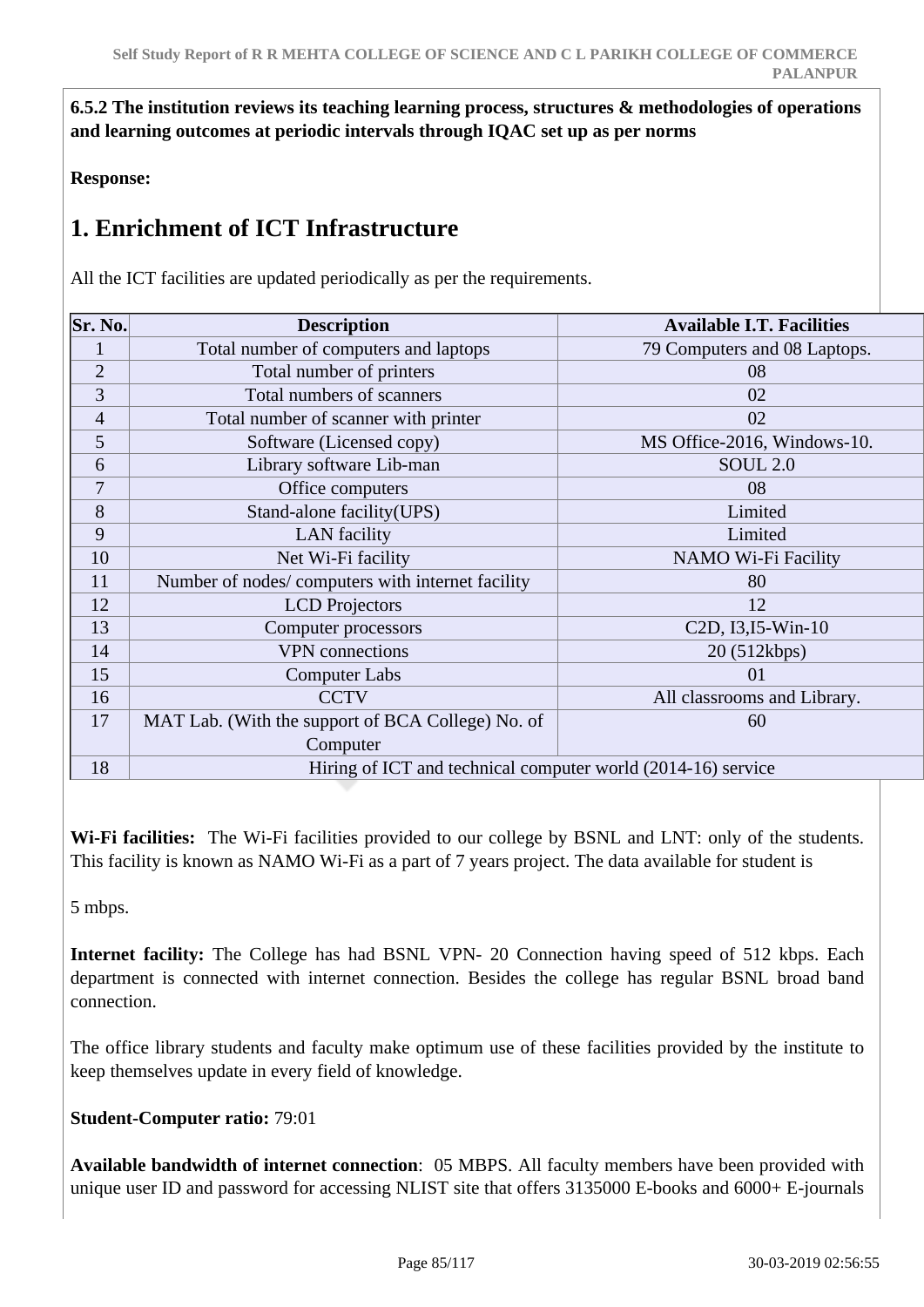in full text form.

# **2. Academic review by principal IQAC**

The IQAC plays the proactive role in the institute by establishing review processes and methodologies.

Academic review by principal as a chairman IQAC principal holds meetings with the staff at the beginning of the semester before term ending semester and if required meets HoDs.

Reviews of results: Principal circulate the notice well in advance to HoDs to prepare result analysis class wise subject wise and faculty wise i.e. overall analysis of the result. He reviews the results in the meeting and suggests the further steps for improvement in the performance of the students.

**Teaching-Learning:** Principal holds departmental meeting at least once in a semester. Discusses with them their problems, requirements and motivates them for further improvement.

**Students:** In the PRAVESHOTSVA meeting HoDs Sr. faculty and principal informed students regarding timings of the college, campus discipline, curriculum achievement of the college, faculty discuss with the students new teaching methods ICT, use library visit etc.

 Through this system of review IQAC observed that for continuous development of teaching learning there is necessity of enrichment of ICT infrastructure to increase the library reading hours over and above regular timings and for final year students to increase in number the competitive exam material.

## **6.5.3 Average number of quality initiatives by IQAC for promoting quality culture per year**

## **Response:** 0.6

6.5.3.1 Number of quality initiatives by IQAC for promoting quality year-wise for the last five years

| 2017-18 | 2016-17 | 2015-16 | 2014-15 | 2013-14 |
|---------|---------|---------|---------|---------|
|         | -       | υ       |         | v       |

| <b>File Description</b>                                                         | <b>Document</b>      |
|---------------------------------------------------------------------------------|----------------------|
| Number of quality initiatives by IQAC per year for<br>promoting quality culture | <b>View Document</b> |
| Any additional information                                                      | <b>View Document</b> |
| <b>IQAC</b> link                                                                | <b>View Document</b> |

## **6.5.4 Quality assurance initiatives of the institution include:**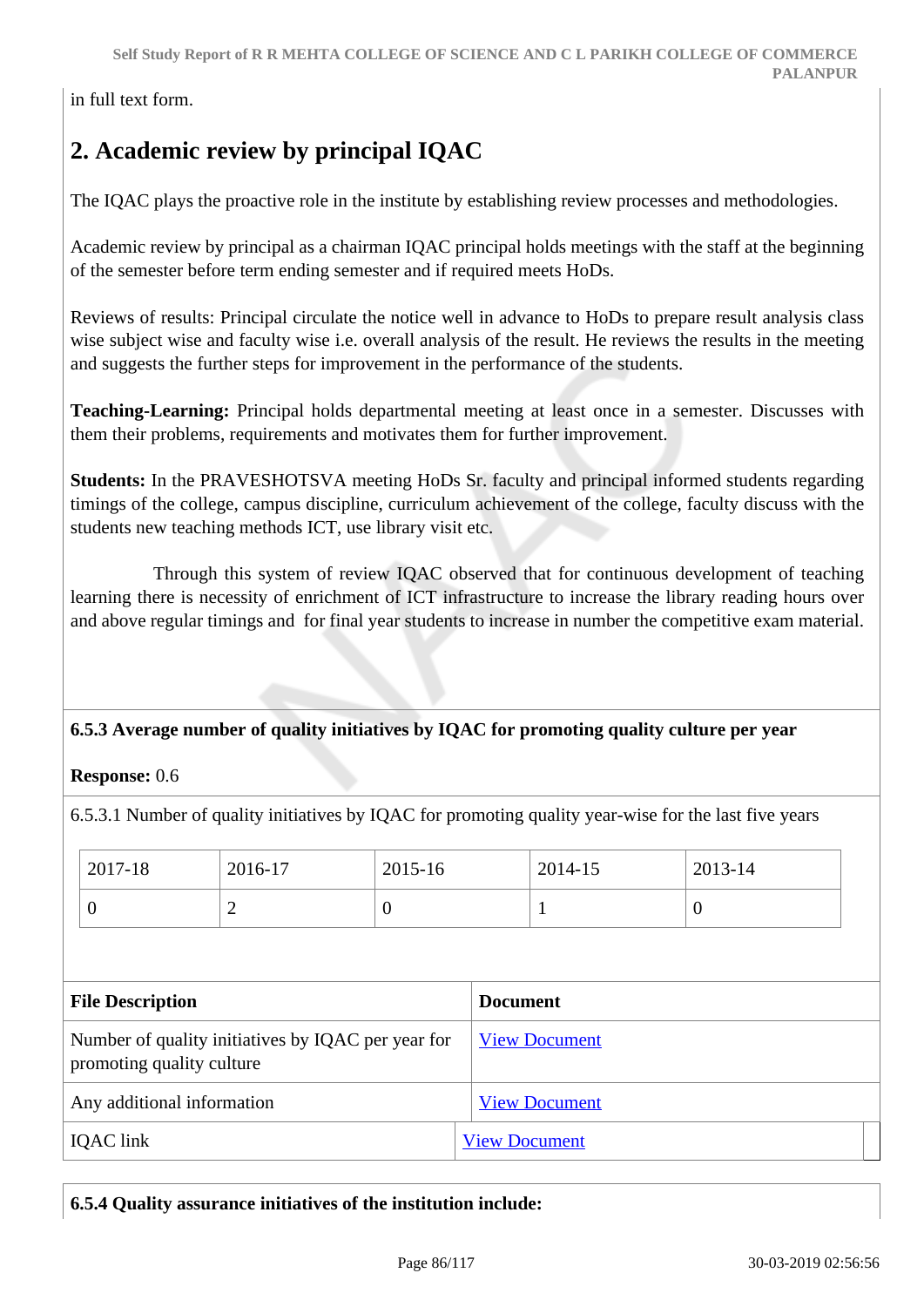# **1.Regular meeting of Internal Quality Assurance Cell (IQAC); timely submission of Annual Quality Assurance Report (AQAR) to NAAC; Feedback collected, analysed and used for improvements 2.Academic Administrative Audit (AAA) and initiation of follow up action 3.Participation in NIRF 4.ISO Certification 5.NBA or any other quality audit A. Any 4 of the above B. Any 3 of the above C. Any 2 of the above D. Any 1 of the above Response:** C. Any 2 of the above **File Description Document** e-copies of the accreditations and certifications [View Document](https://assessmentonline.naac.gov.in/storage/app/hei/SSR/102652/6.5.4_1549349697_2708.pdf) Details of Quality assurance initiatives of the institution [View Document](https://assessmentonline.naac.gov.in/storage/app/hei/SSR/102652/6.5.4_1548835086_2708.xlsx) Any additional information [View Document](https://assessmentonline.naac.gov.in/storage/app/hei/SSR/102652/6.5.4_1549607341_2708.pdf) Annual reports of institution [View Document](http://rrmsclpc.org/admin/assets-admin/naac-pdf/AQAR_link.pdf)

 **6.5.5 Incremental improvements made during the preceding five years** *(in case of first cycle)* **Post accreditation quality initiatives** *(second and subsequent cycles)*

**Response:** 

## **The following is the list of the post accreditation quality initiatives:**

 The college underwent the second cycle of NAAC accreditation in 2014. The college has since undertaken several steps towards quality enhancement and quality sustenance.

## **Administrative Domain:**

- Centralized admission in M.Sc.-online.
- There is a provision of management quota in sem.-I admission process of Hemchandracharya North Gujarat University, Patan. For the last 3 years in B.Sc. Sem.-I and M.Com. Sem.-I management took decision not to take advantage of this quota so admission in B.Sc. and M.Com. Sem. – I are 100% purely on merits.

**Bulk SMS System:**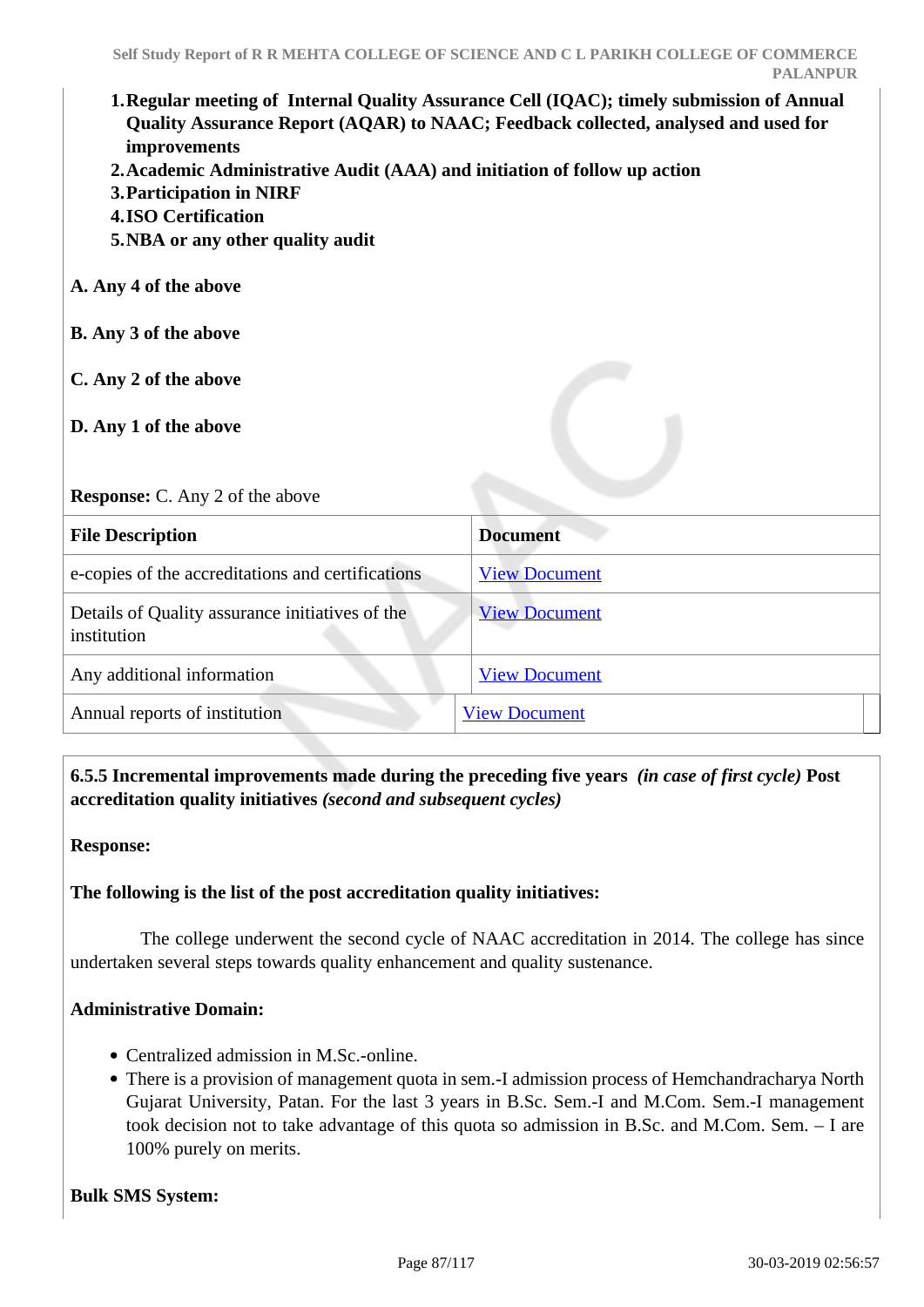- SMS service subscribed for delivering urgent information to the students and staff members of the college.
- Updated prospectus has been made available to the students.
- Fee collection in the campus with the cooperation of HDFC Bank, Cozy Tower Branch.
- The college campus was made Wi-Fi enabled.
- Ramps installed for making the campus accessible for students with special needs.
- CCTV surveillance system has been installed for improving overall security of the college.
- More than Rs.500/- payment to cheque.
- Use of Tally 9.0 package (Accounting software) was successful implemented and in use for financial transactions.
- Use of PFMS in use for disbursement of RUSA fund.

## **Academic domain:**

- Academic calendar has been prepared before the commencement of new academic session to ensure effective implementation of the curriculum.
- Various sub committees were formed in the beginning of the new academic session and the name of the convener of each committee has been decided in the 1st staff meeting.
- Orientation programme was organized for B.Com. /B.Sc. Sem.-I students to make them aware of achievements of the college. History of establishment of colleges tentative planning of activities, discipline rules etc.
- Short term course in communicative English was introduced by English department of college.
- Use of ICT (Laptops and Projectors) to make the process of teaching learning more learners centric.
- Remedial classes to enable the high achievers to reach excellence and slow learners to attain the minimum qualifying level.
- Mentorship system for students, counseling.
- Encourage students to present papers in seminars.
- Library automation of second phase is in process.
- Feedback mechanism is functional.
- Internal Academic Audit (2016-17) of the faculty by president of the trust by one to one meeting a creative system.
- Guest lectures by experts.
- Awareness programme on environmental issues, plastic free movement and cleanliness of the campus organized by NSS.
- IOAC Exhibition by ISRO and lecture on "Renewable Energy Resources".
- IQAC has checked and certified the API scores of 5 faculty members Dr. K.P. Patel, Dr. J.N.Patel, Dr. D.N. Joshi, Prof. R.B. Patel and Dr. M.C. Limbachiya

For their re-designation under grade pay 7000 RS (Assistant Professor) and they got their promotion.

- PG in Physics and Botany has been successfully introduced from 2017-18.
- Internet facility for teachers and students.
- Increase in research publications.
- Increase number of minor research project.
- Up gradation of laboratory infrastructure.
- The series of lectures organized at the University and College level.
- Organized Workshops and Seminars at College, Regional, State and National level.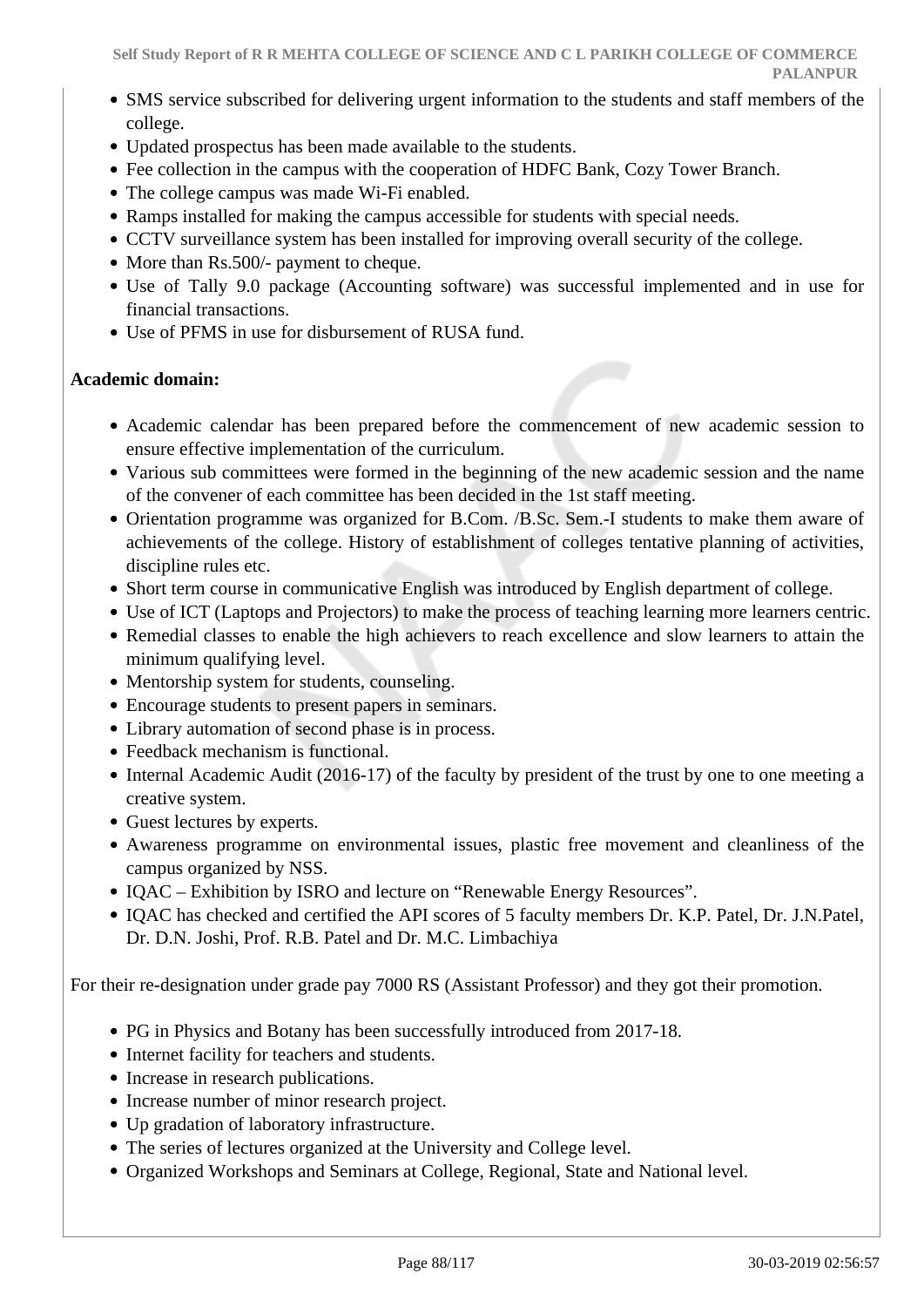## **Criterion 7 - Institutional Values and Best Practices**

## **7.1 Institutional Values and Social Responsibilities**

 **7.1.1 Number of gender equity promotion programs organized by the institution during the last five years** 

## **Response:** 6

7.1.1.1 Number of gender equity promotion programs organized by the institution year-wise during the last five years

| 2017-18 | 2016-17 | 2015-16 | 2014-15 | 2013-14 |
|---------|---------|---------|---------|---------|
|         |         | ∼       | ∽       |         |

| <b>File Description</b>                                                                  | <b>Document</b>      |
|------------------------------------------------------------------------------------------|----------------------|
| Report of the event                                                                      | <b>View Document</b> |
| List of gender equity promotion programs organized   View Document<br>by the institution |                      |
| Any additional information                                                               | <b>View Document</b> |

## **7.1.2**

## **1.Institution shows gender sensitivity in providing facilities such as:**

- **1.Safety and Security**
- **2.Counselling**
- **3.Common Room**

## **Response:**

Total strength of the college is 3616 out of which girls strength is 1565 about 50% so the college is always sensitive and empathetic towards social problems pertaining to the girls taking admission to the college and is always concerned with their betterment and social and economic empowerment.

## **Institute shows sensitivity in providing facilities such as:**

- 1.**Safety and security:** Safety and security of all the students' teachers, non-teaching staff and the visitors to the college is always the first priority. To ensure safe campus and a secured environment the college has embarked upon the following initiatives:
- The security guards are appointed and deployed in proper places in the college premises. Their prime responsibility is to maintain continuous surveillance on the harmful activities being done to the girls. Eve teasing is strictly prohibited with the help of their guards.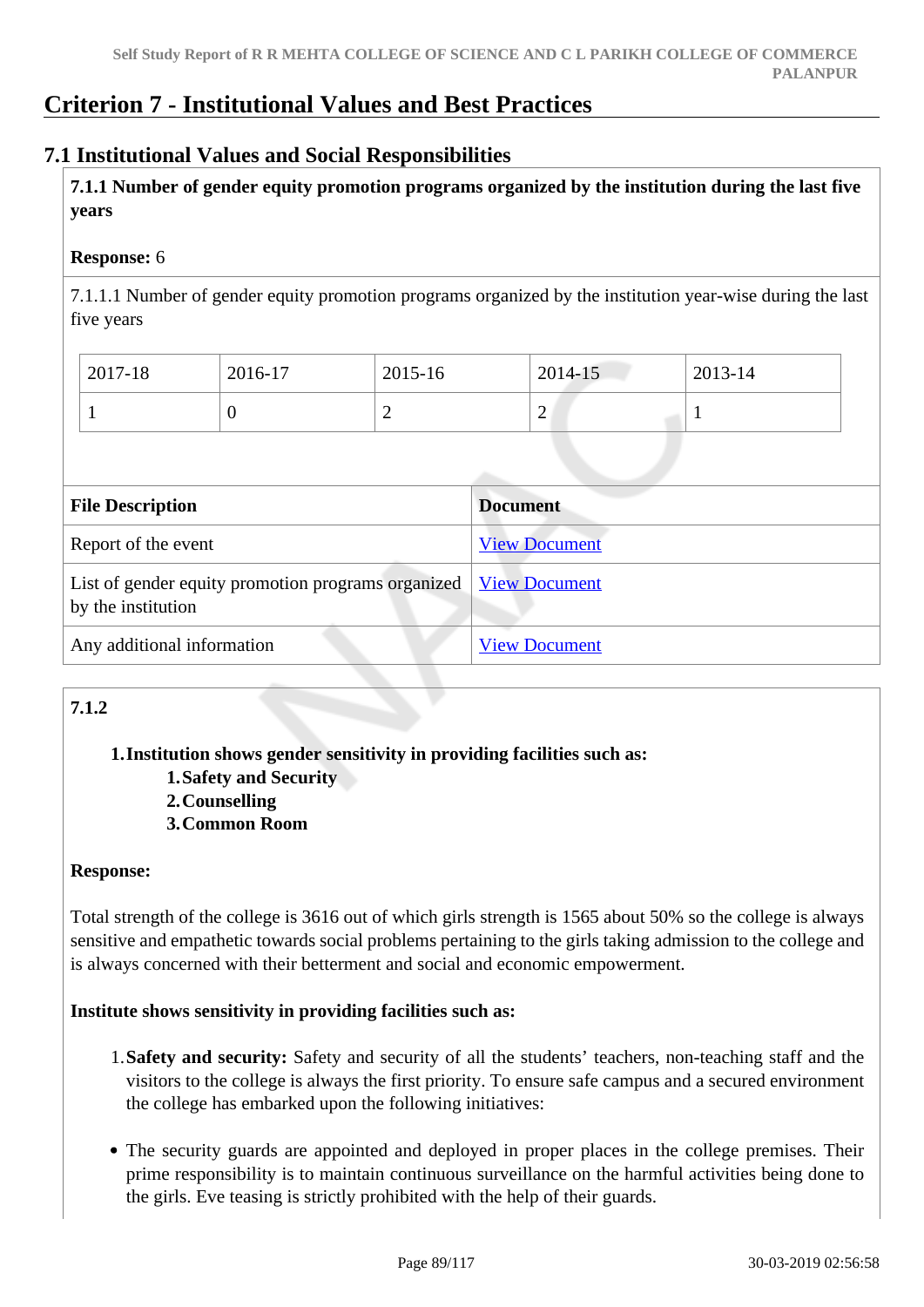- Intercom facility to the gatekeeper nearby college entrance.
- Fire extinguishers are placed where needed.
- The entire campus is under CCTV surveillance.
- All the electrical switch boards, fans, tube-lights serviced regularly.
- Karate training and horse riding were organized once in the year. Rifle shooting training camp was organized.
- Prevention of sexual harassment cell is actively working.
- Maintenance of a FIRST-AID BOX by the office / Dept.
- Separate washrooms for the male and female teaching and non-teaching staff.
- Separate washroom, ladies room for girls.
- Special lectures on topics of special relevance to girls such as Dr.Surekhaben Patel Asst.Prof. Sanskrit, G.D.Modi college of Arts and The B.K. Mercantile Law College- Aratiben Dive, spoke on women empowerments.
- As a part of the awareness of the students about the GOVT. HELP LINE the DSP B.K. Dist. delivered a lecture giving details about the GOVT. HELP LINE. The supporting police staff who accompanied DSP also gave information about the Govt. Help Line.
- A Gynecologist was invited by the college who met girls students and gave them guidance about take care of Gynac problems with them.
- In the beginning of the academic year we conduct thalassemia test and give reports giving result. If there is anything we inform the parents giving them advise about their child.
- Our students also take advantage of the legal advisory cell and woman cell run by the mercantile Law College (Parent College).
- The college also offers as a part of the syllabus a foundation course entitled Humans Rights.

#### 1.**Counseling:**

- Women cell organizes all importance activities associate with the counseling of the girls.
- Whenever necessary the girls get counseling from our women faculty.
- The cell organizes the programme having theme such as coexistence of genders, stress management women rights, personality development health consciousness and hygiene etc.
- In most of the cases the girls wish their problems to be discussed on condition of confidentially hence the women cell observed strict confidentiality of these students.

## 2.**Common room:**

- The college has provided a separate room for recreation and resting in of the girl students.
- The room is attached to the washroom.
- Rooms are equipped with the essential amenities.

## **7.1.3 Alternate Energy initiatives such as:**

## **1.Percentage of annual power requirement of the Institution met by the renewable energy sources**

#### **Response:** 0

7.1.3.1 Annual power requirement met by the renewable energy sources (in KWH)

7.1.3.2 Total annual power requirement (in KWH)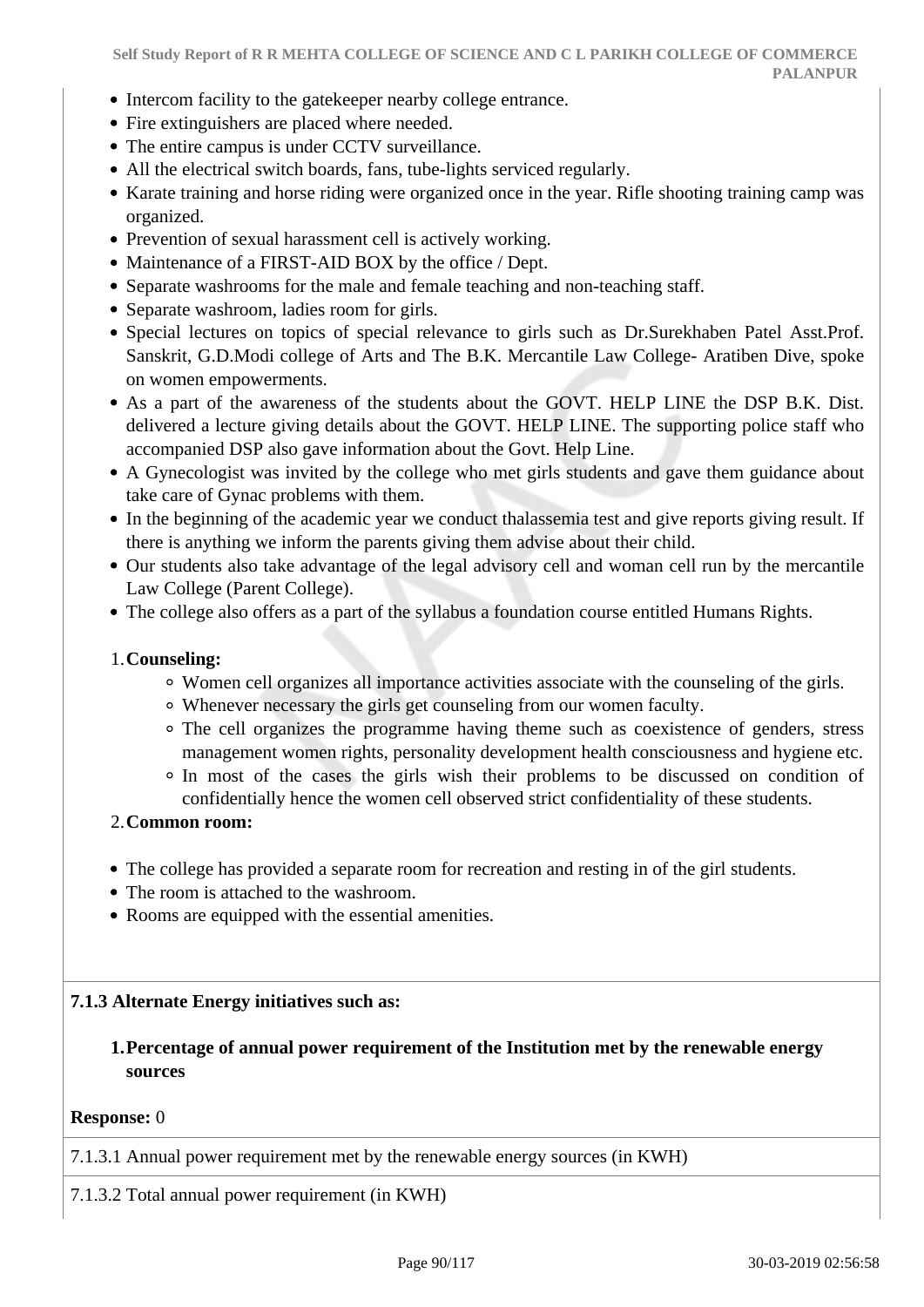Response: 34239 **File Description Document** Details of power requirement of the Institution met by renewable energy sources [View Document](https://assessmentonline.naac.gov.in/storage/app/hei/SSR/102652/7.1.3_1548237221_2708.xlsx) Any additional information [View Document](https://assessmentonline.naac.gov.in/storage/app/hei/SSR/102652/7.1.3_1548245411_2708.pdf)

## **7.1.4 Percentage of annual lighting power requirements met through LED bulbs**

## **Response:** 1.33

7.1.4.1 Annual lighting power requirement met through LED bulbs (in KWH)

Response: 457

7.1.4.2 Annual lighting power requirement (in KWH)

Response: 34239

| <b>File Description</b>                                         | <b>Document</b>      |
|-----------------------------------------------------------------|----------------------|
| Details of lighting power requirements met through<br>LED bulbs | <b>View Document</b> |
| Any additional information                                      | <b>View Document</b> |

#### **7.1.5 Waste Management steps including:**

- **Solid waste management**
- **Liquid waste management**
- **E-waste management**

#### **Response:**

#### **Solid waste management:**

- To minimize the problem of waste disposal colored dust-bins are kept at the necessary junctures in the college campus. Waste is collected everyday once in the morning and once in the evening. It is collected at one place in the campus. Then it is carried away by the municipal corporation.
- Exhaust fans are installed in the laboratories.
- The college has displayed various slogans and thoughts to bring environmental consciousness among the stakeholders.

#### **Liquid waste Management:**

Hazardous waste practice: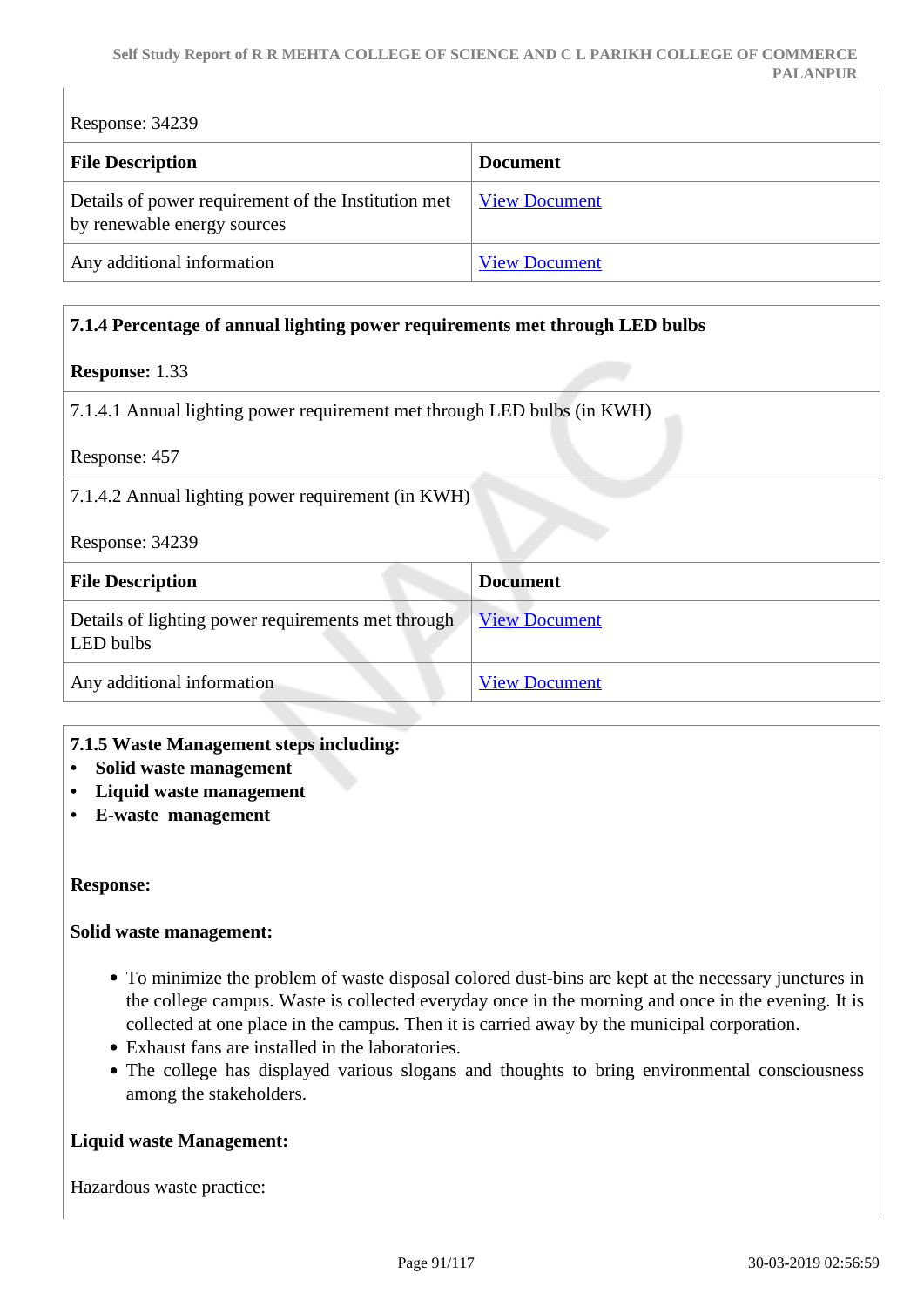Waste chemicals and waste water in the labs are drained and properly disposed off.

In near future the waste water generated in the science laboratories may be processed at the effluent treatment plant. The treated water may be recycled and may be used for watering garden and pots.

## **E-waste Management:**

Non-working laboratory equipment, computers, monitors, printers and batteries etc. are sold as scrap materials on systematic bases following the rules of purchase committee. If some parts are useful in other system, they are kept aside for future use.

## **7.1.6 Rain water harvesting structures and utilization in the campus**

## **Response:**

To reduce the consumption of groundwater, many people around the world are using rainwater harvesting system. Rainwater harvesting is a process or technique of collecting, filtering, storing and using rainwater for irrigation and for various other purposes.

 Harvesting system provides certain advantages to the community. First of all, harvesting rainwater allows us to better utilize it as an energy resource. Systems for the collection of rainwater are based on simple technology. The overall cost of their installation and operation is much lesser than that of water purifying or pumping systems. Maintenance requires little time and energy. The result is the collection of water that can be used in substantial ways. Most rooftops act as a workable catchment area, which can be linked to the harvesting system. This also lessens the impact on the environment by reducing use of fuel based machines. Rainwater is free from many chemicals found in ground water, making it suitable for watering gardens. With increase in population, the demand for water is also continuously increasing. The end result is that many residential colonies and industries are extracting ground water to fulfill their daily demands.

Water is an integral and important part of the ecosystem. Conserving and saving this vital element will prove beneficial not only to the present generation but for future too. Average rainfall of our district is 15-20 inch. So to save every drop of water is a prime concern of the management. Therefore, the college is serious about utilizing rain water for the multiple purposes on the college campus. There are two wells on the campus for harvesting rain water. Each one is with a radius of 8 feet and depth of 45 feet. Each of the wells is about 9000 cubic feet volume. Each cubic foot can store 28.32 liter water. Calculating with that measurement, each of wells can store about 2.5 lacks liter water. The wells are located in different places for storage of rain water. The selection of different areas for wells is for widening the catchment area for maximum rainwater collection. The rain water from the roofs is harvested by accumulating it and finally collecting through a single pipeline directly in the wells. Some part of the water used for gardening purpose and some part is sprayed on the sports ground Plumbing maintenance is done on a regular basis to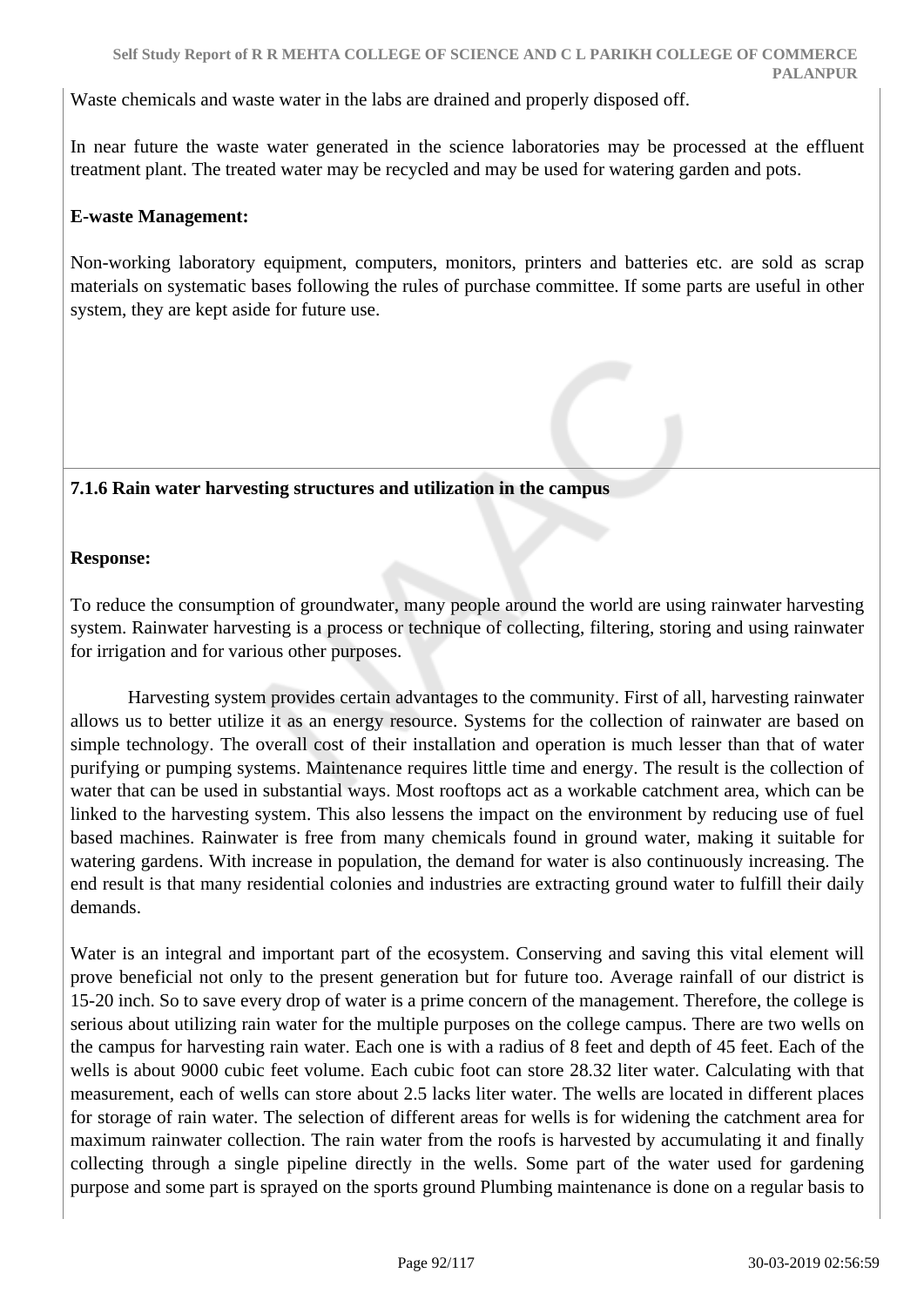| <b>File Description</b>    | <b>Document</b> |
|----------------------------|-----------------|
| Any additional information | View Document   |

## **7.1.7 Green Practices**

**• Students, staff using**

prevent the wastage of water.

- **a) Bicycles**
- **b) Public Transport**
- **c) Pedestrian friendly roads**
- **Plastic-free campus**
- **Paperless office**
- **Green landscaping with trees and plants**

## **Response:**

The campus has lush green canopy of trees that helps to make the environment ecofriendly and healthy. The college undertakes planting of saplings every year and nurtures them. The plants are identified and labeled. More than 350 plants, belonging to diverse type are present on the college campus. Overall responsibility of maintenance is of department of Botany. There is an expert Gardner who looks after the plants regularly and efficiently.

- Many citizens visit the college for their daily morning and evening walk.
- Students are motivated to use bicycle but the response is not much encouraging.
- The college promotes students to use public transportation. It provides necessary documents to avail of state transport division concession passes immediately after their admission. Our alumni associated with "sadbhavana" group have convinced the state transport authority to arrange to distribute ST concession pass at college campus. This arrangement has begun since 2016. One more motivating thing is that under their corporate social initiative. (CSR) Mahindra Finance has donated a bus for transportation of girls' student from bus stop to college and college to bus stop and also girls also catch the bus from certain point. More than 70 % students use public transport from local students 10% come to college on foot. Number of two wheeler users may be about 10%. 50% parking of four wheelers is outside the main entrance of the college.
- Pedestrian Friendly Road-CC Road with paver.
- **Plastic free campus initiative:** Students are made aware of the hazards of plastic. The college is undertaking positive efforts to go towards the plastic free. NSS unit creates awareness amongst the students. There are occasional campaigns to collect the plastic waste from the campus by the students.
- **Paperless office:** The motto of the college regarding paperless office is "Go digital" so that considerable office communication is carried out digitally.
- **Green landscaping with trees and plants:** CFL bulbs and fluorescent tubes are placed at the most of the points.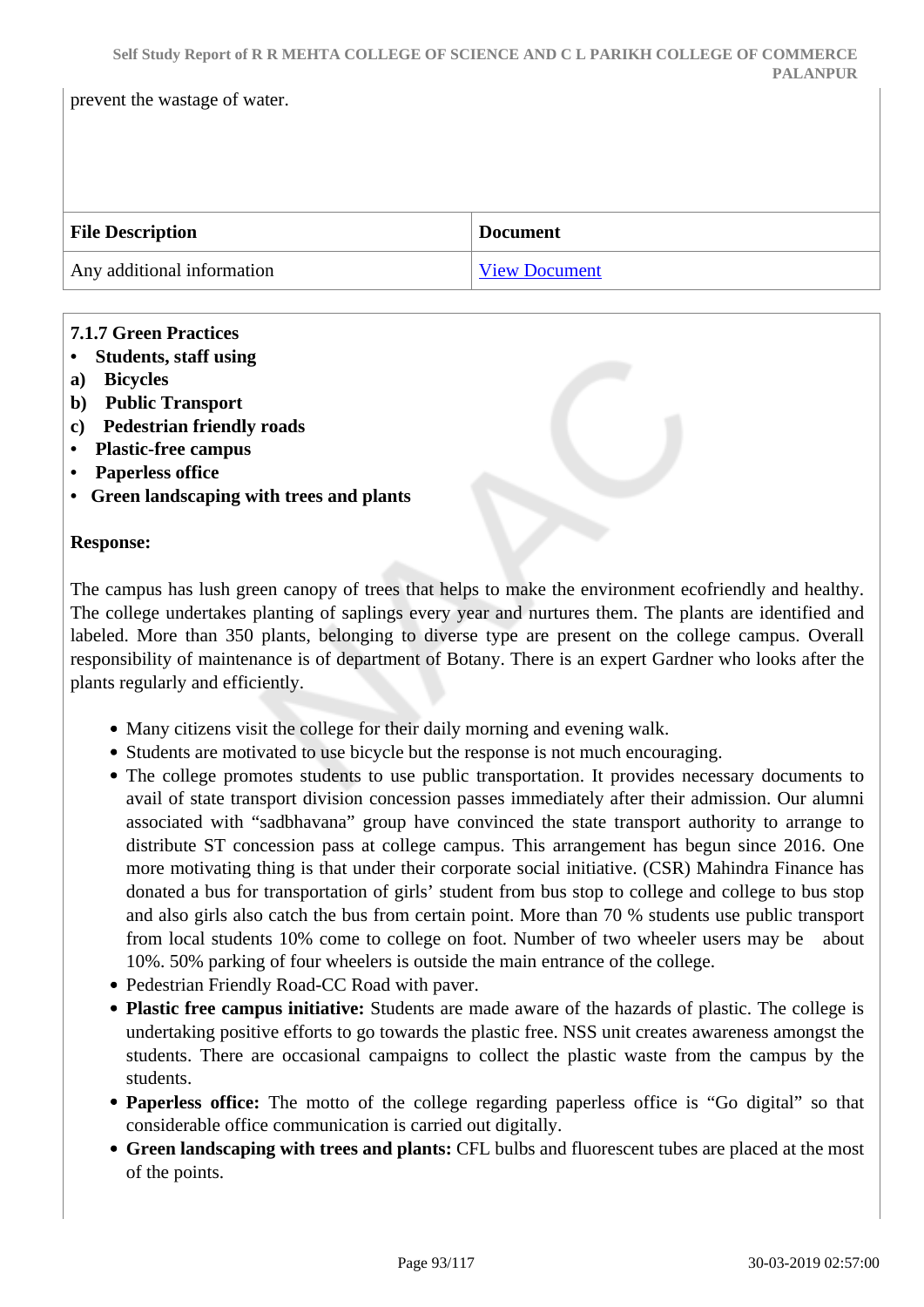The Botany department "plays a vital role checking and making efforts to make more and more attractive landscaping. In course of last 20 years the forest cover around the college environment has decidedly increased. Now we have more number of shady trees on the campus and in the environment surrounded the colleges. We are happy to take note here that the forest Dept. helps us a lot by providing as saplings and giving important and valuable for maintenance. Under the initiative of CSR Mahindra and Mahindra Financial Services Ltd. also supported and help the college to plant about 400 saplings on the college campus.

- A part of the campus has been allotted in the small zones where using Japanese technology tree plantation has been done.
- We use BULK SMS for students to convey necessary information and we use social media for most of the communications for staff member. E.g. Certain G.R., Circulars, Notice etc.

| <b>File Description</b>         | <b>Document</b>      |
|---------------------------------|----------------------|
| Link for Additional Information | <b>View Document</b> |

## **7.1.8 Average percentage expenditure on green initiatives and waste management excluding salary component during the last five years**

## **Response:** 0.12

7.1.8.1 Total expenditure on green initiatives and waste management excluding salary component yearwise during the last five years(INR in Lakhs)

| 2017-18 | 2016-17 | 2015-16 | 2014-15          | 2013-14 |
|---------|---------|---------|------------------|---------|
| 0.29886 | 0.24994 | 0.0965  | $\boldsymbol{0}$ |         |

| <b>File Description</b>                                                                                        | <b>Document</b>      |
|----------------------------------------------------------------------------------------------------------------|----------------------|
| Details of expenditure on green initiatives and waste   View Document<br>management during the last five years |                      |
| Any additional information                                                                                     | <b>View Document</b> |

## **7.1.9 Differently abled (Divyangjan) Friendliness Resources available in the institution:**

## **1.Physical facilities**

## **2.Provision for lift**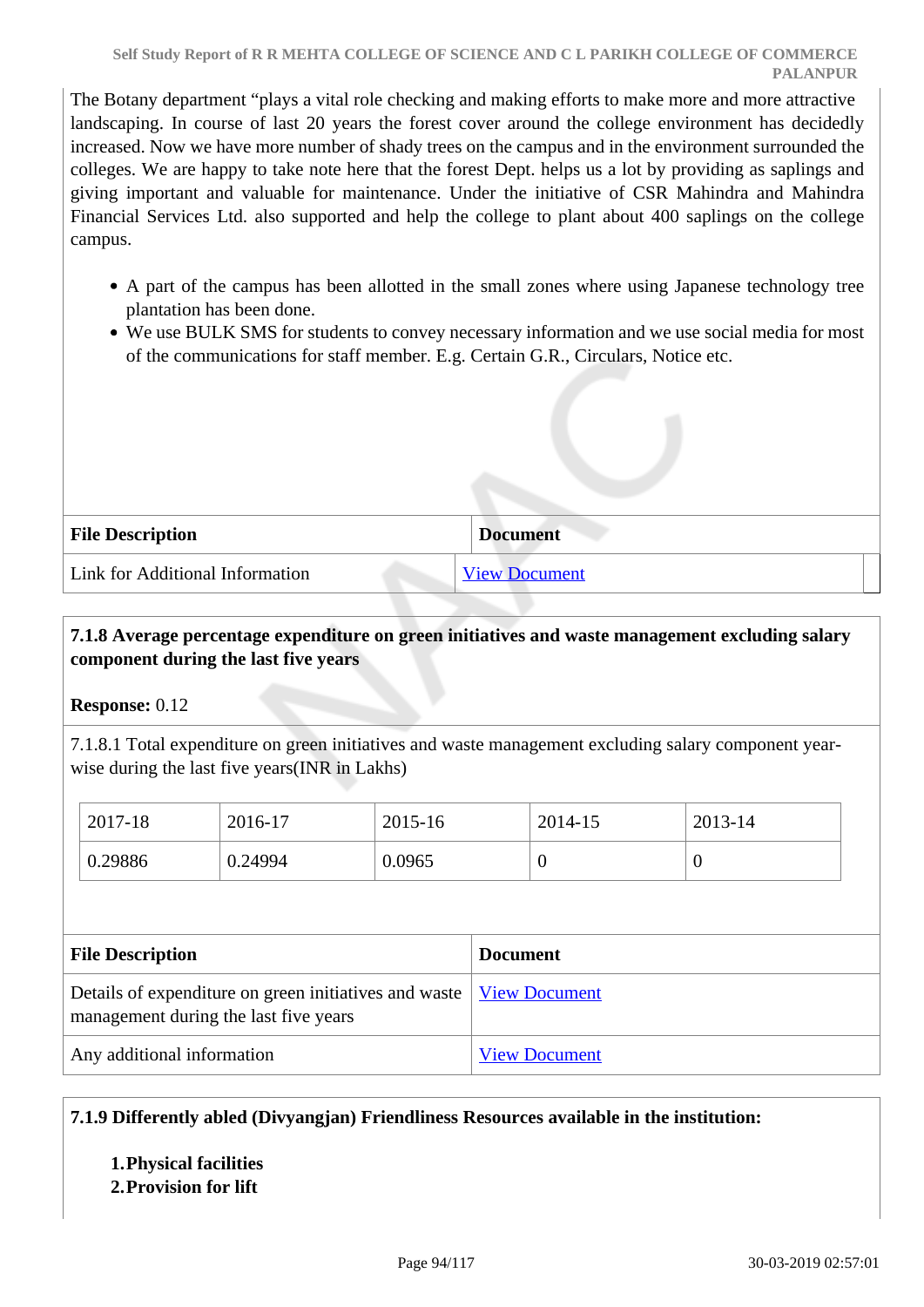- **4.Braille Software/facilities**
- **5.Rest Rooms**
- **6.Scribes for examination**
- **7.Special skill development for differently abled students**
- **8.Any other similar facility (Specify)**
- **A. 7 and more of the above**
- **B. At least 6 of the above**
- **C. At least 4 of the above**
- **D. At least 2 of the above**

## **Response:** D. At least 2 of the above

| <b>File Description</b>                                   | <b>Document</b>      |  |
|-----------------------------------------------------------|----------------------|--|
| Resources available in the institution for<br>Divyangjan  | <b>View Document</b> |  |
| link to photos and videos of facilities for<br>Divyangjan | <b>View Document</b> |  |

## **7.1.10 Number of Specific initiatives to address locational advantages and disadvantages during the last five years**

## **Response:** 25

7.1.10.1 Number of specific initiatives to address locational advantages and disadvantages year-wise during the last five years

| $ 2017-18 $<br>2016-17<br>2015-16<br>2014-15 | $ 2013-14 $ |
|----------------------------------------------|-------------|
| $\circ$<br>┍<br>O<br>O                       | ت           |

| <b>File Description</b>                                                              | <b>Document</b>      |
|--------------------------------------------------------------------------------------|----------------------|
| Number of Specific initiatives to address locational<br>advantages and disadvantages | <b>View Document</b> |
| Any additional information                                                           | <b>View Document</b> |

## **7.1.11 Number of initiatives taken to engage with and contribute to local community during the last five years (Not addressed elsewhere)**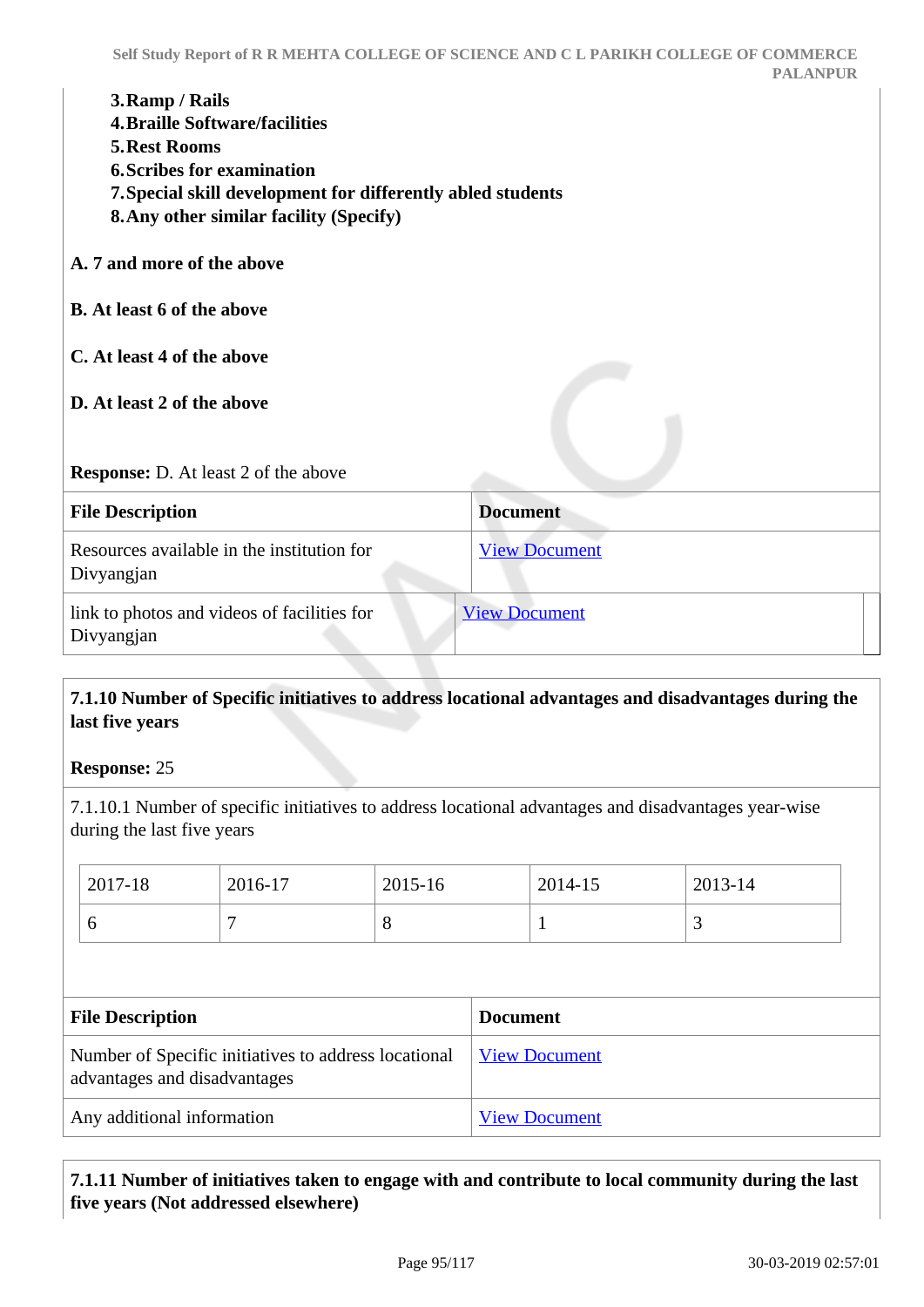## **Response:** 20

7.1.11.1 Number of initiatives taken to engage with and contribute to local community year-wise during the last five years

| 2017-18                 | 2016-17 | 2015-16        |                 | 2014-15              | 2013-14        |  |
|-------------------------|---------|----------------|-----------------|----------------------|----------------|--|
| $\overline{4}$          | C       | $\overline{4}$ |                 | 3                    | $\overline{4}$ |  |
|                         |         |                |                 |                      |                |  |
|                         |         |                |                 |                      |                |  |
| <b>File Description</b> |         |                | <b>Document</b> |                      |                |  |
| Report of the event     |         |                |                 | <b>View Document</b> |                |  |

## **7.1.12**

## **Code of conduct handbook exists for students, teachers, governing body, administration including Vice Chancellor / Director / Principal /Officials and support staff**

| <b>Response:</b> No |  |
|---------------------|--|
|---------------------|--|

| <b>File Description</b>                                                                                                           | <b>Document</b>      |
|-----------------------------------------------------------------------------------------------------------------------------------|----------------------|
| URL to Handbook on code of conduct for<br>students and teachers, manuals and brochures on<br>human values and professional ethics | <b>View Document</b> |

| 7.1.13 Display of core values in the institution and on its website |                      |
|---------------------------------------------------------------------|----------------------|
| <b>Response:</b> No                                                 |                      |
| <b>File Description</b>                                             | <b>Document</b>      |
| Provide URL of website that displays core values                    | <b>View Document</b> |

## **7.1.14 The institution plans and organizes appropriate activities to increase consciousness about national identities and symbols; Fundamental Duties and Rights of Indian citizens and other constitutional obligations**

**Response:** Yes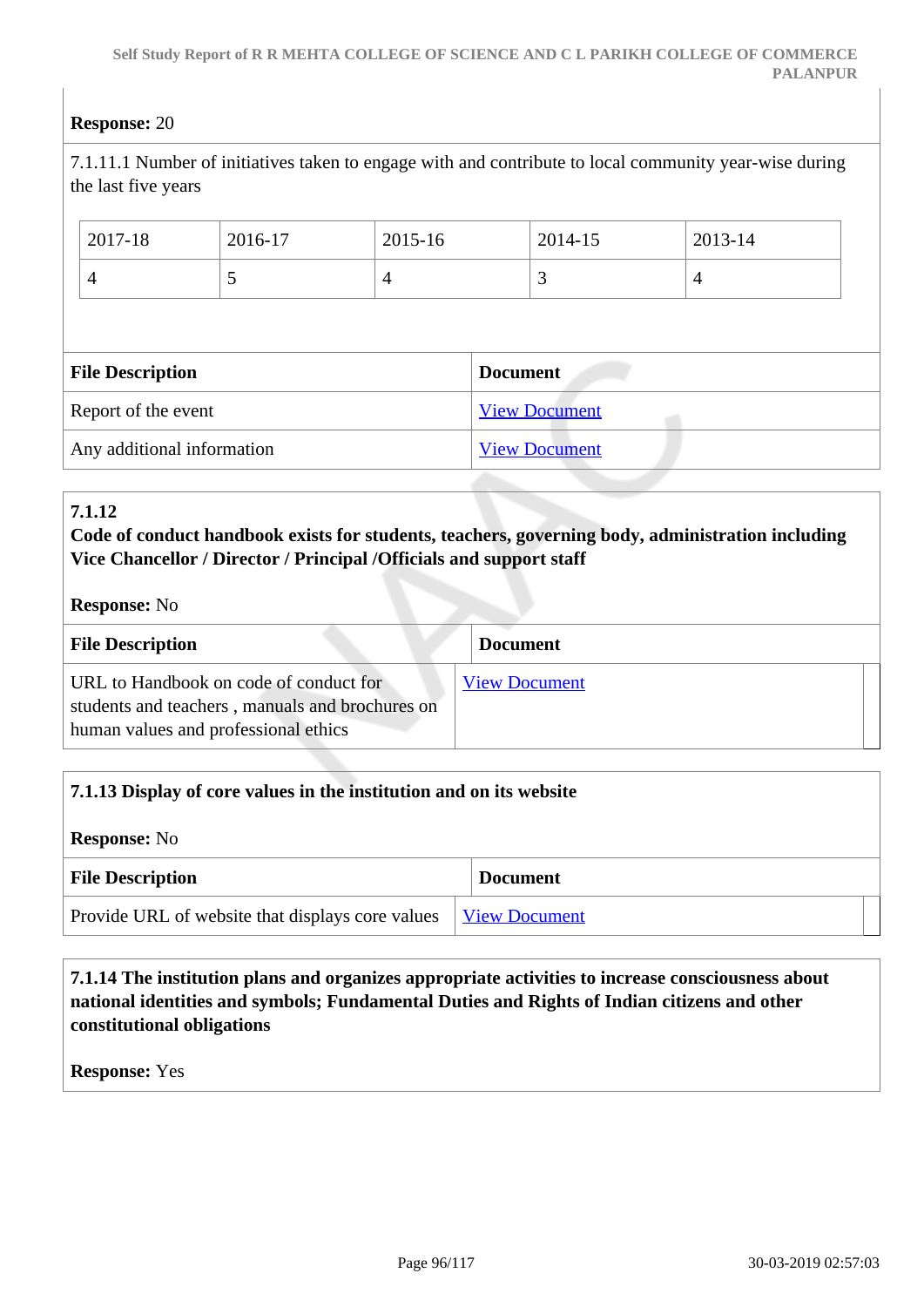| <b>File Description</b>                                                                            | <b>Document</b>      |
|----------------------------------------------------------------------------------------------------|----------------------|
| Details of activities organized to increase<br>consciousness about national identities and symbols | <b>View Document</b> |
| Any additional information                                                                         | <b>View Document</b> |

## **7.1.15 The institution offers a course on Human Values and professional ethics**

**Response:** No

 **7.1.16 The institution functioning is as per professional code of prescribed / suggested by statutory bodies / regulatory authorities for different professions**

**Response:** Yes

| <b>File Description</b>                                                                        | <b>Document</b>      |
|------------------------------------------------------------------------------------------------|----------------------|
| Provide URL of supporting documents to prove<br>institution functions as per professional code | <b>View Document</b> |

 **7.1.17 Number of activities conducted for promotion of universal values (Truth, Righteous conduct, Love, Non-Violence and peace); national values, human values, national integration, communal harmony and social cohesion as well as for observance of fundamental duties during the last five years**

#### **Response:** 17

7.1.17.1 Number of activities conducted for promotion of universal values (Truth, Righteous conduct, Love, Non-Violence and peace); national values, human values, national integration, communal harmony and social cohesion as well as for observance of fundamental duties year-wise during the last five years

| 2017-18                                                           | 2016-17 | 2015-16              |                 | 2014-15 | 2013-14        |
|-------------------------------------------------------------------|---------|----------------------|-----------------|---------|----------------|
| 3                                                                 | 6       | $\overline{4}$       |                 | 2       | $\overline{2}$ |
|                                                                   |         |                      |                 |         |                |
| <b>File Description</b>                                           |         |                      | <b>Document</b> |         |                |
| List of activities conducted for promotion of<br>universal values |         | <b>View Document</b> |                 |         |                |
|                                                                   |         |                      |                 |         |                |

 **7.1.18 Institution organizes national festivals and birth / death anniversaries of the great Indian personalities**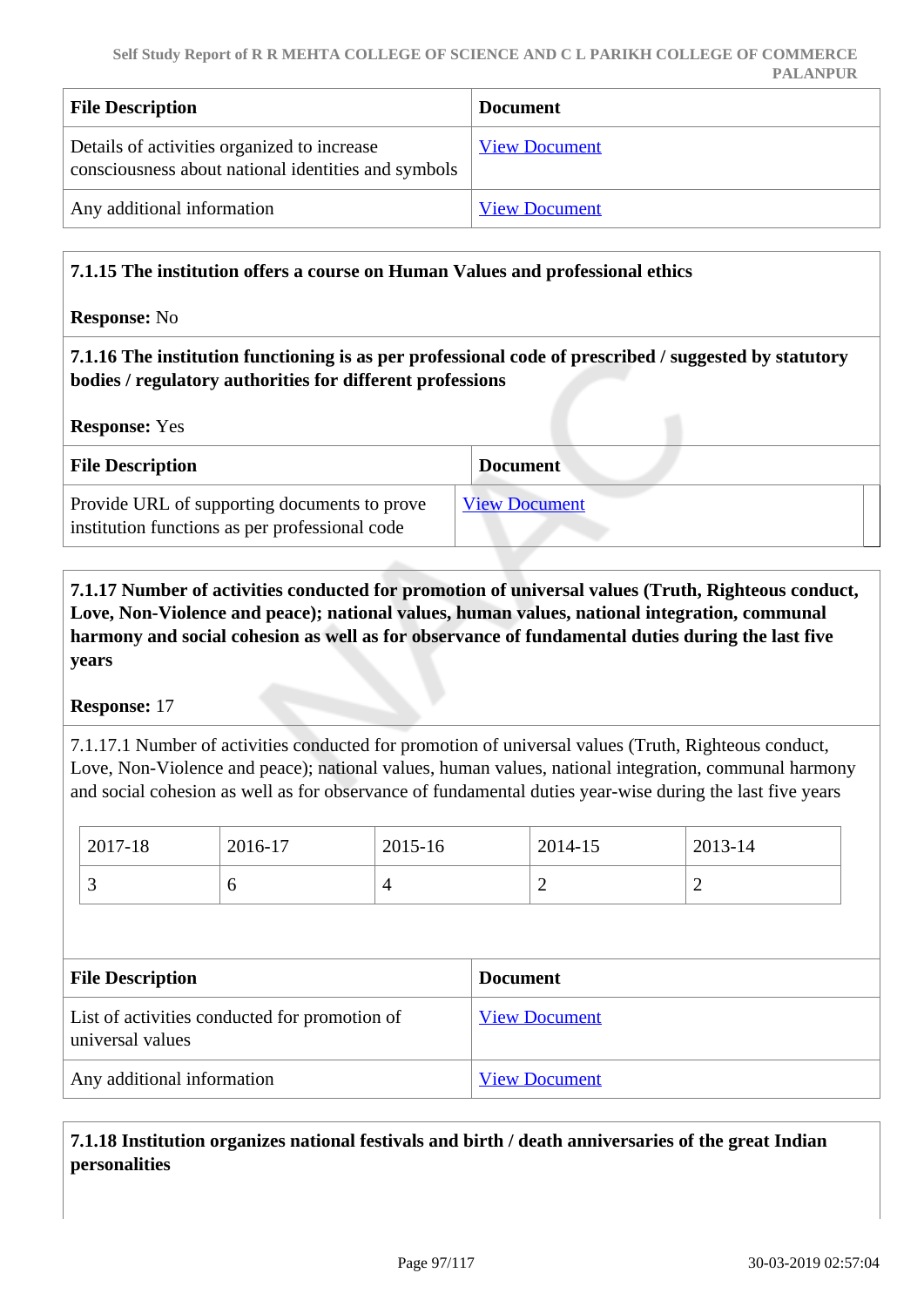## **Response:**

#### **The college celebrates the following: Regular/ Occasional:-**

| National Bird Day                | 5th January                | $ $ Occ     |
|----------------------------------|----------------------------|-------------|
| National youth Day               | 12th January               | Reg         |
| Makar Sankranti - Kite Festival  | 14th January               | Reg         |
| Republic Day                     | 26th January               | Reg         |
| Martyr Day                       | 30th January               | Reg         |
| Mahatma Gandhi Death anniversary |                            |             |
| World wet land Day               | 2nd February               | Occl        |
| National Science Day             | 28th February              | Reg         |
| National Safety Day              | 4th March                  | Occ         |
| National safety week             | 4th March to 10th March    | Occl        |
| International Women rights Day   | 8th March                  | Reg         |
| World forest Day                 | 21st March                 | Occ         |
| Space and Universe Day           | 12th April                 | Occl        |
| <b>Astronomy Day</b>             | 24th April                 | Reg         |
| Van Mahotsav Week                | 1st July to 7th July       | Occ         |
| Hiroshima Day                    | 6th August                 | Occ         |
| Vikram Sarabhai Birth Day        | 12th August                | Occl        |
| Independence Day                 | 15th August                | Reg         |
| Teachers Day                     | 5th September              | Reg         |
| International Ozone Day          | 16th September             | Occ         |
| National Service Scheme Day      | 24th September             | Reg         |
| Gandhi Jayanti                   | 2nd October                | $ $ Occ $ $ |
| Wildlife week                    | 2nd October to 8th October | Occl        |
| NCC Day                          | 18th November              | Reg         |
| <b>World Aids Day</b>            | 1st December               | Reg         |
| Martyr Day (Surgical Strike)     | 30th September 2016        | Occl        |

 One of the core values of the college is to respect human values. As "Education for knowledge, science and Re-find Culture" and college means pariwar or joint family. The founder secretary and founder principal emphasized this aspect in education, among staff and students of the college. Both personalities called teachers as Gurudev. The term means teachers who not only teach human values but also practice them in their action.

## **The Cultural Committee:**

 The college has the cultural committee. It is headed by the teaching faculty. The prime purpose of this committee is to publish the list of dates of birth/ death anniversary i.e. Jayanti and Punyatithi respectively of the national and local Indian personalities.

 We have science circle also. This circle organizes activities / programmes pertaining to science. We have made a list of various celebrations which take place in the college celebrations. The following the examples are for detail information.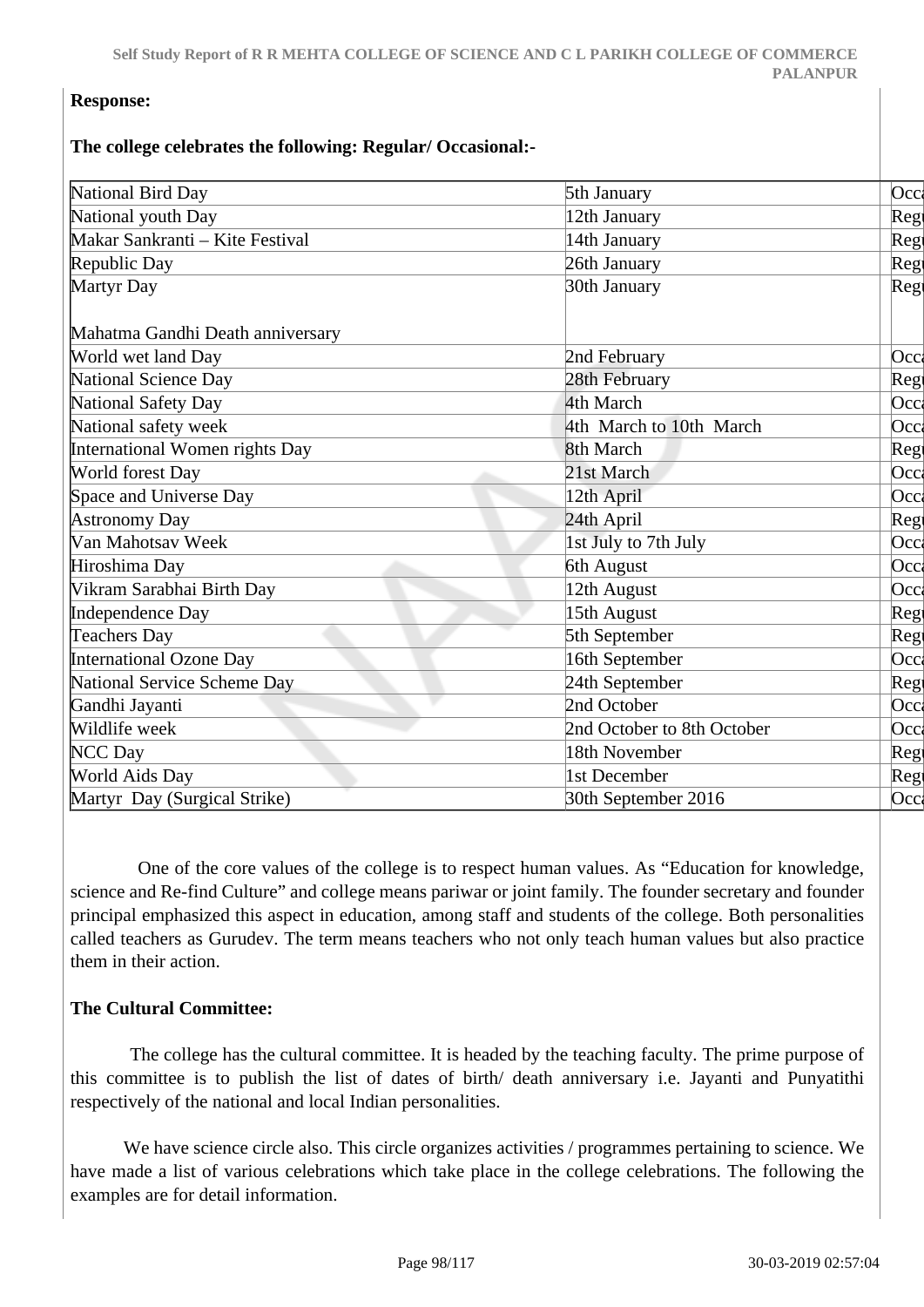**Celebration of the birth anniversary of Swami Vivekanand:** Shri Swami Vivekanand is an ideal personality, Inspiration for youth. College celebrates every year 12th January birth anniversary of Swami Vivekanand as a 'National Youth Day' various programmes and activities emphasising the significance of human values are organized with the participation of the students. This activity has been organised under NSS programmes / activities such as.

To start with the Pujan Vidhi. Brief introduction of National Youth Day chintan shibir speeches on Vivekanand life and work etc.

## **National Science Day:**

Aims: Development of scientific temperament in students. To create awareness about sir C.V.Raman life and work.

**Raman Effect:** Raman Effect which started off as a simple observation of scattering of light by an object has found immense applications over the entire cross-section of the industrial sector. On the occasion of the National Science Day on 28th February, celebrated to commemorate the discovery of the Raman Effect by sir C.V.Raman on this day in 1928.

**Programme:** Importance of this day expert's lecture poster presentation competition.

 **7.1.19 The institution maintains complete transparency in its financial, academic, administrative and auxiliary functions**

## **Response:**

All the financial, academic administrative and auxiliary processes in the college are undertaken in a manner that permits rigorous scrutiny from any branch of the society.

 Admission process is strictly on the basis of merit in accordance with the govt. reservation policies. Online admission process is in PG courses.

 According to university guideline for admission in Sem. - I, there is a provision for management quota. In said courses B.Sc. Sem.-I & M.Com. Sem.-I management has decided not to use management quota. So, all the admission in the said semester is strictly on merits only.

Dress code was applied for students from the year 2012-13.

 Results of the examinations are regularly posted on the college notice board. In internal examination if students are not satisfied with his /her results, proper procedure is followed to satisfy student queries.

In the financial side also we maintain complete transparency in all transactions such as students' staff and parents.

Any payment if more than Rs.100/- is made by cheque only.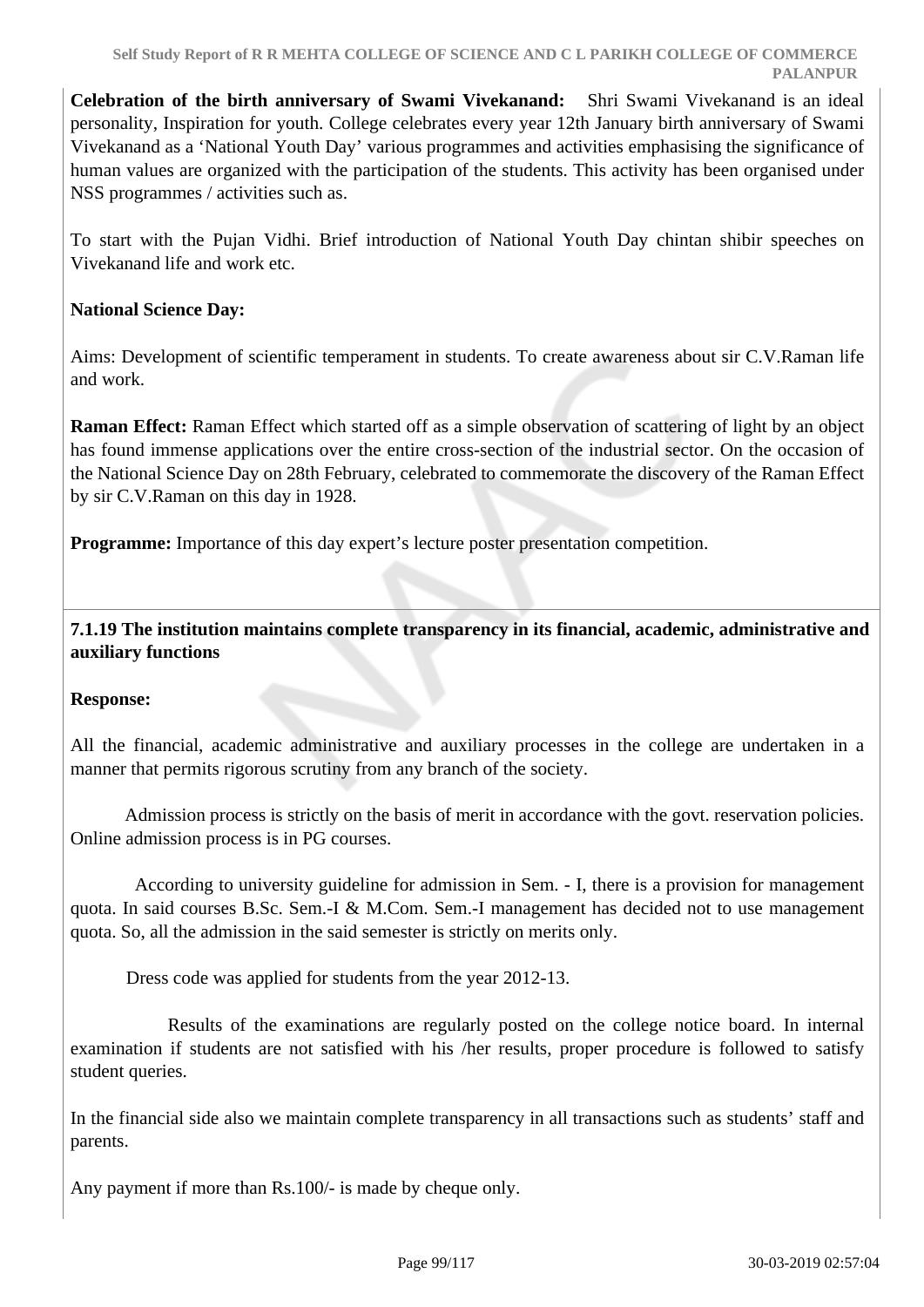In the academic sector the teachers monitor the students' progress and performance by a number of evaluative methods such as classroom interaction assignment project, seminars and class tests etc. The process of internal assessment is very transparent. Every activity in college performed by academic administrative and support services units is under continuous surveillance by IQAC and the college head to maintain transparency in its functioning.

## **7.2 Best Practices**

**7.2.1 Describe at least two institutional best practices (as per NAAC Format)**

**Response:** 

**Best Practice: 1.**

## **1. Title of the Practice**

**Mahindra Finance Scholarship to Underprivileged Meritorious Under-Graduate and Post- Graduate Students**

(under the auspices of the Corporates Social Responsibilities (CSR)a sustainable long term program initiation)

## **2. Objectives of the practice**

The trust identify underprivileged but meritorious students and has been awarding scholarship to the Under graduate and Post Graduate college students since 2015.

To identify students who may be in need of financial support and may be academically bright and of high academic caliber.

The practice also has to procure means to support woman empowerment and woman safety and security. Green campus – tree plantation program. The college aims at turning the campus lush green and develop more forest cover to protect and conserve ecology.

## **3. The Context**

The college found such opportunities in the Mahindra Housing finance LTD. in October 2015. The company gave a Mahindra Excelo a mini luxury bus (25-seater bus) on March 31, 2017 in collaboration with Mahindra & Mahindra team.

The bus was gifted to the college to contribute towards the college's steps towards woman empowerment and woman safety & security.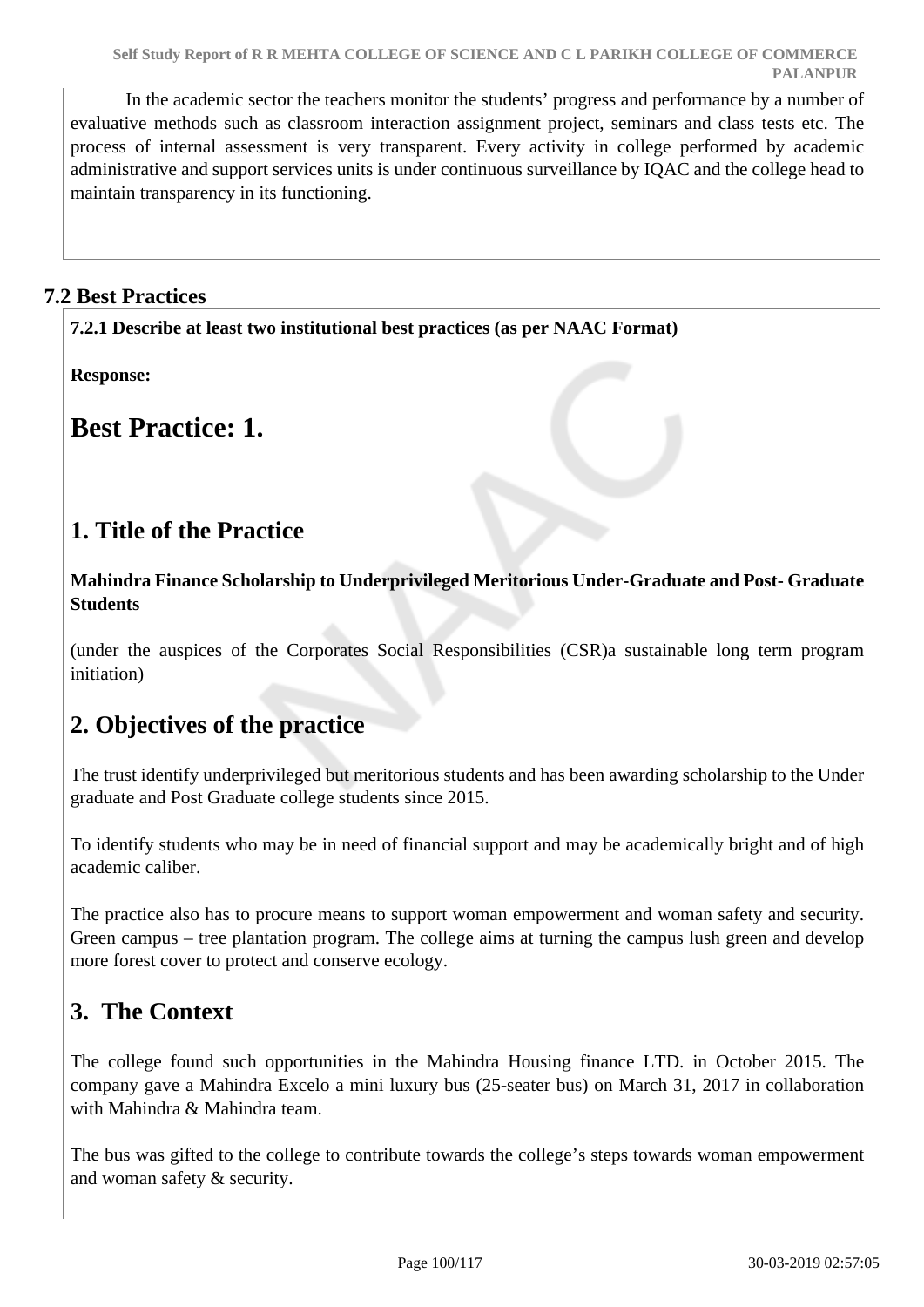The college also approached Mahindra Home Finance who accepted the proposal of creating placement opportunity.

The college also put up proposal to the Mahindra Finance for Scholarship announced to the student community that any student whose family annual income is less than 2 lac and the students whose average of academic achievement is 60 % or more in the overall score in their 1st and the 2nd year of the graduation, he / she is eligible to receive scholarship. The project started and every eligible UG student was given Rs. 10000.

## **4. The Practice**

Now in the last 4 years we have been able to come in contact with corporate body which has come to support us in endeavor to impart higher education.

K C Mahindra Education Trust, Mumbai has been giving scholarship to the meritorious students who have maintained their academic achievements of 60% or more and whose family annual income was less than Rs. 200000.

## **2015-16 :**

05/12/2015: This was a day when 80 students were awarded Rs. 10000 each as scholarship. This scholarship was given by K C Mahindra Education Trust as a part of their program under the corporate social responsibility to help the students coming from backward areas.

## 1.

12/01/2017: A program was organized during which 173 Science and Commerce students of Sem-5 of the college were considered eligible, was Rs. 10000 for each graduate and Rs.25000 for Post Graduate Student. The total amount of scholarship came to Rs. 18,80,000 (Rupees Eighteen lac and eighty thousand only). They studied and finalized a list of 173 from which 10 were PG students and 163 were UG students.

1.

15/03/2018 The day on which scholarship was distributed. Mahindra Finance Interviewed 175 students out of which 104 were eligible who received the scholarship of Rs. 10000 each. Here also 41 were gents and 63 girls who received the individual scholarship.

Thus it is worth recording that for the last three years beginning with the year 2015-16 to date totally 428 students have been given scholarship. The total amount paid is Rs. 44,30,000 (forty four lac and thirty thousand only)

## **Other Contribution:**

Mahindra & Mahindra provided us with 450 saplings which were planted in the campus.

## **Woman empowerment and woman safety and securities :**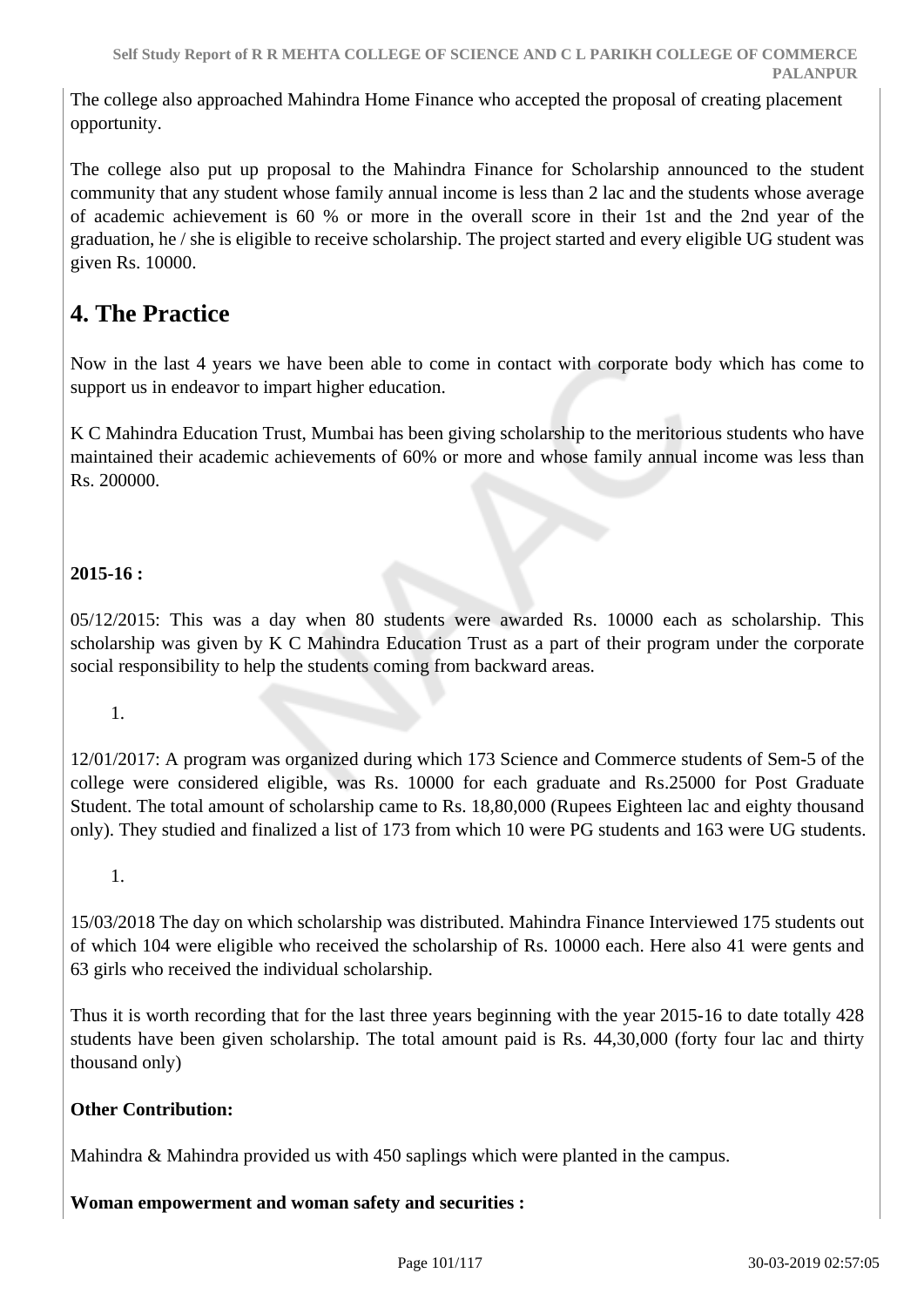Mahindra Home finances provided the College with a mini luxury bus (Mahindra Siksha Vahan for Girls).

## **Placement Opportunity:**

In the year 2017-18 Mahindra Home Finances shortlisted 15 students who are employed in the Mahindra Home Finances branch.

North Gujarat is the backward area majority of the population is far away from the college education.

**Limitations:** It is observed that students coming from distant rural areas find it hard to cope up with college atmosphere. Even in academic standards they have inferiority complex which might keep them back from feeling equal with the urban students of the college.

## **5. Evidence of Success**

Mahindra Financial Service LTD has been giving scholarships to the TG & PG students since 2015. Totally 428 students have been given scholarship and the total amount disbursed is Rs. 44,30,000/-

**Quotations from the booklet randomly selected that the scholarships really help to the financially disadvantaged students** 

**Feedback: Booklet P. 24 Darshanaben Patel she writes:** Students " with such a scholarship a young a person will help India become educated

**Booklet P. 25 : Vina Tank :** Mahindra Finance Scholarship is best step for encouraging the students with poor economic condition.

The booklet contains some more feedback from the students but we have not coted them here. The booklet is attached as evidence.

The feedback speaks for itself that the scholarship and other support services by the Mahindra Finances to our college are very beneficial and we see the results that the students had received the right incentive to go ahead with their studies and to contribute towards the progress of the college which intern may be a contribution to the national education.

## **6. Problems Encountered: Resources required to implement the practice**

The main problem is distance of the college from the student home place. Transportation is also obstacle.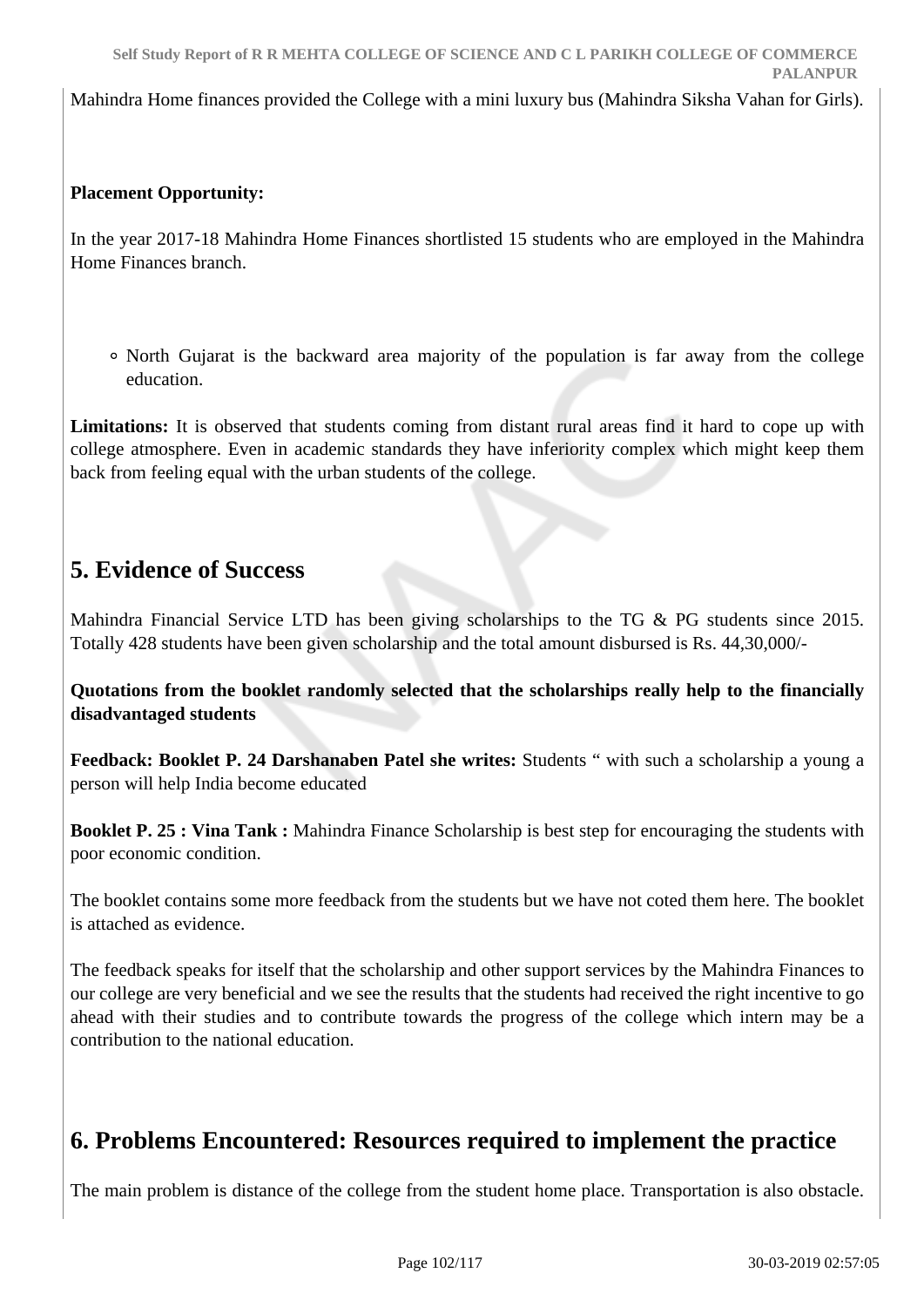ST services are there but they are limited in numbers. The private services may not be regular and safe. All this finally create a problems to the learner to reach the college daily on time. When the students are sought for certain information in connection with scholarship or placement or for any other important matter they may not be found. The girls students may have many other problems regarding there adjustment in their family at home. Some of the female students may be having infancy and may some other pressure against college education. As has been pointed out at above, transportation and communication are hindrances in higher education. As number of students rises and their academic standard goes up many more UG & PG students will be eligible for receiving scholarship.

**Resources required:** we may then hope that more agencies may come to help us in our campaign of imparting higher education.

# **Best Practice: 2.**

## **1. Title of the Practice**

**Nature Club** 

# **2. Objective of the Practice**

To create awareness about conservation of wildlife and natural resources among the students.

To put maximum focus on the endangered and migratory species of birds like vultures and to study their population and sighting their habitats.

To inspire students to go hiking, mountaineering, tracking and general traversing which can create selfconfidence and innovative nature when left to them in the nature.

To find enthusiastic young students who would be interested in wildlife and nature study.

Students do research in the field of wildlife and environmental science.

## **3. The context**

**W**e have Jessore wildlife sanctuary and Balaram Ambaji wildlife sanctuary. The area of the local forest has the history of unimaginable diversity.

We have Nature Club in the college. Our college was accredited in second cycle and was graded "A" – 2013-14. We were inspired to make our nature club more active and alive to nature.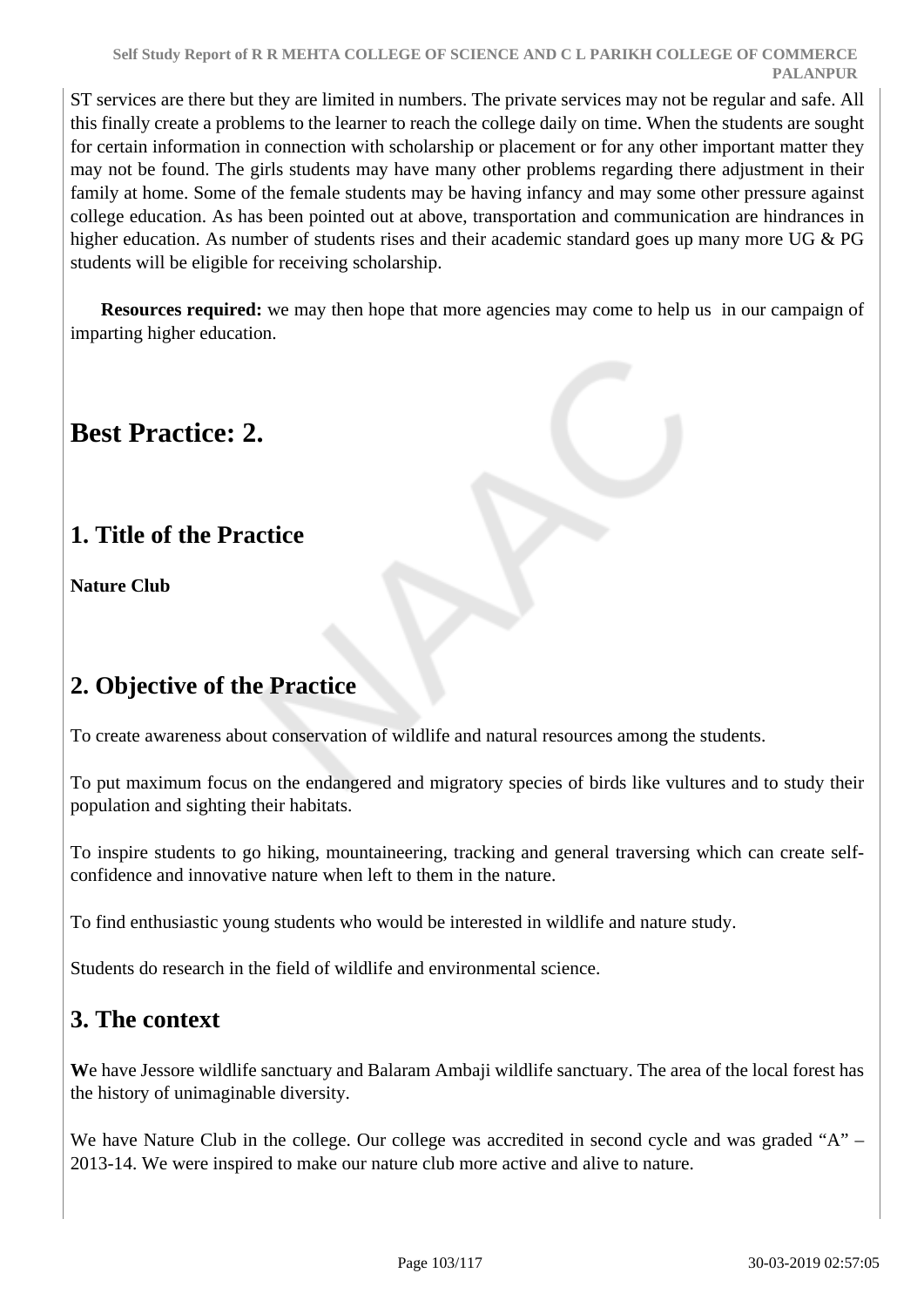Under the auspices of the nature club the students go for visits and have also camps for observation of the nature and life of biodiversity. The students who join such camps they have interest and they go taking photographs of the wildlife.

They also study endangered species of birds and animals. They also study about herbal medicines and forest products.

We aim at creating healthy and responsible citizens with this background of Nature Club and its activities concerning the biodiversity.

# **4. The Practice**

In the face of the increasing global human population and with special reference to the hygienic and urbanization aspects of the world human society, the ecology and the biodiversity are facing challenges. In order to create awareness about ecological problems which come to the students during their study time and also help research students to actively take part in the subjects, we have the Nature Club to undertake various activities related to the ecology and biodiversity.

Taking the changing ecology into consideration most of the universities have begun to offer subjects related to ecology for example Environmental Science, Wildlife and its conservation etc.

Under the auspices of the Nature Club we organize field visits, Bird watching programs and nature education camp periodically.

## **Camps:**

We participated in three camps at different dates during the last four years. The students did tracking, traversing, identifying various plants and birds and wildlife.

## **Field visits:**

Four field visits covered wetlands, wildlife sanctuary and Indroda Nature Park, Gandhinagar for bird watching. These students made special study of local and migratory birds, focusing them endangered bird species.

## **Census of Endangered Bird Species:**

Two programmes of Egyptian vultures and One programme of Sarus crane.

## **Day Celebrations:**

World biodiversity Day and World Wetlands Day. Lectures by professors and students.

## **Seminars and Workshops:**

Organized by the college and outside and the students participated.

## **Plantation Programmes:**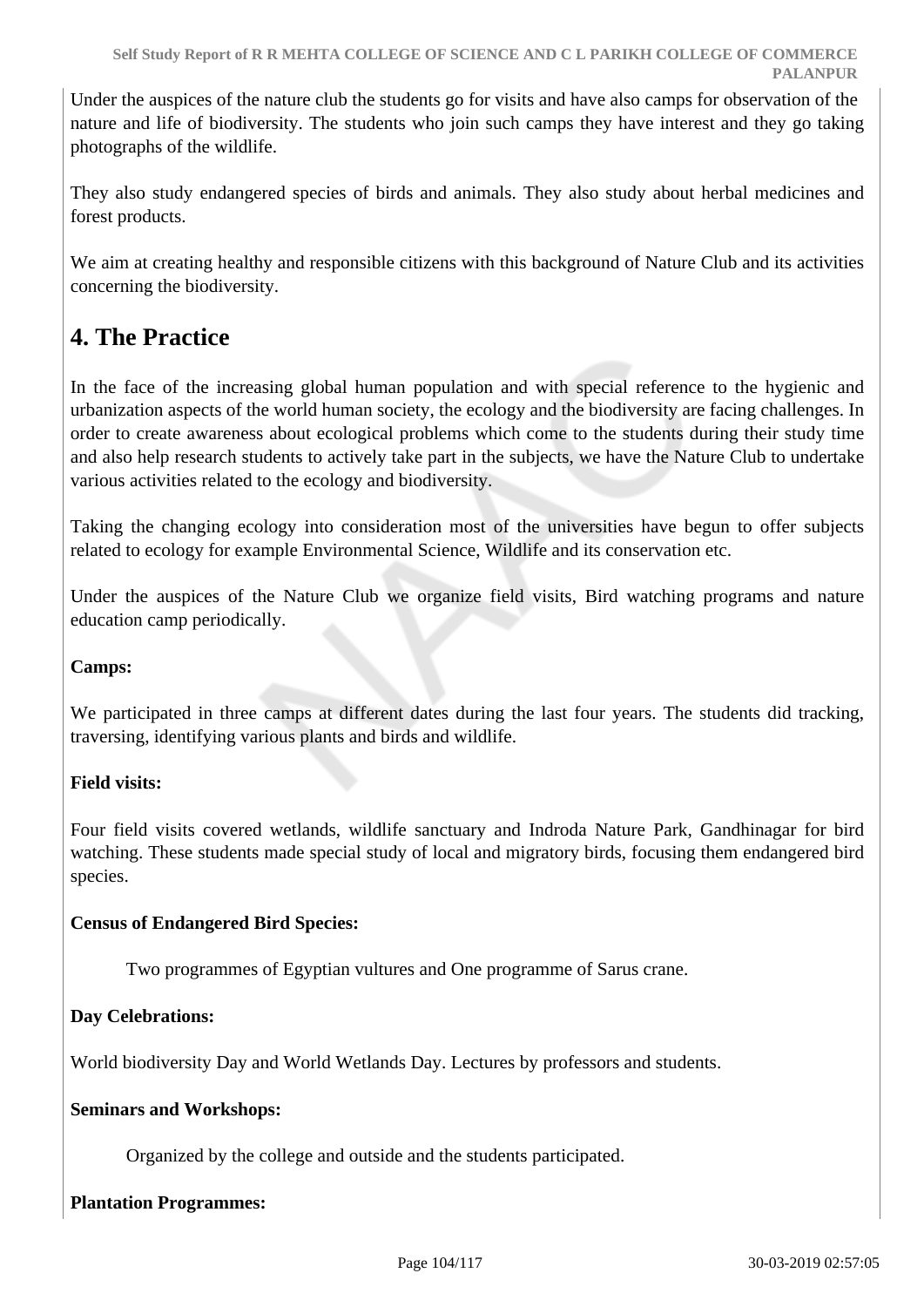Our students participate in these programmes.

# **5. Evidence of Success**

So far only some research study has been undertaken by nature lover scholars.

Acknowledging the activities of the "Nature Club", the Forest Department of the state government and a few NGOs has invited our faculty members from zoology and botany department in various seminars and workshops. Some students opted for Botany, Zoology and due to that they found placement in forest and environment department.

We give support to the forest department for workshop, seminar, photo exhibition etc.

The forest department arranges seminar on ecology, wildlife related subject in the college.

We helped NGO to update the check list of birds of North Gujarat.

Students and members of Nature Club have developed awareness and have begun to participate in the Nature Club activities.

## **6. Problem Encountered and Resource Requeried**

Due to urbanization big trees are cut down so birds and animals find roosting, resting and nesting difficult.

The bird species Macqueen's Bustard in the arid desert zone of Banaskantha might also be extinct.

Due to irregularity of rains and increasing desert might put biodiversity in more danger.

Pesticides used in agriculture also cause danger to biodiversity.

The thorny hedges have replaced barbed wires. So animals like snakes, rats and rodents etc. are losing their habitats.

Due to fishing activity, the biodiversity has many problems.

## **Resources Required:**

Latest DSLR camera for photography and videography is required.

Night vision camera is also our need.

More numbers of Binoculars will also help the club.

Spotting scope is also very helpful and we need it for bird watching.

Portable voice recorder is also needed for recording birds and animals voice.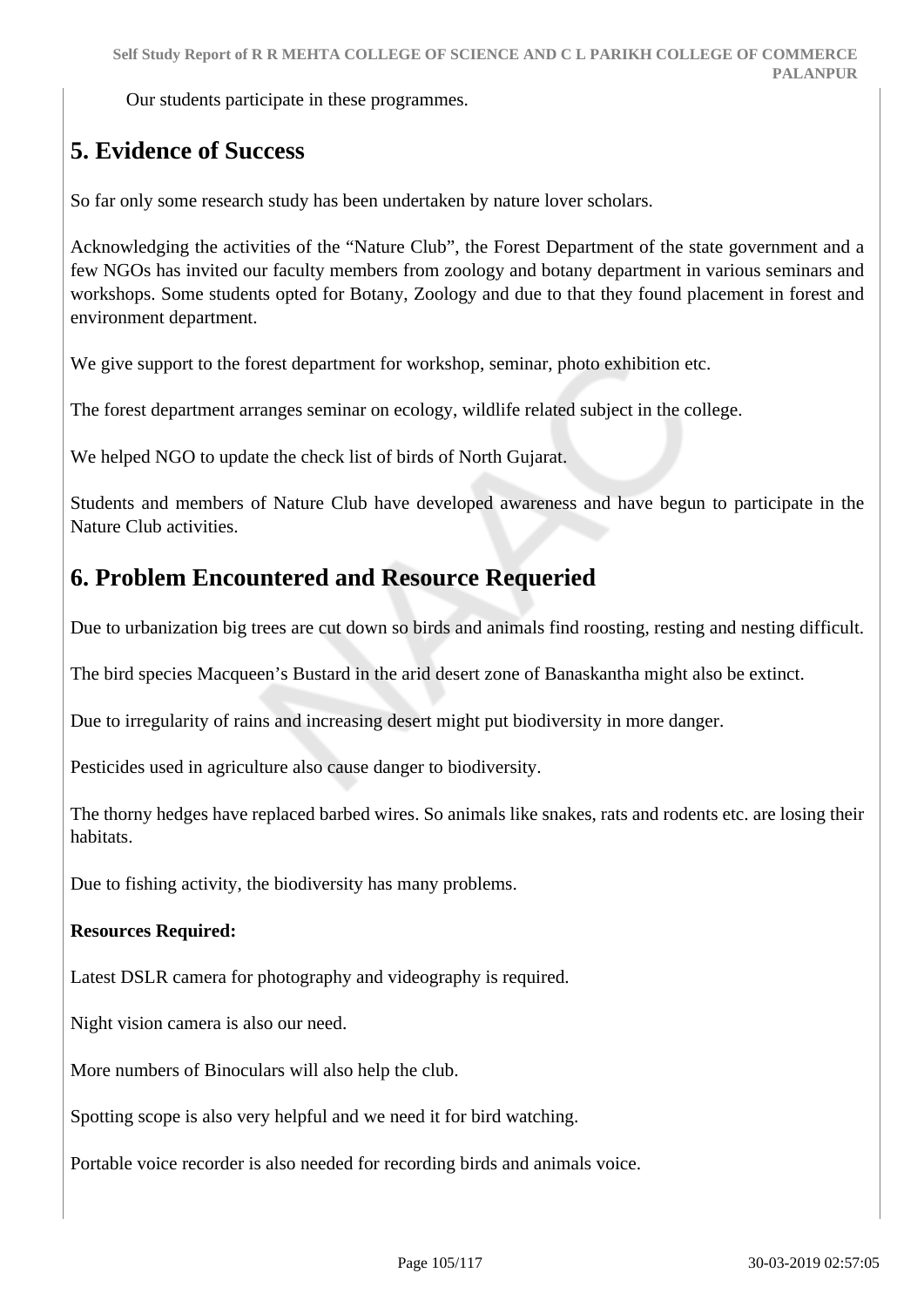Financial support for field visit is also necessary.

| <b>File Description</b>         | <b>Document</b>      |  |
|---------------------------------|----------------------|--|
| Link for Additional Information | <b>View Document</b> |  |

## **7.3 Institutional Distinctiveness**

 **7.3.1 Describe/Explain the performance of the institution in one area distinctive to its vision, priority and thrust**

**Response:** 

R.R.Mehta College of Science and C.L.Parikh College of Commerce, Palanpur affiliated to H.N.G. University, Patan was established in the year 1965 Science College 1965, Commerce college 1979 with the vision.

Promotion of education and its development in Banaskantha District Kelavani Mandal.

To grant help and aid to students of the Banaskantha District in their studies, our institute emphasized on beginning scholarship scheme for the meritorious students of the college as well as other parents colleges.

Aims/ Objective:

 The trust positively wants that every young man and woman when pass out of the college must have a solid background of character along with right knowledge and right vision. This will make the person an ideal and responsible citizen who would certainly play very important role in the progress and advancement of reconstruction of India. This means there must be genuine search for young boys and girls who deserve financial supports and who are otherwise with very high merit. Such young people should be given prizes and scholarship should be encouraged to go farther. Keeping this in mind the trust has kept in focus those personalities of that and of the District who lived with lofty ideals and practiced those ideal in their own life. The trust has started scholarships in the name of these great men and women of the town and district.

| Sr. No. | Name of the scholarship (Donor)            | Name of the college (Beneficiaries)                      |  |
|---------|--------------------------------------------|----------------------------------------------------------|--|
|         |                                            |                                                          |  |
| 01      | Late. Shri Surajmal Lallubhai Zaveri Trust | The first rank in the F.Y., S.Y., T.Y-B.A., B.Com., B.S. |  |
|         | Scholarship                                | (Total 06)                                               |  |
|         |                                            |                                                          |  |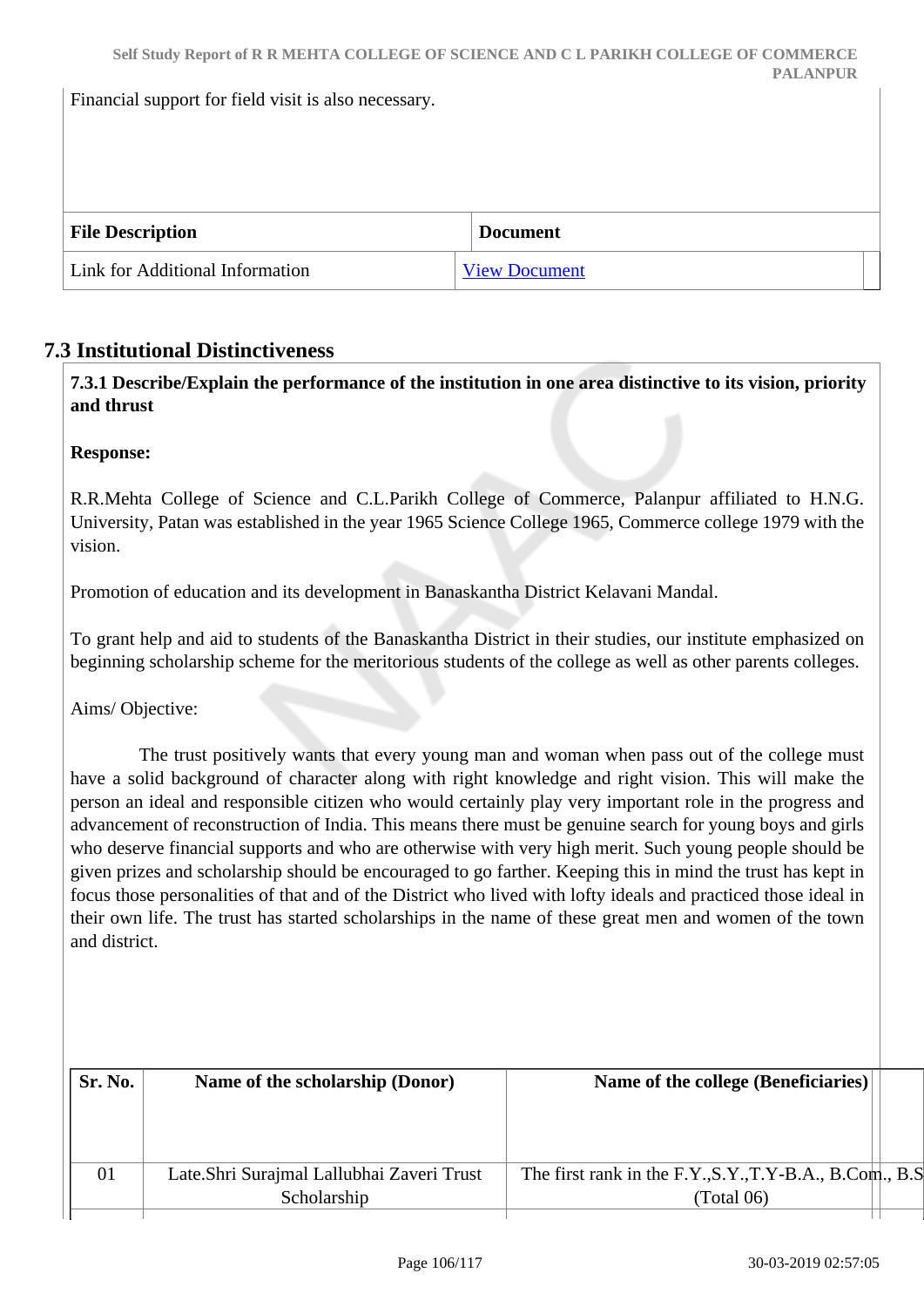| 02 | Shri Champaklal Harishanker Dave Paritoshik    | The first rank in the T.Y.B.Sc. Uni. Examination.                       |  |
|----|------------------------------------------------|-------------------------------------------------------------------------|--|
| 03 | Late. Matushri Shantaben Shankarlal Joshi Gold | The first rank in the T.Y.B.Sc. Uni. Examination.                       |  |
|    | Plated Medal.                                  |                                                                         |  |
| 04 | Late. Shri Narsinhbhai Becharbhai Patel        | Sarvatobhadra (The best) in Arts-Science and Comme                      |  |
|    | Paritoshik Sarvtobhadra Student Purskar        | faculty.                                                                |  |
|    |                                                |                                                                         |  |
|    |                                                |                                                                         |  |
|    |                                                |                                                                         |  |
|    |                                                |                                                                         |  |
| 05 | Late Ku. Sanuben Zaverbhai Shukla Sarvottam    | The best girl from among all the colleges ot the $\ddot{\text{G}}$ .D.M |  |
|    | Girl Student Purskar.                          | Vidyasankul.                                                            |  |
| 06 | Late. Shri Vishwanath D. Hathi Sarvottam       | The first boy/girl student in M.Sc. Chemistry.                          |  |
|    | Chhatr Purskar.                                |                                                                         |  |
| 07 | Late. Shri Lalubhai K. Madhu Sarvottam Chhatr  | The first rank boy/girl in B.Com.Sem. VI Uni.                           |  |
|    | Purskar                                        | Examination.                                                            |  |
|    |                                                |                                                                         |  |

The from among the above scholarship the following are for Commerce and Science Facluty.

- 1.Late.Shri Surajmal Lallubhai Zaveri Trust Scholarship Shri Champaklal.
- 2.Shri Champaklal Harishanker Dave Paritoshik.
- 3.Late. Matushri Shantaben Shankarlal Joshi Gold Plated Medal.
- 4.Late. Shri Narsinhbhai Becharbhai Patel Paritoshik Sarvtobhadra Student Purskar.
- 5.Late Ku. Sanuben Zaverbhai Shukla Sarvottam Girl Student Purskar.
- 6.Late. Shri Vishwanath D. Hathi Sarvottam Chhatr Purskar.
- 7.Late. Shri Lalubhai K. Madhu Sarvottam Chhatr Purskar.

**Total Scholarship:** Commerce Faculty- 06, Science Faculty-06

From among the proposed Scholarships the following are for colleges.

Commerce Faculty- 05, Science Faculty-08

Over and above the scholarships mentioned. The following are additional financial supports to the students – Educational crisis scholarship supports Sejalben Shantibhai Prajapati, B.Com. Sem. IV Roll No.920 for purpose of higher education has received Rs. 5020/- as a financial assistance from Daxeshbhai Modi, Eye Hospital, Palanpur.

Vora Khyati Vipulbhai, M.Com. (External) Sem. I and II has received Rs. 13800/- as a financial assistance from Gunjawala Sheth Hakamchand Manchharam Jain Boarding and Shri Jain Vidyotejak Mandal year 2015.

Kokilaben Pradyotbhai Kothari Scholarship:

Roshniben Jitubhai Prajapati, B.Com. Sem. II has received Rs. 5000/- as a financial support from Dr.Vikrambhai Mehta, Mahendra Brother, Mumbai-2016.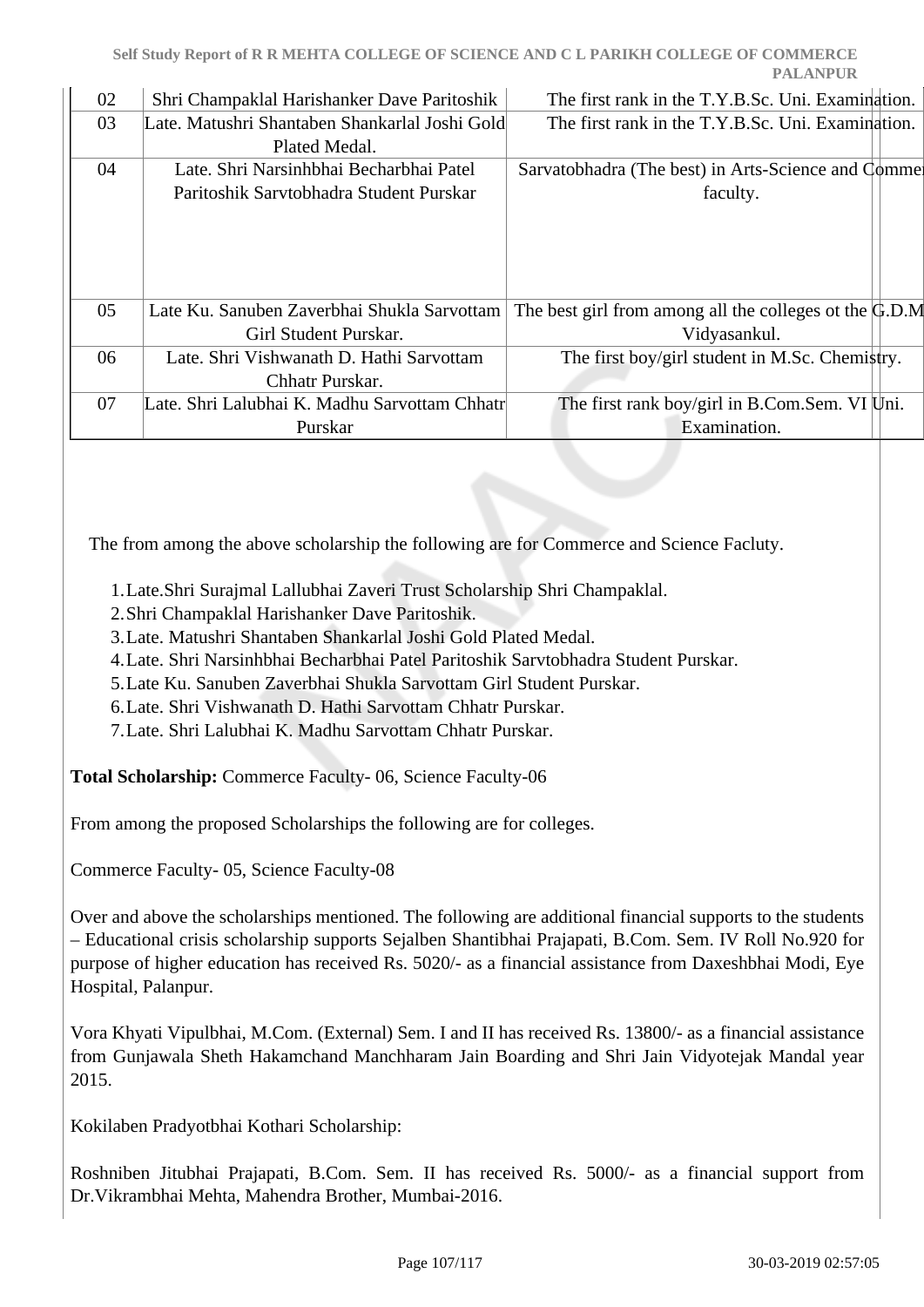Gadhavi Riddhiben M. Rs.3560/-

Modi Meet S.Rs. 3760/-

Vajir Jagdishbhai A. Rs. 3560/-

Parmar Sandip A. Rs. 3560/-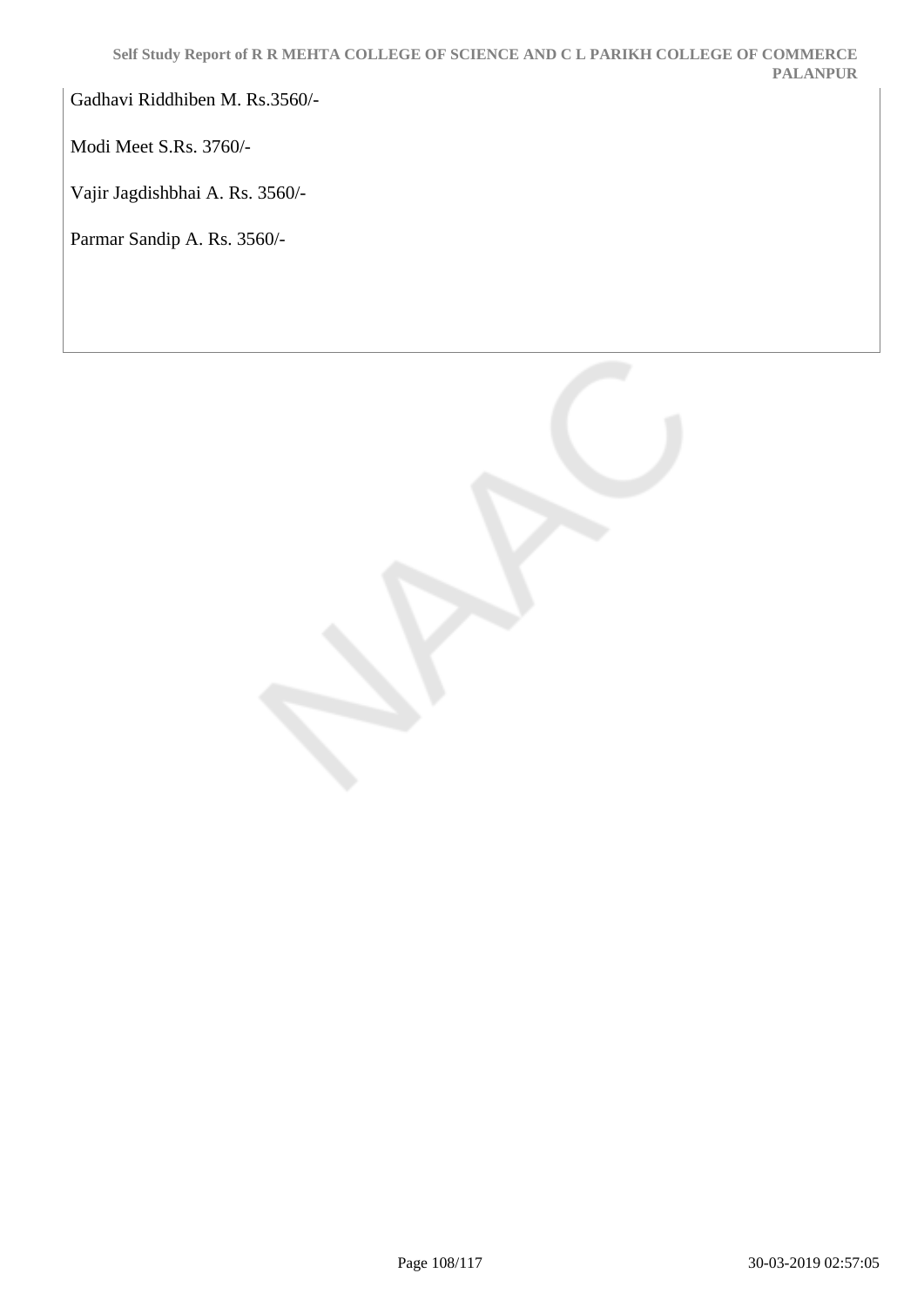# **5. CONCLUSION**

## **Additional Information :**

From 2014, every year our G.D. Modi Vidyasankul arranges marathon. Citizens and senior citizens, the students of the various schools and colleges, take part in marathon. Some of the dignitaries enthusiastically attended the Marathon and even participated in it.

Marathon is regularly conducted on various themes:

Date & Distance: 25/01/2014(3k.m, 5 k.m. & 10 k.m.)

Theme: Run for change

Date & Distance: 24/01/2015(3k.m, 5 k.m. & 10 k.m.)

Theme: Clean Palanpur Plastic Free Palanpur

Date & Distance: 28/01/2016(3k.m, 5 k.m. & 10 k.m.)

Theme: Clean Palanpur Plastic Free Palanpur

• Date & Distance: 28/01/2017(3k.m, 5 k.m. & 10 k.m.)

Theme: Cashless Transaction

Date & Distance: 27/01/2018(3k.m, 5 k.m. & 10 k.m.)

Theme: Run for Road Safety

The college aims to turn the campus lush green and develop more forest cover to protect and conserve ecology. The campus has lush green canopy of trees that helps to make the environment ecofriendly and healthy. The college undertakes planting of saplings every year and nurtures them. The plants are identified and labeled. More than 350 plants, belonging to diverse type are present on the college campus. There is an expert gardner who looks after the plants regularly and efficiently. Many citizens visit the college for their daily morning and evening walk. Students are made aware of the hazards of plastic. The college is undertaking positive efforts to go towards the plastic free. NSS unit creates awareness amongst the students. There are occasional campaigns to collect the plastic waste from the campus by NSS volunteers as well as other students also. A part of the campus has been allotted in the small zones where using Japanese technology tree plantation has been done.

### **Concluding Remarks :**

Our B.K. District is a backward area of North Gujarat, declared by the UGC as economically, educationally and socially backward area. The region is always experiencing scarcity as the rainfall is hardly 15 to 20 inches. On one side there is the Kutch desert and the boarder of Pakistan which is near Suigam, about 100 km. in the west from Palanpur. On the other side B.K. shares boarders with Rajasthan. This gives a very special feature of the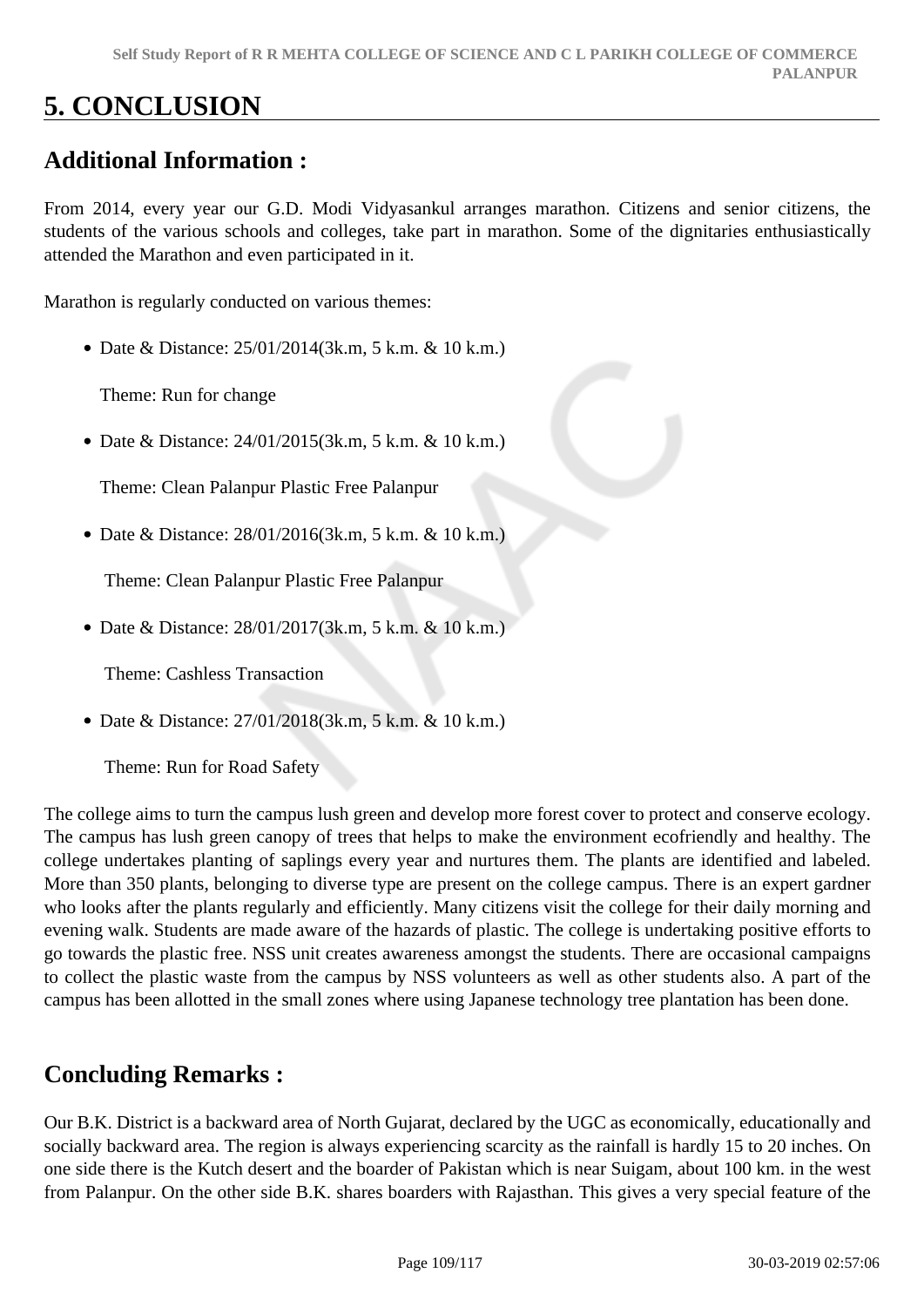social life.

 The student community consists of a mixture of various rural, tribal and other communities who live far away from Palanpur.

 Under such adverse circumstances some thoughtful and enthusiastic citizens of the District took part in Governments small saving scheme and Government of Gujarat rewarded the District by giving a prize of Rs. 3 Lacs. Some lovers of educations thought of using this money and starting an educational institution, which is the present G.D.Modi Vidyasankul. Along with this the Banaskantha District Kelavani Mandal has 6 other institutions of Higher Education.

 The college works on the principles of equity, women empowerment, equal opportunities, transparency and team spirit.

 The trust works on the principle of decentralization and provides enough experience to the stakeholders to be a part of Governance as and where it is possible. The faculty members are enthusiastic and eager to adopt new horizons of education. The campus has imposing and attractive updated infrastructure. The campus is Wi-Fi enabled and having CCTV facilities installed at specially selected key places. Considering the safety of the girl students Mahindra and Mahindra have donated a 24-seat mini luxury bus for girls' students.

 The overall impression of the college is that it works smoothly and has many creative innovations for the development of young students' personalities. Thus the institute has earned a good name in the District and in the entire state. It is slowly and gradually heading towards becoming a brand name.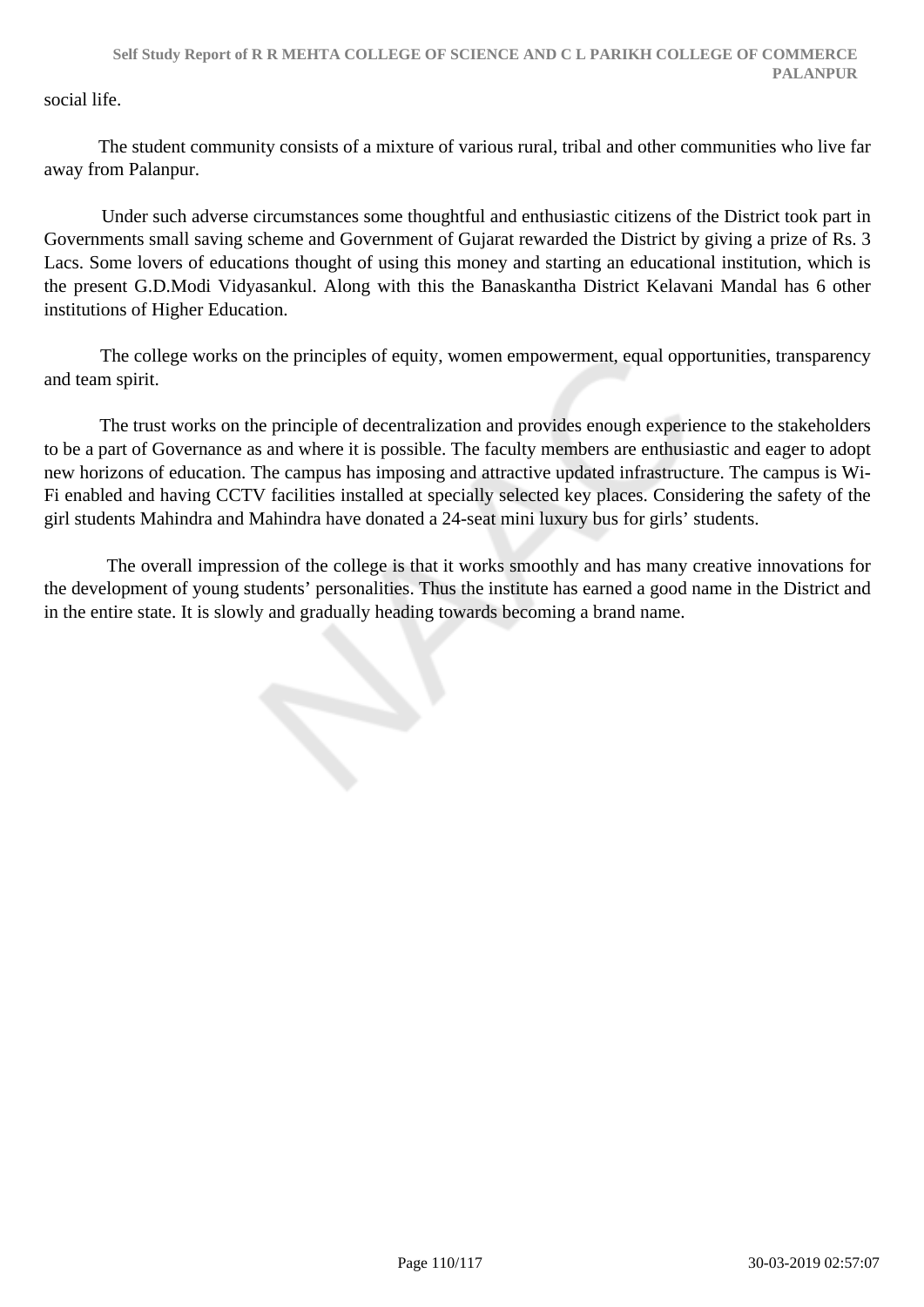# **6.ANNEXURE**

|           |                                                                                       | <b>1. Metrics Level Deviations</b>                                                                  |                                                                             |                  |                |                |                                                                                                   |  |  |  |
|-----------|---------------------------------------------------------------------------------------|-----------------------------------------------------------------------------------------------------|-----------------------------------------------------------------------------|------------------|----------------|----------------|---------------------------------------------------------------------------------------------------|--|--|--|
| Metric ID |                                                                                       |                                                                                                     | Sub Questions and Answers before and after DVV Verification                 |                  |                |                |                                                                                                   |  |  |  |
| 1.1.3     |                                                                                       | Percentage of participation of full time teachers in various bodies of the Universities/ Autonomous |                                                                             |                  |                |                |                                                                                                   |  |  |  |
|           | Colleges/ Other Colleges, such as BoS and Academic Council during the last five years |                                                                                                     |                                                                             |                  |                |                |                                                                                                   |  |  |  |
|           |                                                                                       |                                                                                                     |                                                                             |                  |                |                | 1.1.3.1. Number of teachers participating in various bodies of the Institution, such as BoS and   |  |  |  |
|           |                                                                                       |                                                                                                     | Academic Council year-wise during the last five years                       |                  |                |                |                                                                                                   |  |  |  |
|           |                                                                                       |                                                                                                     | Answer before DVV Verification:                                             |                  |                |                |                                                                                                   |  |  |  |
|           |                                                                                       | 2017-18                                                                                             | 2016-17                                                                     | 2015-16          | 2014-15        | 2013-14        |                                                                                                   |  |  |  |
|           |                                                                                       | 02                                                                                                  | 04                                                                          | $\overline{0}$   | 02             | 04             |                                                                                                   |  |  |  |
|           |                                                                                       |                                                                                                     | Answer After DVV Verification :                                             |                  |                |                |                                                                                                   |  |  |  |
|           |                                                                                       | 2017-18                                                                                             | 2016-17                                                                     | 2015-16          | 2014-15        | 2013-14        |                                                                                                   |  |  |  |
|           |                                                                                       | 03                                                                                                  | 04                                                                          | $\boldsymbol{0}$ | 02             | 04             |                                                                                                   |  |  |  |
|           |                                                                                       |                                                                                                     | Remark: Revised as per supporting clarification and document                |                  |                |                |                                                                                                   |  |  |  |
| 1.2.3     |                                                                                       |                                                                                                     | programs as against the total number of students during the last five years |                  |                |                | Average percentage of students enrolled in subject related Certificate/ Diploma programs/Add-on   |  |  |  |
|           |                                                                                       |                                                                                                     |                                                                             |                  |                |                | 1.2.3.1. Number of students enrolled in subject related Certificate or Diploma or Add-on programs |  |  |  |
|           |                                                                                       |                                                                                                     | year-wise during the last five years<br>Answer before DVV Verification:     |                  |                |                |                                                                                                   |  |  |  |
|           |                                                                                       | 2017-18                                                                                             | 2016-17                                                                     | 2015-16          | 2014-15        | 2013-14        |                                                                                                   |  |  |  |
|           |                                                                                       | 1074                                                                                                | 1109                                                                        | 696              | 802            | 1085           |                                                                                                   |  |  |  |
|           |                                                                                       |                                                                                                     | <b>Answer After DVV Verification:</b>                                       |                  |                |                |                                                                                                   |  |  |  |
|           |                                                                                       | 2017-18                                                                                             | 2016-17                                                                     | 2015-16          | 2014-15        | 2013-14        |                                                                                                   |  |  |  |
|           |                                                                                       | 825                                                                                                 | 1109                                                                        | 696              | 802            | 1085           |                                                                                                   |  |  |  |
|           |                                                                                       |                                                                                                     | Remark : Revised as required certificates were not provided                 |                  |                |                |                                                                                                   |  |  |  |
| 2.1.1     |                                                                                       |                                                                                                     |                                                                             |                  |                |                | Average percentage of students from other States and Countries during the last five years         |  |  |  |
|           |                                                                                       |                                                                                                     |                                                                             |                  |                |                | 2.1.1.1. Number of students from other states and countries year-wise during the last five years  |  |  |  |
|           |                                                                                       |                                                                                                     | Answer before DVV Verification:                                             |                  |                |                |                                                                                                   |  |  |  |
|           |                                                                                       | 2017-18                                                                                             | 2016-17                                                                     | 2015-16          | 2014-15        | 2013-14        |                                                                                                   |  |  |  |
|           |                                                                                       | $\overline{4}$                                                                                      | 3                                                                           | $\mathbf{1}$     | $\overline{2}$ | $\overline{0}$ |                                                                                                   |  |  |  |
|           |                                                                                       |                                                                                                     |                                                                             |                  |                |                |                                                                                                   |  |  |  |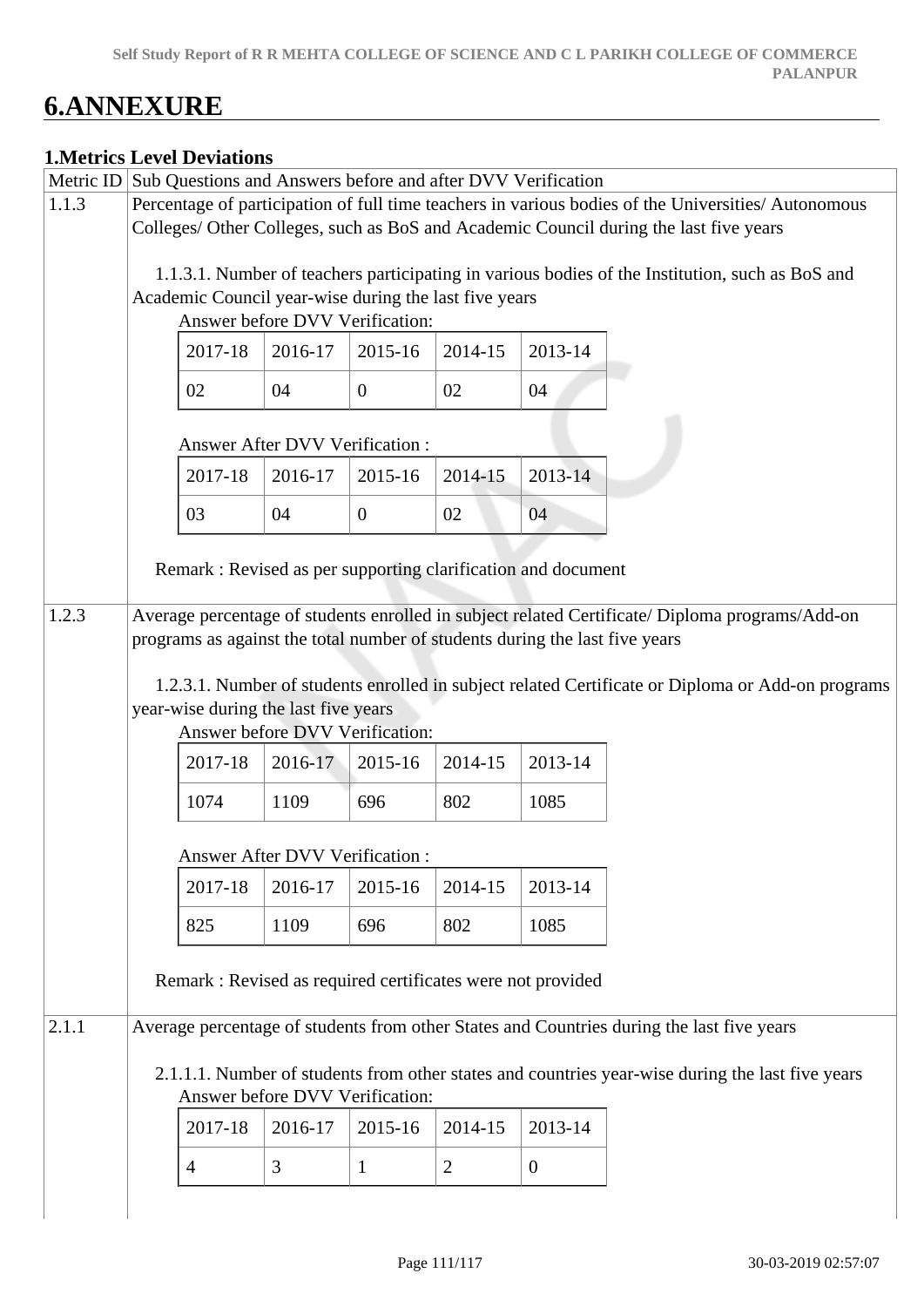|       |       |                                                                    | <b>Answer After DVV Verification:</b> |                                                                          |              |                  |                                                                                                                                                                                                |
|-------|-------|--------------------------------------------------------------------|---------------------------------------|--------------------------------------------------------------------------|--------------|------------------|------------------------------------------------------------------------------------------------------------------------------------------------------------------------------------------------|
|       |       | 2017-18                                                            | 2016-17                               | 2015-16                                                                  | 2014-15      | 2013-14          |                                                                                                                                                                                                |
|       |       | 3                                                                  | 3                                     | 2                                                                        | $\mathbf{0}$ | $\boldsymbol{0}$ |                                                                                                                                                                                                |
|       |       | Remark: Revised as per clarification from HEI                      |                                       |                                                                          |              |                  |                                                                                                                                                                                                |
| 3.3.1 |       |                                                                    |                                       |                                                                          |              |                  | The institution has a stated Code of Ethics to check malpractices and plagiarism in Research                                                                                                   |
|       |       |                                                                    |                                       | Answer before DVV Verification: Yes<br>Answer After DVV Verification: No |              |                  |                                                                                                                                                                                                |
| 3.3.4 | years |                                                                    |                                       |                                                                          |              |                  | Number of research papers per teacher in the Journals notified on UGC website during the last five                                                                                             |
|       | years |                                                                    |                                       |                                                                          |              |                  | 3.3.4.1. Number of research papers in the Journals notified on UGC website during the last five                                                                                                |
|       |       |                                                                    |                                       | Answer before DVV Verification:                                          |              |                  |                                                                                                                                                                                                |
|       |       | 2017-18                                                            | 2016-17                               | 2015-16                                                                  | 2014-15      | 2013-14          |                                                                                                                                                                                                |
|       |       | 41                                                                 | 21                                    | 19                                                                       | 19           | $\overline{4}$   |                                                                                                                                                                                                |
|       |       |                                                                    | <b>Answer After DVV Verification:</b> |                                                                          |              |                  |                                                                                                                                                                                                |
|       |       | 2017-18                                                            | 2016-17                               | 2015-16                                                                  | 2014-15      | 2013-14          |                                                                                                                                                                                                |
|       |       | 01                                                                 | 00                                    | 01                                                                       | 02           | $00\,$           |                                                                                                                                                                                                |
| 3.4.2 |       | bodies during the last five years                                  |                                       |                                                                          |              |                  | Number of awards and recognition received for extension activities from Government /recognised<br>3.4.2.1. Total number of awards and recognition received for extension activities from       |
|       |       | Government /recognised bodies year-wise during the last five years |                                       | Answer before DVV Verification:                                          |              |                  |                                                                                                                                                                                                |
|       |       | 2017-18                                                            | 2016-17                               | 2015-16                                                                  | 2014-15      | 2013-14          |                                                                                                                                                                                                |
|       |       | 5                                                                  | 13                                    | 5                                                                        | 5            | $\overline{2}$   |                                                                                                                                                                                                |
|       |       |                                                                    | Answer After DVV Verification:        |                                                                          |              |                  |                                                                                                                                                                                                |
|       |       | 2017-18                                                            | 2016-17                               | 2015-16                                                                  | 2014-15      | 2013-14          |                                                                                                                                                                                                |
|       |       | $\overline{0}$                                                     | $\overline{0}$                        | $\overline{0}$                                                           | $\mathbf{0}$ | $\mathbf{0}$     |                                                                                                                                                                                                |
|       |       | Remark : None are considered as awards                             |                                       |                                                                          |              |                  |                                                                                                                                                                                                |
| 3.4.3 | years |                                                                    |                                       |                                                                          |              |                  | Number of extension and outreach Programs conducted in collaboration with Industry, Community<br>and Non- Government Organizations through NSS/ NCC/ Red Cross/ YRC etc., during the last five |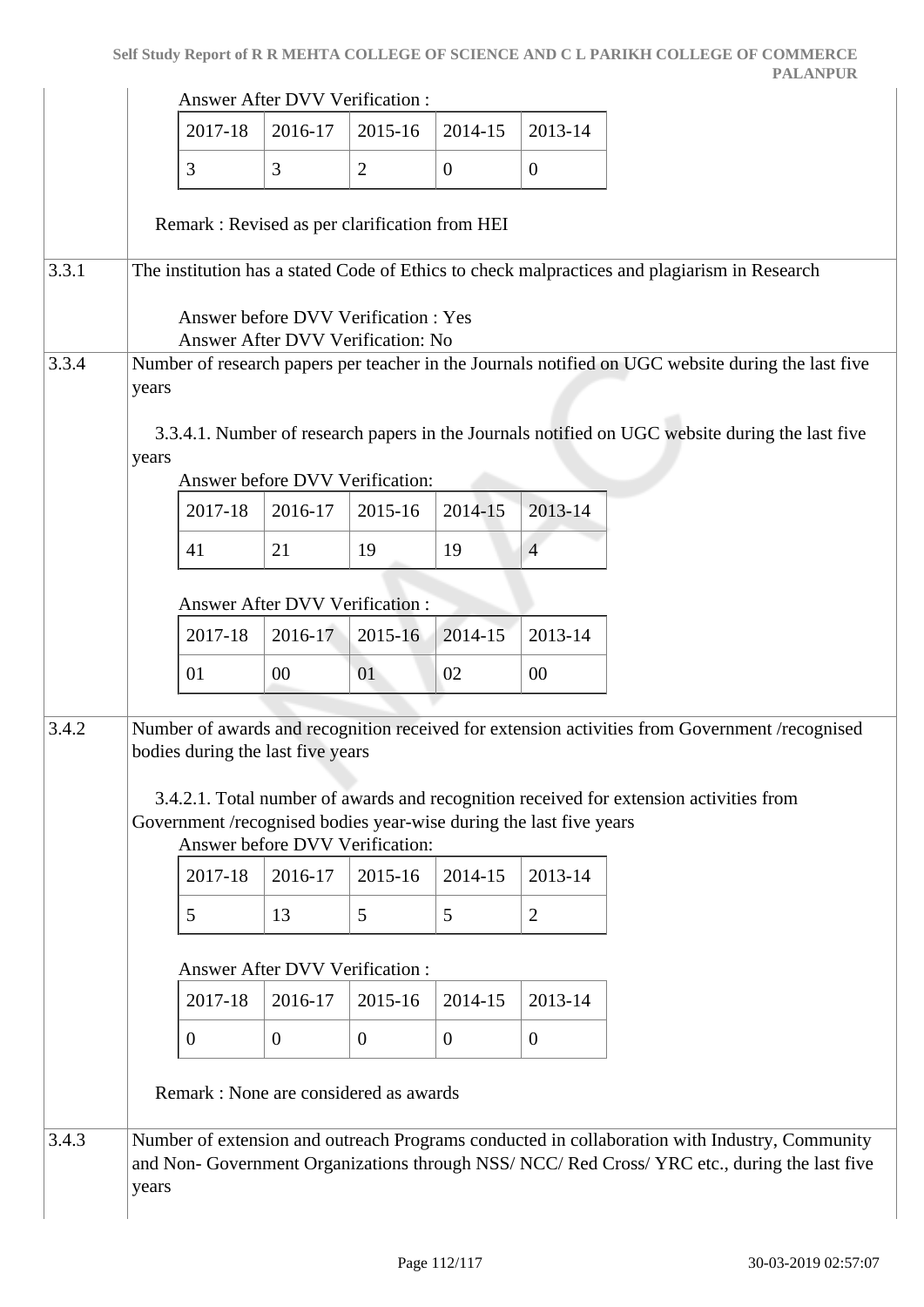3.4.3.1. Number of extension and outreach Programs conducted in collaboration with Industry, Community and Non- Government Organizations through NSS/ NCC/ Red Cross/ YRC etc., yearwise during the last five years

Answer before DVV Verification:

|       | 2017-18                                                                                                                                                                                                                                                                                                                                                                                                                                                                                           | 2016-17                                    | 2015-16 | 2014-15          | 2013-14        |                                                                                                                                                                                                                                                                                                                      |  |  |
|-------|---------------------------------------------------------------------------------------------------------------------------------------------------------------------------------------------------------------------------------------------------------------------------------------------------------------------------------------------------------------------------------------------------------------------------------------------------------------------------------------------------|--------------------------------------------|---------|------------------|----------------|----------------------------------------------------------------------------------------------------------------------------------------------------------------------------------------------------------------------------------------------------------------------------------------------------------------------|--|--|
|       | 12                                                                                                                                                                                                                                                                                                                                                                                                                                                                                                | 10                                         | 11      | $\overline{4}$   | 11             |                                                                                                                                                                                                                                                                                                                      |  |  |
|       |                                                                                                                                                                                                                                                                                                                                                                                                                                                                                                   | Answer After DVV Verification :            |         |                  |                |                                                                                                                                                                                                                                                                                                                      |  |  |
|       | 2017-18                                                                                                                                                                                                                                                                                                                                                                                                                                                                                           | 2016-17                                    | 2015-16 | 2014-15          | 2013-14        |                                                                                                                                                                                                                                                                                                                      |  |  |
|       | 10                                                                                                                                                                                                                                                                                                                                                                                                                                                                                                | 10                                         | 10      | $\overline{4}$   | 06             |                                                                                                                                                                                                                                                                                                                      |  |  |
| 3.4.4 | Average percentage of students participating in extension activities with Government Organisations,<br>Non-Government Organisations and programs such as Swachh Bharat, Aids Awareness, Gender<br>Issue, etc. during the last five years<br>3.4.4.1. Total number of students participating in extension activities with Government<br>Organisations, Non-Government Organisations and programs such as Swachh Bharat, Aids<br>Awareness, Gender Issue, etc. year-wise during the last five years |                                            |         |                  |                |                                                                                                                                                                                                                                                                                                                      |  |  |
|       | 2017-18                                                                                                                                                                                                                                                                                                                                                                                                                                                                                           | Answer before DVV Verification:<br>2016-17 | 2015-16 | 2014-15          | 2013-14        |                                                                                                                                                                                                                                                                                                                      |  |  |
|       | 5                                                                                                                                                                                                                                                                                                                                                                                                                                                                                                 | 5                                          | 1       | $\overline{0}$   | $\overline{0}$ |                                                                                                                                                                                                                                                                                                                      |  |  |
|       | 2017-18                                                                                                                                                                                                                                                                                                                                                                                                                                                                                           | Answer After DVV Verification :<br>2016-17 | 2015-16 | 2014-15          | 2013-14        |                                                                                                                                                                                                                                                                                                                      |  |  |
|       | 88                                                                                                                                                                                                                                                                                                                                                                                                                                                                                                | 294                                        | 66      | $\boldsymbol{0}$ | $\theta$       |                                                                                                                                                                                                                                                                                                                      |  |  |
|       |                                                                                                                                                                                                                                                                                                                                                                                                                                                                                                   |                                            |         |                  |                |                                                                                                                                                                                                                                                                                                                      |  |  |
| 3.5.2 | ongoing activities to be considered)<br>MoUs with ongoing activities to be considered)                                                                                                                                                                                                                                                                                                                                                                                                            |                                            |         |                  |                | Number of functional MoUs with institutions of National/International importance, Other                                                                                                                                                                                                                              |  |  |
|       | 2017-18                                                                                                                                                                                                                                                                                                                                                                                                                                                                                           | Answer before DVV Verification:<br>2016-17 | 2015-16 | 2014-15          | 2013-14        |                                                                                                                                                                                                                                                                                                                      |  |  |
|       | 8                                                                                                                                                                                                                                                                                                                                                                                                                                                                                                 | 8                                          | 6       | 8                | 6              |                                                                                                                                                                                                                                                                                                                      |  |  |
|       |                                                                                                                                                                                                                                                                                                                                                                                                                                                                                                   |                                            |         |                  |                | Institutions, Industries, Corporate houses etc., during the last five years (only functional MoUs with<br>3.5.2.1. Number of functional MoUs with institutions of national, international importance, other<br>universities, industries, corporate houses etc. year-wise during the last five years (only functional |  |  |
|       | 2017-18                                                                                                                                                                                                                                                                                                                                                                                                                                                                                           | Answer After DVV Verification :<br>2016-17 | 2015-16 | 2014-15          | 2013-14        |                                                                                                                                                                                                                                                                                                                      |  |  |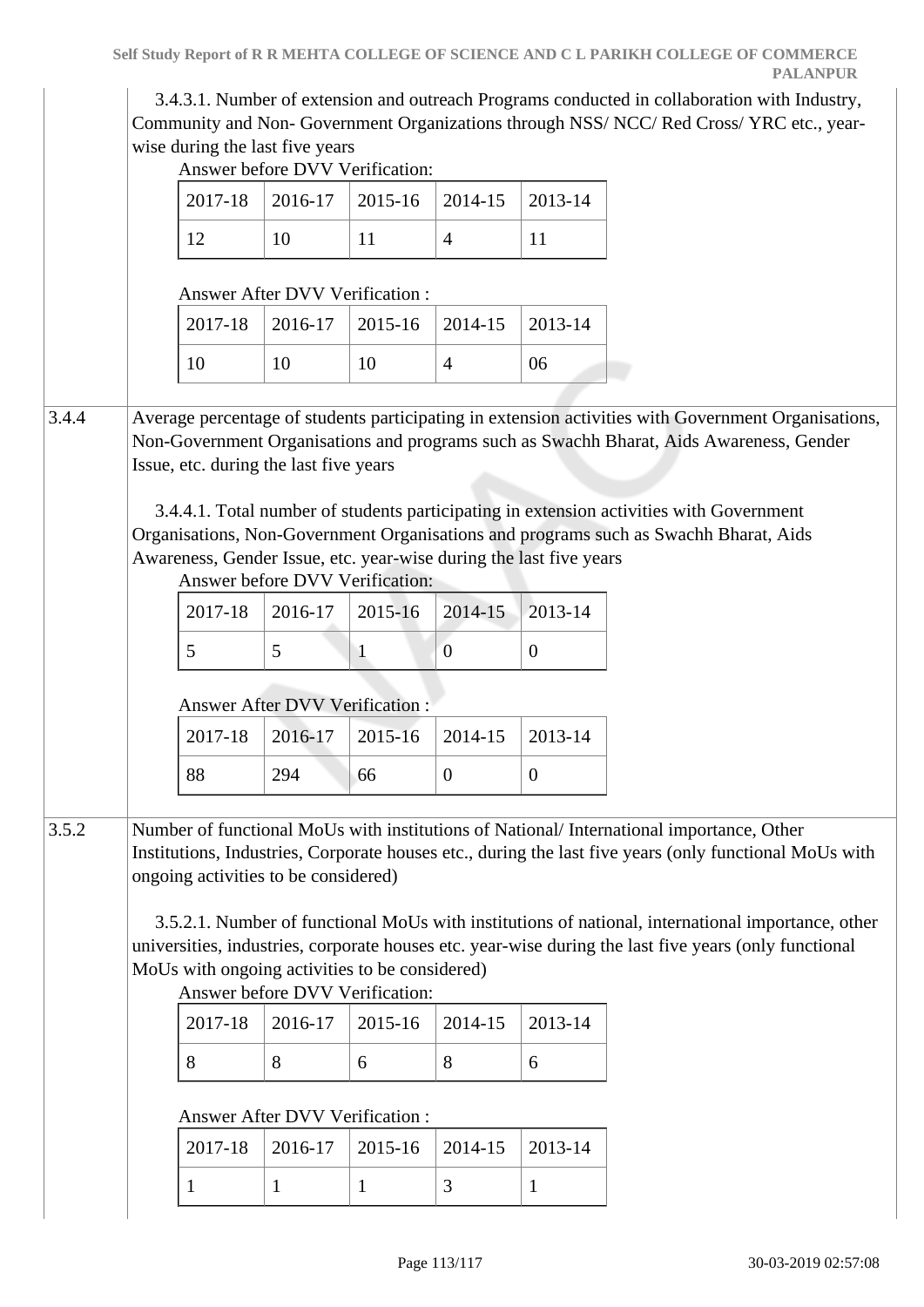| 4.2.4 | Average annual expenditure for purchase of books and journals during the last five years (INR in<br>Lakhs)                                                                                                               |                                                                        |               |               |          |          |                                                                                                    |  |  |
|-------|--------------------------------------------------------------------------------------------------------------------------------------------------------------------------------------------------------------------------|------------------------------------------------------------------------|---------------|---------------|----------|----------|----------------------------------------------------------------------------------------------------|--|--|
|       | 4.2.4.1. Annual expenditure for purchase of books and journals year-wise during the last five<br>years (INR in Lakhs)<br>Answer before DVV Verification:                                                                 |                                                                        |               |               |          |          |                                                                                                    |  |  |
|       |                                                                                                                                                                                                                          | 2017-18                                                                | 2016-17       | 2015-16       | 2014-15  | 2013-14  |                                                                                                    |  |  |
|       |                                                                                                                                                                                                                          | 7.18646                                                                | 1.64745       | 1.98806       | 1.99418  | 2.12816  |                                                                                                    |  |  |
|       |                                                                                                                                                                                                                          | <b>Answer After DVV Verification:</b>                                  |               |               |          |          |                                                                                                    |  |  |
|       |                                                                                                                                                                                                                          | 2017-18                                                                | 2016-17       | 2015-16       | 2014-15  | 2013-14  |                                                                                                    |  |  |
|       |                                                                                                                                                                                                                          | 4.22                                                                   | 1.58          | 1.92          | 1.99     | 2.12     |                                                                                                    |  |  |
|       |                                                                                                                                                                                                                          | Remark: Revised as per supporting audit statement                      |               |               |          |          |                                                                                                    |  |  |
| 4.4.1 |                                                                                                                                                                                                                          | excluding salary component, as a percentage during the last five years |               |               |          |          | Average Expenditure incurred on maintenance of physical facilities and academic support facilities |  |  |
|       | 4.4.1.1. Expenditure incurred on maintenance of physical facilities and academic support<br>facilities excluding salary component year-wise during the last five years (INR in Lakhs)<br>Answer before DVV Verification: |                                                                        |               |               |          |          |                                                                                                    |  |  |
|       |                                                                                                                                                                                                                          | 2017-18                                                                | 2016-17       | 2015-16       | 2014-15  | 2013-14  |                                                                                                    |  |  |
|       |                                                                                                                                                                                                                          | 106.5428<br>6                                                          | 118.7762<br>8 | 109.2190<br>5 | 91.34542 | 92.24268 |                                                                                                    |  |  |
|       |                                                                                                                                                                                                                          | <b>Answer After DVV Verification:</b>                                  |               |               |          |          |                                                                                                    |  |  |
|       |                                                                                                                                                                                                                          | 2017-18                                                                | 2016-17       | 2015-16       | 2014-15  | 2013-14  |                                                                                                    |  |  |
|       |                                                                                                                                                                                                                          | 106.54                                                                 | 118.77        | 109.21        | 91.34    | 92.24    |                                                                                                    |  |  |
|       |                                                                                                                                                                                                                          | <b>Remark: Converted to lakhs</b>                                      |               |               |          |          |                                                                                                    |  |  |
| 5.1.3 |                                                                                                                                                                                                                          | Number of capability enhancement and development schemes -             |               |               |          |          |                                                                                                    |  |  |
|       |                                                                                                                                                                                                                          | 1. For competitive examinations                                        |               |               |          |          |                                                                                                    |  |  |
|       |                                                                                                                                                                                                                          | 2. Career counselling                                                  |               |               |          |          |                                                                                                    |  |  |
|       |                                                                                                                                                                                                                          | 3. Soft skill development                                              |               |               |          |          |                                                                                                    |  |  |
|       |                                                                                                                                                                                                                          | 4. Remedial coaching                                                   |               |               |          |          |                                                                                                    |  |  |
|       |                                                                                                                                                                                                                          | 5. Language lab                                                        |               |               |          |          |                                                                                                    |  |  |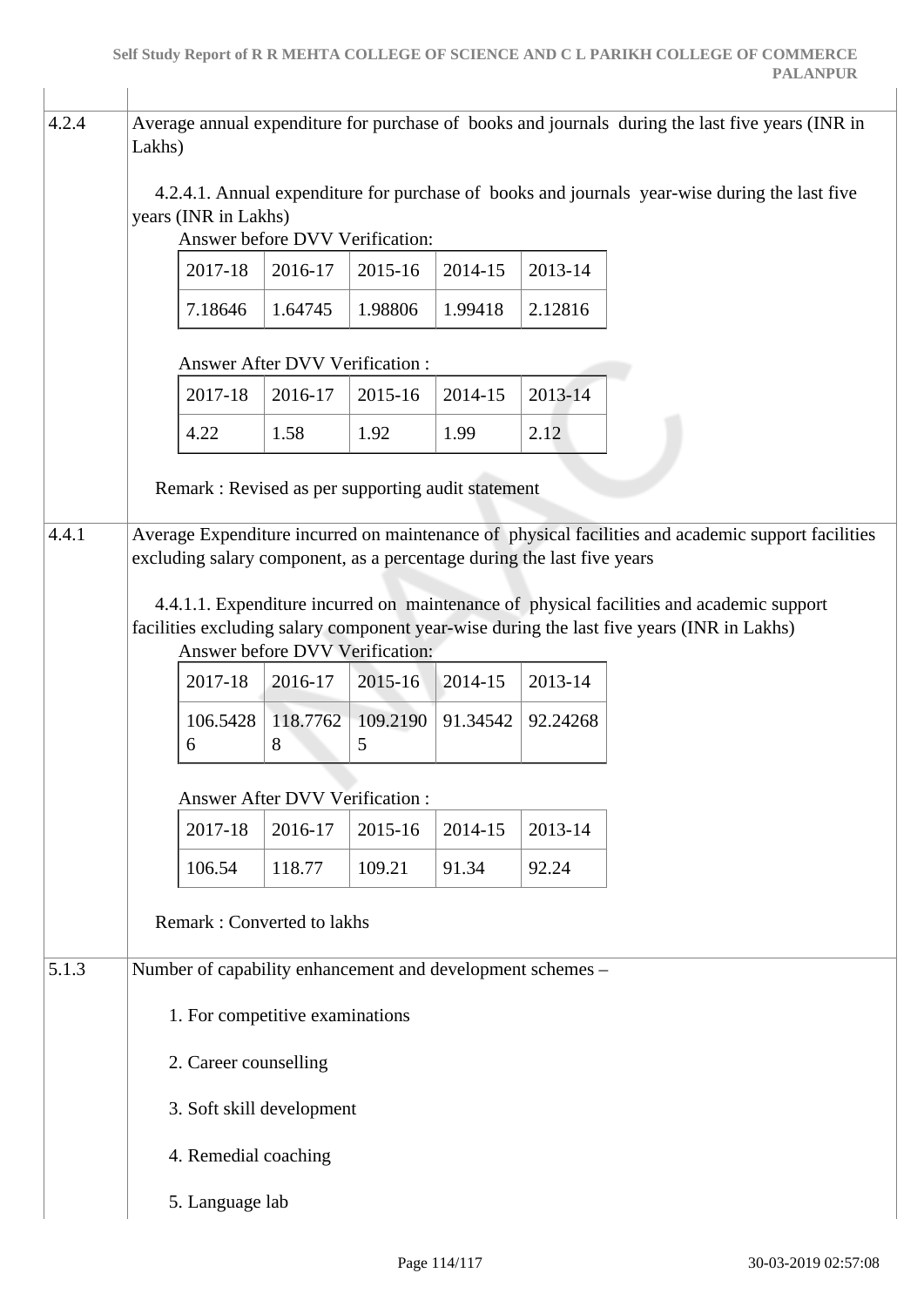|       |                                                                                                                                                                                                             | 6. Bridge courses                                                                                                  |         |                |                |                                                                                                                                                                                                      |  |  |  |
|-------|-------------------------------------------------------------------------------------------------------------------------------------------------------------------------------------------------------------|--------------------------------------------------------------------------------------------------------------------|---------|----------------|----------------|------------------------------------------------------------------------------------------------------------------------------------------------------------------------------------------------------|--|--|--|
|       | 7. Yoga and meditation                                                                                                                                                                                      |                                                                                                                    |         |                |                |                                                                                                                                                                                                      |  |  |  |
|       |                                                                                                                                                                                                             | 8. Personal Counselling                                                                                            |         |                |                |                                                                                                                                                                                                      |  |  |  |
|       |                                                                                                                                                                                                             | Answer before DVV Verification : D. Any 4 of the above<br>Answer After DVV Verification: E. 3 or less of the above |         |                |                |                                                                                                                                                                                                      |  |  |  |
| 5.1.4 | Average percentage of student benefited by guidance for competitive examinations and career<br>counselling offered by the institution during the last five years                                            |                                                                                                                    |         |                |                |                                                                                                                                                                                                      |  |  |  |
|       | 5.1.4.1. Number of students benefited by guidance for competitive examinations and career<br>counselling offered by the institution year-wise during the last five years<br>Answer before DVV Verification: |                                                                                                                    |         |                |                |                                                                                                                                                                                                      |  |  |  |
|       | 2017-18                                                                                                                                                                                                     | 2016-17                                                                                                            | 2015-16 | 2014-15        | 2013-14        |                                                                                                                                                                                                      |  |  |  |
|       | 74                                                                                                                                                                                                          | 78                                                                                                                 | 102     | $\overline{0}$ | $\overline{0}$ |                                                                                                                                                                                                      |  |  |  |
|       |                                                                                                                                                                                                             | <b>Answer After DVV Verification:</b>                                                                              |         |                |                |                                                                                                                                                                                                      |  |  |  |
|       | 2017-18                                                                                                                                                                                                     | 2016-17                                                                                                            | 2015-16 | 2014-15        | 2013-14        |                                                                                                                                                                                                      |  |  |  |
|       | 73                                                                                                                                                                                                          | 79                                                                                                                 | 102     | $\overline{0}$ | $\overline{0}$ |                                                                                                                                                                                                      |  |  |  |
|       |                                                                                                                                                                                                             | Remark : Accepted claim based on documents provided in Metric 5.1.3                                                |         |                |                |                                                                                                                                                                                                      |  |  |  |
| 5.3.1 |                                                                                                                                                                                                             |                                                                                                                    |         |                |                | Number of awards/medals for outstanding performance in sports/cultural activities at national /<br>international level (award for a team event should be counted as one) during the last five years. |  |  |  |
|       | last five years                                                                                                                                                                                             | Answer before DVV Verification:                                                                                    |         |                |                | 5.3.1.1. Number of awards/medals for outstanding performance in sports/cultural activities at<br>national/international level (award for a team event should be counted as one) year-wise during the |  |  |  |
|       | 2017-18                                                                                                                                                                                                     | 2016-17                                                                                                            | 2015-16 | 2014-15        | 2013-14        |                                                                                                                                                                                                      |  |  |  |
|       | 19                                                                                                                                                                                                          | 12                                                                                                                 | 12      | 11             | 05             |                                                                                                                                                                                                      |  |  |  |
|       |                                                                                                                                                                                                             | <b>Answer After DVV Verification:</b>                                                                              |         |                |                |                                                                                                                                                                                                      |  |  |  |
|       | 2017-18                                                                                                                                                                                                     | 2016-17                                                                                                            | 2015-16 | 2014-15        | 2013-14        |                                                                                                                                                                                                      |  |  |  |
|       | 00                                                                                                                                                                                                          | 00                                                                                                                 | 01      | $00\,$         | 00             |                                                                                                                                                                                                      |  |  |  |
|       |                                                                                                                                                                                                             | Remark : Revised as per HEI's clarification                                                                        |         |                |                |                                                                                                                                                                                                      |  |  |  |
| 5.3.3 | year                                                                                                                                                                                                        |                                                                                                                    |         |                |                | Average number of sports and cultural activities/ competitions organised at the institution level per                                                                                                |  |  |  |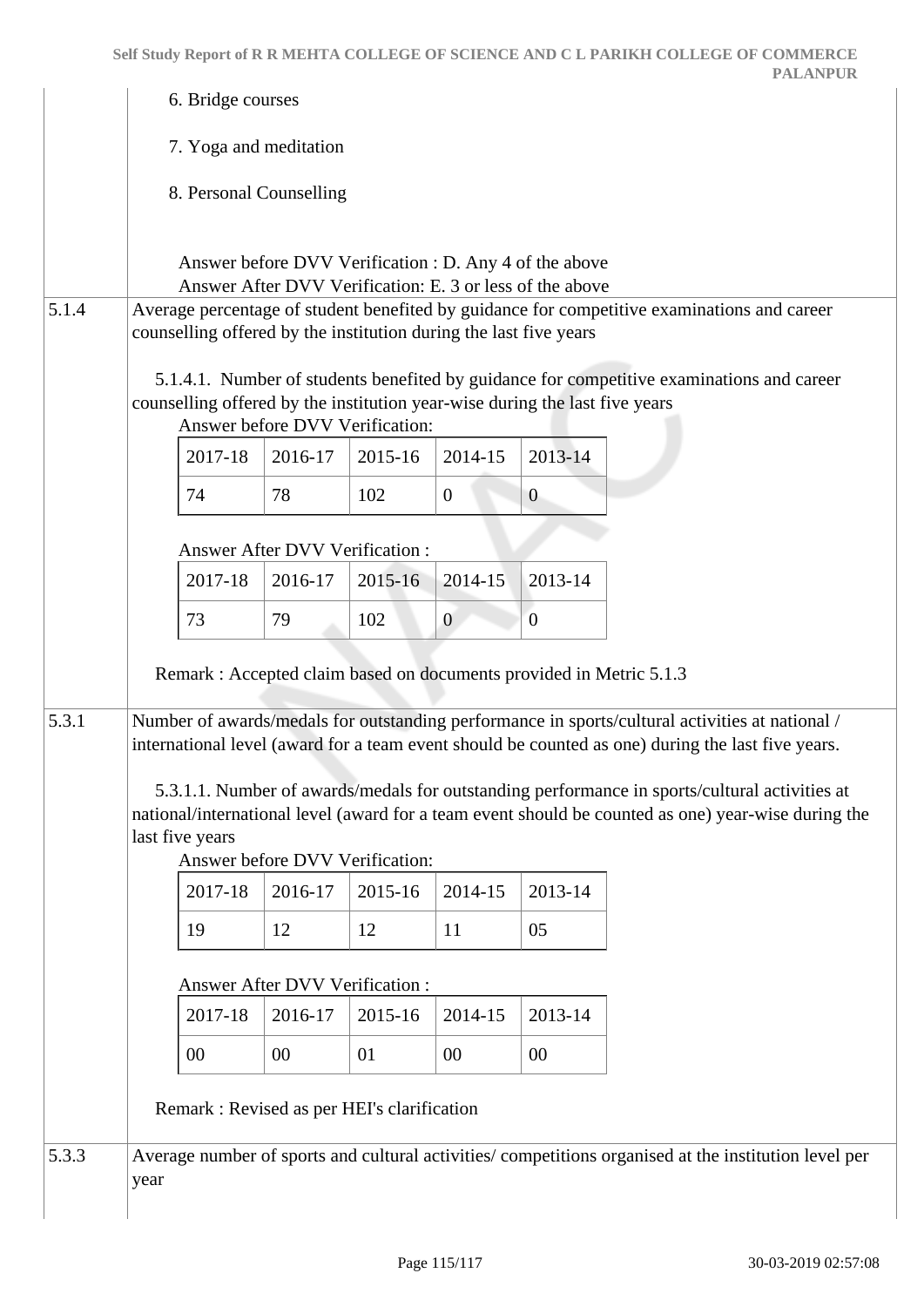|        | year-wise during the last five years                                                                                                                                                                                                                          | Answer before DVV Verification:                                                                                          |         |                |         | 5.3.3.1. Number of sports and cultural activities / competitions organised at the institution level |
|--------|---------------------------------------------------------------------------------------------------------------------------------------------------------------------------------------------------------------------------------------------------------------|--------------------------------------------------------------------------------------------------------------------------|---------|----------------|---------|-----------------------------------------------------------------------------------------------------|
|        | 2017-18                                                                                                                                                                                                                                                       | 2016-17                                                                                                                  | 2015-16 | 2014-15        | 2013-14 |                                                                                                     |
|        | $\overline{4}$                                                                                                                                                                                                                                                | $\overline{4}$                                                                                                           | 5       | $\overline{4}$ | 8       |                                                                                                     |
|        |                                                                                                                                                                                                                                                               | Answer After DVV Verification :                                                                                          |         |                |         |                                                                                                     |
|        | 2017-18                                                                                                                                                                                                                                                       | 2016-17                                                                                                                  | 2015-16 | 2014-15        | 2013-14 |                                                                                                     |
|        | 3                                                                                                                                                                                                                                                             | 3                                                                                                                        | 3       | $\overline{4}$ | 8       |                                                                                                     |
|        | Remark: Still unsatisfactory supporting 2 liner information provided                                                                                                                                                                                          |                                                                                                                          |         |                |         |                                                                                                     |
|        | 1. Physical facilities<br>2. Provision for lift<br>3. Ramp / Rails<br>4. Braille Software/facilities<br>5. Rest Rooms<br>6. Scribes for examination<br>7. Special skill development for differently abled students<br>8. Any other similar facility (Specify) | Answer before DVV Verification : C. At least 4 of the above<br>Answer After DVV Verification: D. At least 2 of the above |         |                |         |                                                                                                     |
| 7.1.12 | Vice Chancellor / Director / Principal / Officials and support staff<br>Remark : Code of Conduct for other stakeholders not provided                                                                                                                          | Answer before DVV Verification: Yes<br>Answer After DVV Verification: No                                                 |         |                |         | Code of conduct handbook exists for students, teachers, governing body, administration including    |
| 7.1.13 | Display of core values in the institution and on its website<br>Remark: Revised as per HEI clarification                                                                                                                                                      | Answer before DVV Verification: Yes<br>Answer After DVV Verification: No                                                 |         |                |         |                                                                                                     |

#### **2.Extended Profile Deviations**

| ID  | <b>Extended Questions</b>                                                                                                 |
|-----|---------------------------------------------------------------------------------------------------------------------------|
| 1.2 | Total Expenditure excluding salary year-wise during the last five years (INR in Lakhs)<br>Answer before DVV Verification: |